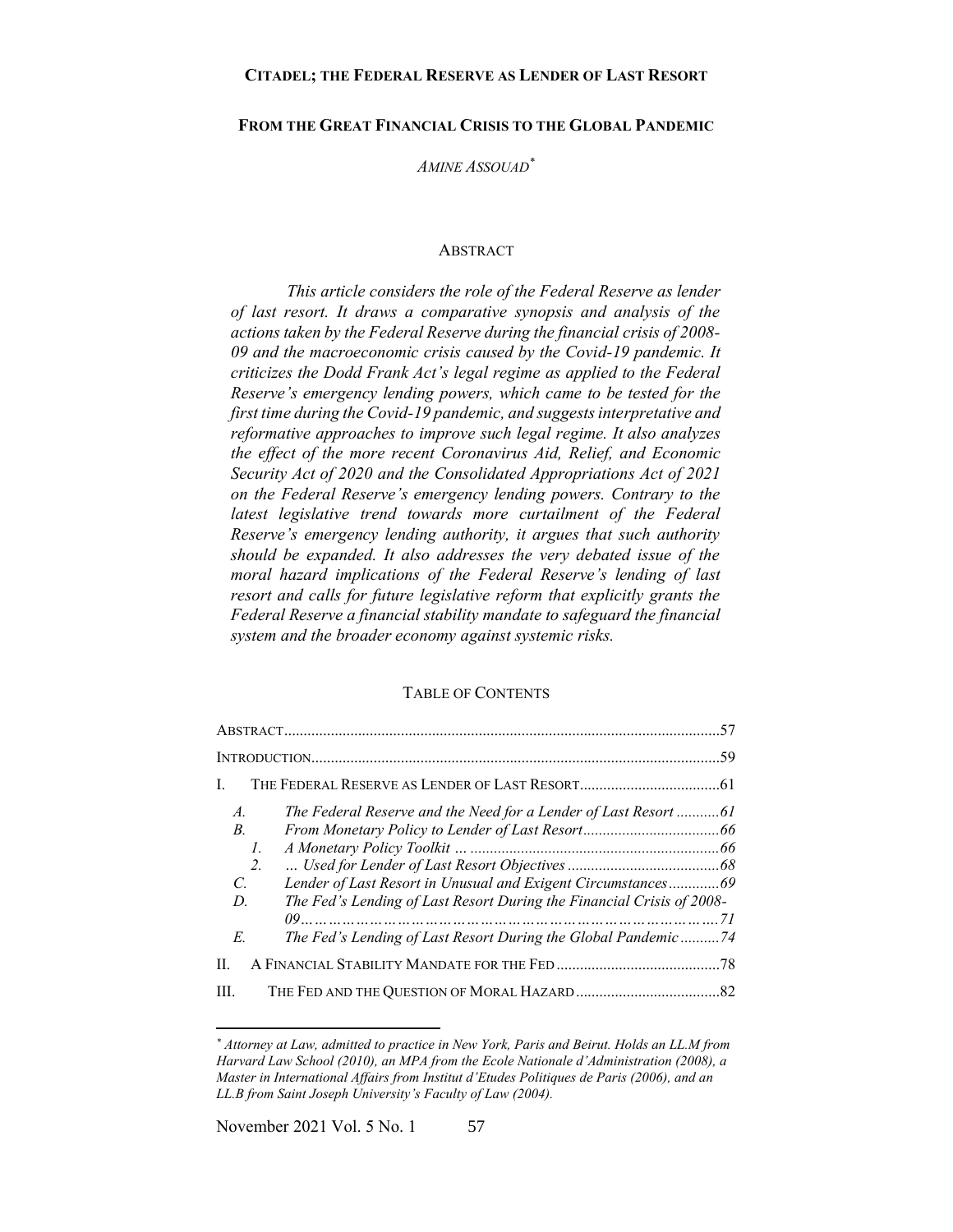# 58 *THE BUSINESS & FINANCE LAW REVIEW* [Vol. 5:1]

| THE DODD-FRANK ACT AND THE FED'S LENDER OF LAST RESORT ROLE .93<br>IV.<br>$\mathcal{A}$ .<br>$B$ .<br>$\mathcal{C}$<br>$\label{thm:main} Independence \hspace{0.0cm}  \hspace{0.0cm}  \hspace{0.0cm}  \hspace{0.0cm}  \hspace{0.0cm}  \hspace{0.0cm}  \hspace{0.0cm} 105$<br>D.<br>E.<br>F.<br>G.<br>-121<br>Backdoor Channeling of Discount Window Loans to Non-Commercial<br>Н.<br>$\overline{I}$<br>THE CONSOLIDATED APPROPRIATIONS ACT AND THE FED'S LENDER OF LAST<br>V.<br>VI.<br>THE UNFINISHED REFORM; THE FED AS PURCHASER OF LAST RESORT128 | $\mathcal{A}$ .<br>B. | The Insufficiency of the Orderly Liquidation Authority and Other Legal |
|-------------------------------------------------------------------------------------------------------------------------------------------------------------------------------------------------------------------------------------------------------------------------------------------------------------------------------------------------------------------------------------------------------------------------------------------------------------------------------------------------------------------------------------------------------|-----------------------|------------------------------------------------------------------------|
|                                                                                                                                                                                                                                                                                                                                                                                                                                                                                                                                                       |                       |                                                                        |
|                                                                                                                                                                                                                                                                                                                                                                                                                                                                                                                                                       |                       |                                                                        |
|                                                                                                                                                                                                                                                                                                                                                                                                                                                                                                                                                       |                       |                                                                        |
|                                                                                                                                                                                                                                                                                                                                                                                                                                                                                                                                                       |                       |                                                                        |
|                                                                                                                                                                                                                                                                                                                                                                                                                                                                                                                                                       |                       |                                                                        |
|                                                                                                                                                                                                                                                                                                                                                                                                                                                                                                                                                       |                       |                                                                        |
|                                                                                                                                                                                                                                                                                                                                                                                                                                                                                                                                                       |                       |                                                                        |
|                                                                                                                                                                                                                                                                                                                                                                                                                                                                                                                                                       |                       |                                                                        |
|                                                                                                                                                                                                                                                                                                                                                                                                                                                                                                                                                       |                       |                                                                        |
|                                                                                                                                                                                                                                                                                                                                                                                                                                                                                                                                                       |                       |                                                                        |
|                                                                                                                                                                                                                                                                                                                                                                                                                                                                                                                                                       |                       |                                                                        |
|                                                                                                                                                                                                                                                                                                                                                                                                                                                                                                                                                       |                       |                                                                        |
|                                                                                                                                                                                                                                                                                                                                                                                                                                                                                                                                                       |                       |                                                                        |
|                                                                                                                                                                                                                                                                                                                                                                                                                                                                                                                                                       |                       |                                                                        |
|                                                                                                                                                                                                                                                                                                                                                                                                                                                                                                                                                       |                       |                                                                        |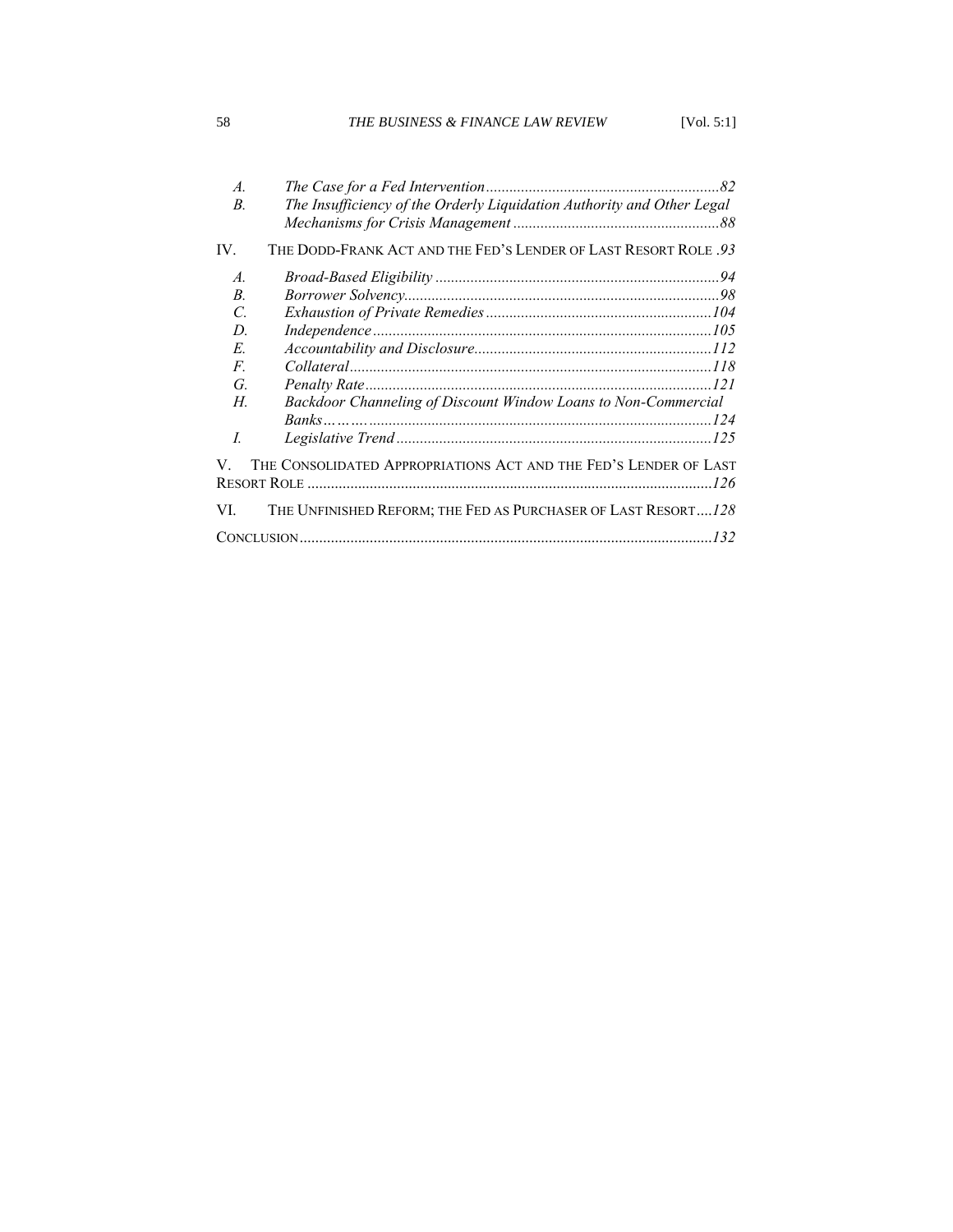#### **INTRODUCTION**

<span id="page-2-0"></span>The financial crisis of 2008-09 (the "Financial Crisis") put into stark relief, perhaps too abruptly, the other and more controversial nature of central banking, which is, in addition to monetary policy, the ultimate provision of liquidity to the financial system and the insurance that an economy would always have a "lender of last resort" to which it can turn.

Never before had the Federal Reserve System (the "Federal Reserve" or the "Fed"), or indeed any foreign central bank, done so much to stem a financial panic as during the Financial Crisis. Had the Fed not reacted so decisively to prevent the financial system from imploding and prop up an economy in free fall, the United States would have conceivably known a crisis as grave as that of 1929. The Fed obviously had learned from its irresoluteness during the Great Depression. 1

But the Fed's unapologetic display of force during the events of 2008- 09 evoked a strong reaction from both sides of the political aisle. The general public was stunningly reminded about how much financial power the Fed actually wields and the extent to which it could exert influence on the economy, and indirectly, the social distribution of wealth. Critics spoke out in a chorus of reprobation against the use of taxpayers' money to bail out reckless financial institutions. Some condemned the Fed's efforts as encouraging irresponsible risk-taking. <sup>2</sup> The Fed had overstepped the law, other reprehensive views averred. <sup>3</sup> This article examines and challenges these legitimate critiques.

<sup>&</sup>lt;sup>1</sup> The Fed's timorous use of its lending of last resort authority during the Great Depression is commonly accused of having aggravated the crisis. *See* MILTON FRIEDMAN AND ANNA

JACOBSON SCHWARTZ, A MOMETARY HISTORY OF THE UNITED STATES, 1867-1960, 357-362 (1963, 9th ed. 1971); *see also* JOHN KENNETH GALBRAITH, THE GREAT CRASH OF 1929 51-68 (1954); *see also* Ben S. Bernanke, Remarks by Governor Ben S. Bernanke at the Conference to Honor Milton Friedman, Nov. 8, 2002,

https://www.federalreserve.gov/boarddocs/speeches/2002/20021108/default.htm. <sup>2</sup> *See* June Kronholz, Sarah Lueck & Greg Hitt, *'No' Votes Came From All Directions*, WALL ST.J. (Sept. 30, 2008), https://www.wsj.com/articles/SB122273311165788291; *see also* David M. Herszenhorn, *A Curious Coalition Opposed Bailout Bill*, N.Y. TIMES (Oct. 2, 2008), https://www.nytimes.com/2008/10/03/business/03naysayers.html; *see also* Adam Nagourney, *Bracing for a Backlash Over Wall Street Bailouts*, N.Y. TIMES (Mar. 15, 2009), https://www.nytimes.com/2009/03/16/us/politics/16assess.html; *see also* Craig Torres, *Fed Rescues Student Debt; Critics Fear Rise in Pleas*, The Philadelphia Inquirer (May 6, 2008), https://www.inquirer.com/philly/business/20080506\_Fed\_rescues\_student\_debt\_\_critics\_fea r\_rise\_in\_pleas.html.

<sup>3</sup> *See e.g.*, Chad Emerson, *The Illegal Actions of the Federal Reserve: An Analysis of How the Nation's Central Bank Has Acted Outside the Law in Responding to the Current Financial Crisis*, 1 WILLIAM MARY BUSINESS LAW REV. 110 (2010); *see also* Lawrence H. White, Testimony before the Subcomm. on Monetary Policy and Trade House Committee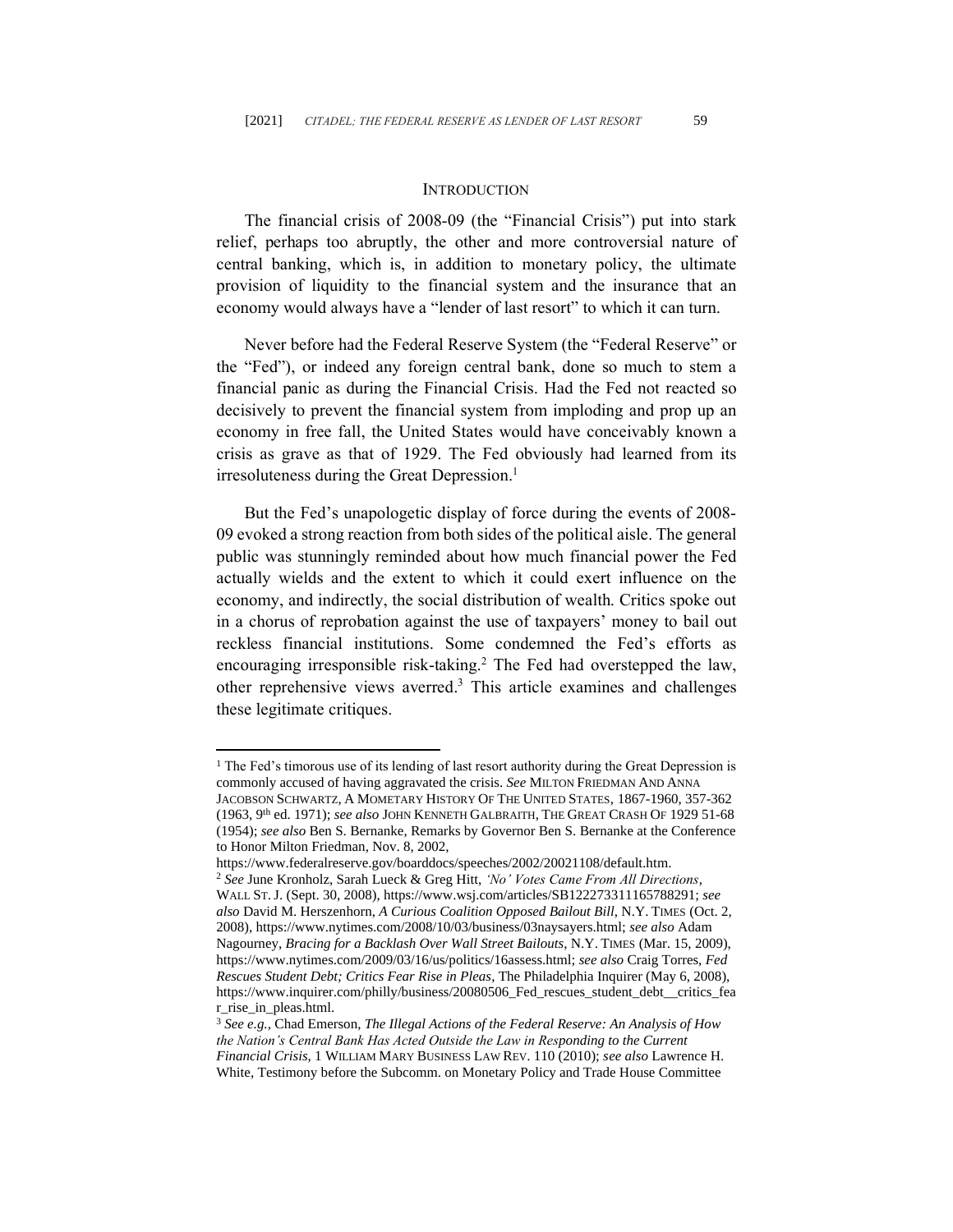In the aftermath of Lehman Brothers' spectacular demise, there arose a strong sense of collective introspection and substantive legislative work began; aimed at fixing the abuses of contemporary finance. What ensued in 2010 is the most comprehensive piece of financial legislation so far, the Dodd–Frank Wall Street Reform and Consumer Protection Act (the "Dodd-Frank Act"), $4$  which overhauled the United States' financial regulatory regime, including with respect to the Fed's lending of last resort.

In 2020, little more than a decade after the Financial Crisis, the Fed once again received a clarion call to shore up an agonizing economy and avert a searing social crisis in the United States, as the world was struck with the COVID-19 global pandemic (the "Global Pandemic"). The swiftness and magnitude of the Fed's engagement this time exceeded that of its already immense liquidity response to the Financial Crisis.<sup>5</sup>

During both these crises, the Fed acted as an international lender of last resort for U.S. Dollar-funding markets through liquidity swap lines with foreign central banks pursuant to international bilateral agreements.<sup>6</sup> This article focuses solely on the domestic aspect of the Fed's role as lender of last resort. The argument will be made that such role should be strengthened and expanded considering the Fed's decisive action during the Financial Crisis and the Global Pandemic; firstly, by granting the Fed an official financial stability mandate, and secondly, by reversing some of the Dodd-Frank Act's curtailments of the Fed's emergency lending authority and broadening its purview.<sup>7</sup>

Part I of the article emphasizes the need for a lender of last resort generally and recapitulates the legal framework under which the Fed acts as such, both in ordinary and extraordinary times. It then describes the Fed's interventions during the Financial Crisis and the Global Pandemic. Part II

on Financial Services, Sept. 11, 2013, HHRG-113-BA20-Wstate-WhiteL-20130911.pdf (house.gov).

<sup>4</sup> Dodd-Frank Wall Street Reform and Consumer Protection Act, Pub. L. No. 111-203, 124 Stat. 1376 (2010).

<sup>5</sup> The Fed's balance sheet's assets increased from \$870 billion in August 2007 to \$2.3

trillion in July 2010. It increased from \$4.2 trillion in March 2020 to \$7.2 trillion in November 2020. *See Credit and Liquidity Programs and the Balance Sheet, Recent Balance Sheet Trends*, BD. OF GOVERNORS OF THE FED. RSRV. SYS.,

https://www.federalreserve.gov/monetarypolicy/bst\_recenttrends.htm (last update Nov. 5, 2021).

<sup>6</sup> *See* 12 U.S.C § 355. *See* Policy Tools, *Central Bank Liquidity Swaps*, BD. OF GOVERNORS OF THE FED. RSRV. SYS., https://www.federalreserve.gov/monetarypolicy/central-bankliquidity-swaps.htm (last update June 16, 2021).

<sup>&</sup>lt;sup>7</sup> In this article, in most instances, the phrase "emergency lending" refers to the Fed's lending under Section 13(3) of the Federal Reserve Act. As the context admits, it may also refer to Fed's lending under Title VIII of the Dodd-Frank Act.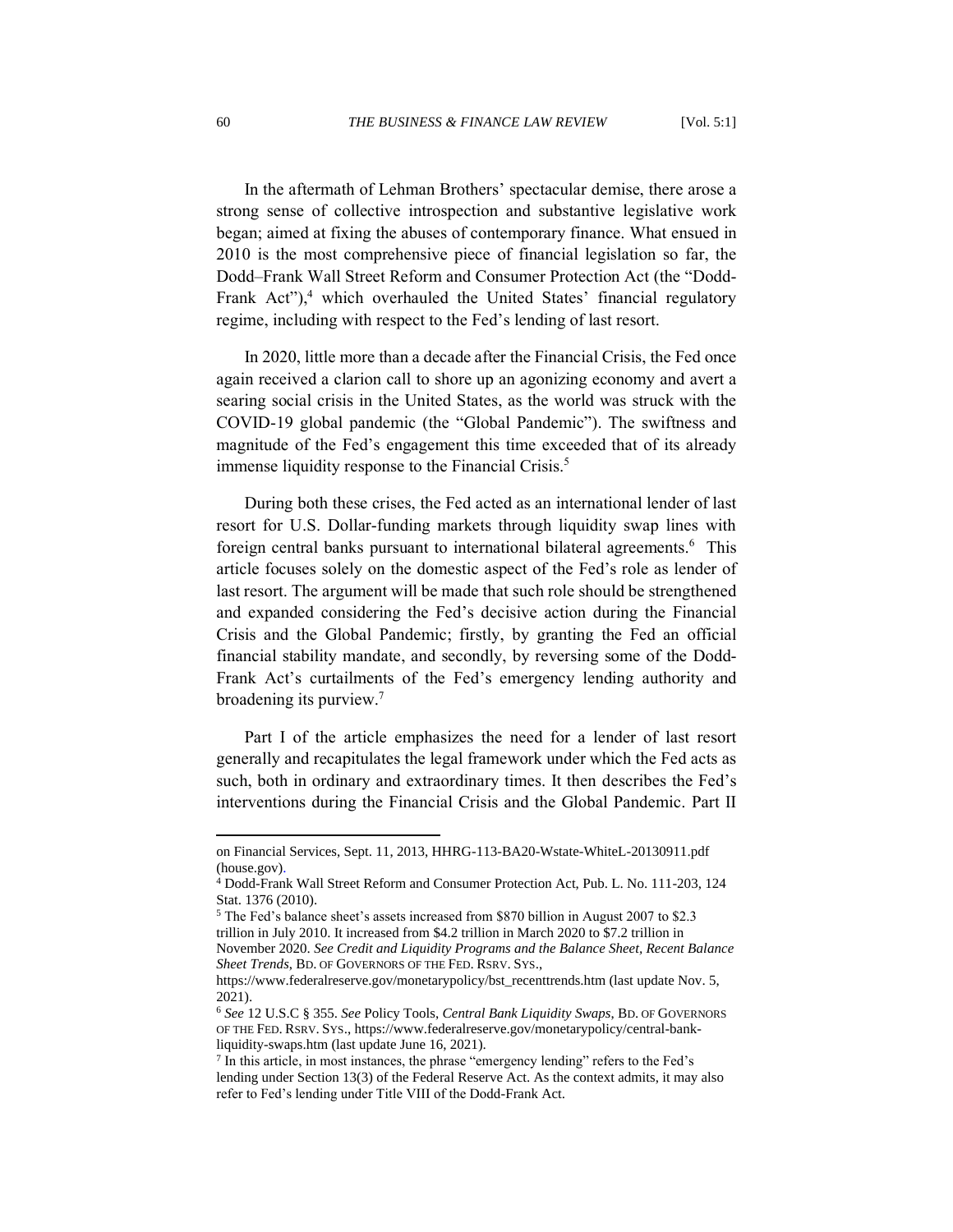calls for a statutory financial stability mandate for the Fed. Part III addresses the hotly debated issue of moral hazard. Part IV assesses the Dodd-Frank Act's amendments to the Fed's emergency lending legal regime in light of the Financial Crisis and, more recently, the Global Pandemic. Part V examines the impact of the newly passed Consolidated Appropriations Act, 2021 (the "Consolidated Appropriations Act")<sup>8</sup> on the Fed's emergency lending powers. Part VI proposes a legislative reform to expressly permit the Fed to act as purchaser of last resort, in addition to it being the lender of last resort.

# <span id="page-4-1"></span><span id="page-4-0"></span>I. THE FEDERAL RESERVE AS LENDER OF LAST RESORT *A. The Federal Reserve and the Need for a Lender of Last Resort*

Banks present an intrinsic weakness due to their maturity and asset transformation of generally short-term liabilities, the most representative of which being sight deposits, into typically long-term assets, illustrated by various forms of private credit.<sup>9</sup> The maturity mismatch between assets and liabilities results in a fractional reserves system where banks hold a small portion of liquid assets in proportion to their instantly due liabilities and avail themselves of the flimsy probability that not all depositors would withdraw their money at the same time. $10$ 

The inherent liquidity flaw of banks made them particularly vulnerable to panics before the advent of a central banking system in the United States.<sup>11</sup> A run on one bank could also easily cause mimetic behaviors by depositors of other banks, even ones that were not originally at risk.<sup>12</sup> This was compounded by the then-inelasticity of the currency, which made it impossible to offset a profound depletion of a few banks' reserves by an aggregate increase in national reserves.<sup>13</sup> With the enactment of the Federal Reserve Act (the "Federal Reserve Act") and the creation of the Fed in 1913,

<sup>8</sup> Consolidated Appropriations Act, Pub. L. No. 116-260, H.R.133 (2021).

<sup>9</sup> *See What is Fractional Banking?*, CORP. FIN. INST.,

https://corporatefinanceinstitute.com/resources/knowledge/finance/fractional-banking/ (last visited Oct. 20, 2021).

<sup>10</sup> *Id.*

<sup>11</sup> *See Banking Panics of the Gilded Age*, FED. RSRV.,

https://www.federalreservehistory.org/essays/banking-panics-of-the-gilded-age (last visited Oct. 9, 2021); *see also Banking Panics of 1930-31*, FED. RSRV.,

https://www.federalreservehistory.org/essays/banking-panics-1930-31 (last visited Oct. 9, 2021).

<sup>12</sup> *See* Charles W. Calomiris, *Bank Failures in Theory and History: The Great Depression and Other* "*Contagious*" *Events* 4 (Nat'l Bureau of Econ. Rsch., Working Paper No. 13597, 2007).

<sup>13</sup> *See id.*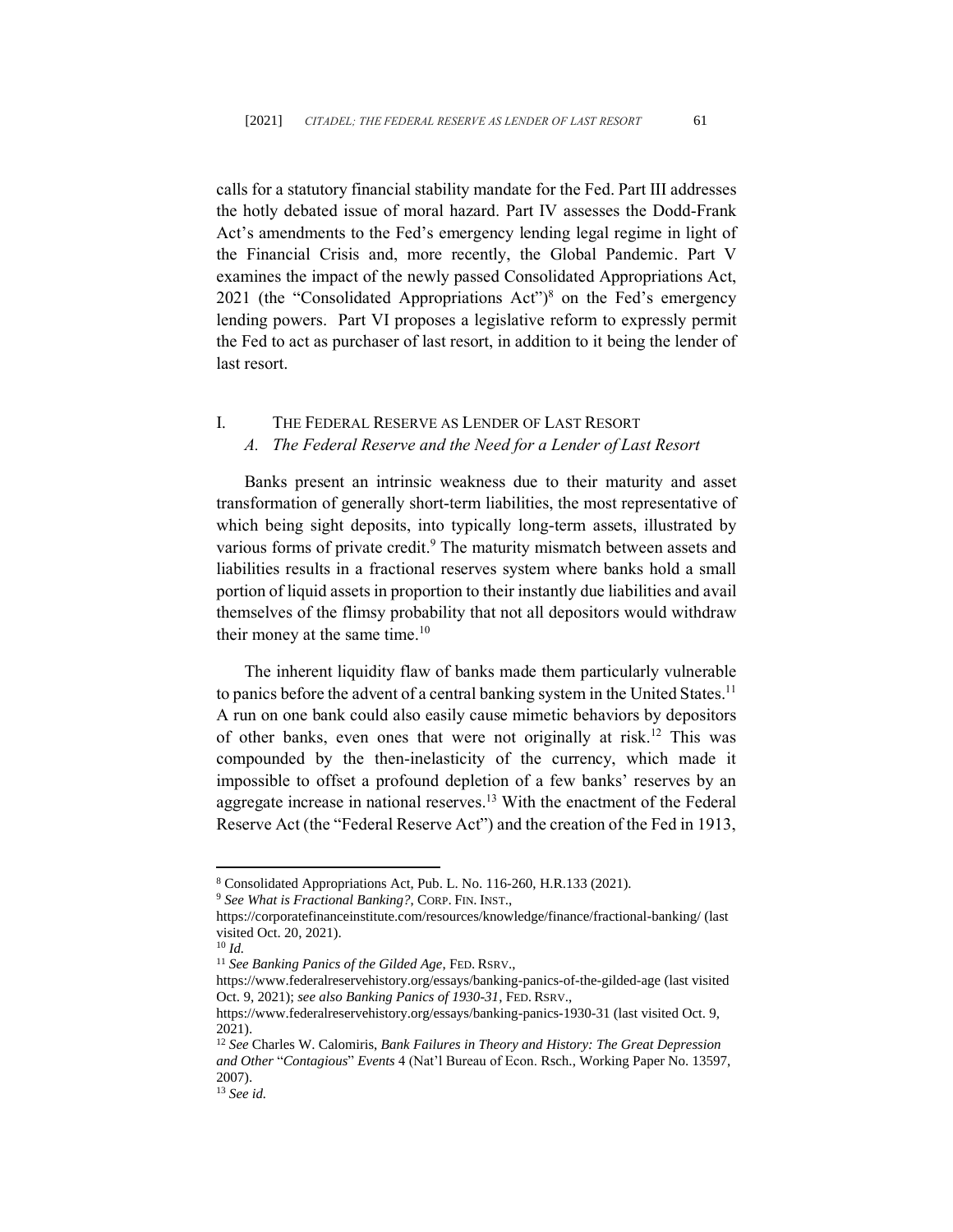modern monetary policy made sure that the generally growing demand for currency in the long run is always met and that temporary and impulsive drops or surges of currency in circulation could be easily forestalled.<sup>14</sup> With the grant to the Fed of its emergency lending powers in 1932, the idea of a lender of last resort, an impregnable bank citadel whose walls never waver against liquidity shocks, came to fruition.<sup>15</sup> It ensured that the provision of liquidity to a small number of troubled banks would shield the entire banking system from panic and that the potential harm caused by the banking business model's fragility would be held back or at least softened. Because of their successive studies on the money market in 19th century Great Britain and their conceptualization of the role of the Bank of England as lender of last resort, Henry Thornton<sup>16</sup> and Walter Bagehot are considered in monetary history as the fathers of the classical doctrine of lender of last resort. In his book Lombard Street (1873), Bagehot prescribed a code of conduct to end a panic by lending widely, at a penalty rate, and with good collateral.<sup>17</sup> It came to be known as the Bagehot dictum and the ultimate reference on the matter.

The characteristic vulnerabilities of commercial banking are today also inherently ingrained in financial intermediation activities performed outside of the realm of classical banking regulation, such as investment banking, *i.e.*, the brokerage and dealing of securities, and "shadow banking," which involves, among other wholesale funding, securitization, money markets, repurchase agreements (affectionately, "repos"), and commercial paper.<sup>18</sup> As with commercial banking, investment and shadow banking support funding endeavors with short-term commitments and face equal liquidity perils. Over time, these non-traditional banking activities grew in breadth and complexity. Shadow banking alone had largely eclipsed the U.S. commercial banking sector in the prelude to the Financial Crisis. <sup>19</sup> In terms of assets,

https://www.federalreserve.gov/newsevents/speech/tarullo20131122a.htm.

<sup>14</sup> Federal Reserve Act of 1913, Pub. L. No. 63-43, 38 Stat. 251 (1913); *see also* Henry Parker Willis, *The Federal Reserve Act*, IV AM. ECON. REV. 13 (1914).

<sup>15</sup> *See* Emergency Relief and Construction Act. Pub. L. No. 72-302 (1932).

<sup>16</sup> *See* HENRY THORNTON, AN ENQUIRY INTO THE NATURE AND EFFECTS OF THE PAPER CREDIT OF GREAT BRITAIN (1802).

<sup>17</sup> *See* WALTER BAGEHOT, LOMBARD STREET: A DESCRIPTION OF THE MONEY Market (1873); *see also* Paul Tucker, Remarks at the Bank of Japan 2009 International Conference, May 27-28, 2009, https://www.bis.org/review/r090608c.pdf.

<sup>18</sup> For a definition of shadow banking, *see* Zoltan Pozsar, et. al., *Shadow Banking*, FED. RSRV. BANK OF N.Y. 1 (Feb. 2012),

https://www.newyorkfed.org/medialibrary/media/research/staff\_reports/sr458.pdf; s*ee also*  Daniel K. Tarullo, Remarks at the Americas for Financial Reform and Economic Policy Institute Conference, Nov. 22, 2013,

<sup>19</sup> *See* FINANCIAL CRISIS INQUIRY COMMISSION, THE FINANCIAL CRISIS INQUIRY REPORT: FINAL REPORT OF THE NATIONAL COMMISSION ON THE CAUSES OF THE FINANCIAL AND ECONOMIC CRISIS IN THE UNITED STATES 32 (2011).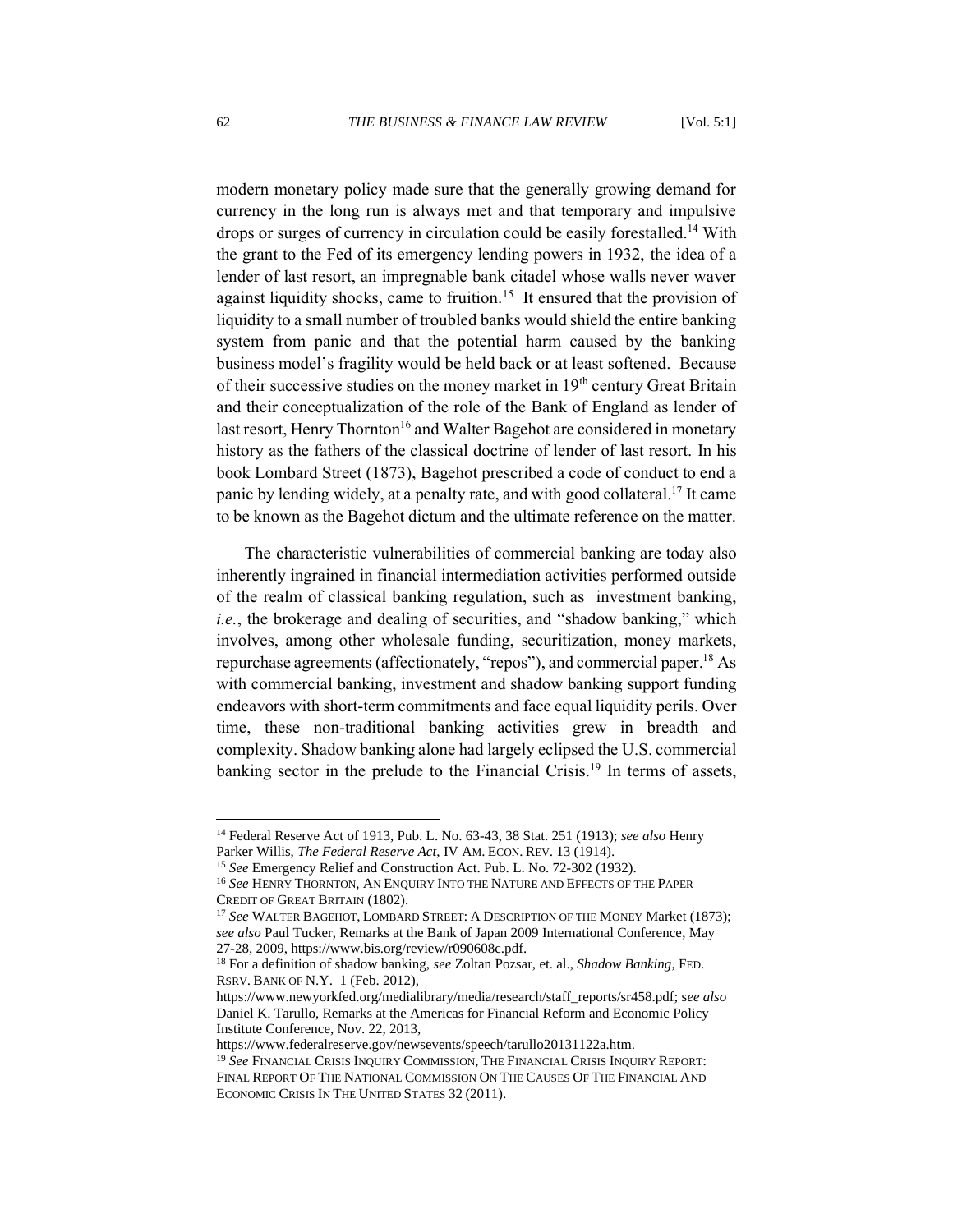commercial banking represented 20% of the entire financial intermediation industry in the United States in 2020. 20

Progressive deregulation in the United States before the Financial Crisis, culminating with the repeal of the Glass-Steagall Act at the turn of the former century, reshuffled the cards of the more protective New Deal regulatory framework and blurred its financial chastity lines.<sup>21</sup> Such deregulation left large commercial banks quasi-unrestricted in their carrying out of affiliate activities that were traditionally at the core of investment banking, including the underwriting and trading of securities, and permitted non-commercial banks to engage in like-type deposit-taking.<sup>22</sup> Interconnectedness and certain fundraising activities shared by both commercial and investment banks, such as securitization and the mutualization of funds for investment purposes, made financial risks more easily transferrable from either side of the frontier between commercial and investment banking. Assets and financial institutions became more interwoven because of the increasing use of derivatives, securitization, and other structured finance tools.<sup>23</sup> Transaction execution improved at stellar pace thanks to technology and economies of scale. The old financial landscape, where transactions used to revolve around the neighborhood commercial bank and, later, on a few investment banks, moved to a system dominated by financial markets. The exceeding interdependence and interpenetration of financial markets, in the United States and internationally, magnified the inborn fragility of financial intermediation and globalized its potential spillover effect. Worldwide queuing bankruptcies were revealed not to be so phantasmagoric after all.

Financial instruments such as credit default swaps ("CDS"), which were initially conceived for risk hedging and to provide additional protection against credit default, became a problem in their own right.<sup>24</sup> They contributed to weaving an inextricable financial web and expanded the risk of domino defaults as soon as enough CDS counterparties would pull the strings at once. <sup>25</sup> Before the Financial Crisis, it was assumed that a financial market as large as the United States' would absorb the shock waves of a massive bankruptcy according to an "*arithmetic of dispersion.*" <sup>26</sup> The Financial Crisis attested that no algorithm could stand against an extreme

<sup>20</sup> *See generally* BD. OF GOVERNORS OF THE FED. RSRV. SYS., Federal Reserve Statistical Release, Z.1 Financial Accounts of the United States Q2-2020.

<sup>21</sup> FIN. CRISIS INQUIRY COMM'N, *supra* note 19, at 36.

<sup>22</sup> *Id.* at 55.

<sup>23</sup> *Id.* at 52.

<sup>24</sup> *Id.* at xxiv-xxv.

<sup>25</sup> *Id.*

 $^{26}$  ROBERT E. LITAN AND JONATHAN RAUCH, AMERICAN FINANCE FOR THE  $21^{ST}$  Century 98 - 112 (1997).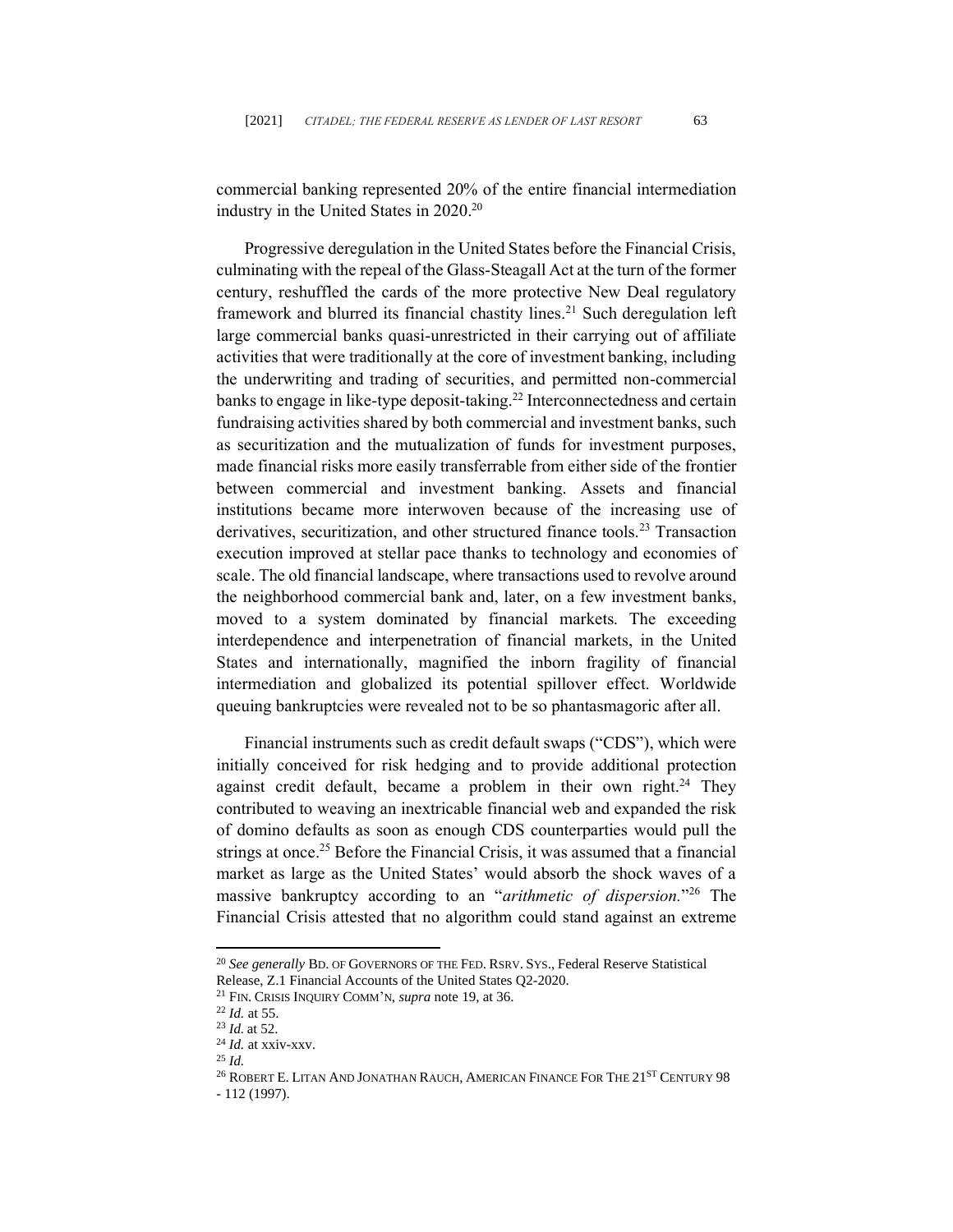shock to the financial market itself. The appearance of a diverse financial industry thus calls for a caveat. A variety of markets, intermediaries, products and payment systems should not obscure the intimate interconnections among them and may actually characterize a climax of perils. 27

More pernicious than the interconnectedness factor during a financial crisis is the sentiment of fear. Whatever the reason behind a panic, it spreads precipitously and strikes indiscriminately; impacting insolvent and solvent financial institutions alike. <sup>28</sup> During the Financial Crisis and the Global Pandemic, the stampede to money market funds' assets by investors, the refusal of many securities dealers to renew their loans in connection with the repo market, or the non-rolling over by lenders of their commercial paper, unfolded exactly as early  $20<sup>th</sup>$  century bank runs.<sup>29</sup> Regardless of the sophistication of financial markets nowadays, primary psychological investor behaviors remained the same.

Despite their fragility, financial institutions are strategic drivers of an economy's growth and allow the financing of diversified and long-term investments that are, whether on the level of individual residential mortgages or at the scale of large infrastructure projects, socially relevant and more profitable than highly liquid investments.<sup>30</sup> The very fact that a credible lender of last resort exists, and has the legal powers and political will to intervene and reinstate confidence when needed, makes financial crises less probable. If contagion has already started, the profusion of liquidity by the lender of last resort contributes decisively in hampering its spreading effects and containing its consequences on the broader economy.<sup>31</sup> The Fed was predisposed by law to undertake such role on the basis of its ability to create high-powered money that bears the full faith and credit of the government and its aptitude to intervene more broadly than any private lender during a crisis.<sup>32</sup> In times of panic, it warrants more legitimacy when imposing restrictive covenants on a struggling borrower than market competitors and

<sup>27</sup> FIN. CRISIS INQUIRY COMM'N, *supra* note 19, at xxi.

<sup>28</sup> *See* Xavier Freixas, et al., *Lender of Last Resort: A Review of the Literature*, FIN.

STABILITY REV., 151, 158 (1999); *see also* George Kaufman, *Bank contagion: Theory and Evidence*, 1–2 (FED. RSRV. BANK OF CHI., Working Paper No. 92-13, 1992).

<sup>29</sup> *See* Ellis W. Tallman and Elmus R. Wicker, *Banking and Financial Crises in United States History: What Guidance Can History Offer Policymakers?*, 19-26 (FED. RSRV. BANK OF CLE, Working Paper No. 10-09, 2010); s*ee also* Rajdeep Sengupta and Fei Xue, *The Global Pandemic and Run on Shadow Banks*, K.C. FED. ECON. BULLETIN 1 (May 11, 2020). <sup>30</sup> Ben S. Bernanke, Chairman of the Federal Reserve, *Liquidity Provision by the Federal Reserve*, Speech at the Federal Reserve Bank of Atlanta Financial Markets Conference, May 13, 2008, [https://www.federalreserve.gov/newsevents/speech/bernanke20080513.htm.](https://www.federalreserve.gov/newsevents/speech/bernanke20080513.htm) <sup>31</sup> *Id.*

<sup>32</sup> *Id.*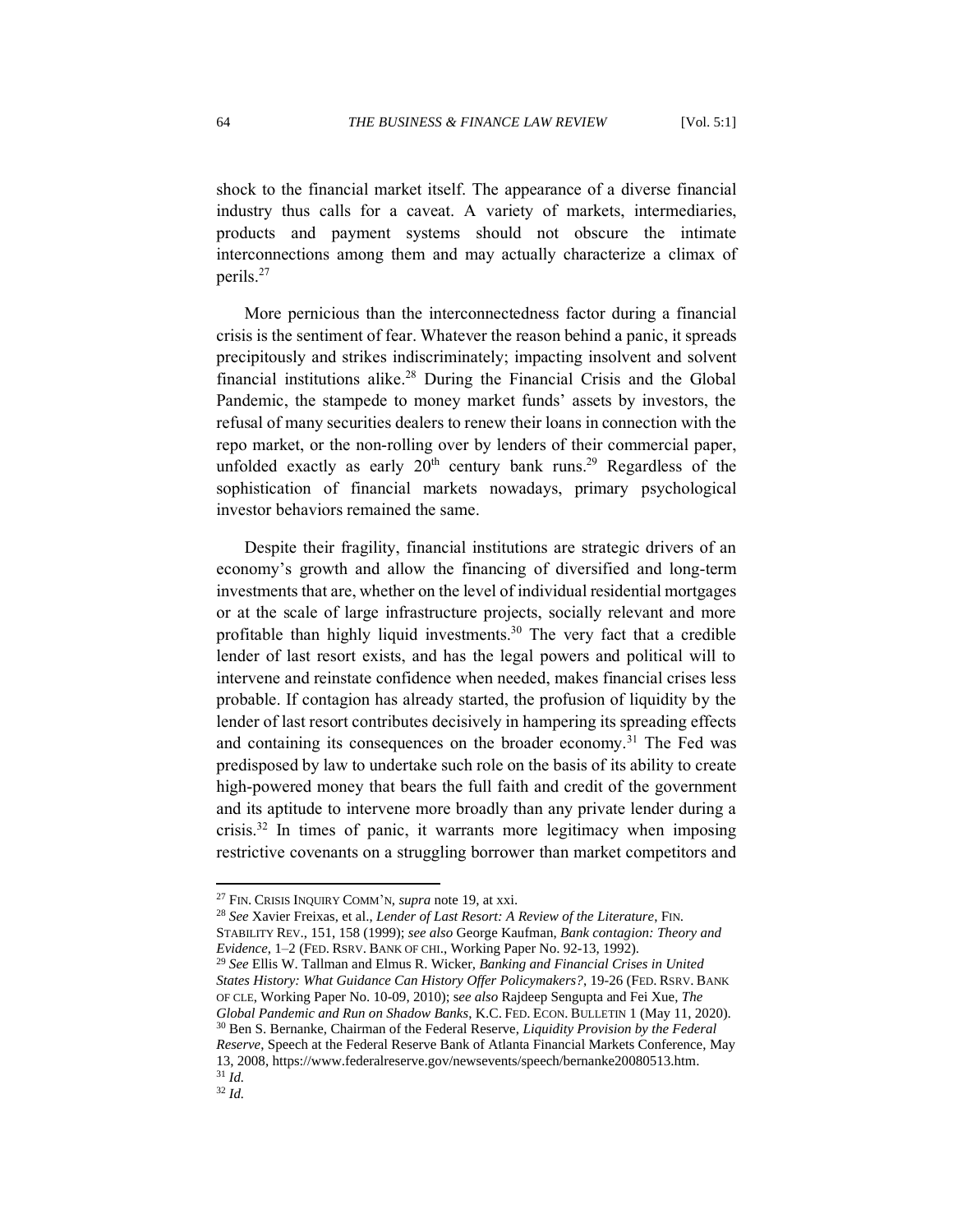is certainly less susceptible to private market conflicts of interests. As lender of last resort, the Fed also enhances market liquidity by facilitating transactions and giving the financial industry better foresight on prevailing market conditions.<sup>33</sup>

Adepts of market self-regulation and proponents of free banking, who consider financial institutions are better off if left with no or little regulation and consider that "*instincts for self-preservation […] would shield them from fatal risk-taking,*" would argue against the need for systemic regulation, let alone a lender of last resort.<sup>34</sup> They look at last resort lending as placing the fate of financial institutions in the hands of the government, not the "invisible hand" of the market, and thereby distorting fair competition. A system in which a government rescue of a few "too big to fail" institutions is predictable affords these institutions a market advantage over their peers; with more chances to be funded, or to be funded at a reduced cost.<sup>35</sup> Certain commentators and lawmakers decry last resort lending, and deplore government bailouts as "socialism" or as nationalization of private companies. <sup>36</sup> Last resort lending differs from government bailouts in that it does not imply tax-funded capital injections. The inferred undertaking of last resort lending is the granting of loans with central bank money, not the spending or the investment of taxpayers' money towards the acquisition of ownership interests. However, if free market rules could lead to a market halt, it should then be non-problematic that the government intercedes to make the market function again. Capitalism should not become an ideology. The primary purpose of government is not to ensure free market orthodoxy and *laissez-faire* during financial turmoil but to make sure the turmoil does not wreak havoc on the economy and negatively impinge on the livelihoods of citizens.

Another reason for having a lender of last resort is the protection of the payment system and the clearing and settlement process of central clearing parties against liquidity shocks due to the default of one or more clearinghouses on their contractual obligations. A lender of last resort would ensure the performance of certain financial contracts and delivery against payment until the system of mutual risk-sharing by clearinghouses functions seamlessly again and no financial institution is hoarding liquidity because of

<sup>33</sup> *Id.*

<sup>34</sup> FIN. CRISIS INQUIRY COMM'N, *supra* note 19, at xviii.

<sup>35</sup> John C. Coffee, Jr., *Systemic Risk After Dodd-Frank: Contingent Capital and the Need for Regulatory Strategies Beyond Oversight*, 111 COLUM. L. REV. 795, 799 (2011).

<sup>&</sup>lt;sup>36</sup> James Politi & Daniel Dombey, *Republican anger at 'financial socialism'*, FIN. TIMES (Sept. 24, 2008), https://www.ft.com/content/cdfbdcb6-89a3-11dd-8371-0000779fd18c; *see also* WSJ Staff, *Barney Frank Celebrates Free Market Day*, WALL ST.J. (Sept. 17, 2008), https://www.wsj.com/articles/BL-REB-1978.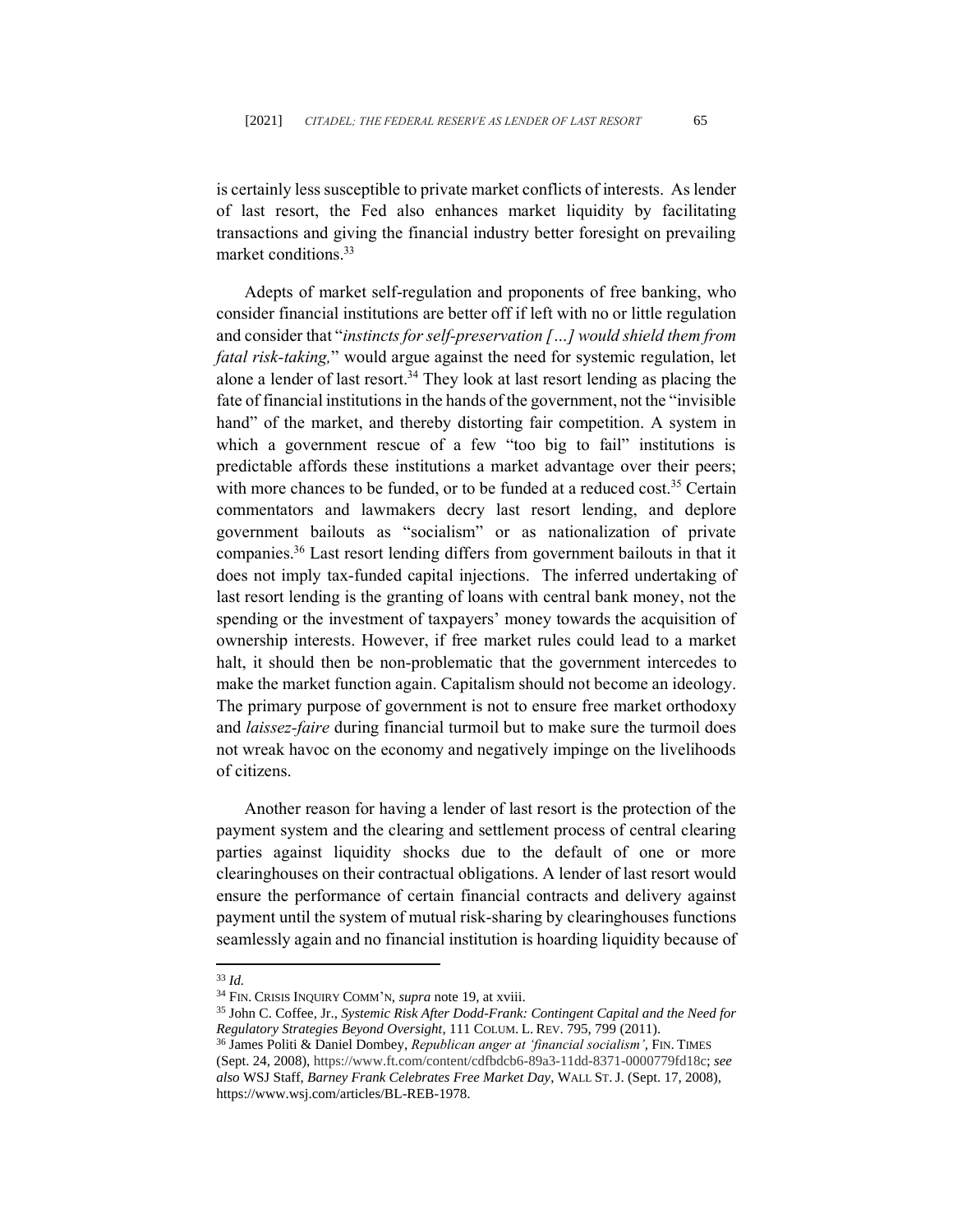unmatched trades. A *force majeure* example of a break in the financial markets' "plumbing" is the disruption of the clearing, settlement and payments' telecommunications infrastructure on September 11, 2001. On that day, a number of financial institutions were not able to use Fedwire to process their payments.<sup>37</sup> Operating centers of clearinghouses in downtown Manhattan ceased to operate and many online broker-dealer platforms were disturbed. It was not before the injection of sizeable central bank liquidity that the clearing and settlement of financial transactions and the delivery of payment instructions resumed.<sup>38</sup>

Apropos of force majeure, from March 2020 to the end of 2021, scores of countries ordered repetitive sanitary lockdowns and confinement measures to curb the spread of the COVID-19 virus. Domestic economies were literally shut down for weeks or months. Different from the Financial Crisis, which found its roots in financial institutions' balance sheets, the economic downturn caused by the Global Pandemic had its origins in the dramatic decreases in businesses' revenues. The genesis of the grief was not the burst of an asset bubble linked to a tulip bulbs mania, a dot-com euphoria or real estate property speculation. It stemmed from an exogenous shock that upset the nucleus of incalculable contractual relationships. Neither side of a contractual bargain could deliver on their obligations for lack of revenue. The utility of the Fed, as lender of last resort in this situation, was not to stop a financial crisis *per se* or prevent its metamorphosis into an economic recession, but rather to provide unswerving liquidity to a trembling economy, such that sufficient corporate cash flows are reestablished and the economic wheel turns again.<sup>39</sup>

#### <span id="page-9-0"></span>*B. From Monetary Policy to Lender of Last Resort*

1. A Monetary Policy Toolkit …

<span id="page-9-1"></span>The Fed's main responsibility is the conduct of monetary policy. It has been statutorily mandated in this respect to achieve maximum employment

 $37$  Fedwire refers to Fedwire Funds Service, a transactions gross settlement service operated electronically and in real-time by the Fed. *See Fedwire Funds Service*, BD. OF GOVERNORS OF THE FED. RSRV. SYS.,

https://www.federalreserve.gov/paymentsystems/fedfunds\_about.htm (last update May 7, 2021).

<sup>38</sup> *See* Jeffrey M. Lacker, *Payment System Disruptions and the Federal Reserve Following September 11, 2001*, 2 (FED. RSRV. BANK OF RICH., Working Paper No. 03-16, 2003).

<sup>39</sup> *See The Federal Reserve's Response to the Coronavirus Pandemic: Hearing on "Lessons Learned: The Federal Reserve's Response to the Coronavirus Pandemic" before the Select Subcomm. on the Coronavirus Crisis of the H. Comm. On Oversight and Reform*, 117th Cong. 6 (2021) (Statement of Jerome H. Powell, Chairman, Board of Governors of the Fed. Reserve Sys.).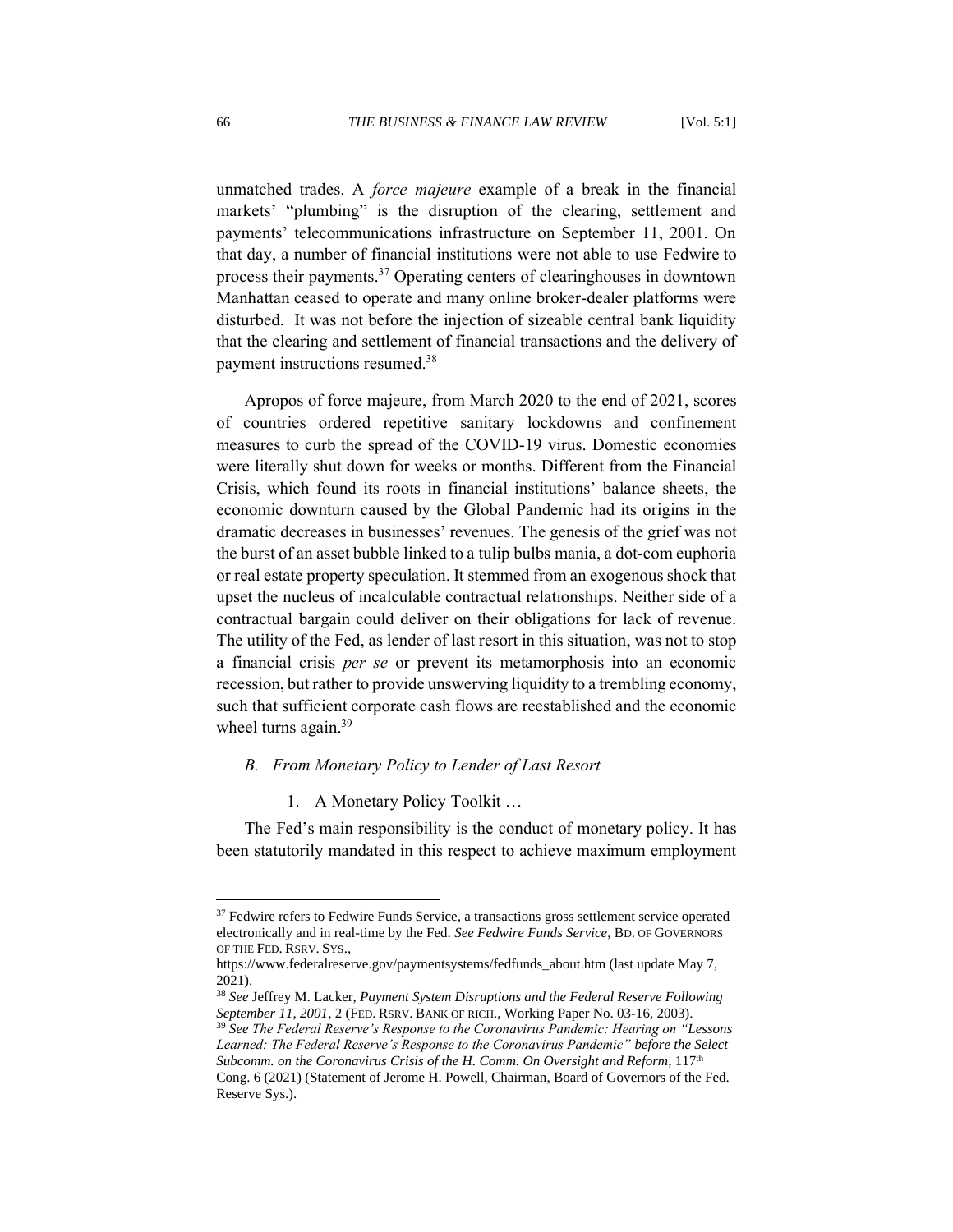and price stability.<sup>40</sup> To this end, the Fed relies fundamentally on two monetary policy instruments, each of which using commercial banks' reserve balances, *i.e.,* cash at hand or in accounts with the Fed, to manage the money supply and the cost and availability of credit.

First and foremost, the Fed intervenes on the open market through outright purchases and sales of U.S. government and other securities, carried out as an auction process with a limited number of trading counterparties known as "primary dealers."<sup>41</sup> By engaging in open market operations, the Fed credits or debits banks' reserve accounts held with it, depending on whether the corresponding transactions are purchases or sales of securities.<sup>42</sup> It thus increases or decreases the overall volume of reserve balances and alters the rate at which banks lend to each other.<sup>43</sup> The alignment of such rate, the effective federal funds rate, on the target rate intermittently set by the Fed significantly affects the money supply and eventually influences the credit market conditions that underpin the economy.<sup>44</sup>

Second, all depositary institutions that are subject to reserve requirements<sup>45</sup> have the possibility under Section 10B of the Federal Reserve Act ("Section 10B") and Regulation A under the same act to approach the Fed's discount window for loans credited to their reserve accounts.<sup>46</sup> Discount window lending increases the aggregate reserve balances and helps to maintain the effective federal funds rate as much as possible at par with the Fed's target rate; especially if made in conjunction with open market operations. Indirectly, it serves as a pressure relief mechanism for the banking system. Because interest rates charged on discount window loans are typically higher than the Fed's target rate, banks naturally turn to the discount window only if borrowing on the interbank lending market has become too expensive. Functioning in the manner of a "safety valve," when

<sup>40</sup> *See* Federal Reserve Act § 2A; 12 U.S.C. § 225a.

<sup>41</sup> *See* Federal Reserve Act § 14; 12 U.S.C. § 348a, §§ 353-359; Federal Reserve Act §12A; 12 U.S.C. § 263; *see also* David H. Small and James A. Clouse, *The Scope of Monetary Policy Actions Authorized under the Federal Reserve Act*, 3 (Fin. And Econ. Discussion Series, Working Paper No. 2004-40, 2004).

<sup>&</sup>lt;sup>42</sup> See FED. RSRV., THE FEDERAL RESERVE SYSTEM PURPOSES & FUNCTIONS 23-38 (10<sup>th</sup> ed. 2016).

<sup>43</sup> *Id.*

<sup>44</sup> *Id*.

<sup>45</sup> *See* 12 C.F.R. § 201.2 (2021). This section defines a depository institution in a very broad way. Practically all banks and credit unions insured by the Federal Deposit Insurance Corporation (FDIC), mutual savings banks, savings banks, savings associations and branches of foreign banks are considered depository institutions.

<sup>46</sup> *See* 12 U.S.C. § 347b; Regulation A; 12 C.F.R. § 201 (2021). Discount window lending is also governed by the following sections of the Federal Reserve Act: 10A, 11(j), 13, 13A, 14(d), and 19, as codified under [12 U.S.C. §§ 248\(i\)-](https://www.law.cornell.edu/uscode/text/12/248#i)(j), 343 *et seq*., 347(a), 347(c), 348 *et seq*., 357, 374, 374(a), and 461.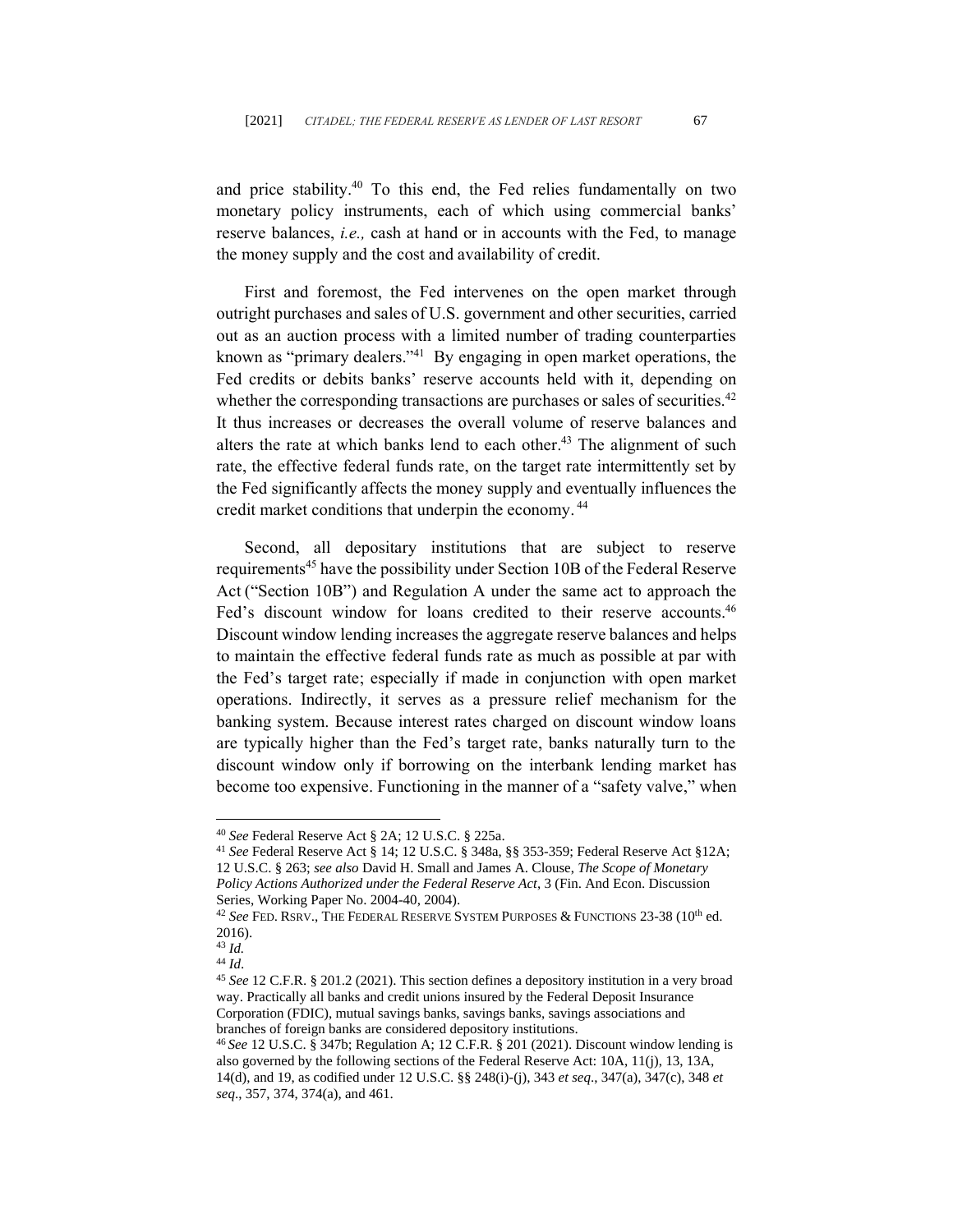insufficient reserves drive the effective federal funds rate way above the target rate, discount window borrowing appeases the interbank lending market and moves the effective federal funds rate down again.<sup>47</sup>

# 2. … Used for Lender of Last Resort Objectives

<span id="page-11-0"></span>The foregoing two monetary policy tools also dress the Fed with clothing for another role; that of lender of last resort.

The Fed matches the increasing demand for currency in the long run through "permanent" open market operations, which consist essentially in purchasing securities that are held to maturity and renewed when due.<sup>48</sup> By contrast, the Fed fine-tunes the money supply to transitory and short-term liquidity demands through "temporary" open market operations.<sup>49</sup> In legal terms, temporary open market operations qualify as repurchase or reverse repurchase agreements.<sup>50</sup> With repos, the Fed buys securities from primary dealers and re-sells them the same securities at a later date (usually the next trading day) and at a higher price than that of the initial purchase transaction.<sup>51</sup> From an economic perspective, repo transactions are akin to secured loans made by the Fed; the underlying securities are used as collateral and the premium received over the original offered amount reflects the interest payment.<sup>52</sup> The corollary is true for reverse repos; the Fed sells to primary dealers securities that it buys back in the future (usually the next trading day) at a higher price.<sup>53</sup> This virtually gives reverse repo transactions the effect of collateralized loans to the Fed.<sup>54</sup> With their credit economic feature and daily injection of liquidity in the market, repo transactions are a form of last resort lending that is used for a more immediate objective than long-term monetary policy, namely that of regulating momentary declines in reserve balances and providing a short-term liquidity to the financial system and the economy. Programing outright purchases during bear economic

<sup>47</sup> *See* Brian F. Madigan & William R. Nelson, *Proposed Revision to the Federal Reserve's Discount Window Lending Programs*, FED. RESERVE BULLETIN. 313, 315 (2002); *see also* James A. Clouse, *Recent Developments in Discount Window Policy*, FED. RESERVE BULLETIN 965, 969 (1994).

<sup>48</sup> *See Credit and Liquidity Programs and the Balance Sheet, Open Market Operations*, BD. OF GOVERNORS OF THE FED. RSRV. SYS.,

https://www.federalreserve.gov/monetarypolicy/bst\_openmarketops.htm (last update May 10, 2021).

<sup>49</sup> *Id.*

<sup>50</sup> *Id.*

<sup>51</sup> *See Repo and Reverse Repo Agreements*, FED. RSRV. BANK OF N.Y.,

https://www.newyorkfed.org/markets/domestic-market-operations/monetary-policyimplementation/repo-reverse-repo-agreements (last visited Oct. 17, 2021).

<sup>52</sup> *See Credit and Liquidity Programs and the Balance Sheet, Open Market Operations*, *supra* note 48.

 $53 \dot{d}$ . <sup>54</sup> *Id.*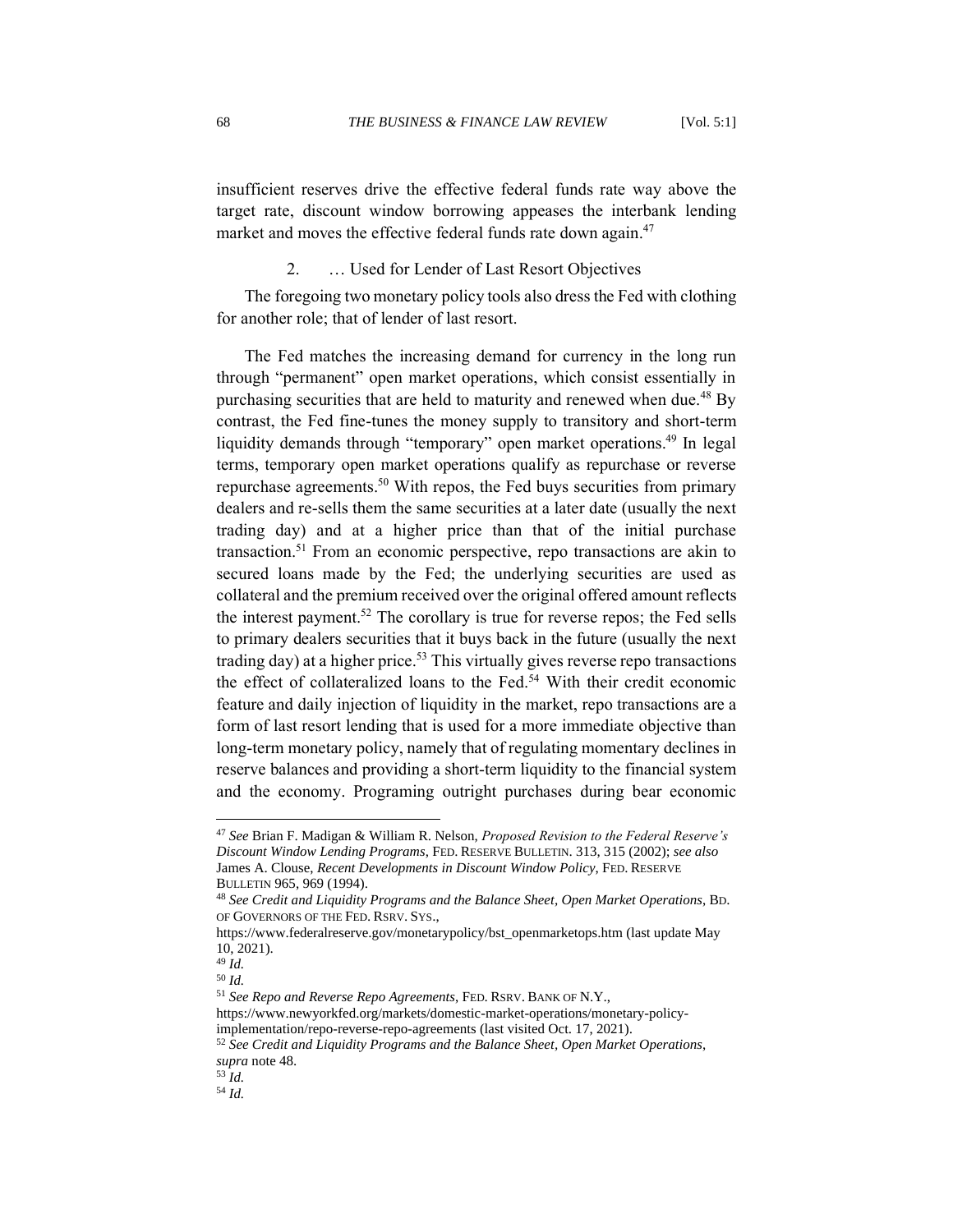conditions such that their finality becomes the infusion of liquidity as much as the conduct of conventional monetary policy has become a recurrent practice. The Fed undertook massive quantitative easing programs during the Financial Crisis and the Global Pandemic. 55

The discount window gives more emphasis to the Fed's lender of last resort role than open market operations as it typically provides depository institutions direct and bilateral advances.<sup>56</sup> The Fed's existing three discount window credits are structured depending on a borrower profile. The primary and secondary credit are available on a very short-term basis (usually overnight), but sometimes for longer terms, with the latter imposing a higher discount rate as it is available to weaker depository institutions or in connection with their orderly resolution of serious financial difficulties.<sup>57</sup> The seasonal credit addresses the cyclical liquidity needs of small depository institutions. <sup>58</sup> The primary credit is undoubtedly the most used discount window program.<sup>59</sup> During financial crises, the Fed typically reduces its discount rates to lessen the cost of accessing the discount window.<sup>60</sup> The lower the discount rates become, the more the discount window transmutes from a monetary policy tool to a lending of last resort instrument.

#### <span id="page-12-0"></span>*C. Lender of Last Resort in Unusual and Exigent Circumstances*

Pursuant to Section 13(3) of the Federal Reserve Act ("Section 13(3)"), the Fed may, in unusual and exigent circumstances and upon the affirmative vote of five members of its Board of Governors, extend credit to both depository and non-depository institutions by discounting for them notes, drafts, and bills of exchange. 61

The expression "*unusual and exigent circumstances*" was not given any legal meaning in the Federal Reserve Act.<sup>62</sup> The Fed also does not need to officially claim the existence of such circumstances to use Section 13(3) but must periodically review, every six months at least, the continuance of these

<sup>62</sup> *See id.*

<sup>55</sup> *Id*.

<sup>56</sup> 12 C.F.R. § 201.3 (2021).

<sup>57</sup> 12 C.F.R. § 201.4(a)-(b) (2021).

<sup>58</sup> 12 C.F.R. § 201.4(c) (2021).

<sup>59</sup> *See* FED. RSRV., THE FEDERAL RESERVE SYSTEM PURPOSES & FUNCTIONS, *supra* note 42, at 42, 46.

<sup>60</sup> For historical data about discount rates, *see* Policy Tools, *The Discount Window and Discount Rate*, BD. OF GOVERNORS OF THE FED. RESERVE SYS.,

https://www.federalreserve.gov/monetarypolicy/discountrate.htm (last update July 13, 2021); *see also see Historical Discount Rates*, FED. RSRV.,

<https://www.frbdiscountwindow.org/pages/discount-rates/historical-discount-rates> (follow "Primary and Secondary" hyperlink).

<sup>61</sup> 12 U.S.C. § 343(A).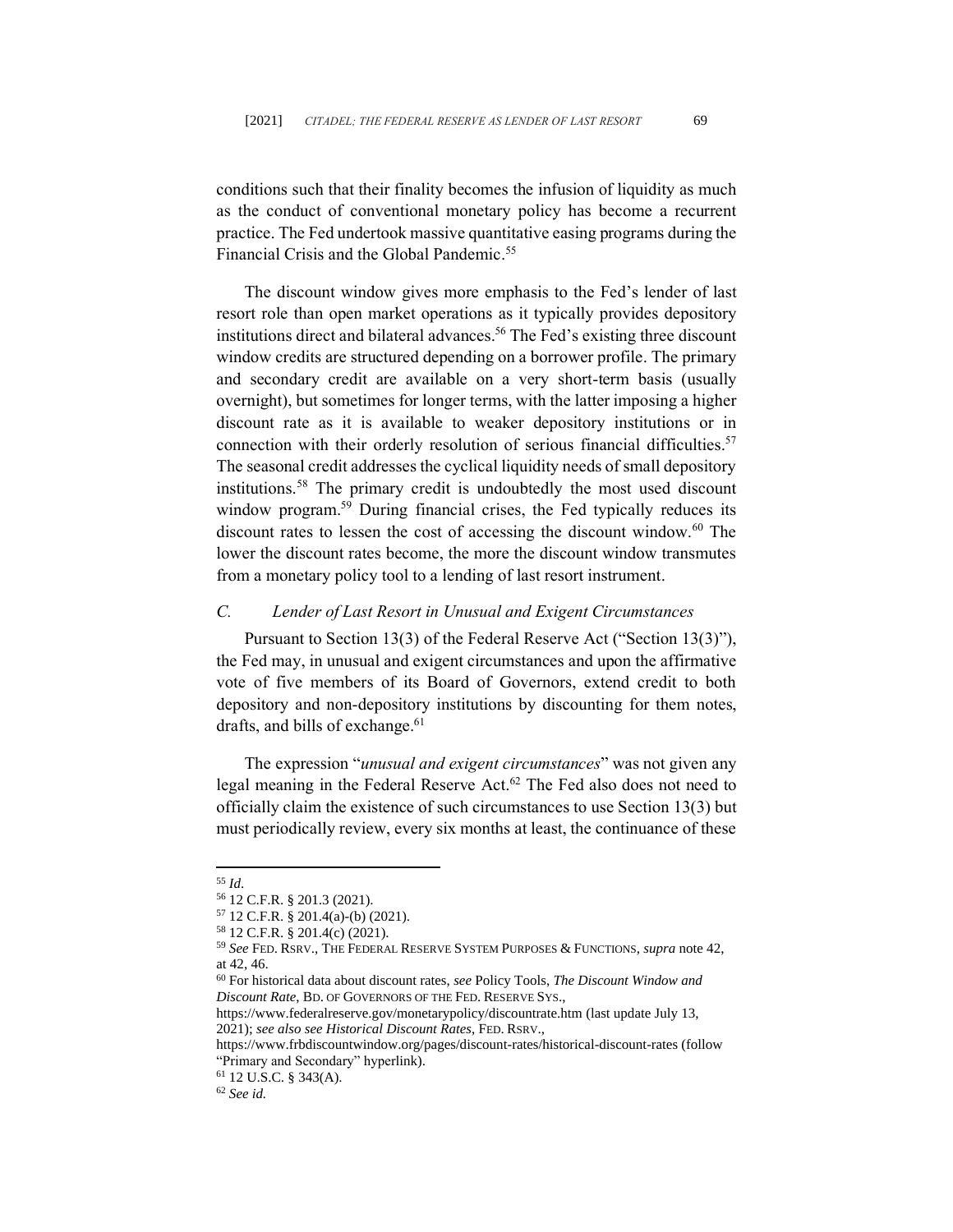circumstances if it has extended credit under Section  $13(3)$ .<sup>63</sup> One may nonetheless deduct from the Fed's limited historical use of Section 13(3) that the appreciation of the situation under which to invoke unusual and exigent circumstances involves the existence of extreme hardship factors, and that only events of exceptional nature justify a recourse to Section 13(3). <sup>64</sup> It took the Fed the traumatizing events of the Financial Crisis to solicit its emergency lending powers for the first time since the Great Depression. <sup>65</sup> A virtual freeze of the world economy during the Global Pandemic induced the Fed into taking a suite of Section 13(3) measures again.<sup>66</sup> Title XI of the Dodd-Frank Act brought substantive amendments to Section 13(3). These are examined in Part IV below.

In unusual or exigent circumstances, Title VIII of the Dodd-Frank Act permitted the Fed, upon a majority vote of its Board of Governors, to provide liquidity to a designated financial market utility (FMU),<sup>67</sup> defined in the statute as any manager or operator of a multilateral system for the transfer, clearing, or settlement of payments, securities, or other financial transactions. <sup>68</sup> Title VIII notably used the conjunction "*or*" between the adjectives "*unusual*" and "*exigent.*" <sup>69</sup> It implies that the circumstances for emergency lending to an FMU warrant less demanding adverse economic thresholds than Section 13(3) envisages.<sup>70</sup> The implication is reinforced by the fact that the Fed's provision of liquidity to an FMU is also authorized under Section 10B, the statutory authority for discount window typeliquidity.<sup>71</sup>

FED. RSRV. BANK OF MIN. (Dec. 1, 2002),

https://www.minneapolisfed.org/article/2002/lender-of-more-than-last-resort; *see also* David Fettig, *The History of a Powerful Paragraph*, FED. RSRV. BANK OF MIN. (June 1, 2008), https://www.minneapolisfed.org/article/2008/the-history-of-a-powerful-paragraph; Alexander Mehra, *Legal Authority in Unusual and Exigent Circumstances: The Federal Reserve and the Financial Crisis*, 13 U. PA.J. BUS. L. 221, 227–29 (2010).

 $63$  12 C.F.R. § 201.4(d)(9)(iv) (2021).

<sup>64</sup> *See Turmoil in U.S. Credit Markets: Examining the Recent Actions of Federal Financial Regulators: Hearing before the Comm. on Banking, Hous., and Urb. Aff., 110<sup>th</sup> Cong. 2* (2008) (Statement of Ben S. Bernanke, Chairman, Board of Governors of the Fed. Reserve Sys.); *see also* MARC LABONTE, CONG. RSCH. SERV., R44185, FEDERAL RESERVE: EMERGENCY LENDING 19 (2020); *see also* David Fettig, *Lender of More than Last Resort*,

<sup>65</sup> *See* David Fettig, *The History of a Powerful Paragraph*, *supra* note 64.

<sup>66</sup> *See* LABONTE, CONG. RSCH. SERV., *supra* note 64, at 6.

<sup>67</sup> Dodd-Frank Act §806(b); 12 U.S.C. § 5465.

<sup>68</sup> Dodd-Frank Act §803(6)(A); 12 U.S.C. § 5462.

<sup>69</sup> *See* Colleen Baker, *The Federal Reserve as Last Resort*, 46 U. MICH. J.L. REFORM 69, 110 (2012).

<sup>70</sup> *Id.* at 110-11.

<sup>71</sup> Dodd-Frank Act §806(b); 12 U.S.C. § 5465. As discount window advances are available only to member banks of the Federal Reserve System, section 806(b) of the Dodd-Frank Act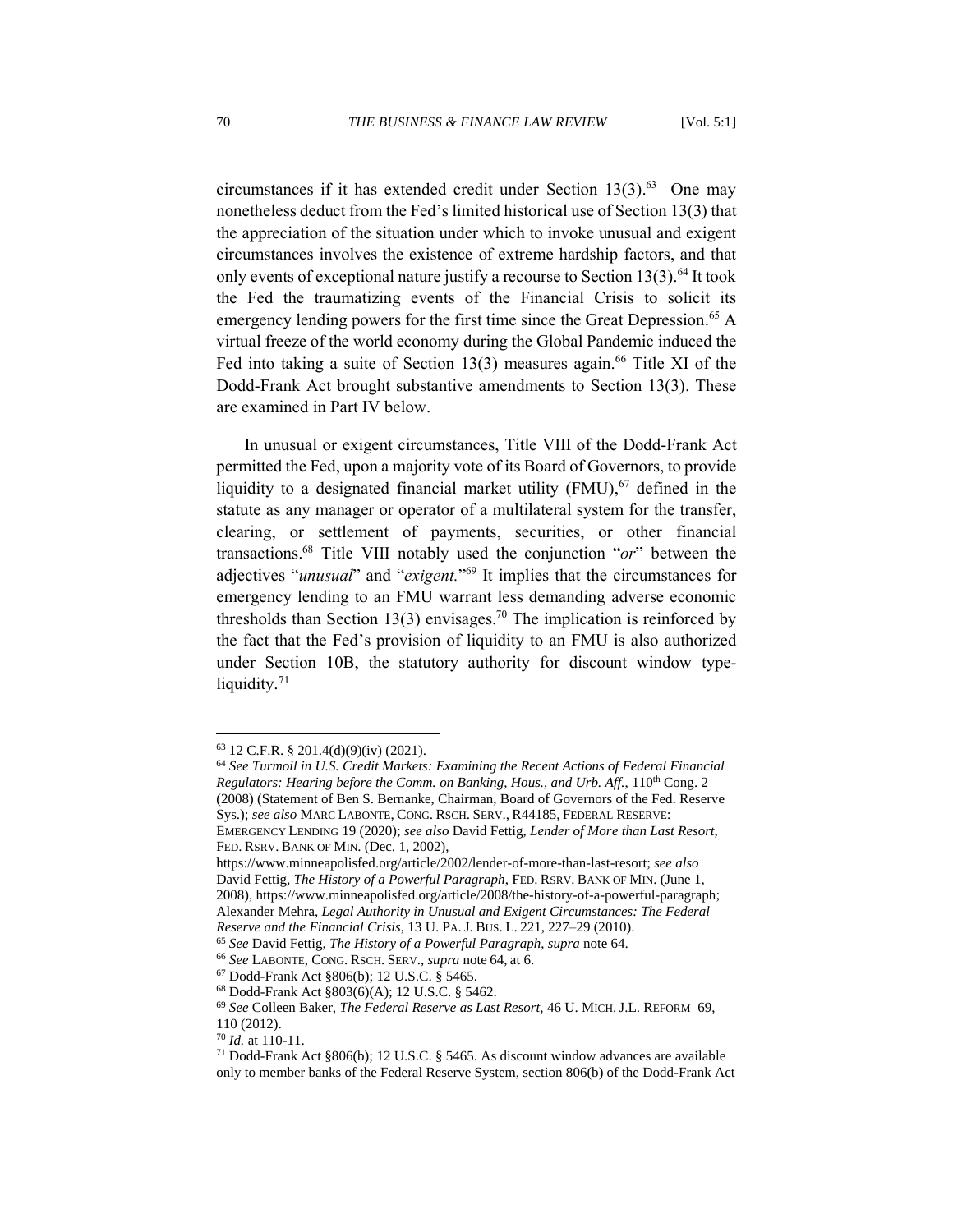# <span id="page-14-0"></span>*D. The Fed's Lending of Last Resort During the Financial Crisis of 2008-09*

The housing bubble of the early 2000's, driven by low interest rates and imprudent real estate lending practices, eventually burst when an increasing number of subprime and other residential mortgages defaulted. The securitized products backed by such mortgages became non-marketable. Trillions of dollars' worth of toxic mortgage-backed securities ("MBS") burdened the balance sheets of financial institutions and caused severe liquidity tension in the summer of 2007.

The Financial Crisis that followed was most virulent in its shock, fast in its unfolding and global in its outreach. It brought the United States' financial system to the brink of collapse in the days following the bankruptcy of Lehman Brothers in September 2008. It was then feared that the failure of large financial institutions and companies, starting with the insurer American International Group ("AIG"), would cause devastating losses and the disintegration of vast swathes of the economy.

The Fed initially fought the Financial Crisis with its monetary policy toolkit. From September 2007 to December 2008, it gradually brought the target rate to its zero percent bound.<sup>72</sup> At this juncture, any further open market operations would have been tantamount to unconventional monetary policy, which the Fed pursued through a stimulating quantitative easing program that considerably swelled its balance sheet.<sup>73</sup> When the Financial Crisis began to wind down in March 2010, open market purchases had reached \$1.7 trillion. 74

In parallel with its target rate cuts, the Fed progressively reduced its discount rates, starting in August 2007. <sup>75</sup> The primary credit rate was set at 50 basis points over the target rate in December 2008, <sup>76</sup> the spread lowered to only 25 basis points in March 2008. <sup>77</sup> In December 2007, the Fed established under Section 10B a temporary auction-driven liquidity facility,

states that the designated FMU need not be or become a member bank of the Federal Reserve System or a bank holding company to have access to the discount and the borrowing privileges of Section 10B.

<sup>72</sup> For all changes in the Fed's target rate, *see* Policy Tools, *Open Market Operations*, BD. OF GOVERNORS OF THE FED. RSRV. SYS.,

https://www.federalreserve.gov/monetarypolicy/openmarket.htm (last update July 28, 2021).

<sup>73</sup> Stephen Williamson, *Quantitative Easing: How Well Does This Tool Work?*, REGIONAL ECONOMIST 1, 1–3 (2017).

<sup>74</sup> FED. RSRV. BANK OF N.Y., 2009 ANNUAL REPORT 4 (2010).

<sup>&</sup>lt;sup>75</sup> For all changes in the Fed's discount rates,.

<sup>76</sup> *Id*.

<sup>77</sup> *Id.*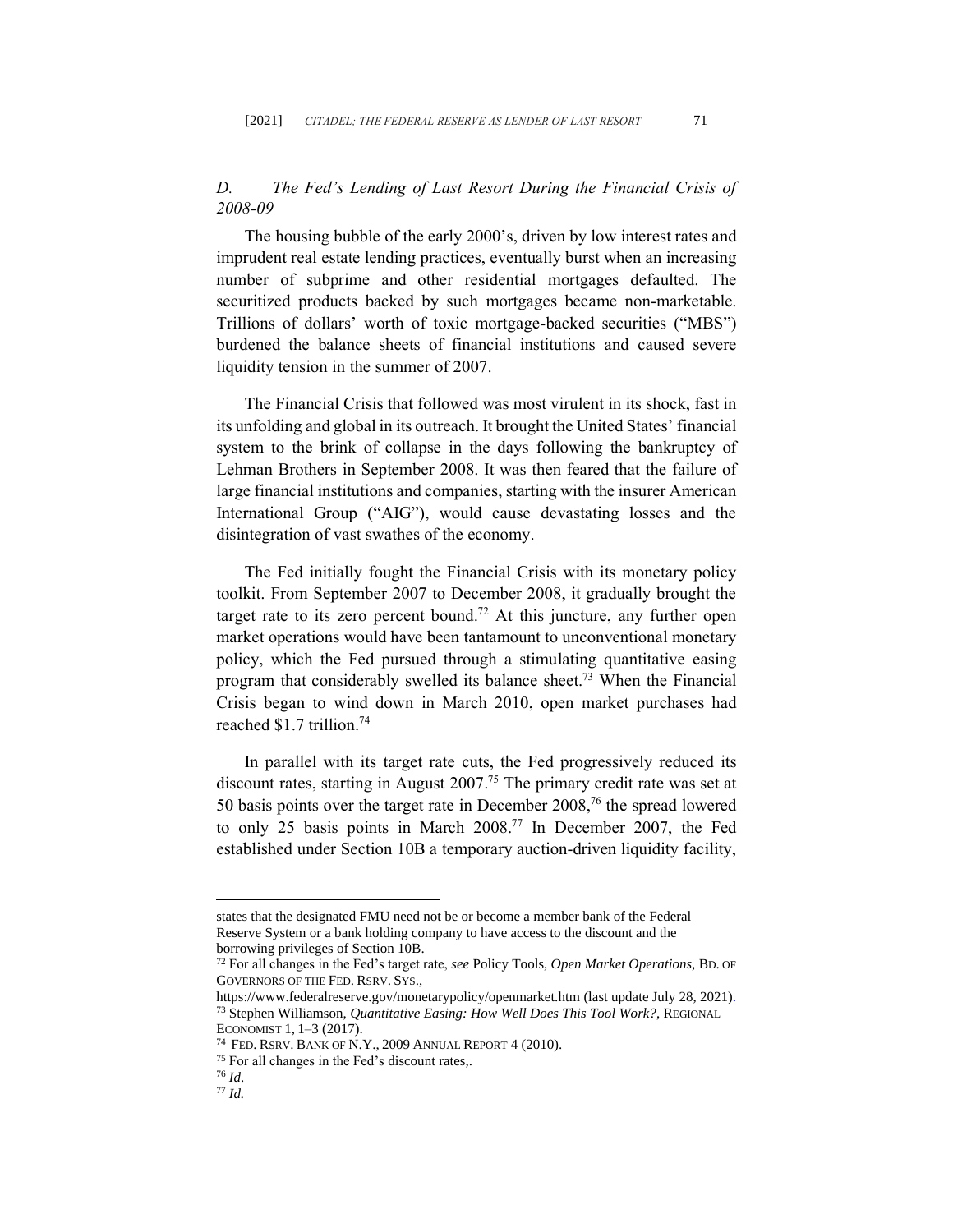the Term Auction Facility (TAF), to ease the liquidity strains of depository institutions. 78

The Fed then resorted to exploiting its Section 13(3) arsenal. In March 2008, it alleviated the pressure on the repo and other short-term funding markets in which primary dealers are predominantly active by creating the Primary Dealer Credit Facility ("PDCF")<sup>79</sup> and the Term Securities Lending Facility ("TSLF").<sup>80</sup> The PDCF made cash advances to primary dealers.<sup>81</sup> The TSLF allowed primary dealers to exchange their toxic assets against government securities using a broader range of collateral than typically accepted in open market operations. <sup>82</sup> After Lehman Brothers' failure in September 2008, the Fed established the Asset-Backed Commercial Paper Money Market Fund Liquidity Facility ("AMLF") and the Commercial Paper Funding Facility ("CPFF") to avoid dislocations in the commercial paper market.<sup>83</sup> Under the AMLF, the Fed provided non-recourse loans to financial intermediaries so they could purchase asset-backed commercial paper from money market funds facing unrelenting redemption demands from investors. <sup>84</sup> The CPFF purchased maturing commercial paper with no roll-over prospects through a special purpose vehicle ("SPV") funded by fully-secured Fed loans.<sup>85</sup> In March 2009, the Fed initiated the Term Asset-

<sup>78</sup> Press Release, *Federal Reserve Actions* (Dec. 12, 2007), BD. OF GOVERNORS OF THE FED. RSRV. SYS., https://www.federalreserve.gov/monetarypolicy/20071212a.htm. *See also* REGULATORY REFORM*, Term Auction Facility (TAF)*, BD. OF GOVERNORS OF THE FED. RSRV. SYS., https://www.federalreserve.gov/regreform/reform-taf.htm (last update Feb. 12, 2016). <sup>79</sup> REGULATORY REFORM*, Primary Dealer Credit Facility*, BD. OF GOVERNORS OF THE FED. RSRV. SYS., https://www.federalreserve.gov/regreform/reform-pdcf.htm (last update Mar.

<sup>18, 2020).</sup> <sup>80</sup> Press Release, *FOMC statement: Federal Reserve and Other Central Banks Announce* 

*Specific Measures Designed to Address Liquidity Pressures in Funding Markets* (Mar 11, 2008), BD. OF GOVERNORS OF THE FED. RSRV. SYS.,

https://www.federalreserve.gov/newsevents/pressreleases/monetary20080311a.htm. *See also* Policy Tools, *Term Securities Lending Facility*, BD. OF GOVERNORS OF THE FED. RSRV. SYS., https://www.federalreserve.gov/monetarypolicy/tslf.htm (last update Feb. 5, 2010). <sup>81</sup> FED. RSRV. BANK OF N.Y., 2009 ANNUAL REPORT, *supra* note 74 at 60.

<sup>82</sup> *See* Press Release, *FOMC statement: Federal Reserve and Other Central Banks Announce Specific Measures Designed to Address Liquidity Pressures in Funding Markets*, *supra* note 80.

<sup>83</sup> FED. RSRV. BANK OF N.Y., 2009 ANNUAL REPORT, *supra* note 74 at 33-34.

<sup>84</sup> Financial intermediaries included depository institutions and bank holding companies as well as broker-dealer subsidiaries of bank holding companies. *See Asset-Backed Commercial Paper Money Market Mutual Fund Liquidity Facility*, Fed. Rsrv.,

https://www.frbdiscountwindow.org/Archive/Asset-Backed-Commercial-Paper-ABCP-Money-Market-Mutual-Fund-MMMF-Liquidity-Facility-Terms-and-Conditions (last update Feb. 5, 2010).

<sup>85</sup> Loans made by the Fed to the CPFF SPV were 3-months loans secured by all the assets of the SPV. *See* Press Release, *Board announces creation of the Commercial Paper Funding Facility (CPFF) to help provide liquidity to term funding markets* (Oct. 7, 2008), BD. OF GOVERNORS OF THE FED. RSRV. SYS.,

[https://www.federalreserve.gov/newsevents/pressreleases/monetary20081007c.htm.](https://www.federalreserve.gov/newsevents/pressreleases/monetary20081007c.htm)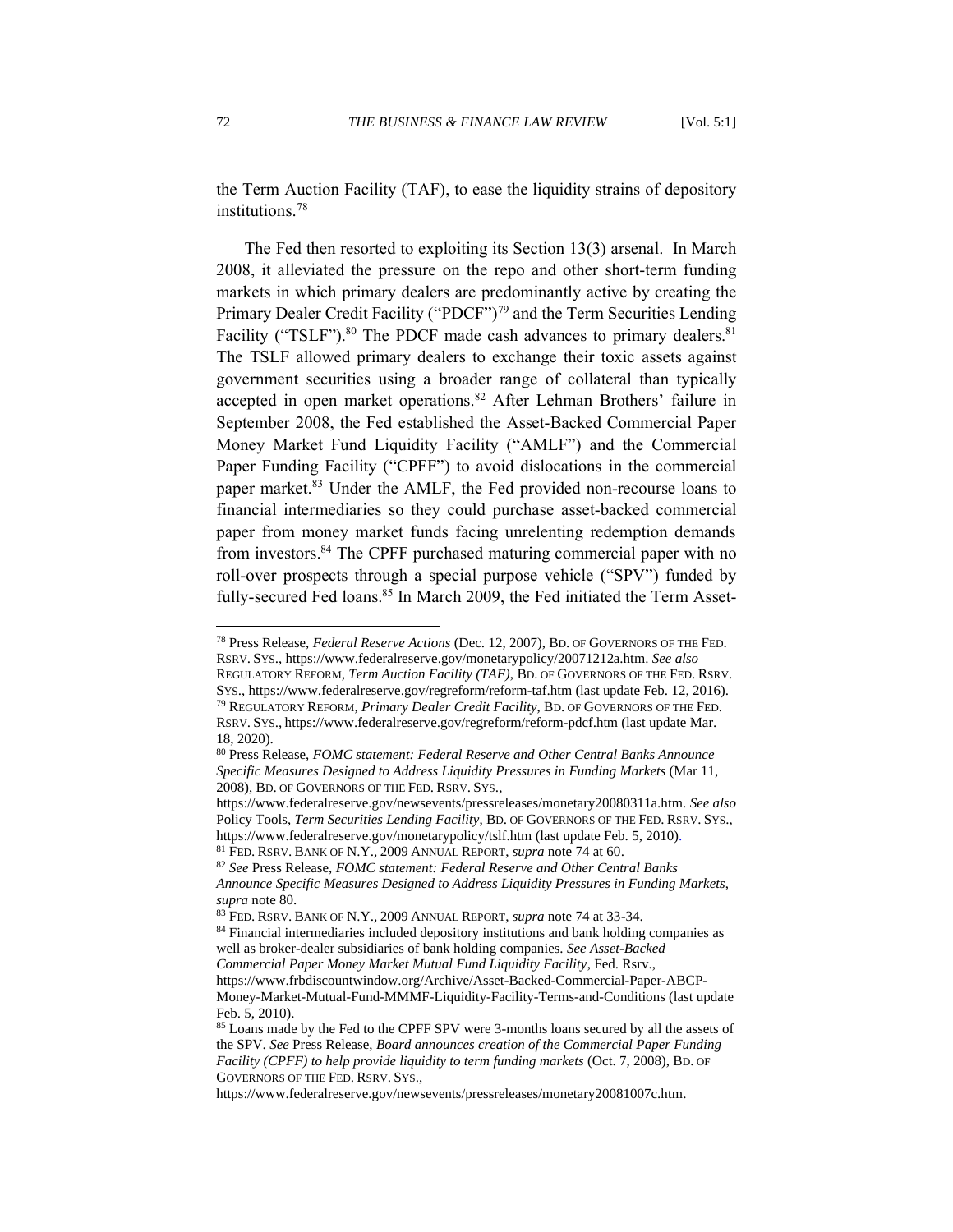Backed Securities Loan Facility ("TALF") to foster the liquidity of triple-A rated asset-backed securities originating out of small business, student and consumer loans. <sup>86</sup> All of the Section 13(3) programs in connection with the Financial Crisis ended in the first semester of 2010. 87

The Fed also intervened timeously and pursuant to its Section 13(3) authority to save two financial institutions; Bear Stearns and AIG. After months of mounting financial troubles, Bear Stearns experienced a liquidity run in March 2008 by derivative counterparties and repo and other lenders.<sup>88</sup> The Fed dreaded that a failure of Bear Stearns would trigger cascading defaults of other financial institutions.<sup>89</sup> The Fed formed a special purpose limited liability company, Maiden Lane LLC, to which it lent funds for the purchase of a \$30 billion worth portfolio of Bear Stearns' toxic assets, hence clearing the way for a JPMorgan acquisition of Bear Stearns without such assets.<sup>90</sup> Pursuant to the transaction terms agreed between the Fed, Bear Stearns and JPMorgan, Maiden Lane LLC bought the Bear Stearns portfolio by using a subordinated loan of \$1.15 billion from JPMorgan and a senior loan by the Fed covering the rest of the purchase price.<sup>91</sup> The Fed had sole discretion in the management of the portfolio and would retain any residual gain if the portfolio sold for more than its acquisition price, which it did. The Fed realized a net profit of \$2.5 billion on the transaction.<sup>92</sup>

Following Lehman Brothers' failure in September 2008, AIG faced precipitating calls on its CDS, a run by its securities lending counterparties, and a steep decline in the value of its portfolio of MBS.<sup>93</sup> The fall of an insurance giant of such wide retail penetration could have drastically impacted small businesses and households. The Fed made available to AIG up to \$85 billion by way of a revolving credit facility; secured by a

https://www.newyorkfed.org/markets/maidenlane (last visited Oct. 17, 2021). <sup>92</sup> *See Maiden Lane Transactions*,*supra* note 91.

<sup>86</sup> REGULATORY REFORM*, Term Asset-Backed Securities Loan Facility (TALF)*, BD. OF GOVERNORS OF THE FED. RSRV. SYS., https://www.federalreserve.gov/regreform/reformtalf.htm (last update Feb. 12, 2016).

<sup>87</sup> The PDCF, the TSLF, the CPFF, and the AMLF expired on February 1, 2010. The TALF expired on June 30, 2010. For a detailed description of each of these emergency lending programs, *see* U.S. GOV'T ACCOUNTABILITY OFFICE (GAO), *FEDERAL RESERVE SYSTEM, OPPORTUNITIES EXIST TO STRENGTHEN POLICIES AND PROCESSES FOR MANAGING EMERGENCY ASSISTANCE*, GAO 11-696, (2011); *see also* MARGARET E. TAHYAR ET AL., *FINANCIAL CRISIS MANUAL, A GUIDE TO THE LAWS, REGULATIONS AND CONTRACTS OF THE FINANCIAL CRISIS* (2009). <sup>88</sup> FIN. CRISIS INQUIRY COMM'N, *supra* note 19, at 289-291.

<sup>89</sup> *Id.* at 290.

<sup>90</sup> *Id.*

<sup>91</sup> U.S. GOV'T ACCOUNTABILITY OFFICE (GAO), *supra* note 87 at 183; *see also Maiden Lane Transactions*, FED. RSRV. BANK OF N.Y.,

<sup>93</sup> FIN. CRISIS INQUIRY COMM'N, *supra* note 19, at 347-352, and 376-377.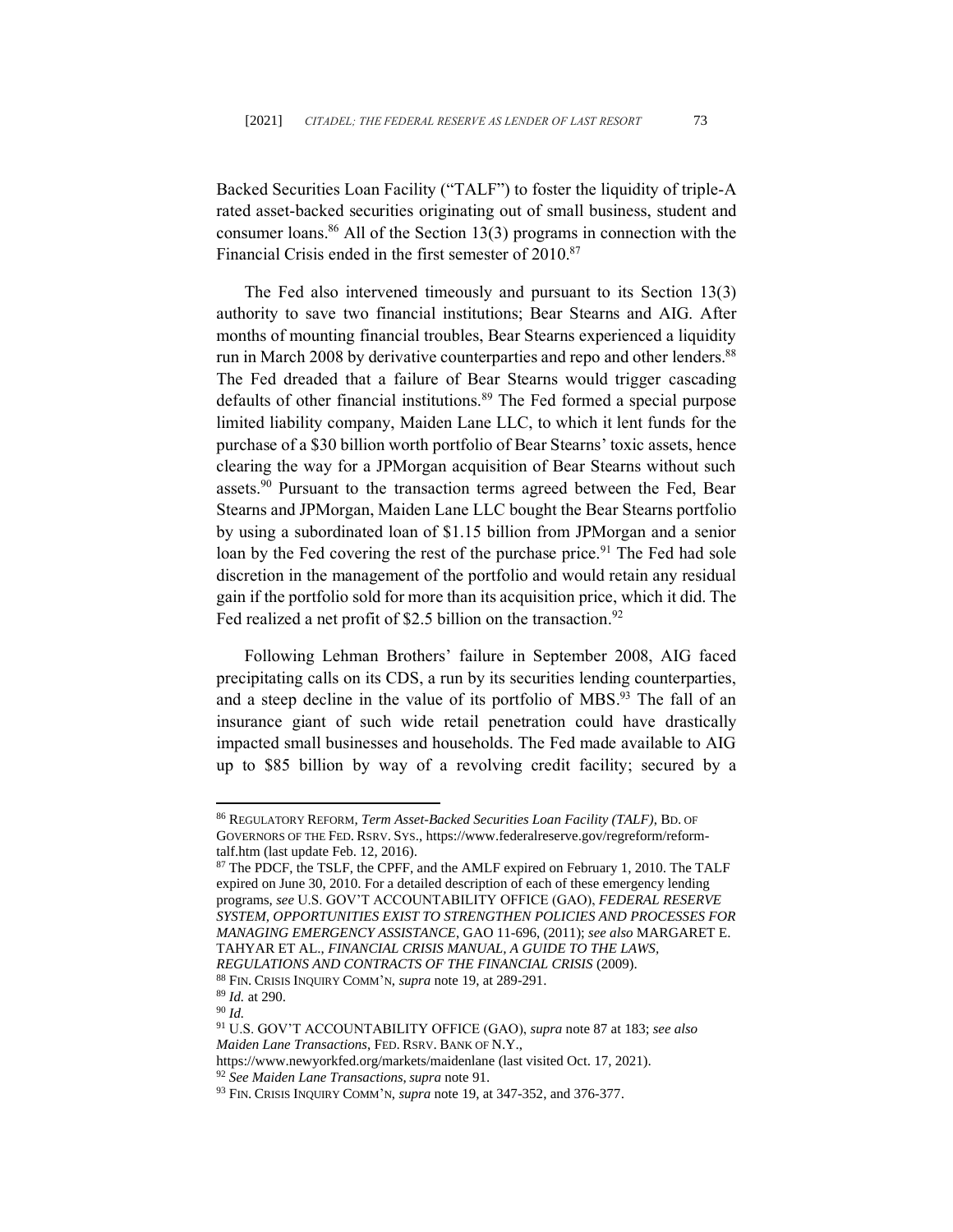significant bundle of the assets of AIG and its domestic and foreign subsidiaries.<sup>94</sup> A condition precedent to the credit facility agreement commanded the establishment, by the Fed, of a trust for the benefit of the Treasury to receive preferred stock convertible into almost 80% of AIG's share capital.<sup>95</sup> The preferred stock were ultimately converted into common stock and sold with profit.<sup>96</sup> The Fed also made two loans to two special purpose limited liability companies, Maiden Lane II LLC and Maiden Lane III LLC, in the amounts of \$19.5 billion and \$24.3 billion, respectively.<sup>97</sup> The first entity took out of AIG's books illiquid MBS.<sup>98</sup> The second entity unloaded collateralized debt obligations ("CDOs") from AIG's counterparties so that they could terminate the CDS guaranteeing such CDOs.<sup>99</sup> As an additional protection to the Fed, AIG acquired a \$1 billion subordinated interest in the credit facility to Maiden Lane II LLC and made a \$5 billion equity contribution to Maiden Lane III LLC.<sup>100</sup> The Fed amassed a cumulative net profit of \$17.7 billion on all AIG-related loans.<sup>101</sup>

It is widely believed today that the Fed's actions during the Financial Crisis, save for the Lehman Brothers epilogue, were instrumental in quelling the panic. The \$660 billion poured into the economy between 2008 and 2010 via more than a hundred contracts under Section 13(3) ultimately yielded positive results to the government, and indirectly to taxpayers.<sup>102</sup> Dissected individually, the Fed's emergency lending programs and standalone rescues were each profitable.<sup>103</sup>

#### <span id="page-17-0"></span>*E. The Fed's Lending of Last Resort During the Global Pandemic*

The Fed was quicker in using its lending of last resort battery during the Global Pandemic than during the Financial Crisis. It was indeed easier to acknowledge the impact of a fast-spreading coronavirus on the global economy than that of early defaults of borrowers on their subprime

<sup>102</sup> U.S. GOV'T ACCOUNTABILITY OFFICE (GAO), *supra* note 87, at "What GAO Found."

<sup>94</sup> U.S. GOV'T ACCOUNTABILITY OFFICE (GAO), *supra* note 87, at 32. <sup>95</sup> *Id.* at 166.

<sup>96</sup> Press Release, *Treasury Sells Final Shares of AIG Common Stock, Positive Return on Overall AIG Commitment Reaches \$22.7 Billion* (Dec. 11, 2012), U.S. DEP'T OF THE TREASURY, https://www.treasury.gov/press-center/press-releases/Pages/tg1796.aspx. <sup>97</sup> U.S. GOV'T ACCOUNTABILITY OFFICE (GAO), *supra* note 87, at 171-77.

<sup>98</sup> *Id.* at 171.

<sup>99</sup> *Id.* at 174.

<sup>100</sup> *Id*. at 171-77.

<sup>101</sup> Press Release, *New York Fed Sells Remainder of Maiden Lane III LLC Securities; Marks End of AIG-Related Assistance; Approximately \$6.6 Billion Net Gain Generated for U.S. Public from the Portfolio* (Aug. 23, 2012), FED. RSRV. BANK OF N.Y., [https://www.newyorkfed.org/newsevents/news/markets/2012/an120823.html.](https://www.newyorkfed.org/newsevents/news/markets/2012/an120823.html)

<sup>103</sup> *Id.* at 99.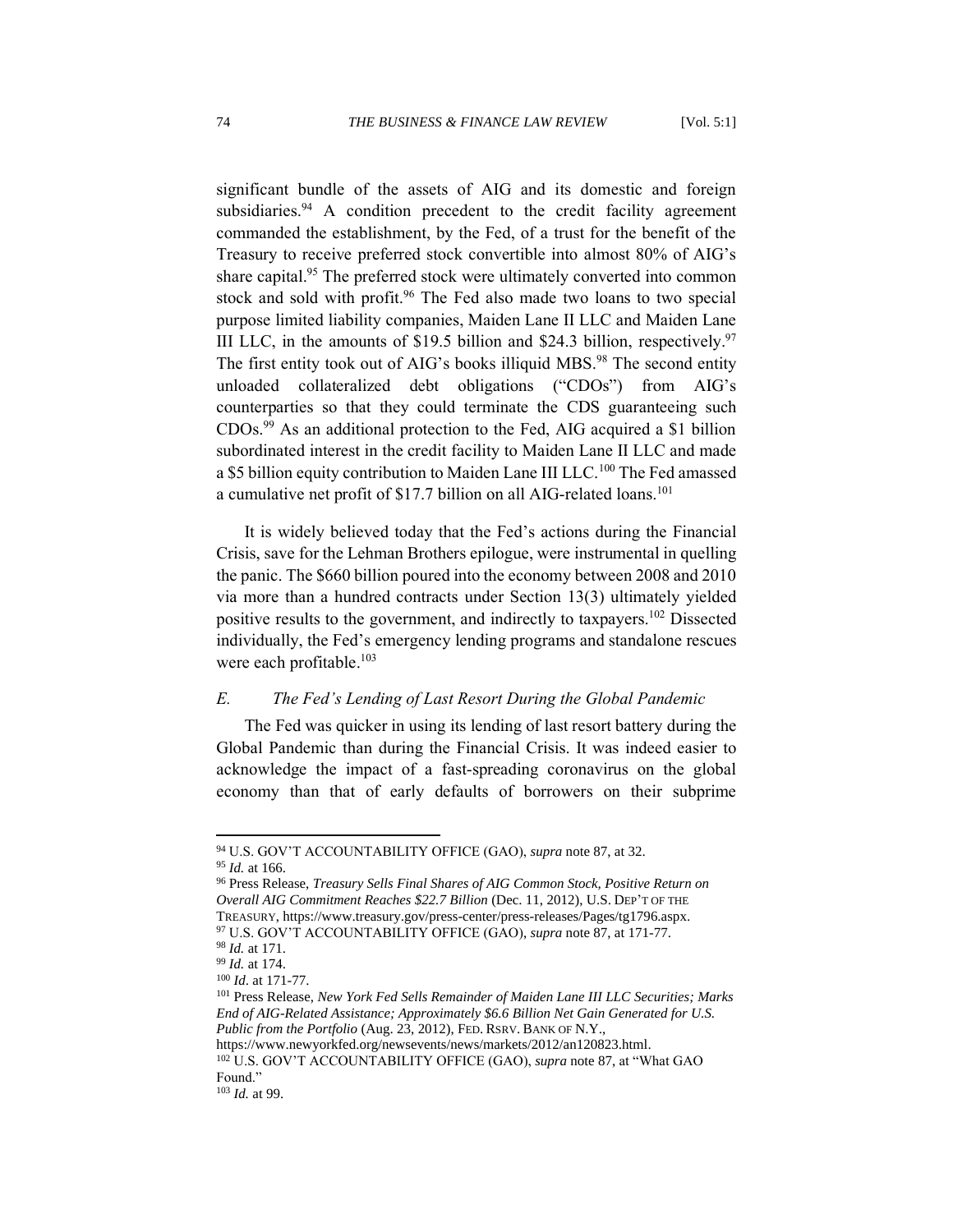mortgages. Many of the Section 13(3) programs designed for the Financial Crisis only waited to be revived during the Global Pandemic.

In March 2020, the Fed lowered its target rate to its zero percent floor,<sup>104</sup> its primary credit rate to  $0.25$  percent,<sup>105</sup> and its reserve ratio to zero percent. <sup>106</sup> Such infrequent elimination of reserve requirements freed up reserves of depository institutions to create liquidity.<sup>107</sup> On the open-market front, the Fed pledged more than \$700 billion in purchases of government securities. 108

Moreover, the Fed took a series of measures pursuant to its emergency lending powers.<sup>109</sup> In support of these measures, Congress authorized through the Coronavirus Aid, Relief, and Economic Security Act of  $2020^{110}$ ("CARES Act") up to \$454 billion for loans, guarantees and other investments in connection with Section 13(3) programs or facilities,  $^{111}$  to be directed by the Treasury through the Exchange Stabilization Fund ("ESF"). 112

<sup>104</sup> *See* Policy Tools, *Open Market Operations*, *supra* note 72. *See also* Press Release, *Federal Reserve issues FOMC statement* (Mar. 15, 2020), BD. OF GOVERNORS OF THE FED. RSRV. SYS.,

https://www.federalreserve.gov/newsevents/pressreleases/monetary20200315a.htm. <sup>105</sup> Press Release, *Federal Reserve Actions to Support the Flow of Credit to Households and Businesses* (Mar. 15, 2020), BD. OF GOVERNORS OF THE FED. RSRV. SYS.,

https://www.federalreserve.gov/newsevents/pressreleases/monetary20200315b.htm.  $^{106}$ *Id.* 

<sup>107</sup> *See id.*

<sup>108</sup> *See* Press Release, *Federal Reserve issues FOMC statement*, *supra* note 104*.* <sup>109</sup> *See* Press Release, *Federal Reserve announces extensive new measures to support the* 

*economy* (Mar. 23, 2020), BD. OF GOVERNORS OF THE FED. RSRV. SYS.,

https://www.federalreserve.gov/newsevents/pressreleases/monetary20200323b.htm. <sup>110</sup> Coronavirus Aid, Relief, and Economic Security Act, Pub. L. No. 116-136, 134 Stat. 281 (2020).

 $111$  CARES Act § 4003(b)(4); 15 U.S.C. § 9042(b)(4). Businesses eligible for CARES Act funds are those created or organized in the United States or under the laws thereof, which have significant operations in, and a majority of their employees are based in, the United States, and which agree to maintain their employment levels at certain thresholds. *See* CARES Act § 4003(c)(2)(G).

<sup>112</sup> *Id. See also* MARC LABONTE ET AL., CONG. RSCH. SERV., IF11474, TREASURY'S EXCHANGE STABILIZATION FUND AND COVID-19 (2020).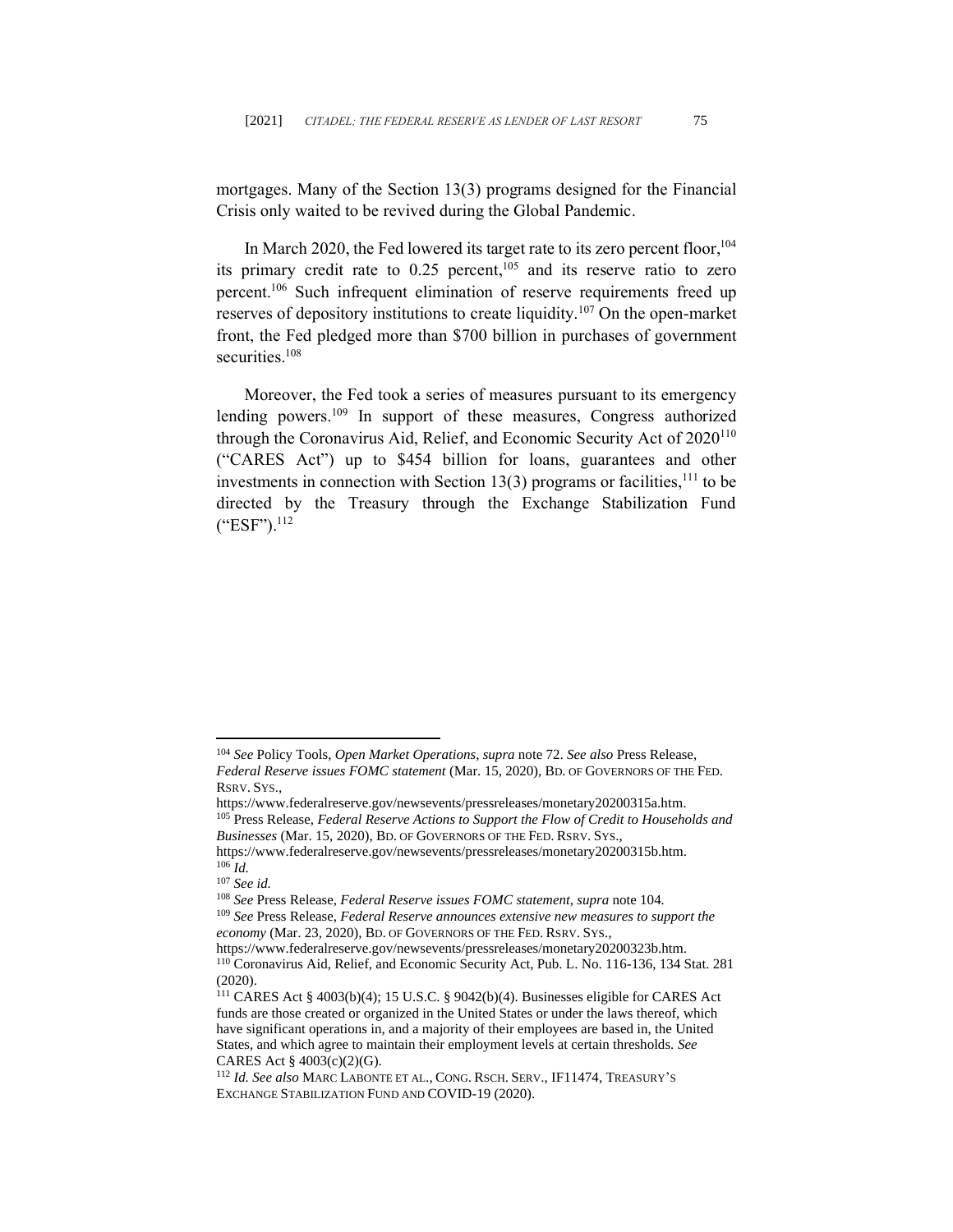The Fed revived the PDCF ("PDCF  $2020$ "),<sup>113</sup> the TALF ("TALF  $2020$ "),<sup>114</sup> and the CPFF ("CPFF 2020") under terms close to their 2008 equivalents, with the last two being structured through SPVs to which the Treasury contributed \$10 billion of equity.<sup>115</sup> The Fed created the Money Market Mutual Fund Liquidity Facility ("MMLF") with an additional \$10 billion credit protection from the Treasury to support prime money market mutual funds in their barrage against investor runs. <sup>116</sup> Two other Section 13(3) facilities were initiated to unclog liquidity pressure in the corporate bond market; the Primary Market Corporate Credit Facility ("PMCCF") and the Secondary Market Corporate Credit Facility ("SMCCF").<sup>117</sup> Through a combined \$750 billion SPV that was partly capitalized with \$75 billion of CARES Act funds, the PMCCF subscribed directly to corporate bonds and the SMCCF purchased in the secondary market corporate bonds issued by investment grade companies and U.S.-listed ETFs with exposure to the investment grade and high yield bonds markets.<sup>118</sup>

The Fed authorized the Paycheck Protection Program Liquidity Facility ("PPPLF") under Section 13(3) to support lending to small businesses via

<sup>113</sup> Press Release, *Federal Reserve Board announces establishment of a Primary Dealer Credit Facility (PDCF) to support the credit needs of households and businesses* (Mar. 17, 2020), BD. OF GOVERNORS OF THE FED. RSRV. SYS.,

https://www.federalreserve.gov/newsevents/pressreleases/monetary20200317b.htm#:~:text= To%20support%20the%20credit%20needs%20of%20American%20households%20and%20 businesses,Dealer%20Credit%20Facility%2C%20or%20PDCF.&text=The%20PDCF%20w ill%20offer%20overnight,available%20on%20March%2020%2C%202020.

<sup>114</sup> Policy Tools, *Term Asset-Backed Securities Loan Facility*, BD. OF GOVERNORS OF THE FED. RSRV. SYS., https://www.federalreserve.gov/monetarypolicy/talf.htm (last update Sept. 13, 2021).

<sup>115</sup> Press Release, *Federal Reserve Board announces establishment of a Commercial Paper Funding Facility (CPFF) to support the flow of credit to households and businesses* (Mar. 17, 2020), BD. OF GOVERNORS OF THE FED. RSRV. SYS.,

https://www.federalreserve.gov/newsevents/pressreleases/monetary20200317a.htm. <sup>116</sup> Press Release, *Federal Reserve Board broadens program of support for the flow of credit to households and businesses by establishing a Money Market Mutual Fund Liquidity (MMLF)* (Mar. 18, 2020), BD. OF GOVERNORS OF THE FED. RSRV. SYS.,

https://www.federalreserve.gov/newsevents/pressreleases/monetary20200318a.htm; *see also Money Market Mutual Fund Liquidity Facility FAQs*, BD. OF GOVERNORS OF THE FED. RSRV. SYS., https://www.federalreserve.gov/monetarypolicy/files/mmlf-faqs.pdf (last update May 26, 2020).

<sup>117</sup> Policy Tools, *Primary Market Corporate Credit Facility*, BD. OF GOVERNORS OF THE FED. RSRV. SYS., https://www.federalreserve.gov/monetarypolicy/pmccf.htm (last update Sept. 13, 2021); *see also* Policy Tools, *Secondary Market Corporate Credit Facility*, BD. OF GOVERNORS OF THE FED. RSRV. SYS.,

https://www.federalreserve.gov/monetarypolicy/smccf.htm (last update Sept. 13, 2021). <sup>118</sup> The allocation was as follows: \$50 billion towards the PMCCF and \$25 billion towards the SMCCF. *See* Press Release, *Primary Market Corporate Credit Facility* (June 18, 2020), BD. OF GOVERNORS OF THE FED. RSRV. SYS.,

https://www.federalreserve.gov/newsevents/pressreleases/files/monetary20200728a9.pdf.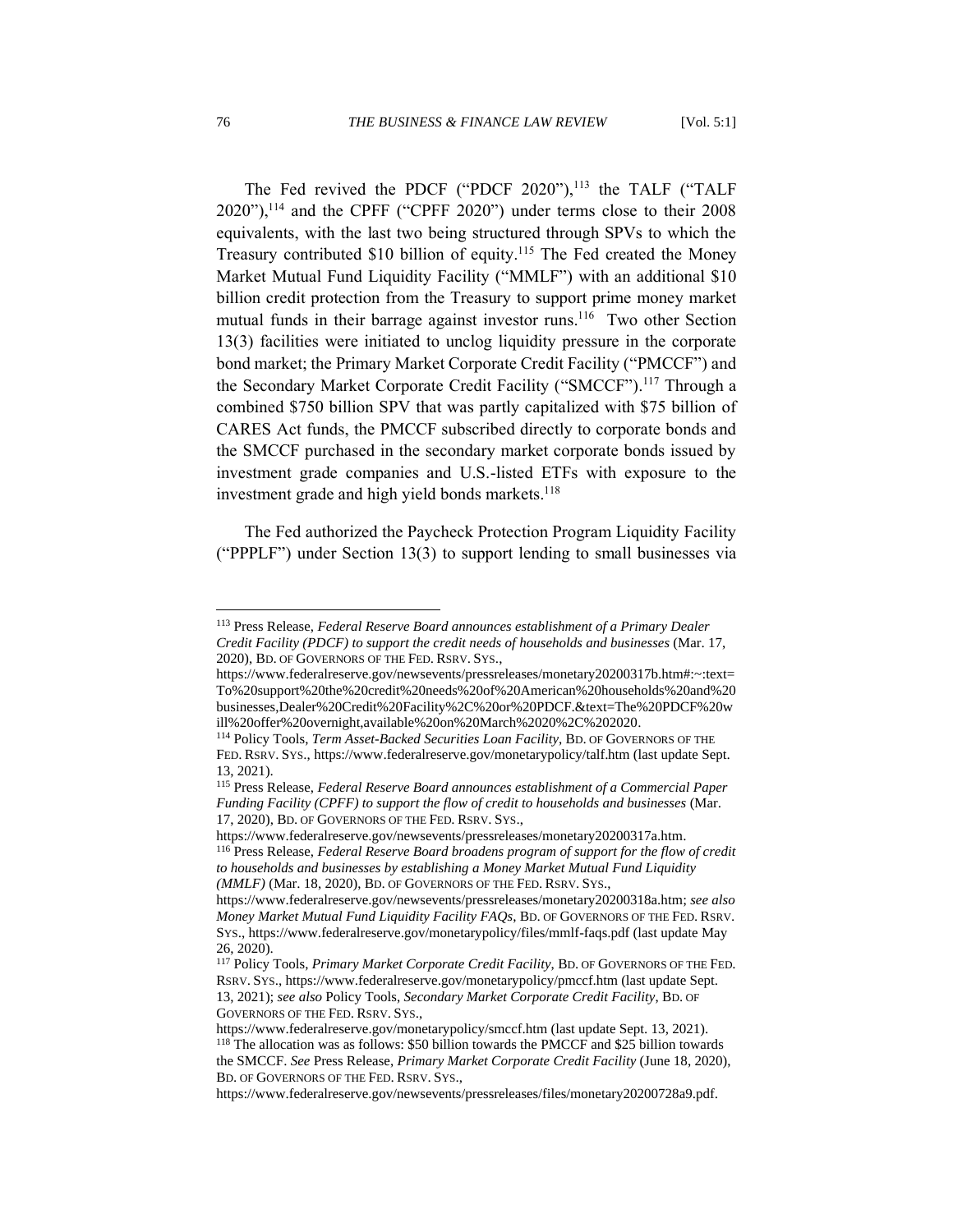back-to-back loans made by depository institutions ("PPP Loans") under the Paycheck Protection Program of the CARES Act.<sup>119</sup>

A Main Street Lending Program was also established using Section 13(3) to help credit flow to small and medium-sized businesses through three facilities: the Main Street New Loan Facility ("MSNLF"), the Main Street Expanded Loan Facility ("MSELF"), and the Main Street Priority Loan Facility ("MSPLF") (together, the "Main Street Facilities").<sup>120</sup> Pursuant to the Main Street Lending Program, the Fed would lend up to \$600 billion on a recourse basis to a common SPV (the "Main Street SPV"), to which the Treasury would also contribute \$75 billion in equity.<sup>121</sup> Under the MSPLF, the Main Street SPV would purchase 85% participations in loans made to eligible borrowers by qualified lenders.<sup>122</sup> Qualified lenders would retain 15% of each eligible loan. <sup>123</sup> Under the MSNLF and the MSELF, the Main Street SPV's stake would be 95% and qualified lenders' retention percentage would be 5%.<sup>124</sup> The Main Street Facilities required the same borrower eligibility criteria and had somewhat, except for a few differences, the same term sheet. <sup>125</sup> The Main Street Lending Program operated two additional facilities to ease lending to non-profit organizations.<sup>126</sup>

One last Section 13(3) lending program, the Municipal Liquidity Facility ("MLF"), made the Fed purchase eligible notes from governmental entities

<sup>119</sup> Press Release, *Federal Reserve announces its Paycheck Protection Program Liquidity Facility is fully operational and available to provide liquidity to eligible financial institutions* (Apr. 16, 2020), BD. OF GOVERNORS OF THE FED. RSRV. SYS.,

https://www.federalreserve.gov/newsevents/pressreleases/monetary20200416a.htm. <sup>120</sup> Press Release, *Federal Reserve takes additional actions to provide up to \$2.3 trillion in loans to support the economy* (Apr. 9, 2020), BD. OF GOVERNORS OF THE FED. RSRV. SYS., https://www.federalreserve.gov/newsevents/pressreleases/files/monetary20200728a9.pdf; *see also* Policy Tools*, Main Street Lending Program*, BD. OF GOVERNORS OF THE FED. RSRV. SYS., https://www.federalreserve.gov/monetarypolicy/mainstreetlending.htm (last update Nov. 12, 2021).

<sup>121</sup> *See Main Street Lending Program For-Profit FAQs* (Dec. 29, 2020), BD. OF GOVERNORS OF THE FED. RSRV. SYS.,

[https://www.federalreserve.gov/monetarypolicy/mainstreetlending.htm.](https://www.federalreserve.gov/monetarypolicy/mainstreetlending.htm)

<sup>&</sup>lt;sup>122</sup> Qualified lenders are depository institutions (whether U.S.-based or branches of foreign banks), bank holding companies, U.S. intermediate holding companies, or any U.S. subsidiaries of the foregoing. *See* Press Release, *Main Street Priority Loan Facility* (Apr.

<sup>30, 2020),</sup> BD. OF GOVERNORS OF THE FED. RSRV. SYS.,

https://www.federalreserve.gov/newsevents/pressreleases/files/monetary20200430a2.pdf. <sup>123</sup> *Id.*

<sup>124</sup> *See Main Street Lending Program For-Profit FAQs*, *supra* note 121.

<sup>125</sup> *Id.* <sup>126</sup> *Id*.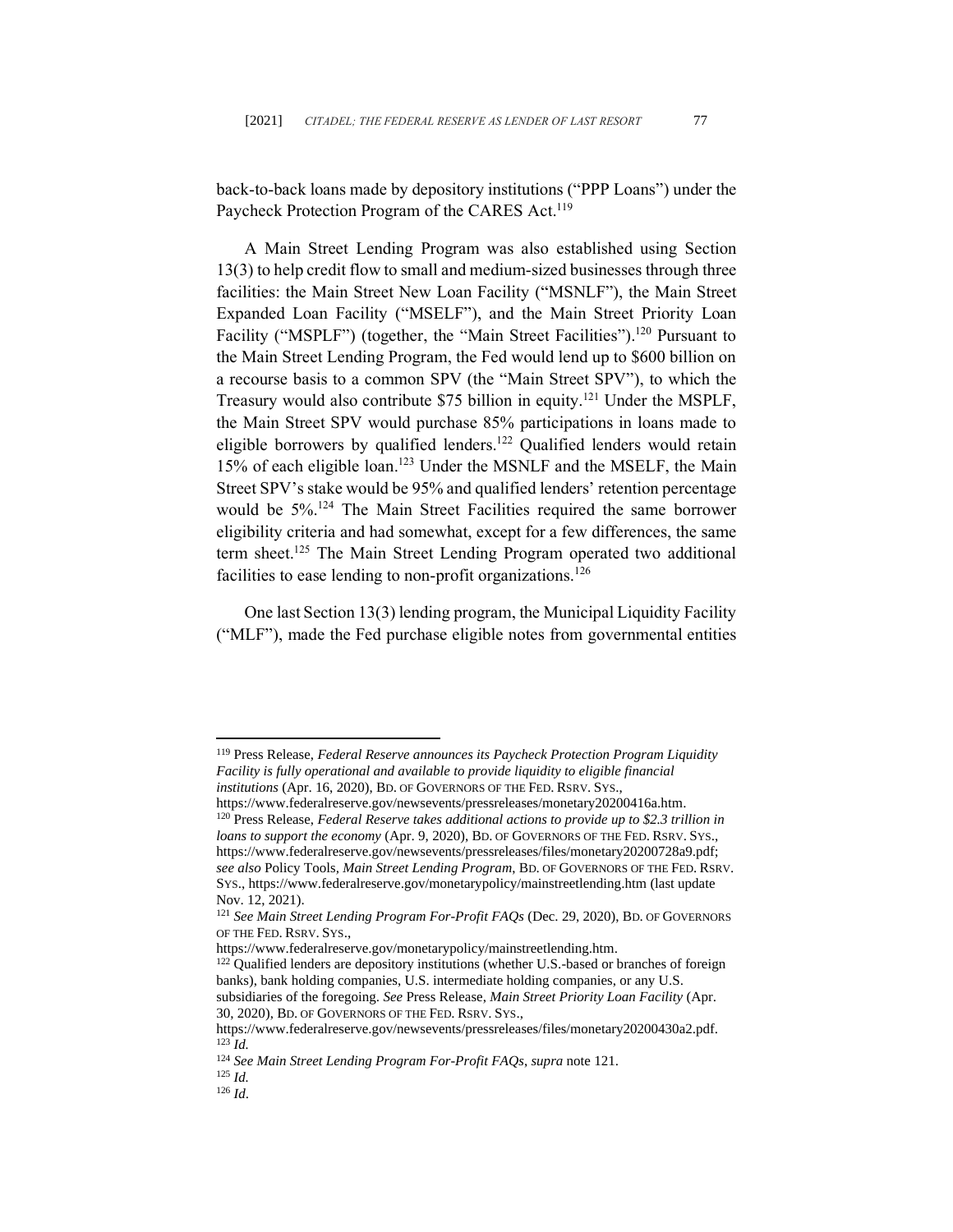(states, cities and counties) via an SPV capitalized with \$35 billion of CARES Act funds. 127

The PMCFF, the SMCCF, the TALF 2020, and the MLF ended on December 31, 2020.<sup>128</sup> The Main Street Lending Program was terminated on January 8, 2021.<sup>129</sup> The PDCF, the CPFF, the MMLF and the PPPLF ended on March 31, 2021.<sup>130</sup> As of April 2021, the Fed did not expect losses on either of these programs.<sup>131</sup>

The Consolidated Appropriations Act, one of the most generous economic relief bills ever passed to date, repurposed uninvested CARES Act funds in the Fed's emergency lending programs to stimulate spending measures outside of the Fed's authority.<sup>132</sup>

### <span id="page-21-0"></span>II. A FINANCIAL STABILITY MANDATE FOR THE FED

The considerable emergency lending during the Financial Crisis recast an old debate about whether the Fed should have a financial stability mandate, $133$  or such obligation to prevent or repair the disrupted allocation of resources and credit through financial intermediation.<sup>134</sup>

A functional separation of monetary policy and financial stability finds its justification in that the Fed, in addition to its independence from political interference and private influence which gives it the required legitimacy to act according to its mandate, should be clear of internal contradictions in the framing of its monetary policy.<sup>135</sup> It is first a question of focus. A long-term macro-economic policy for price stability and full employment is better not

<sup>127</sup> Policy Tools*, Municipal Liquidity Facility*, BD. OF GOVERNORS OF THE FED. RSRV. SYS., https://www.federalreserve.gov/monetarypolicy/muni.htm (last update Nov. 12, 2021).

<sup>128</sup> *Periodic Report: Update on Outstanding Lending Facilities Authorized by the Board under Section 13(3) of the Federal Reserve Act* (Apr. 9, 2021), BD. OF GOVERNORS OF THE FED. RSRV. SYS., https://www.federalreserve.gov/publications/files/pdcf-mmlf-cpff-pmccfsmccf-talf-mlf-ppplf-msnlf-mself-msplf-nonlf-noelf-04-12-21.pdf. <sup>129</sup> *Id.*

<sup>130</sup> *Id.*

<sup>131</sup> *Id.*

 $132$  Consolidated Appropriations Act, 2021, H.R.133, 116<sup>th</sup> Cong. Sec. 311(a) (2020). <sup>133</sup> In his memoirs on the Financial Crisis for example, Ben S. Bernanke recounts that senators "*Chris Dodd and Richard Shelby - far from giving the Fed more authority - were determined to strip [the Fed] of [its] supervisory duties, leaving [to it] monetary policy alone.*" BEN S. BERNANKE, THE COURAGE TO ACT, A MEMOIR OF A CRISIS AND ITS AFTERMATH 443 (2015).

<sup>134</sup> For a definition of "financial stability," *see* FED. RSRV., THE FEDERAL RESERVE SYSTEM PURPOSES & FUNCTIONS, *supra* note 42, at 15-17; *see also* Adina Apatachioae, *Central Banks and Financial Stability, Literature Review,* I SEA - PRACTICAL APPLICATION OF SCI. 245, 246 (2013).

<sup>135</sup> *See* Joseph G. Haubrich, *Combining Bank Supervision and Monetary Policy*, ECONOMIC COMMENTARY, FED. RSRV. BANK OF CLE. (1996).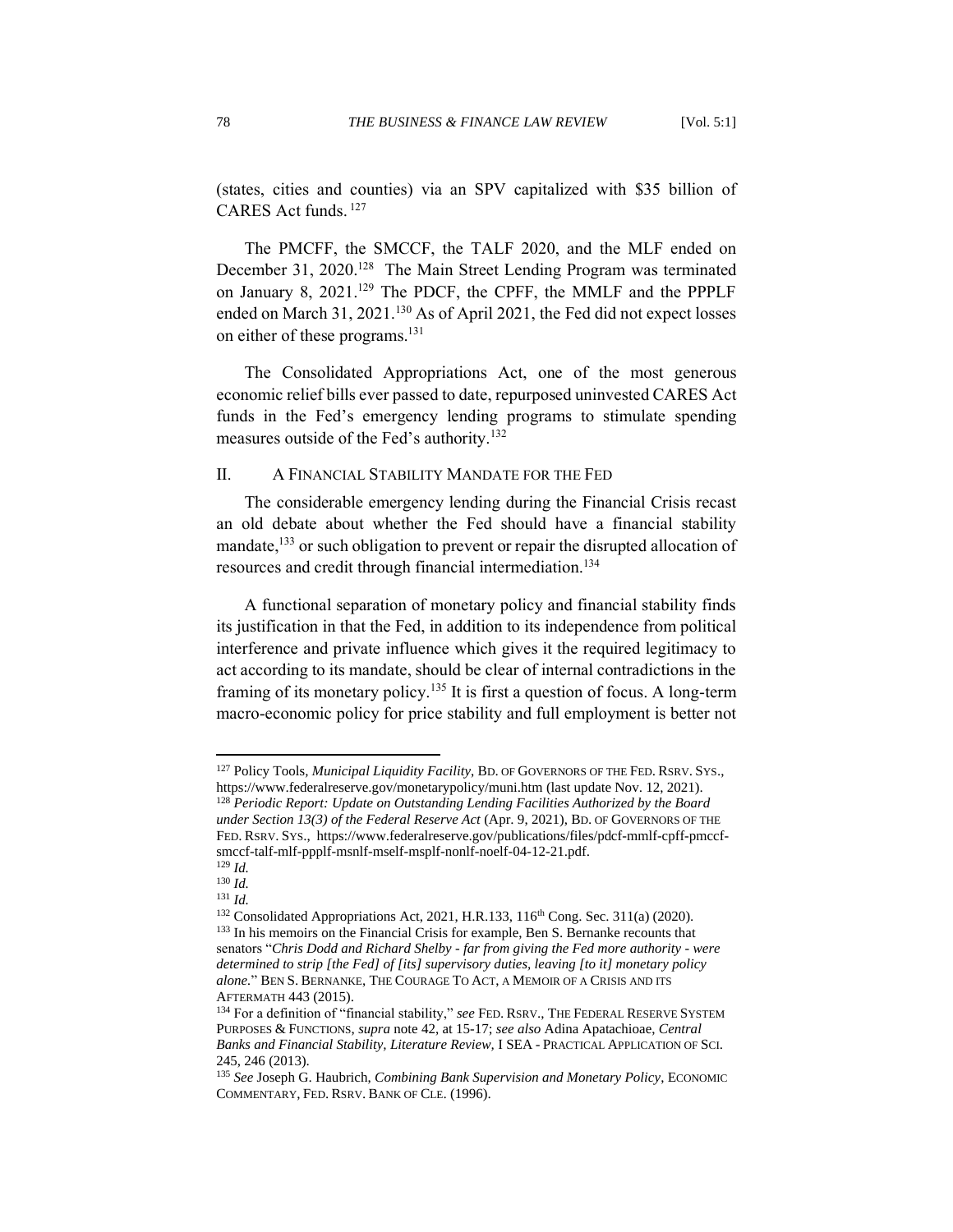perturbed by immediate considerations over the safety of financial institutions. It raises second a more serious concern about a potential conflict of interests between monetary policy and financial stability. The focus issue may be easily dismissed by giving the Fed sufficient pragmatic means and supervisory powers to address financial stability. The concern regarding a conflict of interests, if any, between monetary policy and financial stability may be relegated to secondary importance by the fact that, most often in practice, both functions steer in the same direction.<sup>136</sup> If well-performed, they are complementary and mutually reinforcing, rather than conflicting.<sup>137</sup> Momentary frictional incompatibilities between policies for price stability and financial soundness ultimately give way to synergies among them.<sup>138</sup> Prudential requirements may initially limit the effect of lower Fed target rates but surely dampen unwarranted inclination to leverage that such rates could incentivize in the long run. High interest rates planned to stabilize prices may at first upend the credit activity of financial institutions, but, if successful, they reduce volatility, permit a better valuation of assets, and strengthen financial stability in due course.

While it is true that the Federal Reserve Act has not afforded the Fed an express financial stability mandate, one may interpret from the spirit of the law an implicit financial stability mandate.<sup>139</sup> Had not the preamble of the Federal Reserve Act intended for the Fed to "*furnish an elastic currency*" and to "*establish a more effective supervision of banking in the United*  States?"<sup>140</sup> A sound and proficient financial system is by many aspects an extension of monetary policy and ensures the smooth transmission of its effects into the economy.<sup>141</sup> Central bank money creation alone would not be sufficient in funding the economy without the liquidity transformation feature of financial institutions and its corresponding money multiplier. It thus seems important that financial stability measures complement monetary policy and that the Fed has a say in financial stability.

The Dodd-Frank Act cleverly charged the Fed with a heightened supervisory role.<sup>142</sup> In addition to its traditional supervision of state-member banks and bank holding companies, it saw its supervisory authority

<sup>136</sup> *See* Tommaso Padoa-Schioppa, *Central Banks and Financial Stability: Exploring a Land In Between*, EUROPEAN CENTRAL BANK 27-28 (2002).

<sup>137</sup> *Id.*

<sup>138</sup> *Id*.

<sup>139</sup> *See* Thomas C. Baxter Jr., Executive Vice President and General Counsel of the Fed. Rsrv. Bank of N.Y., Remarks at the Future of Banking Regulation and Supervision in the EU Conference, Nov. 15, 2013, https://www.bis.org/review/r131125e.pdf.

<sup>140</sup> *See* Federal Reserve Act, *supra* note 14.

<sup>&</sup>lt;sup>141</sup> FED. RSRV., THE FED EXPLAINED: WHAT THE CENTRAL BANK DOES 1 (2021).

<sup>142</sup> *See* Dodd-Frank Wall Street Reform and Consumer Protection Act, *supra* note 4.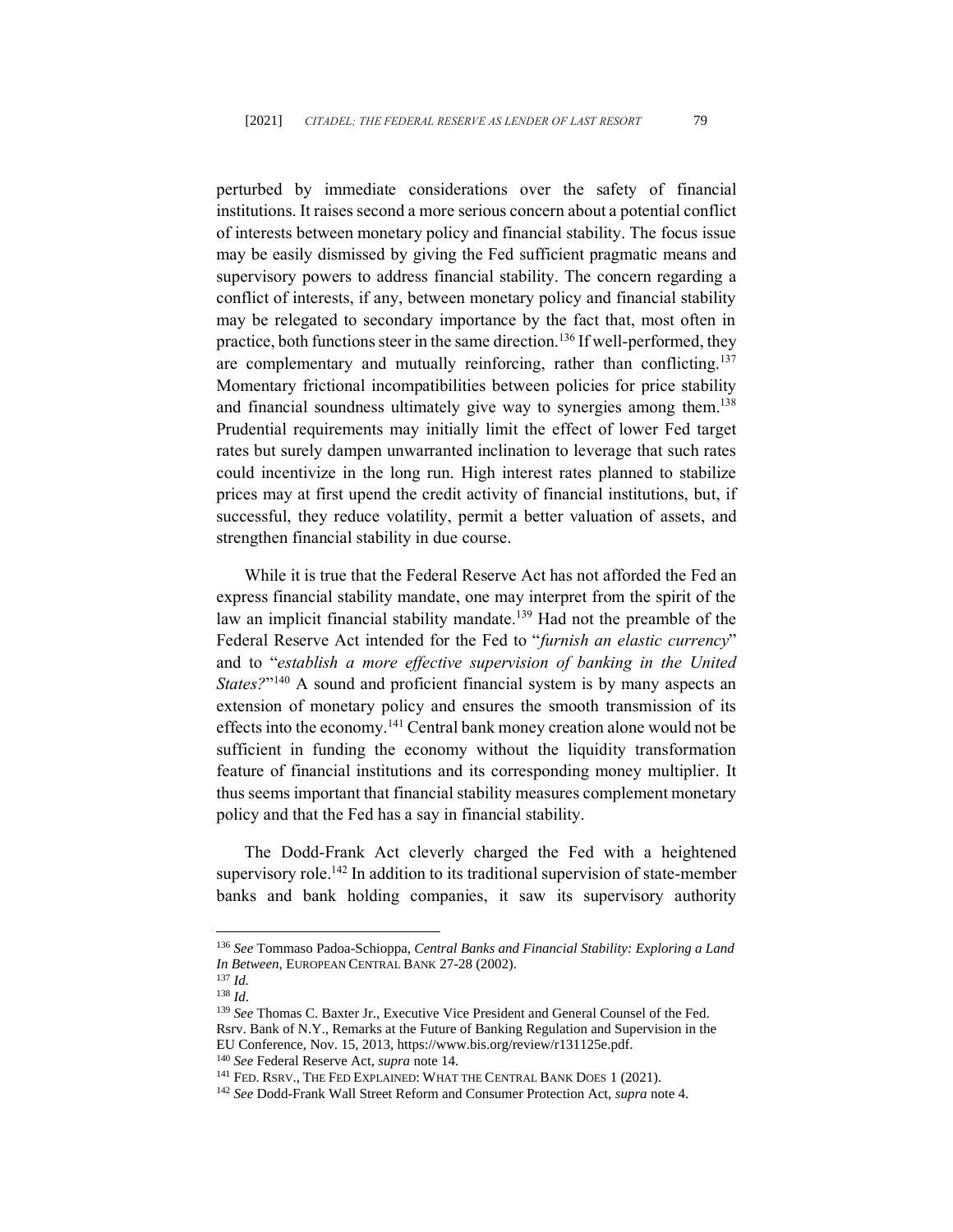broadened to encompass non-bank financial companies,<sup>143</sup> FMUs, and payment, clearing, or settlement activities ("PCS activities") that the Financial Stability Oversight Council ("FSOC")<sup>144</sup> designates as systemically important.<sup>145</sup> The Fed applies enhanced prudential standards to systemically important non-bank financial companies and the largest bank holding companies.<sup>146</sup> It may limit the ability of the foregoing entities to merge, or restrict or break-up their business activities if deemed dangerous to financial stability.<sup>147</sup> The Fed further prescribes, jointly with the Commodities Futures Trading Commission and the Securities and Exchange Commission whenever these commissions are deemed to be the competent authority, risk management standards for designated FMUs or PCS activities. <sup>148</sup> The Fed is further called to consider financial stability and the United States economy when approving proposed mergers and acquisitions of banks and bank holding companies.<sup>149</sup>

The Dodd-Frank Act clearly broadened the supervisory powers of the Fed. It fell short though of putting a name on what is already tacitly the case, a financial stability objective for the Fed. Future legislation should expressly give the Fed a financial stability mandate. What would that entail? First, a unification under the clout of the Fed of all commercial banking regulation and supervision. The parallel functions and powers of the Federal Deposit Insurance Corporation ("FDIC"), the National Credit Union Administration, and the Office of the Comptroller of the Currency ("OCC") with respect to commercial banks engenders a bewilderment of accountabilities and supervisory gaps for the authorities, as well as a risk of opportunistic regulatory arbitrage by commercial banks.<sup>150</sup> The business of accepting deposits fills up the Fed's reserves and plays a preponderant role in the transmission of monetary policy and the financing of the economy. <sup>151</sup> It should be solely regulated and supervised by the Fed. Moreover, this would

<sup>&</sup>lt;sup>143</sup> A non-bank financial company is defined as a domestic or foreign company that is "*predominantly engaged in financial activities,*" other than bank holding companies and certain other types of firms. *See* 12 U.S.C § 5311(a)(4).

<sup>144</sup> 12 U.S.C. § 5321-5322.

<sup>145</sup> 12 U.S.C. § 5323; 12 U.S.C. § 5463. *see Non-Bank Designations - FAQs*, U.S. DEP'T OF THE TREASURY, https://home.treasury.gov/policy-issues/financial-markets-financialinstitutions-and-fiscal-service/fsoc/designations/nonbank-designations-faqs (last visited Oct.

<sup>16, 2021).</sup>

<sup>146</sup> 12 U.S.C. § 5365.

<sup>147</sup> 12 U.S.C. § 5331.

<sup>148</sup> 12 U.S.C. §§ 5464(a)-(b); 77 Fed. Reg. 45,919 (Aug. 2, 2012); 12 U.S.C. 5461 *et seq.*; 12 C.F.R § 234.1.

<sup>149</sup> 12 U.S.C. § 1842.

<sup>150</sup> *See* James L. Robertson, *Federal Regulation of Banking: A Plea For Unification*, 31 Law & Contemp. Probs. 673 (1966).

<sup>151</sup> Joe Peek and Eric S. Rosengren, *The Role of Banks in the Transmission of Monetary Policy* 4, Fed. Rsrv. Bank of Boston Public Pol'y Discussion Paper, Paper No. 13-5, 2013.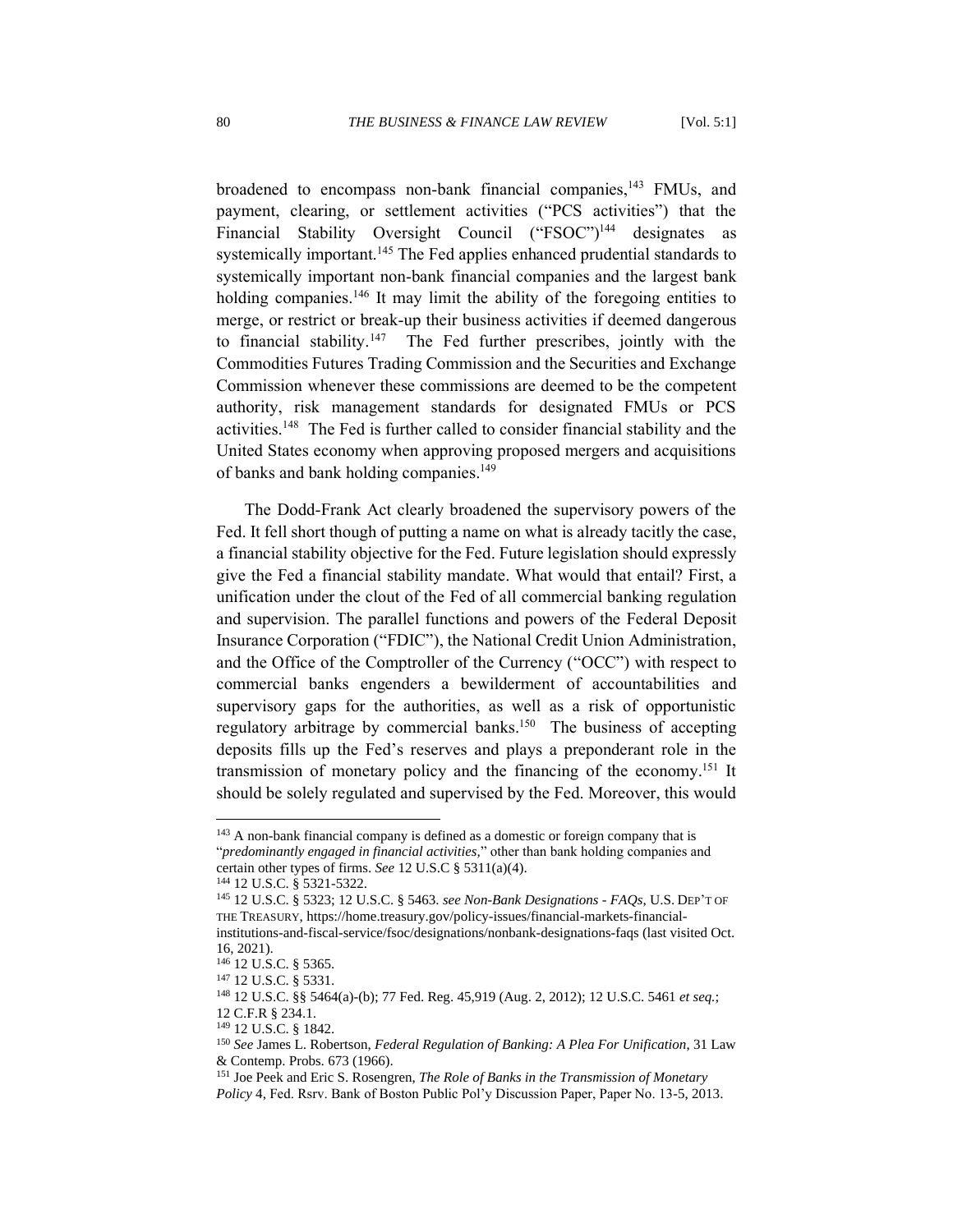be a natural progression since the commercial banking sector is largely consolidated among a few bank holding companies already supervised by the Fed. <sup>152</sup> The FDIC and the CFPB would examine depository institutions only to the extent the regulatory objectives of deposit insurance and consumer financial protection are concerned.

Second, the Fed should assume a commanding role in systemic risk protection. Together with other federal agencies, and largely owing to the supervisory impetus given by the Dodd-Frank Act, the Fed has incrementally implemented the Basel III Accords into the United States up until the beginning of 2020, which improved financial institutions' capital buffers and capacity to self-absorb losses, and internalized, in no small measure, solvency and liquidity risks within the financial system.<sup>153</sup> A revamped and more resilient financial system defied the Global Pandemic with a thicker equity cushion and a larger emancipation from undue short-term borrowing. But the vetoing power conferred to the Treasury in the designation of systemically important non-bank financial companies and the recent rescissions of the designations of AIG, Prudential and GE Capital, insinuate that systemic risk assessment may be enmeshed in politics.<sup>154</sup> The latest amendments to the FSOC's interpretive guidance on designating systemically important non-bank financial companies also made the designation process more onerous.<sup>155</sup> Outside of commercial banking, the Fed should not become an overarching supervisory authority for the entire

<sup>&</sup>lt;sup>152</sup> Assets of bank holding companies represented almost all the assets of the commercial banking sector as of June 30, 2020. *See* FED. RSRV. BANK OF CHI., REPORT OF U.S. TOP TIER BANK HOLDING COMPANIES (JUNE 30, 2020).

<sup>153</sup> *See* MICHAEL S. BARR, HOWELL E. JACKSON, MARGARET E. TAHYAR, *FINANCIAL REGULATION: LAW AND POLICY* 25 (2nd ed. 2018). *See also* Davis Polk, *Implementation of Basel III for U.S. GSIBs* (Apr. 17, 2015),

https://wiki.harvard.edu/confluence/download/attachments/204380235/Implementation%20 of%20Basel%20III%20for%20U%20S%20%20GSIBs.pdf.

<sup>154</sup> The FSOC rescinded the designations of General Electric Capital Corporation, Inc., AIG and Prudential Financial, Inc. as systemically important financial institutions on June 28, 2016, September 29, 2017, and October 17, 2018, respectively. *See* FIN. STABILITY OVERSIGHT COUNCIL, BASIS FOR THE FINANCIAL STABILITY OVERSIGHT COUNCIL'S RESCISSION OF ITS DETERMINATION REGARDING GE CAPITAL GLOBAL HOLDINGS, LLC (2016); *see also* FIN. STABILITY OVERSIGHT COUNCIL, NOTICE AND EXPLANATION OF THE BASIS FOR THE FINANCIAL STABILITY OVERSIGHT COUNCIL'S RESCISSION OF ITS DETERMINATION REGARDING AMERICAN INTERNATIONAL GROUP, INC. (2017); *see also* FIN. STABILITY OVERSIGHT COUNCIL, NOTICE AND EXPLANATION OF THE BASIS FOR THE FINANCIAL STABILITY OVERSIGHT COUNCIL'S RESCISSION OF ITS DETERMINATION REGARDING PRUDENTIAL FINANCIAL, INC. (PRUDENTIAL) (2018).

<sup>155</sup> 12 C.F.R. § 1310 (2021). The new Final Guidance, effective as of January 29, 2020, makes it more difficult for the FSOC to designate a new systemically important non-bank financial company. *See* 84 Fed. Reg. 71,740 (Dec. 30, 2019); *see also* Press Release, *Financial Stability Oversight Council Issues Final Guidance on Nonbank Designation* (Dec. 4, 2019), U.S. DEP'T OF TREASURY[, https://home.treasury.gov/news/press](https://home.treasury.gov/news/press-releases/sm844)[releases/sm844.](https://home.treasury.gov/news/press-releases/sm844)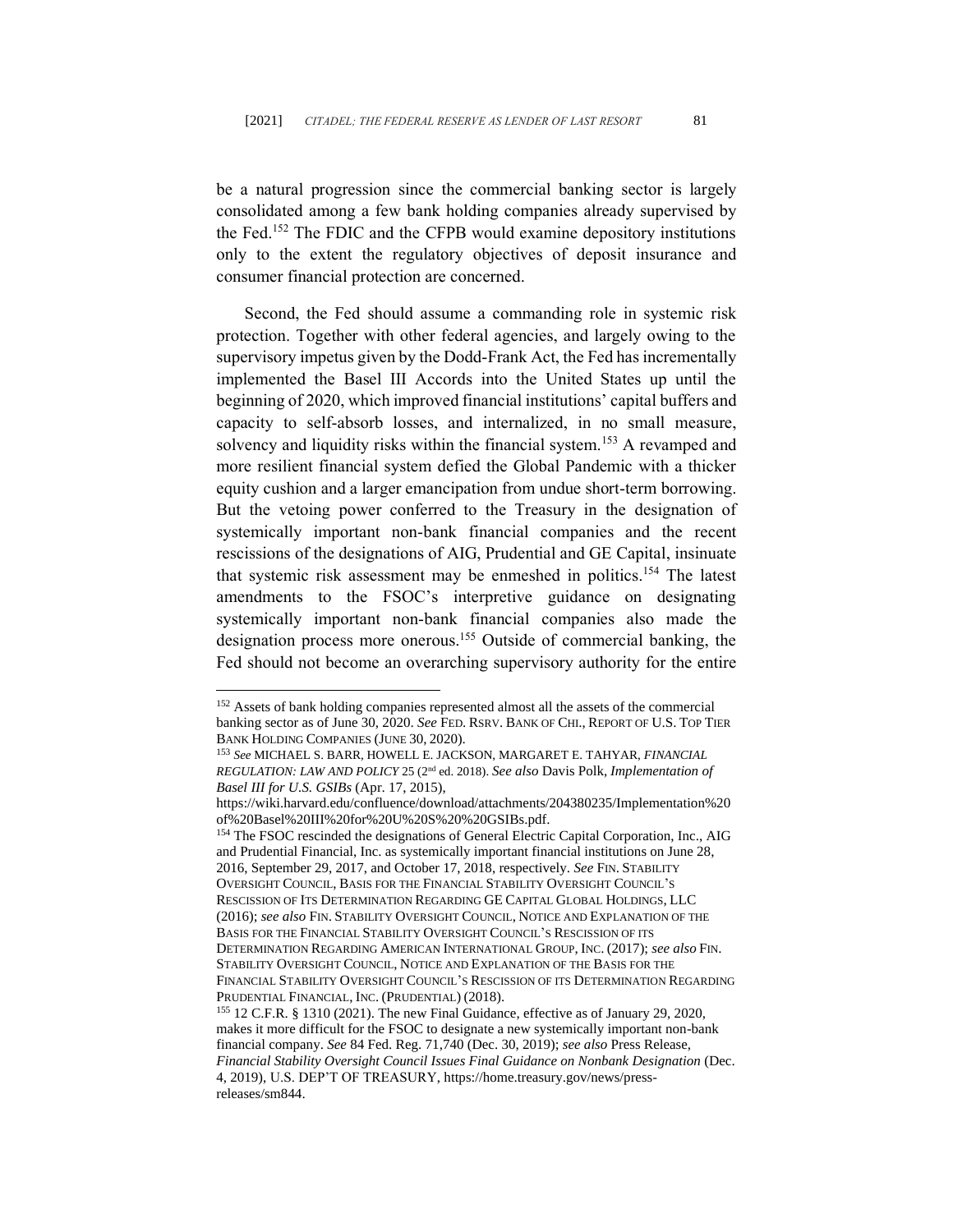financial system. But as the lender of last resort to such system, it should have a clear objective of guarding against systemic risk, irrespective of the financial sector or activity involved.<sup>156</sup> This guardianship should begin with the sole discretion over the designation and supervision of systemically important non-bank financial companies, FMUs and PCS activities. The unhandy conglomerate configuration of the FSOC would be better used in the context of agency coordination only.

Third, the workload of the Fed should be alleviated by stripping from it the responsibilities that do not traditionally fall on a central bank, such as consumer protection. 157

Finally, the Fed should be granted stronger emergency lending powers. What the Dodd-Frank Act gave the Fed with one hand, it took with the other. The empowerment of the Fed with new *ex ante* regulatory and supervisory powers to prevent financial unrest and the widening of its *ex post* lending of last resort authority with respect to FMUs and PCS activities were regrettably accompanied by a curtailment of its Section 13(3) margin for maneuver, which we address in Part IV.

#### <span id="page-25-1"></span><span id="page-25-0"></span>III. THE FED AND THE QUESTION OF MORAL HAZARD

#### *A. The Case for a Fed Intervention*

The Fed's lender of last resort actions during the Financial Crisis earned it a scathing critique for amplifying moral hazard in financial markets, or the tendency of large financial institutions to take excessive risks because of an anticipated governmental rescue, and the resulting potential taxpayer's  $loss.$ <sup>158</sup>

This would have perhaps been the case had the Fed been able to use its Section 13(3) authority routinely, as it does with the discount window. Even discount window lending prior to the Financial Crisis drew little appetite among depository institutions.<sup>159</sup> It is hard to believe that the excessive risk-

<sup>156</sup> *See* Squam Lake Working Group on Financial Regulation, *A Systemic Regulator for Financial Markets* 2-5 (Council on Foreign Relations, Ctr. for Geoeconomic Stud., Working Paper, 2009); *see also* Frederic S. Mishkin, *The Financial Crisis and the Federal Reserve*, Address at the Nat'l Bureau of Econ. Rsch. Macro Annual (Apr. 10, 2008) (transcript available on the Columbia Business School website); *see also* Viral Acharya, *Financial Stability in the Broader Mandate for Central Banks: A Political Economy Perspective* 4 (Hutchins Ctr. on Fiscal & Monetary Pol'y at Brookings, Working Paper No. 11, 2015). <sup>157</sup> *See* Alan S. Blinder, *How Central Should the Central Bank Be?*, 48 J. ECON. LIT. 123, 131-32 (2010).

<sup>158</sup> For a definition of "moral hazard," *see* Richard Scott Carnell, *A Partial Antidote to Perverse Incentives: The FDIC Improvement Act of 1991*, 12 ANN. REV. BANKING L., 317, 319 (1993).

<sup>159</sup> *See infra* Part IV(E).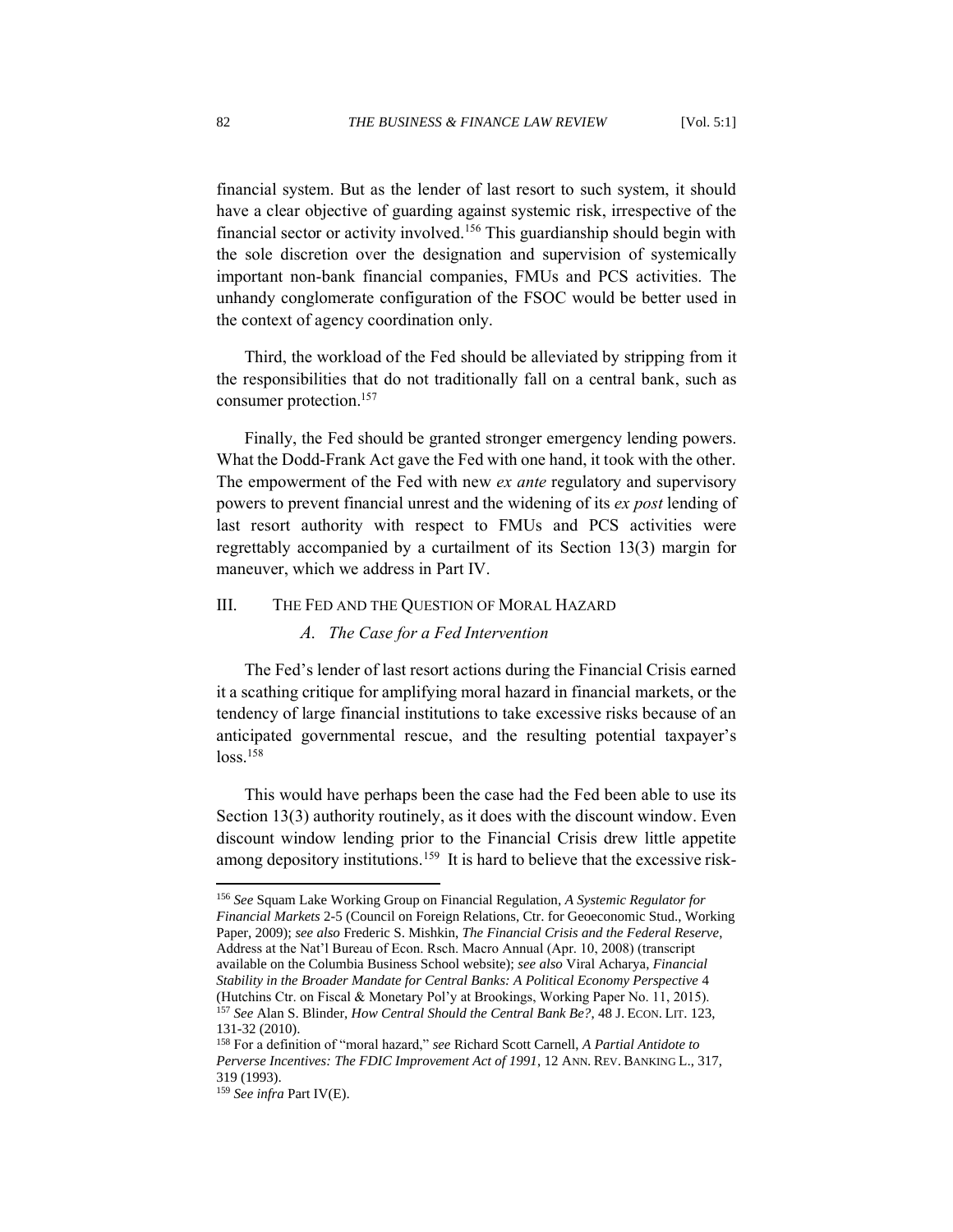taking, perturbing leverages and household debt at the root of the Financial Crisis were encouraged by a Section 13(3) safety net. Such safety net was used only once in the preceding seventy-five years up to the Financial Crisis, was barely known to most finance practitioners in 2008, requires the existence of unusual and exigent circumstances to be assessed by the Fed in its absolute discretion, and is to be deployed solely at the Fed's initiative. It seems unlikely therefore that such safety net was to blame.

It is also far-fetched to see any significant moral hazard consequences in the Fed's emergency lending during the Global Pandemic,<sup>160</sup> despite the still fresh memory of the Fed's colossal intervention during the Financial Crisis.<sup>161</sup> Neither financial institutions nor commercial and industrial businesses were pardoned bad behaviors in 2020-21. They were saved from a rare and irresistible "black swan" event. 162

Moral hazard is a precarious notion anyway. A general damages insurance does not necessarily push its beneficiary to act recklessly. Similarly, shareholder or creditor moral hazard are not unequivocal concepts either. Considerable shareholding wealth or debt portfolios may be wiped out during a crisis as share prices tumble or yields spike, notwithstanding government intervention.

Over time however, repetition may become custom. The anticipation of governmental rescues of financial institutions, whether through Fed actions or otherwise, may raise to a certain extent the propensity of financial institutions to act carelessly and indulge in risky behaviors. Moral hazard should nonetheless not become the tree that hides the forest. Systemic instability still lies first in the riskiness of maturity and asset transformation. Other culprits include poor corporate governance and risk management,

https://voxeu.org/article/some-micromacro-insights-economics-coronavirus-part-1. <sup>162</sup> A black swan event is an unpredictable even characterized by their extreme rarity and severe impact. Investopedia Team, *Black Swan*, INVESTOPEDIA,

https://www.investopedia.com/terms/b/blackswan.asp (last update Mar. 22, 2021).

<sup>160</sup> *See* Jonathan Tepper, *Federal Reserve has encouraged moral hazard on a grand scale*, FIN. TIMES (Apr. 13, 2020), https://www.ft.com/content/52a46bcf-f238-43cd-82ddc48c3c1883e3; *see also* Kathryn Judge, *The Truth About The COVID-19 Bailouts*, FORBES (Apr. 15, 2020), https://www.forbes.com/sites/kathrynjudge/2020/04/15/the-covid-19 bailouts/?sh=40164b303b77.

<sup>161</sup> *See* Hal Scott, *The Fed Needs to Move Faster*, WALL ST.J. (Apr. 10, 2020), https://www.wsj.com/articles/the-fed-needs-to-move-faster-11586557721; s*ee also* Ann Saphir & Lindsay Dunsmuir, *Seen everywhere in the last U.S. crisis, moral hazard is nowhere in this one*, REUTERS (Apr. 12, 2020), https://www.reuters.com/article/us-healthcoronavirus-fed-moralhazard-an/seen-everywhere-in-last-u-s-crisis-moral-hazard-isnowhere-in-this-one-idUSKCN21U0GV; *see also* Christian Gollier & Stephane Straub, *Some micro/macro insights on the economics of coronavirus. Part 1: Impact assessment and economic measures*, VOX CEPR POLICY PORT. (Apr. 2, 2020),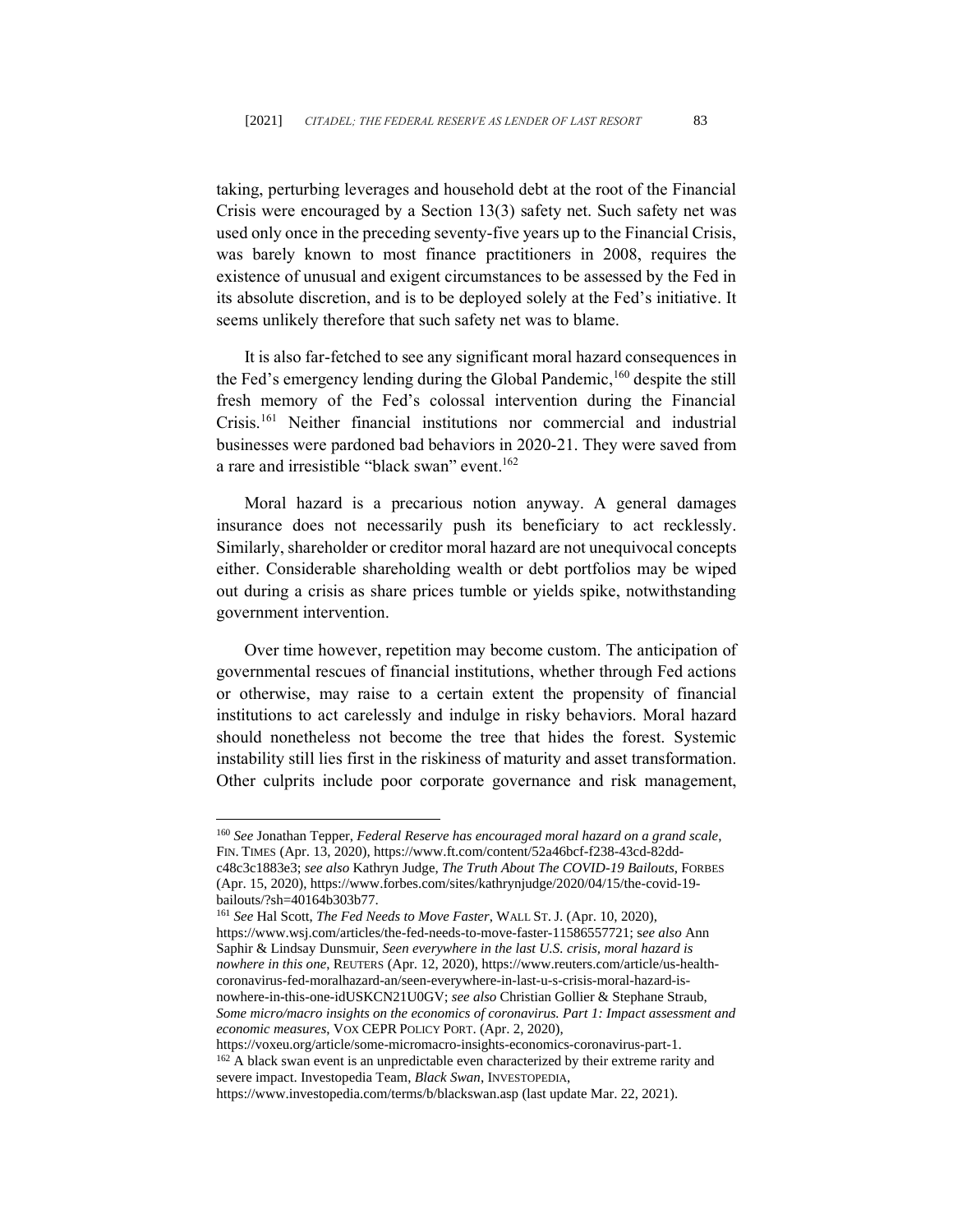independently of any bailout pretext.<sup>163</sup> A more distant reason may be found at the heart of the free-enterprise mind and its excesses; a blind search for profit, risk-taking whatever the stakes may be, and erratic speculation. Lending of last resort is in fact far more the consequence than the cause of risk-taking. U.S. commercial banks have encountered liquidity problems since the  $18<sup>th</sup>$  century and have historically done better since the introduction of the Fed's emergency lending powers in 1932. Certain emerging countries have witnessed risk-taking of the vilest kind by their banking systems despite a weak lender of last resort. <sup>164</sup> Others have relied on the International Monetary Fund's aid to end their financial troubles precisely because they did not have a strong lender of last resort. 165

A few authors take the position that while financial stability should not be disregarded, it should be addressed only through monetary policy.<sup>166</sup> Lender of last resort activities should therefore cover the market as a whole, in preference to institutions individually, and be carried out via open market operations only. Market participants would in return be less inclined to engage in negligent behavior and moral hazard would decrease. However, open market operations are too wide to be instantaneous during collective financial misfortunes. Flushing the market with liquidity through quantitative easing was not enough when specific financial aid to certain sectors of the economy appeared indispensable to rehabilitate flows of money, goods, and services during the Global Pandemic. A number of the Financial Crisis' events unfolded so quickly that immediate action, sometimes within days or hours, was crucial to save troubled financial institutions. Such pressing problems could simply not afford to wait for open market operations' diffuse liquidity to make its effect. On the contrary, focused bilateral lending in one or several directions can recreate value bases

<sup>163</sup> Stephen G. Cecchetti & Piti Disyatat, *Central Bank Tools and Liquidity Shortages*, ECON. POL'Y REV. 29, 31-37 (2009).

<sup>&</sup>lt;sup>164</sup> One common example is that of the Lebanese banking system betting for decades nearly all depositors' money on a State that was widely known for its endemic corruption. This triggered a major financial and liquidity crisis as of October 2019. *See* Sarah El Deeb, *Lebanon's currency on downward spiral amid financial turmoil*, ABC NEWS (Apr. 23, 2020), https://abcnews.go.com/International/wireStory/lebanons-currency-crashes-amidfinancial-turmoil-virus-70306182.

<sup>&</sup>lt;sup>165</sup> Recent examples of International Monetary Fund-type lender of last resort interventions include Mexico, Argentina, Ireland, Greece, Portugal and Iceland. For a discussion on the international lender of last resort role of the International Monetary Fund, *see* Frederic S. Mishkin, *The International Lender of Last Resort: What are the Issues?,* Remarks at the Kiel Week Conference, "The World's New Financial Landscape: Challenges for Economic Policy," Kiel Institute of World Economics, Kiel, June 19-20, 2000,

https://www0.gsb.columbia.edu/faculty/fmishkin/PDFpapers/00KIEL.pdf. <sup>166</sup> Renee Haltom and Jeffrey M. Lacker, *Should the Fed Have a Financial Stability Mandate? Lessons From the Fed's First Hundred Years*, 101 ECON. Q. 49, 52 (2013).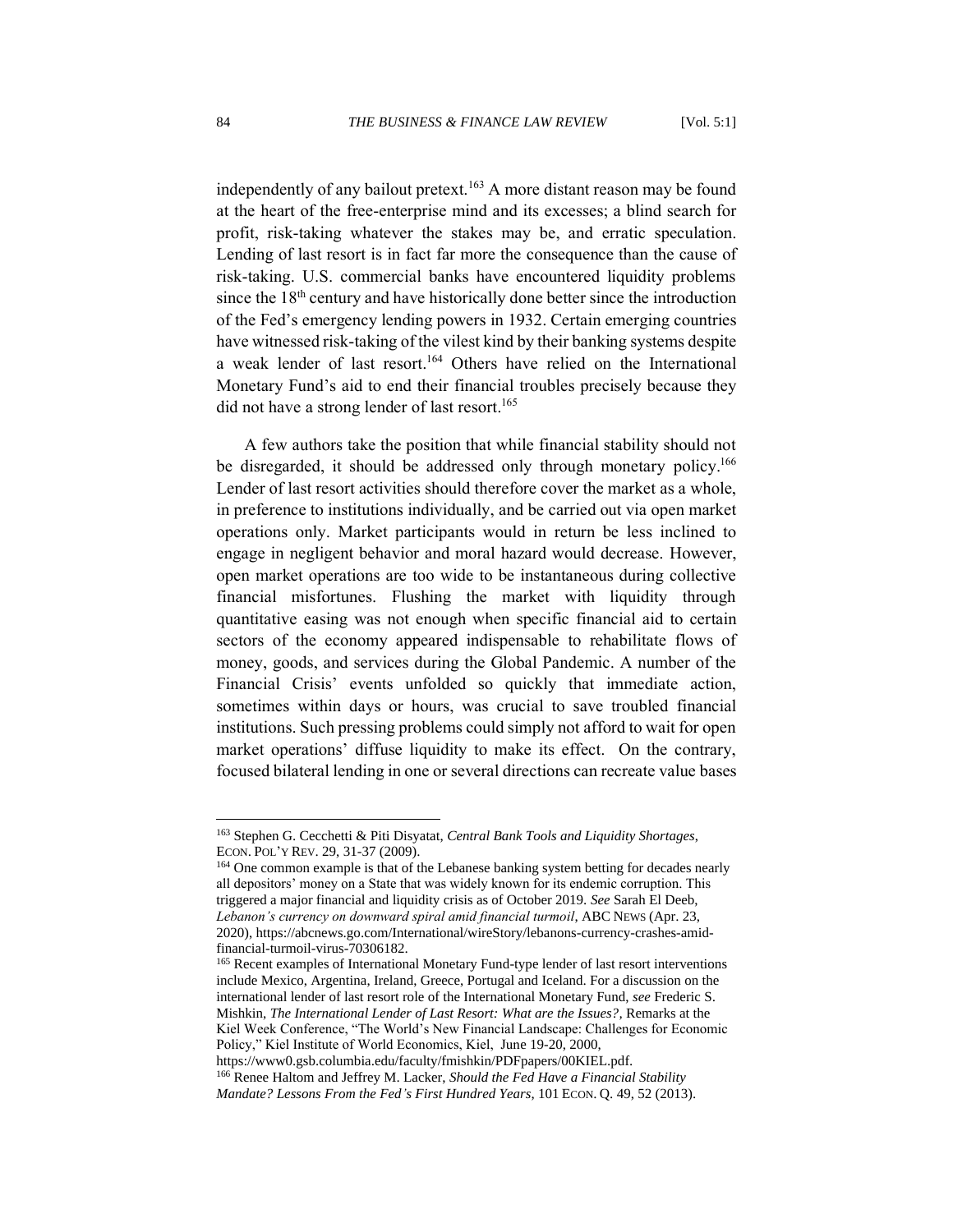faster and it was partly on this basis that the economy was able to build again during the Financial Crisis and the Global Pandemic.

The problem of moral hazard is better addressed at its roots, with *ex ante* financial regulation and supervision that add solidity to the financial system's edifice. In addition to prudential regulation and risk management standards briefly addressed above, other rules recommended by the Dodd-Frank Act strengthened financial stability.<sup>167</sup> The credit retention rules for securitizations adopted by the Fed and other federal agencies, effective as of 2016 for all kinds of securitizations, obliged the sponsor of a securitization transaction to retain not less than 5 percent of the credit risk of assets collateralized and transferred to third parties through asset-backed securities issuances.<sup>168</sup> Amendments to the SEC's rules on money market funds in 2016 now require a more prudent calculation of such funds' net asset value and counter investor runs by allowing withdrawal gates and redemption fees under special circumstances.<sup>169</sup> The Volcker Rule reform,<sup>170</sup> despite amendments to it in 2020, still erects a wall for the commercial banking industry by generally banning proprietary trading and restricting hedge fund and private equity investments for banking entities.<sup>171</sup>

But financial regulation and supervision also have their limitations. If poorly designed, they create a costly burden, or even bring about moral hazard. If well-carved, nothing is less sure that they would stand the test of time, or curb the cyclical nature of economic recessions, or prevent financial panics.<sup>172</sup> Financial institutions may astutely turn to unregulated activities, find regulatory loopholes for their businesses, or simply resume their risky practices after some time due to regulatory relaxation<sup>173</sup> and the public oblivion of the last financial meltdown. <sup>174</sup> Owing to maturity and asset transformation, financial intermediation businesses are risky by themselves. No *ex ante* financial regulation and supervision may entirely shield them from recurrent yet unpredictable financial crises, just as no fire prevention measures could totally eliminate the risk of fire.<sup>175</sup> A *post factum* fire

<sup>167</sup> *See* discussion *supra* Part II.

<sup>168</sup> Dodd Frank Act § 941; 12 U.S.C. § 78o-11.

<sup>169</sup> *See* 12 C.F.R. §§ 230, 239, 270 (2021).

<sup>170</sup> 12 U.S.C. 1851.

<sup>171</sup> *See* 5 Fed. Reg. 46,422 (July 31, 2020); 12 C.F.R. §§ 44, 248, 351 (2021).

<sup>&</sup>lt;sup>172</sup> GARY B. GORTON, MISUNDERSTANDING FINANCIAL CRISES; WHY WE DON'T SEE THEM COMING 134-50 (2012).

<sup>173</sup> *See* Coffee, *supra* note 35.

<sup>174</sup> *See* GALBRAITH, *supra* note 1, at 89.

<sup>175</sup> Iman Anabtawi and Steven L. Schwarcz, *Regulating Systemic Risk: Towards an Analytical Framework*, 86 NOTRE DAME L. REV. 1349, 1351 (2011); *see also* Karl S. Okamoto, *After the Bailout: Regulating Systemic Moral Hazard*, 57 UCLA L. REV. 183, 231–32 (2009).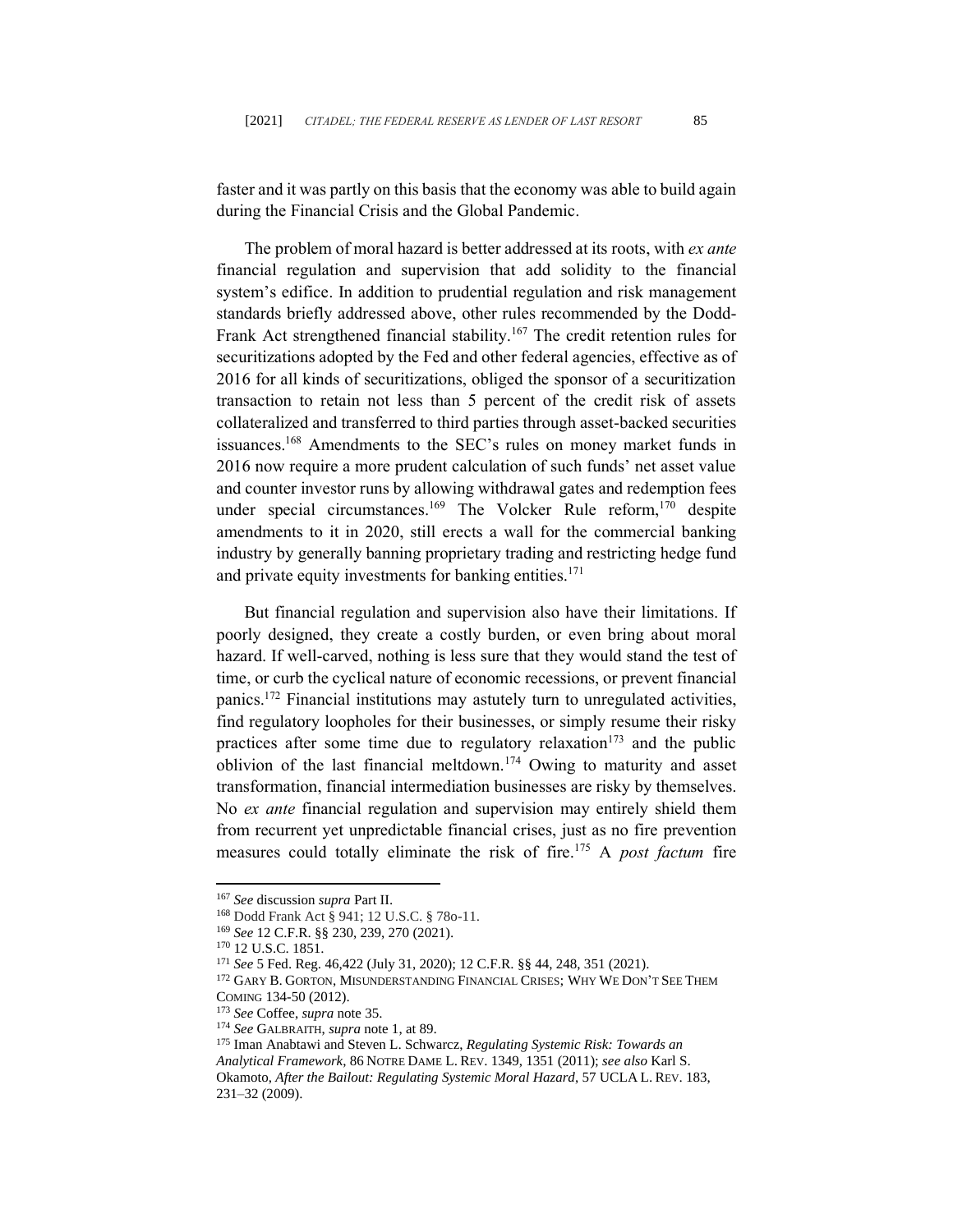intervention would always be necessary and that is the purpose of the Fed's emergency lending.<sup>176</sup> A lender of last resort contains the unintended consequences of maturity and asset transformation. <sup>177</sup> It does not end its inherent delicacy. 178

Stripping the Fed of its emergency lending powers does not solve the problem of moral hazard. The market, and indeed the general public, would always expect the Fed (or other governmental authorities) to intervene in a financial crisis, whether it has the right tools for the task or not. It should therefore be afforded the opportunity to more effectively intervene. Otherwise, the market would improvise itself into one or several quasiauthorities and find ways to address the situation on its own. It seems unrealistic nowadays that any authority legally competent to deal with a financial crisis would stand idly by while observing the financial system or the economy unravel and getting the blame for it. Moral hazard could even be exacerbated this way.<sup>179</sup> The absence of powerful and system-wide governmental safeguards could incite authorities to fall back on less efficient methods for intervention<sup>180</sup> or prompt them to take action more often for fear of greater consequences, hence increasing the costs of moral hazard.

Predictability in the Fed's use of its emergency lending tends to comfort the market.<sup>181</sup> Any wavering in market expectations in the name of the fight against moral hazard would have disastrous effects.<sup>182</sup> The so-called "constructive ambiguity" of a lender of last resort is anything but constructive.<sup>183</sup> In Bagehot's words, "*[e]ither shut the Bank [of England] at once, and say it will not lend more than it commonly lends, or lend freely, boldly, and so that the public may feel you mean to go on lending. To lend a great deal, and yet not give the public confidence that you will lend sufficiently and effectually, is the worst of all policies.*" <sup>184</sup> The ambivalence in the government's response during the Financial Crisis by supporting the

<sup>176</sup> *See* Mark Carlson, Burcu Duygan-Bump & William Nelson, *Why Do We Need Both Liquidity Regulations and a Lender of Last Resort? A Perspective from Federal Reserve Lending During the 2007-09 U.S. Financial Crisis* 3 (Fin. & Econ. Discussion Series, Working Paper No. 2015-011, 2015).

<sup>177</sup> *See id.* at 4, 8.

<sup>178</sup> *See id.*

<sup>179</sup> *See* John Crawford, *The Moral Hazard Paradox of Financial Safety Nets*, 25 Cornell J. Law & Pub. Pol'y 95, 119, 125 (2015).

<sup>180</sup> *Id.*

<sup>181</sup> Ben Bernanke, *Fed Emergency Lending*, BROOKINGS INST. (Dec. 3, 2015),

https://www.brookings.edu/blog/ben-bernanke/2015/12/03/fed-emergency-lending/.

<sup>182</sup> *See* Dietrich Domanski, Richhild Moessner & William Nelson, *Central Banks as Lenders* 

*of Last Resort: Experiences During the 2007-10 Crisis and Lessons for the Future* 2, 22 (Fin. & Econ. Discussion Series, Working Paper No. 2014-110, 2014).

<sup>183</sup> *See id.* at 2.

<sup>184</sup> BAGEHOT, *supra* note 17, at 64.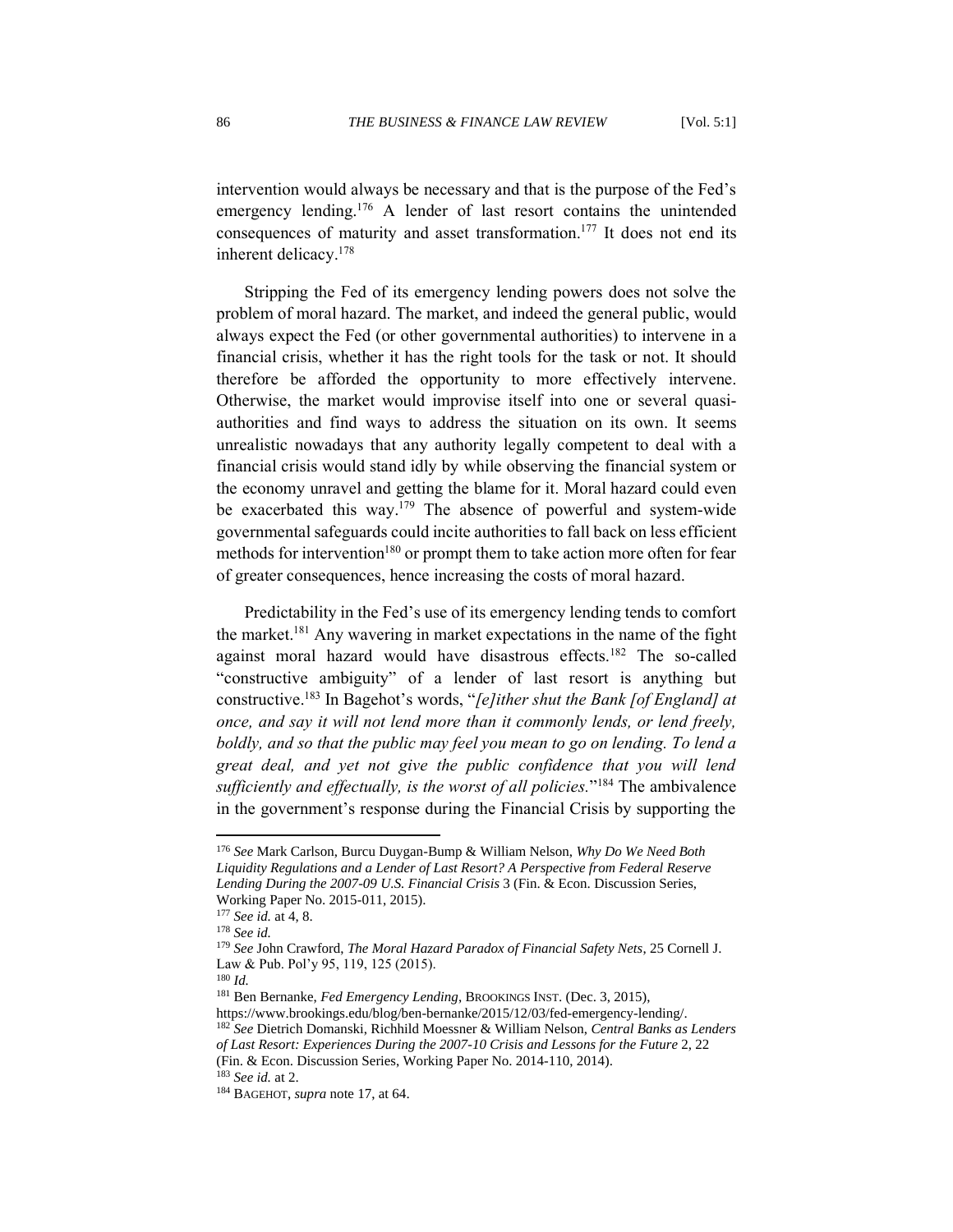takeover of Bear Stearns and placing Fannie Mae and Freddie Mac into conservatorship but then letting Lehman Brothers go under had shattering consequences. <sup>185</sup> As a general matter, a framework advising under what circumstances the Fed would intervene, and those under which it would not, brings clarity as much as dependability to the Fed's decisions, and may function well in an ordinary market.<sup>186</sup> That being said, it should not pigeonhole the Fed or pointlessly tie its hands in stress periods. Public confidence in the Fed's resolve requires an advanced, firm, and consistent commitment on its behalf to contain financial crises. 187

Bearing in mind the availability of a potentially endless liquidity source and considering that a central banking system would be determined to act as the ultimate re-insurer for the economy, market participants would indeed be less desperate for deposit withdrawals, investor redemptions or asset fire sales, or simply less prone to succumb to panic. The guarantee of deposits by the FDIC reduced the tendency of savings accounts holders to stage runs on their banks at the first hint of weakness.<sup>188</sup> The social welfare contribution of deposit insurance largely exceeds today the moral hazard implications it may have had. <sup>189</sup> At the height of the global pandemic, uninsured time depositors fled to insured depository institutions that saw their accounts soar by almost \$1 trillion.<sup>190</sup> Deposit insurance provided a safe haven.<sup>191</sup> If moral hazard and other costs of the Fed's emergency lending are outweighed by the social and economic costs of numerous bankruptcies, then there must be no doubt that the Fed should engage in emergency lending. Government bailouts should also be rationally pondered against the social and economic ruins of government passivity and retrenchment.<sup>192</sup> Thus regarded, a pro-Fed intervention policy should, however, not be used as economic blackmail,

<sup>188</sup> *See generally* 12 U.S.C. § 1821; *see also* 12 C.F.R. § 330 (2021).

<sup>185</sup> FIN. CRISIS INQUIRY COMM'N, *supra* note 19, at xxi, 343.

<sup>186</sup> *See* John B. Taylor, *The Financial Crisis and the Policy Responses: An Empirical Analysis of What Went Wrong* 25-27 (Nat'l Bureau of Econ. Rsch., Working Paper No. 14631, 2009).

<sup>187</sup> *See* Paul Tucker, *The Lender of Last Resort and Modern Central Banking: Principles and Reconstruction* 11 (Bank for Int'l Settlements, Working Paper No. 79, 2014).

<sup>&</sup>lt;sup>189</sup> PATRICIA A. MCCOY, THE MORAL HAZARD IMPLICATIONS OF DEPOSIT INSURANCE: THEORY AND EVIDENCE 4, 6, 8 (2007).

<sup>190</sup> Sengupta & Xue, *supra* note 29, at 1.

<sup>191</sup> *Id.*

<sup>192</sup> *See* Randall D. Guynn, *Are Bailouts Inevitable?*, 29 Yale J. Regul. 121 (2012) (providing an economic model that could aid in deciding when bailouts are practicable); *see also* Alan S. Blinder & Mark Zandi, *The Financial Crisis: Lessons for the Next One*, CENTER ON BUDGET AND POLICY PRIORITIES (Oct. 15, 2015),

https://www.cbpp.org/sites/default/files/atoms/files/10-15-15pf.pdf (establishing that the GDP would have shrunk by 14% had the government not intervened during the Financial Crisis, and that the GDP only shrank by 4% thanks to the government's intervention); *see also* Adam J. Levitin, *In Defense of Bailouts*, 99 Geo. L.J. 435 (2010).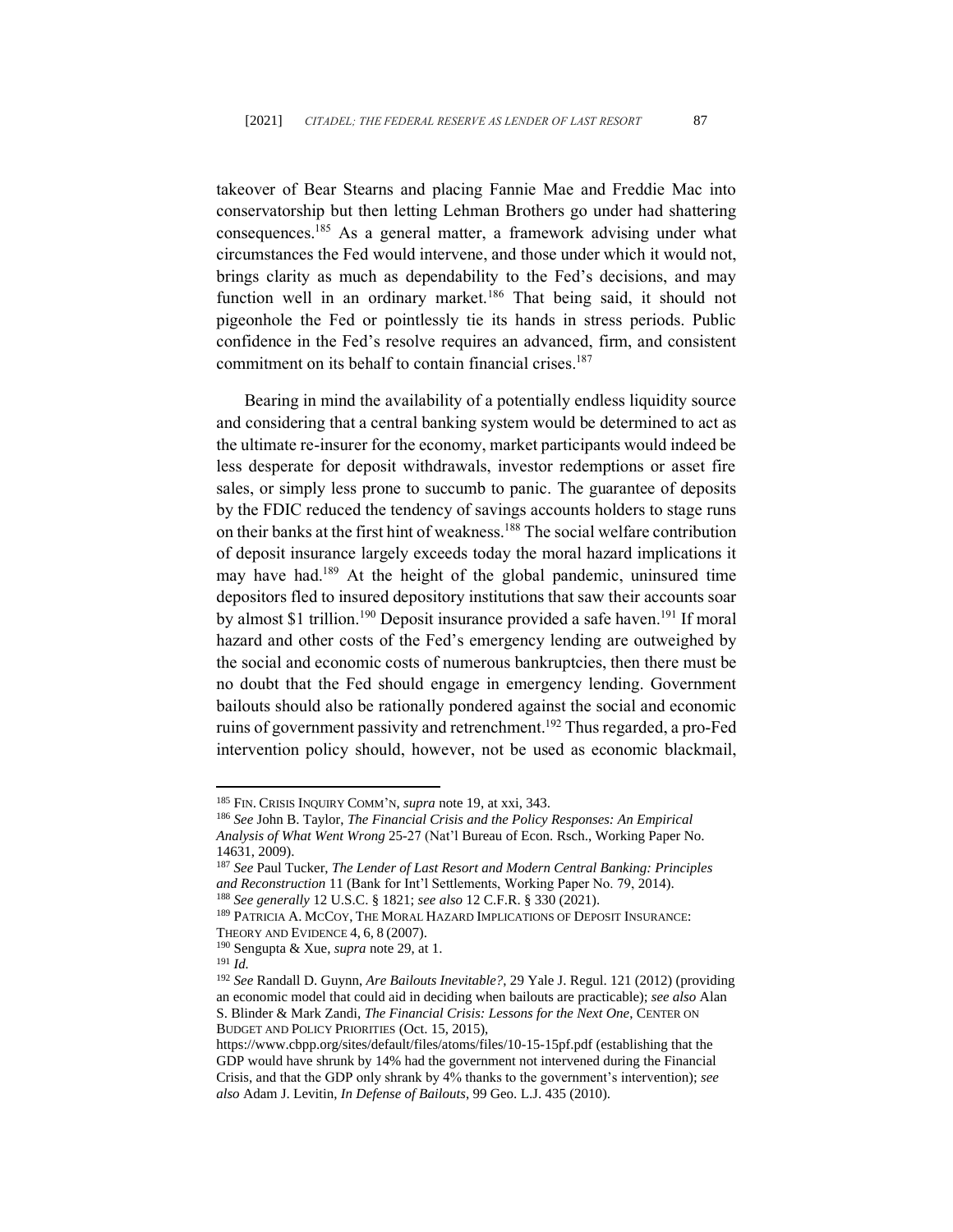threatening the market with a choice between a Fed intervention or chaos. It is therefore pivotal that shrewd regulation diminishes the prospects of systemic risks materializing to the minimum.

Emergency lending is also not only about "bailing out Wall Street." Small businesses and non-profit organizations borrowed from the Main Street Lending Program.<sup>193</sup> State and local governments received funds under the MLF.<sup>194</sup> When liquidity problems become visible in the shadow banking, emergency lending may allay these problems before they cross the increasingly permeable province of retail banking and affect small depositors. <sup>195</sup> Furthermore, it ultimately guarantees the placements of retail investors.<sup>196</sup> Non-professional investors have become a fixture of the mutual funds industry, which provides an essential source of financing to pensions and the economy.<sup>197</sup> These investors typically passively rely on the diversification and expert money management that mutual funds provide. Instead of active investment monitoring, they are advised to develop an "*ascetic detachment*" to market volatility, which increases moral hazard.<sup>198</sup> But so does the behavior of bank depositors. Unsophisticated shareholders of mutual funds are not indirectly protected by discount window lending or directly insured by the government, as the FDIC does for bank deposits.<sup>199</sup> They should therefore logically, and in all fairness, benefit from the lender of last resort's safety net in unusual and exigent circumstances.

# <span id="page-31-0"></span>*B. The Insufficiency of the Orderly Liquidation Authority and Other Legal Mechanisms for Crisis Management*

The FDIC's statutory authority gives it wide discretion for resolving depository institutions in the least costly fashion to the insurance fund and with minimum negative macroeconomic externalities.<sup>200</sup> The resolution of a depository institution entails the purchase of its assets and the assumption of

https://www.fdic.gov/consumers/consumer/information/fdiciorn.html; *see also*

REGULATORY REFORM, *Glossary* (Dec. 13, 2012)*,* BD. OF GOVERNORS OF THE FED. RSRV. SYS., https://www.federalreserve.gov/newsevents/reform\_glossary.htm.

<sup>193</sup> Policy Tools*, Main Street Lending Program*, *supra* note 120.

<sup>194</sup> Policy Tools*, Municipal Liquidity Facility*, *supra* note 127.

<sup>&</sup>lt;sup>195</sup> SOFIA PRIAZHKINA, LIQUIDITY CHANNELS AND STABILITY OF SHADOW BANKING, 11, 32 (2017).

<sup>196</sup> *See generally id.*

<sup>&</sup>lt;sup>197</sup> As of October 6, 2021, total money market fund assets were estimated at \$4.53 trillion. *See Money Market Fund Assets*, INV. CO. INST. (Oct. 7, 2021),

https://www.ici.org/research/stats/mmf.

<sup>&</sup>lt;sup>198</sup> See BENJAMIN GRAHAM, THE INTELLIGENT INVESTOR 101 (4<sup>th</sup> rev. ed. 1934). <sup>199</sup> Insured or Not Insured?, FED. DEPOSIT INS. CORP. (May 8, 2020),

<sup>200</sup> [12 U.S.C. § 1823\(c\)\(](https://www.fdic.gov/regulations/laws/rules/1000-1500.html#fdic1000sec.13c)4); 12 U.S.C. § 1821(d)(10)(C); *see also Resolutions Handbook*, FED. DEPOSIT INS. CORP. (Jan. 15, 2019),

https://www.fdic.gov/bank/historical/reshandbook/resolutions-handbook.pdf#page=7.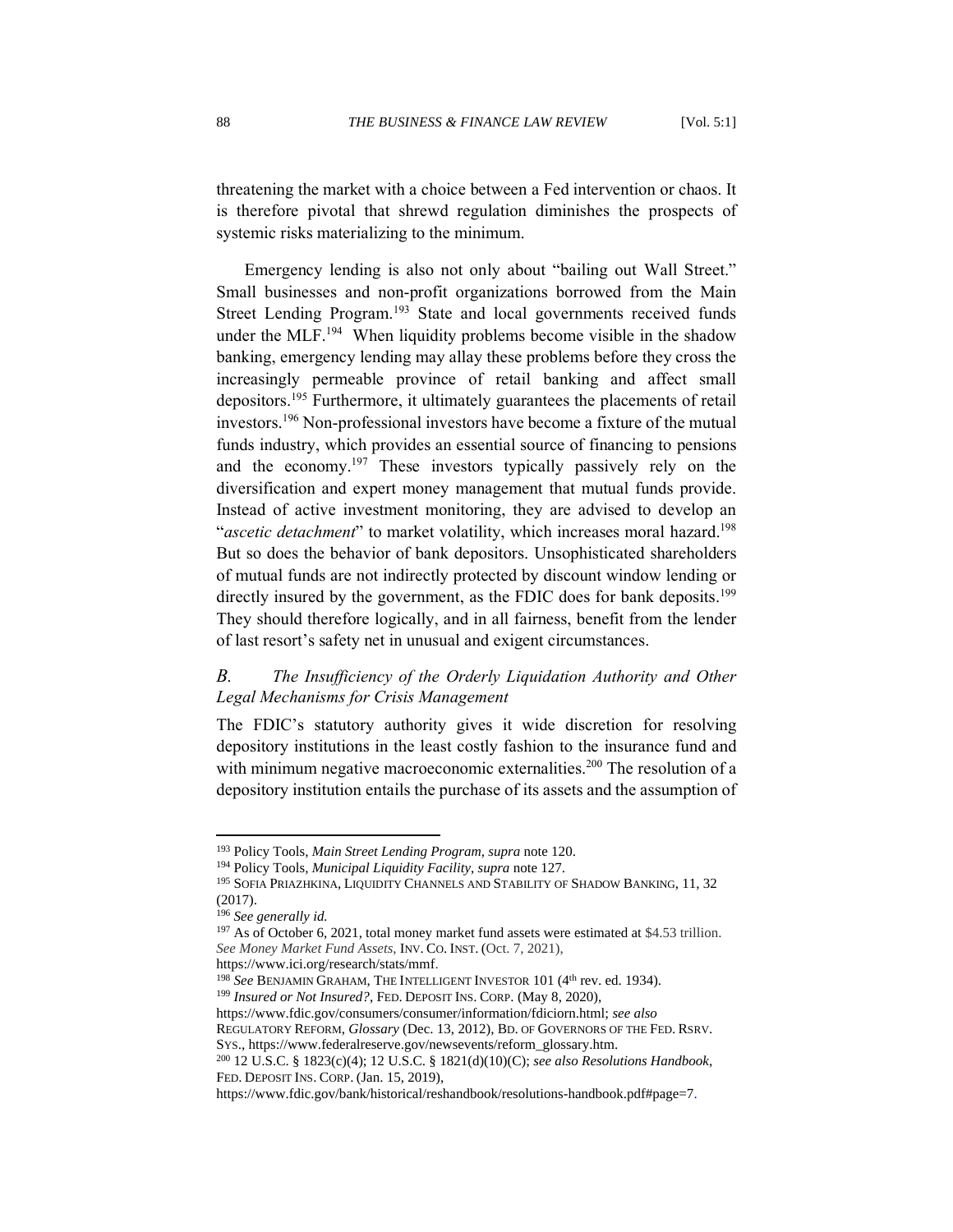its liabilities, or the paying off of insured depositors within statutory limits. 201 The FDIC may use one or several bridge banks as a value preservation and transitional measure in connection with the resolution process and may count on special receivership powers to unwind contractual arrangements held by the failing entity with limited market disorder.<sup>202</sup> Among such powers are the latitudes to repudiate contracts or enforce them despite provisions triggering termination, stay litigation proceedings, or assign assets and liabilities without third-party consents.<sup>203</sup>

The Orderly Liquidation Authority (OLA) under Title II of the Dodd-Frank Act filled in the gap for an effective resolution mechanism outside the Bankruptcy Code for large non-depository institutions.<sup>204</sup> Any such "*financial companies*" <sup>205</sup> whose failure and resolution under conventional insolvency laws "*would have serious adverse effects on financial stability or economic conditions in the United States*" <sup>206</sup> would be placed under FDIC receivership following a recommendation from each of the Fed and the  $FDIC<sup>207</sup>$  to the Secretary of the Treasury and the ultimate decision of the latter in consultation with the President. A "single point of entry" strategy would see the FDIC appointed as receiver at the holding level of the failing group. <sup>208</sup> A bridge financial company would then be formed and managed as a going concern. All of the receivership estate's assets in the form of loans and other investments in the subsidiaries of the holding company would be transferred to the bridge financial company. Operating subsidiaries would be maintained such that it would be impossible for their financial counterparties to net out with their contracts. Payment and clearing systems and other functional services ensuring vital privity with the financial markets would be upheld. Equity and subordinated and senior unsecured debt of the holding company would be left to the receivership estate, with losses and bad assets being allocated among claimholders by order of statutory priority. In satisfaction of their claims in the receivership, claimholders would be issued

<sup>206</sup> 12 U.S.C. § 5611.

<sup>201</sup> 12 U.S.C. §§ 1821(a)(1)(E), (n)(1)(B).

<sup>202</sup> 12 U.S.C. §§ 1821(e), (n).

 $203$  12 U.S.C. §§ 1821(d)(12), (e)(13), (n)(3)(A)(iv).

<sup>204</sup> *See generally id.* 12 U.S.C. §§ 5381–5394.

<sup>205</sup> The Dodd-Frank Act defines "financial company" as one of the following U.S. incorporated companies: (a) a bank holding company as defined by the Bank Holding Company Act of 1956 (12 U.S.C. § 1841(a)), (b) a Fed-supervised non-bank financial company (12 U.S.C. § 5323), (c) any company predominantly engaged in activities that the Fed has determined are financial in nature or incidental thereto, or (d) any subsidiary of any of the abovementioned entities that is engaged in activities that the Fed has determined are financial in nature or incidental thereto (except for insurance companies or depository institutions).

<sup>207</sup> *See generally* 12 U.S.C. § 5383.

<sup>208</sup> 78 Fed. Reg. 76,614 (Dec. 18, 2013).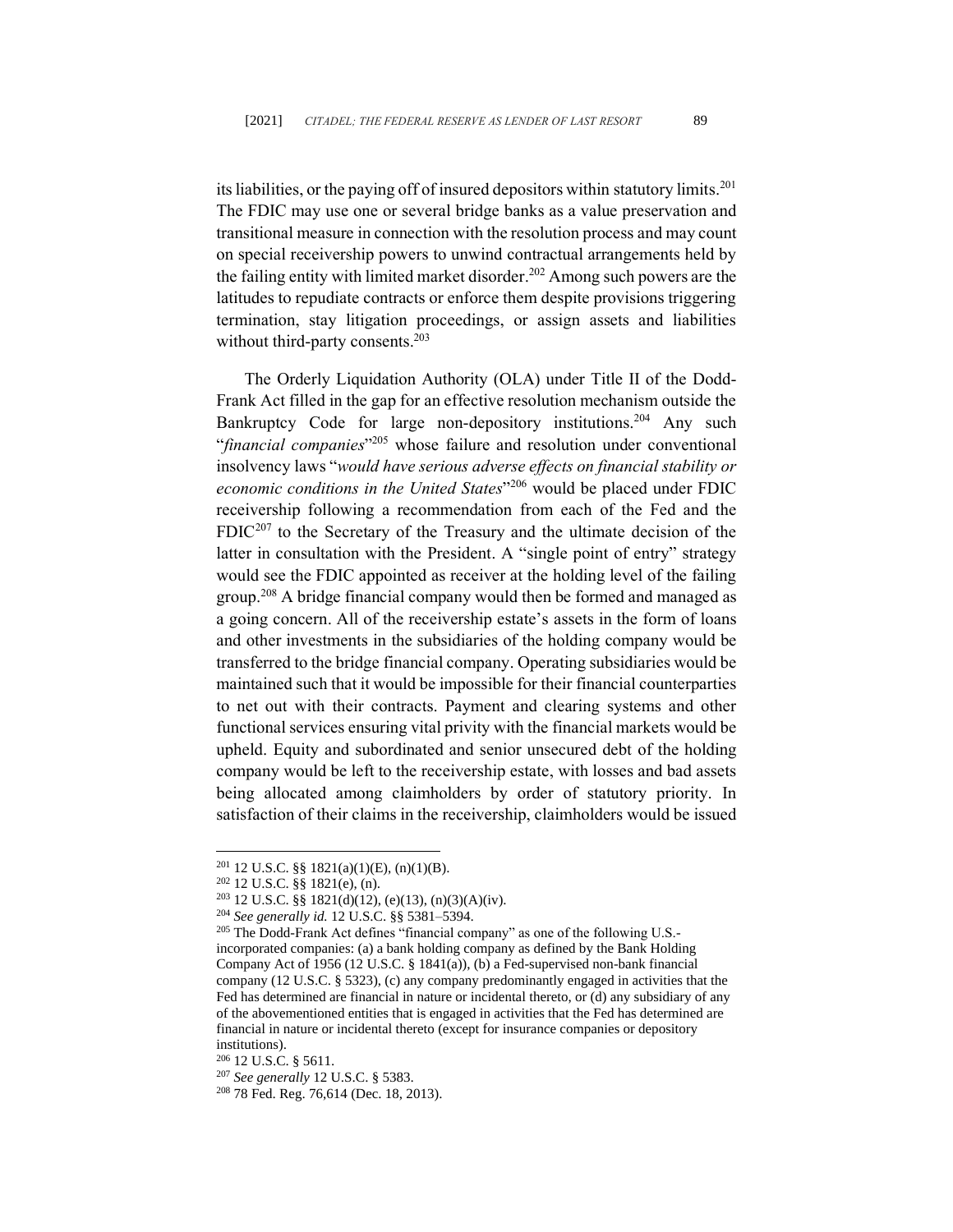debt and equity securities in a new adequately capitalized holding company. Value would be created and no liquidation of assets would wreak havoc in the economy. The FDIC may draw upon the Treasury-funded Orderly Liquidation Fund ("OLF") to provide a liquidity backstop to the bridge financial company on a secured basis against the receivership estate's assets, at no cost to the taxpayers.

Both OLA and the FDIC's general banking resolution authority are designed to circumscribe the systemic effects of a major bankruptcy by rendering it as orderly, transparent, and cost-effective as possible. Other legal contrivances, such as the living wills and the so-called "Resolution Stay Rules," strive toward the same outcome. Systemically important non-bank financial companies and large bank holding companies must report annually to the Fed and the FDIC living wills that consist of inventories of assets and orderly resolution plans under the Bankruptcy Code in preparation for the worst.<sup>209</sup> The Resolution Stay Rules were adopted under the umbrella of the Dodd-Frank Act by the Fed, the FDIC, and the OCC, and became effective as of January 2019.<sup>210</sup> They require Global Systemically Important Banks ("G-SIBs") and their subsidiaries worldwide, as well as U.S. subsidiaries of foreign G-SIBs, to obtain certain acknowledgments from their counterparties to specific "*qualified financial contracts*," including credit and repurchase agreements, derivatives, and other financial contracts that feature default rights or transfer restrictions. <sup>211</sup> In the event the relevant G-SIB, or a subsidiary thereof, becomes subject to an orderly resolution regime, such acknowledgments would confirm that its counterparties would not exercise their default rights or enforce any transfer restrictions against it to any greater extent than that required by such orderly resolution regime.<sup>212</sup> Financial knots would untangle harmlessly, interconnectedness would be reduced, and no financial institution would be "too big to fail." Moral hazard would be reduced accordingly.

However, insofar as these mechanisms prevent value-destroying resolutions, they cannot stop chain reaction failures when panic strikes in the magnitude of the Financial Crisis or when an unpredictable major crisis, such as the Global Pandemic, hammers the economic outlook. As one article puts it, the "*Dodd-Frank [Act] provides a valuable mechanism to 'resolve' a* 

<sup>209</sup> Dodd Frank Act § 165(d); 12 U.S.C. § 5365(d); 12 C.F.R §§ 243, 381 (2021); 84 Fed. Reg. 1,438 (Feb. 4, 2019).

<sup>210</sup> 12 C.F.R. §§ 217, 249, 252 (2021).

<sup>211</sup> To qualify as a G-SIB, a financial institution must have over \$700 billion in total consolidated assets or \$10 trillion in assets under custody. *See* 12 C.F.R. §§ 217.11, 217.403 (2021). *See generally* 12 U.S.C. § 5390(c)(8).

<sup>212</sup> *See* 12 C.F.R. § 47.4(b)(2) (2021).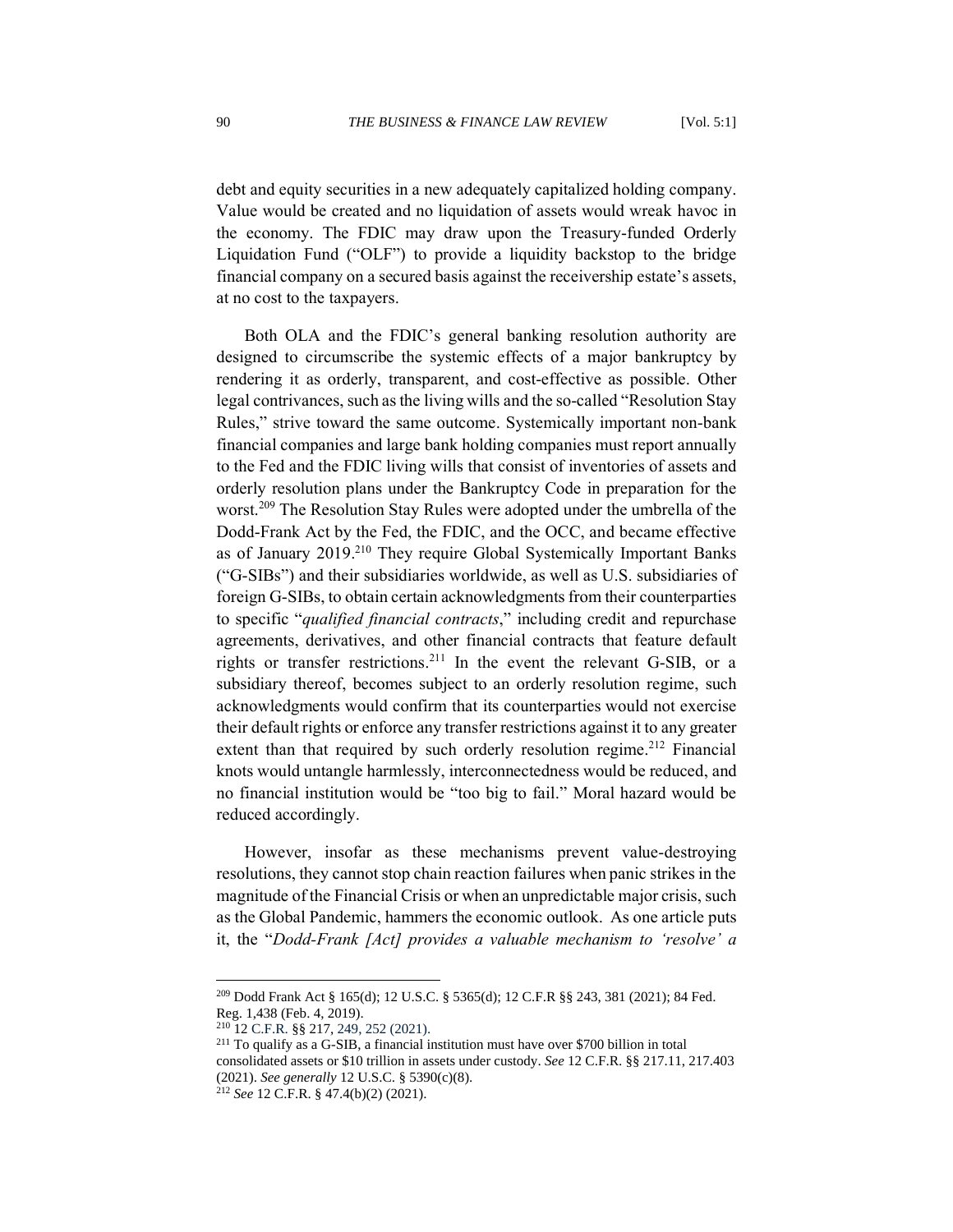*failing financial firm. It does not provide a satisfactory mechanism to 'resolve' a financial crisis.*" <sup>213</sup> Had OLA been applied to Lehman Brothers, repo and commercial paper lenders, derivatives counterparties, or other investors tied to the once revered firm would have perhaps better muddled through the bankruptcy or succumbed less to the impact of that event. But the Lehman Brothers bankruptcy did not generate a market cataclysm because it was messy. Filing had barely been made. <sup>214</sup> Lehman Brothers' Chapter 11 proceeding even beat expectations in terms of efficiency. <sup>215</sup> The market cataclysm was the bankruptcy event itself, announced amid alarming news that AIG would be next and immediately after the takeover of Merrill Lynch by Bank of America.<sup>216</sup> The violent shock of the billions-worth of severed relations between Lehman Brothers and the many money market funds holding its commercial paper and other short-term securities, and the brusque termination of several hundred thousands of derivatives contracts by counterparties of Lehman Brothers, could have been contained. <sup>217</sup> However, this was aggravated by the panic that provoked investors with limited exposure to the failing investment bank to pull out completely from shortterm funding markets and cause the collapse of these markets and the credit business generally.<sup>218</sup> Interconnectedness is a systemic risk factor. But the eye of a financial storm is invariably the panic effect.

Living wills would make systemic failures less harmful if materialized, but no plan could prepare for all contingencies or anticipate countless counterparty reactions during a crisis or an extreme *force majeure* event. OLA secures the perimeter of large bankruptcies, but it does not halt the abyssal drop in market confidence that follows each of them during a panic. As with any other resolution procedure, it could even accelerate a run on an institution beforehand if various stakeholders feel that their rights would not be sufficiently protected by the procedure. It is also not enough to proclaim, whether by law as in the Dodd-Frank Act or otherwise, that taxpayers shall bear no losses and that moral hazard would be reduced by OLA proceedings

<sup>213</sup> Jeffrey N. Gordon & Christopher Muller, *Confronting Financial Crisis: Dodd-Frank's Dangers and the Case for a Systemic Emergency Insurance Fund*, 28.1 YALE J. ON REGUL. 151, 154 (2011).

<sup>&</sup>lt;sup>214</sup> Lehman Brothers Holdings Inc. filed for bankruptcy early in the morning on Monday, September 15, 2008. History.com Editors, *Lehman Brothers Declares Bankruptcy*, HISTORY (Sept. 14, 2020), https://www.history.com/this-day-in-history/lehman-brothers-collapses. <sup>215</sup> *See* Kenneth M. Ayotte & David A. Skeel, *Bankruptcy or Bailouts?*, 35 J. CORP. L. 469, 481 (2010).

<sup>216</sup> *See* Carrick Mollenkamp et al., *Crisis on Wall Street as Lehman Totters, Merrill Is Sold, AIG Seeks to Raise Cash*, WALL ST. J. (Sept. 15, 2008),

https://www.wsj.com/articles/SB122139688846233147.

<sup>217</sup> *See* OONAGH MCDONALD, LEHMAN BROTHERS: A CRISIS OF VALUE 113-14 (2016).

<sup>218</sup> *See* Carrick Mollenkamp et al., *The Two Faces of Lehman's Fall*, WALL ST.J. (Oct. 6, 2008), https://www.wsj.com/articles/SB122324937648006103.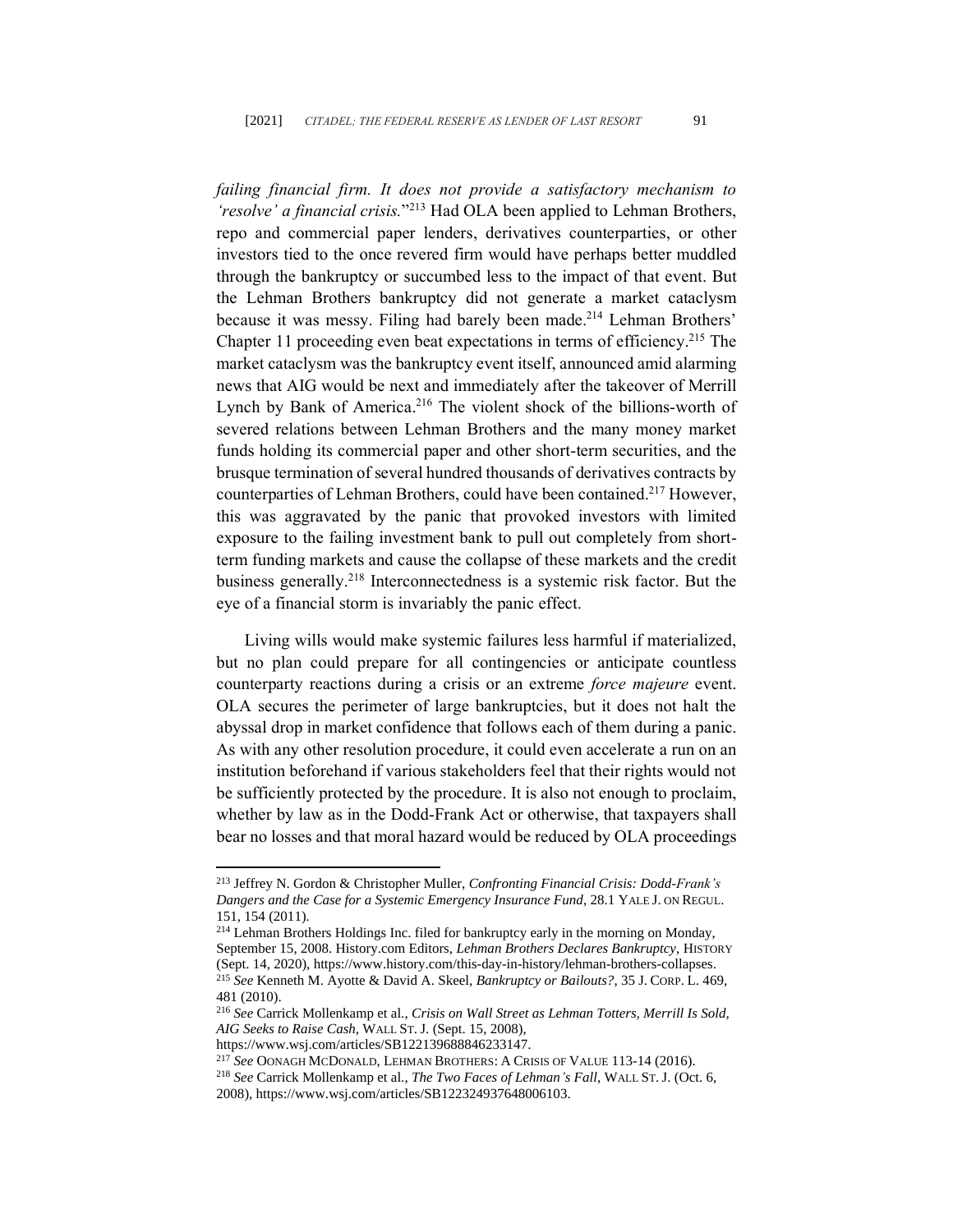for this to be entirely the case.<sup>219</sup> The securities-for-claims exchange in an OLA proceeding mostly converts debt claims into new equity.<sup>220</sup> Moral hazard is decreased by making shareholders and the subordinated and unsecured creditors of a failed institution accountable for the losses.<sup>221</sup> Taxpayers are legally more protected as OLF-secured lenders than as *de facto* shareholders when the government takes an equity position in a failing financial institution.<sup>222</sup> Taxpayers may nonetheless suffer indirect losses if the OLA proceeding fails to sufficiently ward off a panic or turns out to be less profitable than a government rescue, whether in the form of a bailout or last resort lending. Moreover, moral hazard would similarly not be extinguished under OLA if derivatives counterparties and other secured claimholders are not made responsible for any remaining losses.

The cardinal point here is not to call into question the merits of living wills or OLA, which can be beneficial in ordinary times, but to criticize the tradeoff by which they were meant to replace or limit the use of Section 13(3) that proved so determinant during the Financial Crisis, and later on during the Global Pandemic.<sup>223</sup> When living wills and OLA came to be tested for the first time during the Global Pandemic, they were of little use. Voices were even raised to request the suspension of living wills.<sup>224</sup> Emergency lending may also well complement OLA by providing an OLA resolution proceeding enough liquidity to reach its end.

The real issue to any government during a financial crisis is its grip on the situation, not whether its actions create moral hazard. Treasury and Fed interventions during the Financial Crisis halted the panic.<sup>225</sup> In the midst of the Global Pandemic, it was wiser to help private enterprises of all sorts weather the storm through the passage of the CARES Act and the Consolidated Appropriations Act, as well as through the Fed's emergency

<sup>219</sup> Dodd-Frank Act § 214(c); 12 U.S.C. § 5394(c). *See also* STEPHANIE MASSMAN, THE ORDERLY LIQUIDATION AUTHORITY: FANATICAL OR FAMILIAR? IDEALISTIC OR UNREALISTIC? 1 (2014).

<sup>220</sup> *See Resolution of Systemically Important Financial Institutions: The Single Point of Entry Strategy*, 78 Fed. Reg. 76,614 (Dec. 18, 2013).

<sup>221</sup> *See* U.S. DEP'T OF THE TREASURY, ORDERLY LIQUIDATION AUTHORITY AND BANKRUPTCY REFORM 24, 31 (2018).

<sup>222</sup> *See id.* at 12.

<sup>223</sup> The tradeoff is clearly highlighted in Ben S. Bernanke's memoirs. *See* BERNANKE, *supra* note 133, at 464.

<sup>224</sup> Hal S. Scott, *Do More to Avert a Liquidity Crisis*, WALL ST.J. (Mar. 21, 2020), https://www.wsj.com/articles/do-more-to-avert-a-liquidity-crisis-11584822068.

<sup>225</sup> *See generally* Yale Sch. Of Mgmt., *US Government Crisis Response*, YALE PROGRAM ON FIN. STABILITY, https://ypfs.som.yale.edu/us-government-crisis-response (last visited Oct. 14, 2021).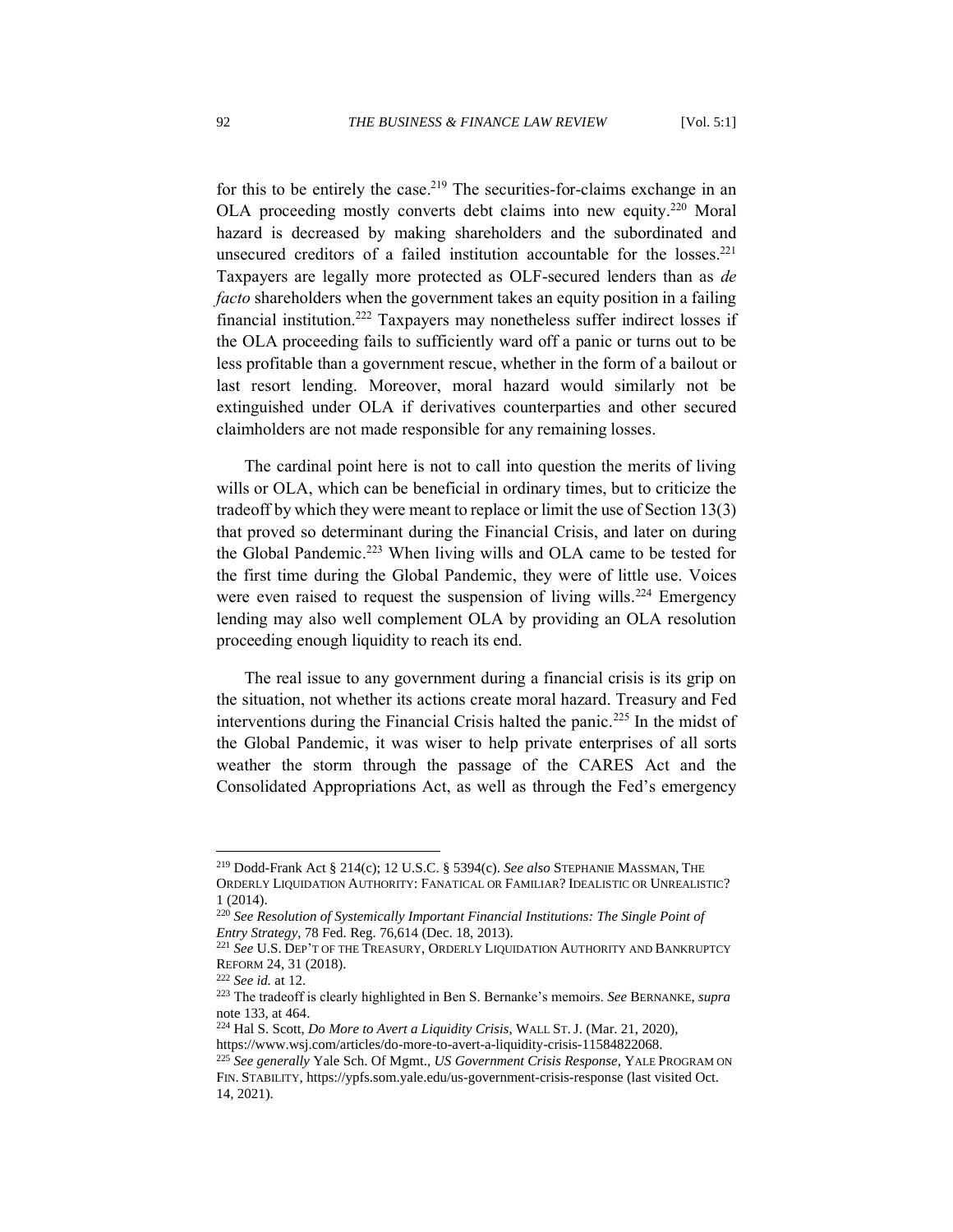lending, than to witness a series of liquidations under OLA and other bankruptcy proceedings that would have had a devastating effect.

To mitigate taxpayer losses and hold moral hazard beneficiaries accountable, emergency lending or government bailouts may be conditioned on bail-in procedures converting debt claims into preferred or ordinary stock, or equity dilution by way of new share issuances. Other sanctioning methods in parallel to governmental assistance could also decrease moral hazard. AIG's shareholders were almost 80% diluted by the Fed's rescue of their company in September 2008.<sup>226</sup> The dilution could have been more punishing but for the rule, under generally accepted accounting principles, requiring consolidation of AIG's debt with that of the acquirer if it came to own more than 79.9% of the stock.<sup>227</sup> Outrageous bonuses and golden parachutes, as those rewarding AIG executives in 2008, may also be dealt with by legally allowing the Fed or the Treasury to limit employee compensation in connection with their rescue efforts. CARES Act funds channeled through the Main Street Facilities were made available to borrowers subject to limitations on employee compensation, share buybacks and capital distributions. 228

IV. THE DODD-FRANK ACT AND THE FED'S LENDER OF LAST RESORT ROLE

Title XI of the Dodd-Frank Act amended substantively the Fed's authority under Section  $13(3)$ .<sup>229</sup> On November 30, 2015, the Fed approved the final rule implementing Title XI and setting forth the procedures for its emergency lending ("Final Rule").<sup>230</sup> The Final Rule generally has not imposed restrictions farther than those of Title XI.<sup>231</sup> With the benefit of hindsight and in light of the Financial Crisis, and more recently the Global Pandemic, we assess below the impact of the amendments brought by Title XI of the Dodd-Frank Act and the Final Rule to the Fed's emergency lending powers.

<sup>226</sup> Matthew Karnitschnig et al., *U.S. to Take Over AIG in \$85 Billion Bailout; Central Banks Inject Cash as Credit Dries Up*, WALL ST.J. (Sept. 16, 2008),

https://www.wsj.com/articles/SB122156561931242905.

<sup>227</sup> *See* Alec Buchholtz & Aidan Lawson, *The Rescue of American International Group Module A: The Revolving Credit Facility*, 3 J. FIN. CRISES 20, 40 (2021).

<sup>&</sup>lt;sup>228</sup> CARES Act §§ 4003(c)(3)(A)(ii), 4004(a)(1).

<sup>229</sup> *See* Dodd-Frank Act §§ 1101, 1103; 12 U.S.C. § 343.

<sup>230</sup> *See* Extensions of Credit by Federal Reserve Banks, 80 Fed. Reg. 78,959 (Dec. 18, 2015).

<sup>231</sup> *See id.*; *see also* Dodd-Frank Act tit. 11.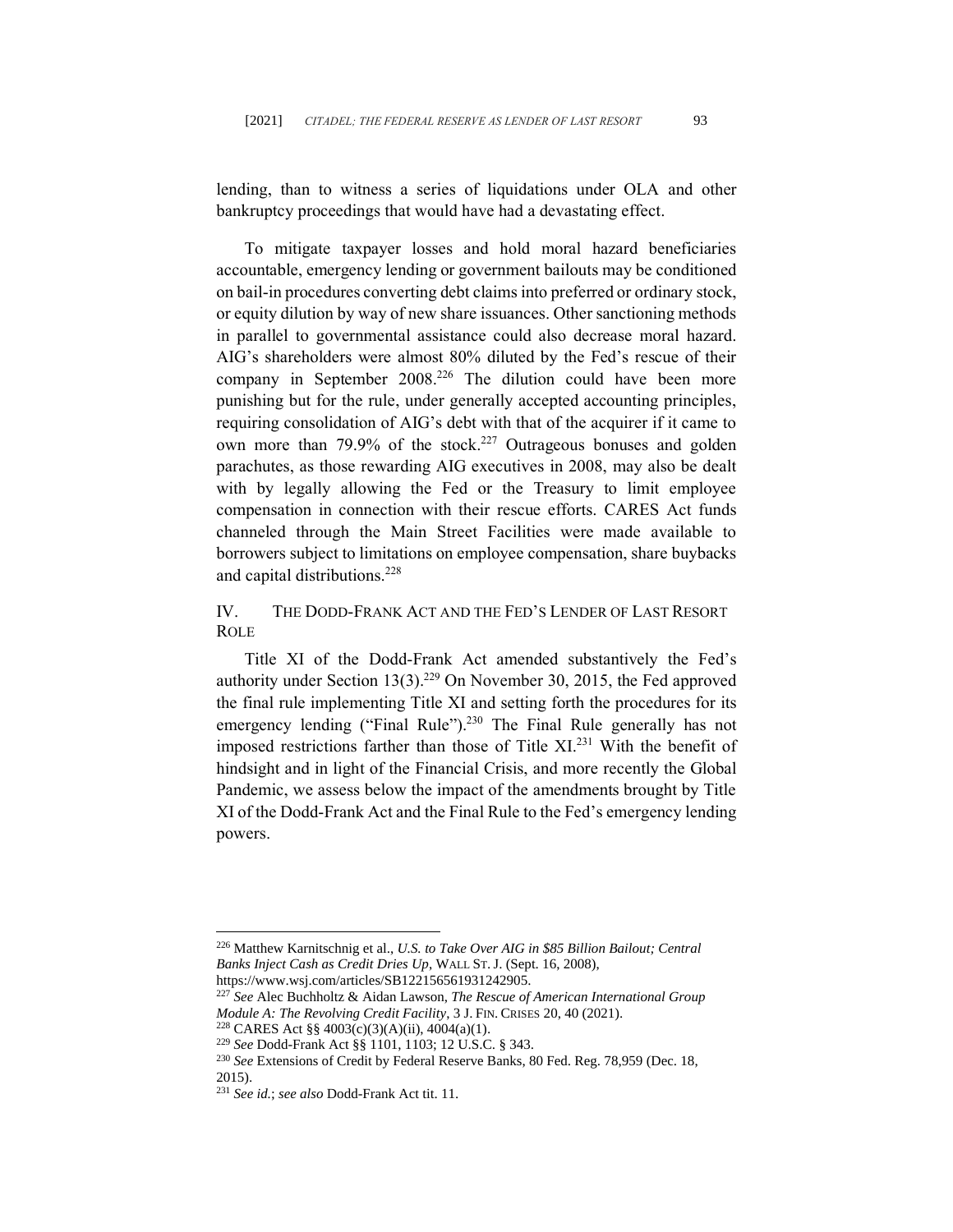### *A. Broad-Based Eligibility*

Prior to the Dodd-Frank Act, the Fed could make a Section 13(3) loan to "*any individual, partnership, or corporation*," provided that other conditions of the loan were met.<sup>232</sup> The Dodd-Frank Act suppressed such ability for the Fed to lend to one individual or private entity.<sup>233</sup> Section 13(3) currently allows only programs or facilities "*with broad-based eligibility.*" <sup>234</sup> The Final Rule specified the conditions satisfying the broad-based eligibility requirement: a program or facility must "*provide liquidity to an identifiable*  market or sector of the financial system,"<sup>235</sup> must comprise a minimum of five eligible participants,<sup>236</sup> and must not be designed for the purpose of "*assisting one or more specific companies avoid bankruptcy, resolution under Title II of the [Dodd-Frank] Act, or any other Federal or State insolvency proceeding, including by removing assets from the balance sheet of one or more such [companies]*" or "*aiding one or more failing financial companies*." 237

A Section 13(3) loan must now be designated to a financial market or sector for impartial reasons, not a particular institution based on discretionary motives.<sup>238</sup> "Regulation by deal" is no longer a policy.<sup>239</sup> A borrower's selection would emanate from more transparent criteria, as part of a comprehensive rescue effort. The prohibition to remove balance sheet assets adds to the letter of the law the already implicit limitation on the Fed to purchase assets outside of open market operations, an issue we discuss in Part VI.<sup>240</sup> The last two conditions of the broad-based eligibility requirement intend to eliminate abuses in emergency lending altogether.<sup>241</sup> They rule out the potential trickery of cherry picking specific failing institutions and assembling them in a group of five participants or designing a falselyinclusive program that would in fact covertly channel the majority of the proceeds to one particular entity.<sup>242</sup> As part of its one-time audit mission of the Fed's emergency lending during the Financial Crisis,<sup>243</sup> the Government Accountability Office ("GAO") had to assess whether Section 13(3)

<sup>240</sup> *See* Dodd-Frank Act § 1101.

<sup>232</sup> 12 U.S.C. § 343. See *supra* Part I(C) for more information.

<sup>233</sup> *Id.*

<sup>234</sup> 12 U.S.C. § 343(3)(A).

<sup>235</sup> 12 C.F.R. § 201.4(d)(4)(ii) (2021).

<sup>236</sup> 12 C.F.R. § 201.4(d)(4)(iii)(C) (2021).

<sup>237</sup> 12 C.F.R. § 201.4(d)(4)(iii)(A)–(B) (2021).

<sup>238</sup> *See* Dodd-Frank Act § 1101.

<sup>239</sup> *See* Steven M. Davidoff & David Zaring, *Regulation by Deal: The Government's Response to the Financial Crisis*, 61 ADMIN. L. REV. 463 (2009).

<sup>241</sup> *Id.*

<sup>242</sup> *Id. See also* 80 Fed. Reg. 78,959 (Dec. 18, 2015), *supra* note 230. 12 C.F.R. § 201 (2021).

<sup>243</sup> Dodd-Frank Act § 1109(a)(1).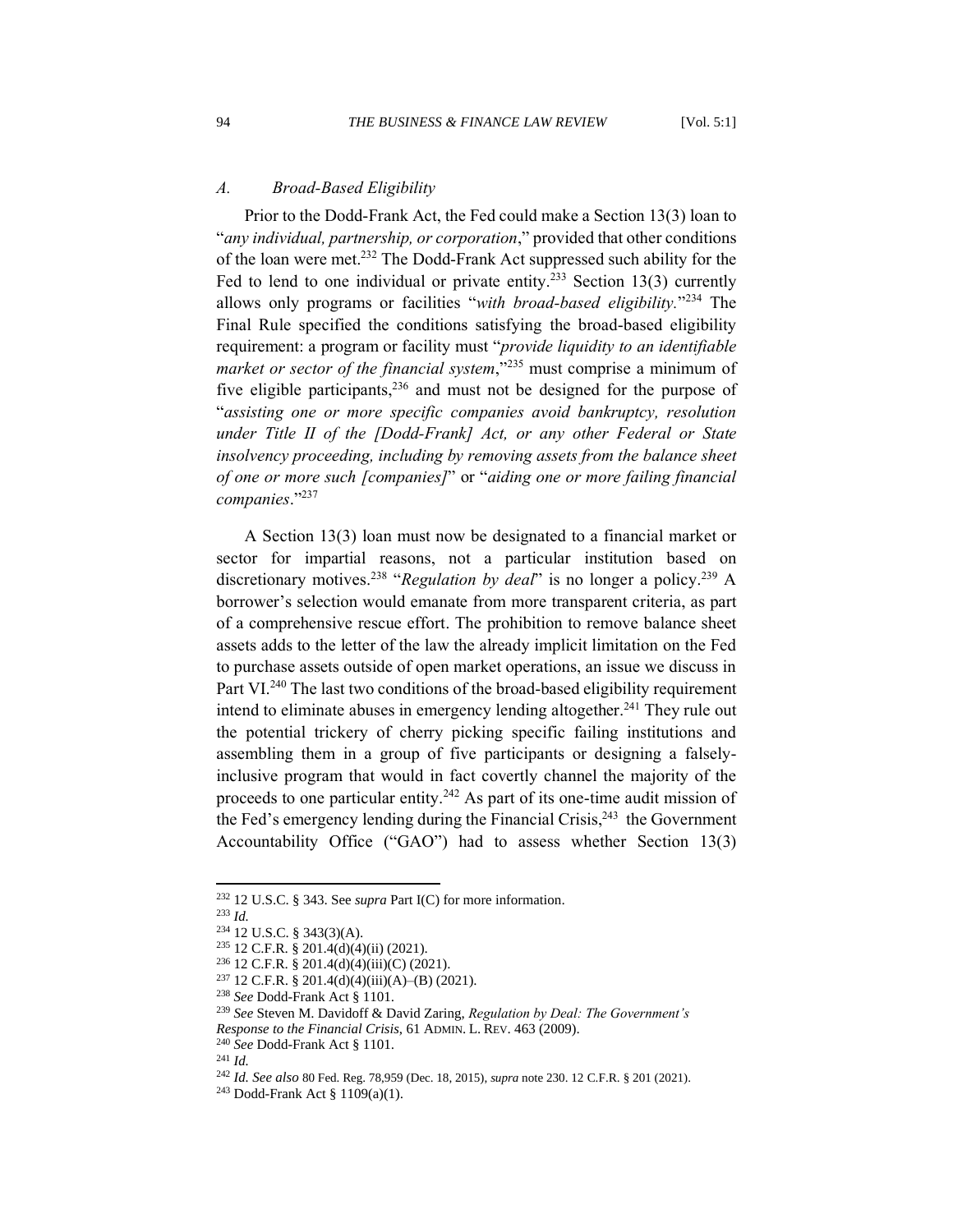programs inappropriately favored certain credit recipients over others.<sup>244</sup> The CARES Act provided a mechanism that prevented conflicts of interest or other forms of favoritism from prejudicing emergency lending programs during the Global Pandemic. 245

Broad-based eligibility was a direct response to the popular sentiment against the 2008 "Wall Street bailouts" and the Fed's then unhampered power in deciding the fate of financial institutions individually, as it chose which ones it would save, like Bear Stearns and AIG, and which it would let die, like Lehman Brothers.<sup>246</sup> Targeting emergency lending exclusively at identifiable markets or sectors of the financial system nevertheless significantly narrows the span of who has access to the lender of last resort and paradoxically limits it strictly to "Wall Street*.*"

During the Global Pandemic, legal abstraction was conflated with reality. The Fed had to overstretch its role in view of Section 13(3) so as to lend to non-financial firms, local governments, or non-profit organizations. <sup>247</sup> The Fed considered the municipal securities market as "*an important part of the financial system*" to provide liquidity to states, cities, counties, and instrumentalities thereof.<sup>248</sup> Lending to consumers and businesses through the TALF 2020 was justified by the support to the securitization market.<sup>249</sup> Paper issued by industrial and commercial companies was bought by the CPFF 2020 to relieve pressure in the commercial paper market.<sup>250</sup> Providing assistance to small and medium businesses and workers through the PPPLF and the Main Street Lending Program was, however, more problematic. The two programs satisfied the broad-based eligibility requirement. Conversely, considering the phrasing of the revised Section 13(3), such programs did not address a specific market or sector of the financial system but the bulk of the economy. The PPPLF "*provide[d] relief to American workers and businesses*" <sup>251</sup> and the Main

<sup>244</sup> Dodd-Frank Act § 1109(a)(2)(C).

<sup>245</sup> CARES Act § 4019.

<sup>246</sup> *See* LABONTE, CONG. RSCH. SERV.,*supra* note 64, at 15.

<sup>247</sup> *Id.* at 23-24.

<sup>248</sup> *FAQs: Municipal Liquidity Facility*, FED. RSRV. BANK OF N.Y. (Oct. 5, 2020), https://www.newyorkfed.org/markets/municipal-liquidity-facility/municipal-liquidityfacility-faq.

<sup>249</sup> *See FAQs: Term Asset-Backed Securities Loan Facility*, FED. RSRV. BANK OF N.Y. (Nov. 2, 2020), https://www.newyorkfed.org/markets/term-asset-backed-securities-loanfacility/term-asset-backed-securities-loan-facility-faq.

<sup>250</sup> *See* Press Release, *Federal Reserve Board Announces Establishment of a Commercial Paper Funding Facility (CPFF) to Support the Flow of Credit to Households and Businesses*, *supra* note 115.

<sup>251</sup> *See Paycheck Protection Program Liquidity Facility (PPPLF) Historical List of Frequently Asked Questions*, FED. RSRV. BANK OF N.Y. BD. (July 30, 2021), https://www.frbdiscountwindow.org/~/media/documents/ppplf\_historical\_faqs.pdf.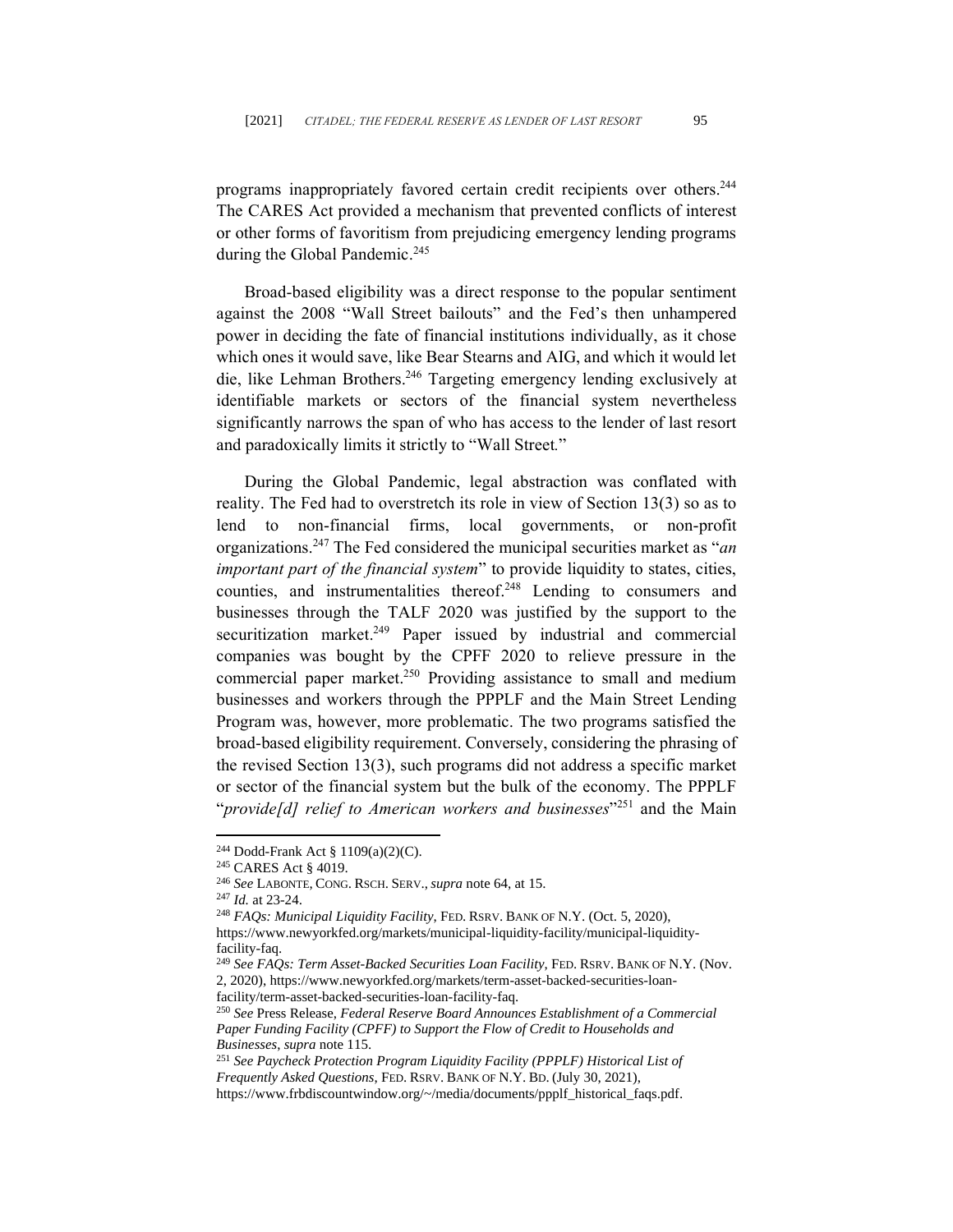Street Lending Program targeted "*harmed communities and substantially disrupted economic activity in many sectors of the economy*," and nonprofit organizations.<sup>252</sup> It follows that the former availability of Section 13(3) to any individual, partnership, or corporation suits better economic interests when the tide of a crisis submerges more than the financial domain. It also avoids having to resurrect the Industrial Advances Act of 1934, often cited during the Global Pandemic,<sup>253</sup> the past contribution of which to the Federal Reserve Act envisioned that the Fed, even under normal circumstances, would "*make advances of working capital to established businesses if these enterprises were unable to find such capital from usual sources*." *254*

One might wonder why the lender of last resort should look after the liquidity of non-financial firms. These do not have the structural cracks of asset and maturity transformation. However great their financial problems may be, their relatively limited intertwining in the financial system and their non-performance of key financial utilities make them less contagious or porous to systemic risks.<sup>255</sup> When Section 13(3) was enacted in 1932, it instigated a right of entry to Federal Reserve vaults to anyone cast out from private capital and barred from using the discount window, including individuals. <sup>256</sup> Given the ravaged economy back then, non-member banks of the Federal Reserve System were not the only concern of Congress, whose intent behind Section 13(3) was to make emergency lending available to the broader economy, beyond the world of finance. <sup>257</sup> Bagehot's dictum requires to lend "*most freely for the liability of others […], to merchants, to minor bankers, to 'this man and that man'*."<sup>258</sup> Direct emergency lending to the economy shores up capital expenditure and, from a Keynesian standpoint, spending in general; provided it does not supplant private investment or postpone its resumption when the crisis subsides.

<sup>252</sup> *See Main Street Lending Program For-Profit Businesses FAQs* (Dec. 29, 2020)*,* BD. OF GOVERNORS OF THE FED. RSRV. SYS., [https://www.bostonfed.org/mslp-faqs.](https://www.bostonfed.org/mslp-faqs) *See also Main Street for Nonprofit Organizations FAQs* (Dec. 29, 2020)*,* BD. OF GOVERNORS OF THE FED. RSRV. SYS., [https://www.bostonfed.org/-/media/Documents/special-lending-](https://www.bostonfed.org/-/media/Documents/special-lending-facilities/mslp/legal/frequently-asked-questions-faqs-nonprofit.pdf)

[facilities/mslp/legal/frequently-asked-questions-faqs-nonprofit.pdf.](https://www.bostonfed.org/-/media/Documents/special-lending-facilities/mslp/legal/frequently-asked-questions-faqs-nonprofit.pdf)

<sup>253</sup> *See generally* George Selgin, *When the Fed Tried to Save Main Street*, CATO INST: CATO AT LIBERTY, (Mar. 30, 2020, 1:07 PM), https://www.cato.org/blog/when-fed-tried-savemain-street.

<sup>254</sup> *See* David Fettig, *Lender of More Than Last Resort*, *supra* note 64.

<sup>255</sup> *See* LABONTE, CONG. RSCH. SERV., *supra* note 64, at 23-24.

<sup>256</sup> *Id.* at 16-17.

<sup>257</sup> FRIEDMAN & SCHWARTZ, *supra* note 1, at 192. *See also* Parinitha Sastry, *The Political Origins of Section 13(3) of the Federal Reserve Act*, 24 FED. RSRV. BANK N.Y. ECON. POL'Y REV. 1, 20 (2018).

<sup>258</sup> BAGEHOT, *supra* note 17, at 51.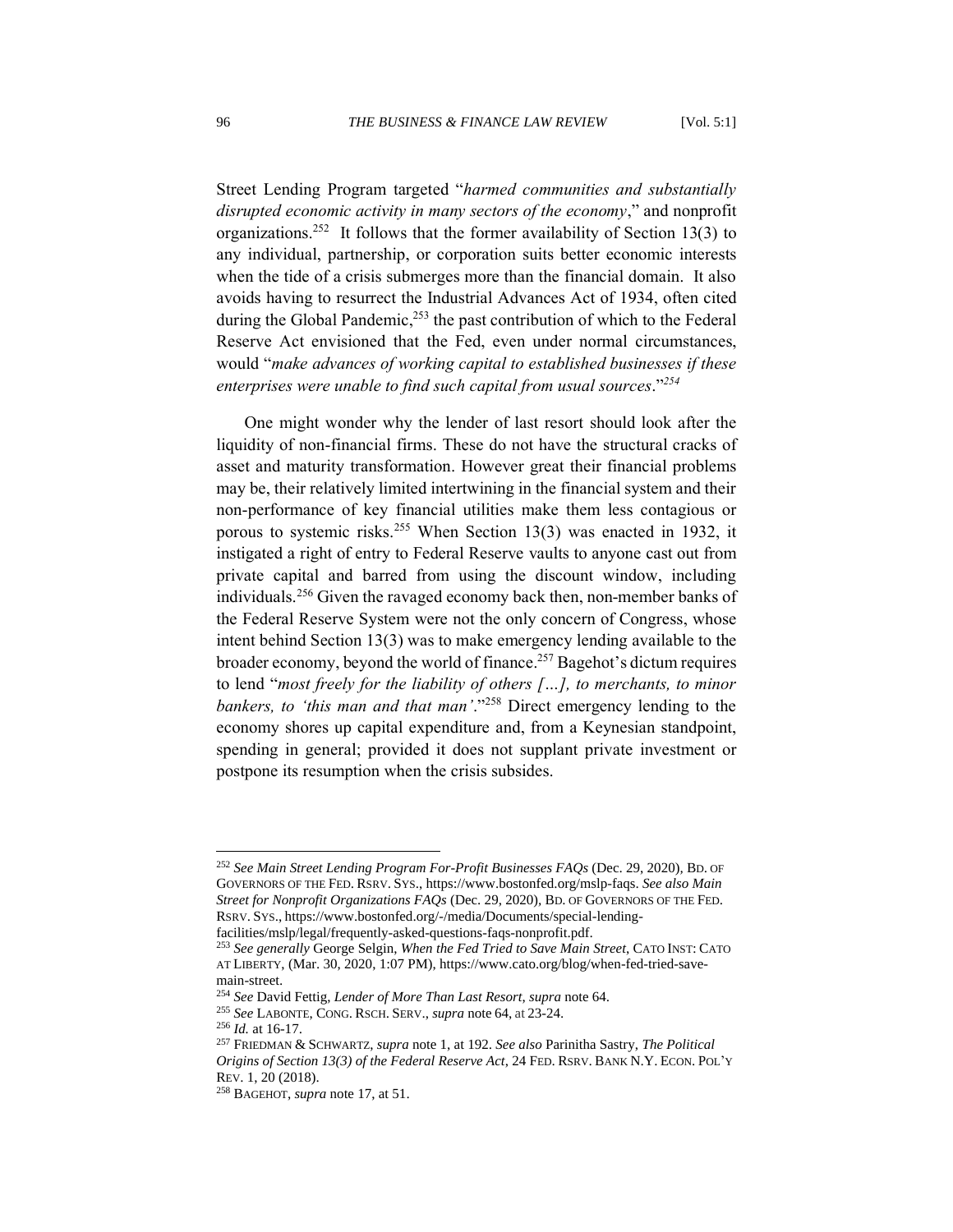It is undeniable that broad-based eligibility reduces moral hazard. It makes a borrower benefit from a Section 13(3) loan because its difficulties are tied to a deleterious financial market or sector, less to its particular state of affairs. This was somehow already covered though by the requirement, pre-dating the Dodd-Frank Act, that there must be unusual and exigent circumstances for Section 13(3) to be invoked by the Fed. A non-depository institution may also be under liquidity duress for no reckless behavior on its part and independently of any financial crisis. Moral hazard would not be a concern here. One striking example, among others, is that of a cyber-security attack. <sup>259</sup> While unusual and exigent circumstances generally refer to an exceptionally bad economic environment, the Fed may well interpret such circumstances as relating to the difficulties of one particularly important nondepository institution before they spill over (depository institutions have the backing of the discount window). The subtlety of this interpretation is that it allows the rescue of any non-depository institution if its failure poses a systemic risk. This could be demonstrated, for example, by a power outage at NASDAQ or the hacking of a cloud account or security credentials of a large mutual fund. Under the current Dodd-Frank Act's legal regime, the Fed would have no choice but to stand idle in these situations because of the broad-based eligibility criteria. 260

Eliminating emergency lending on an individual basis bears other costs. The Fed would lose its ability to act swiftly when the spark of contagion could still be contained within the financial perimeter of one institution. 261 Bagehot outlines very clearly in Lombard Street the necessity for a central bank to intervene at the early stage of a crisis: "*In wild periods of alarm, one failure makes many, and the best way to prevent the derivative failures is to arrest the primary failure which causes them.*" <sup>262</sup> Financial woes having already attained five or more firms by the time the Fed intervenes reduces the impact of such action (it would have been better to act before) or increases the risk of making such action redundant. <sup>263</sup> A timely response by the Fed is crucial in light of the growing sophistication, speed and interconnectedness of financial markets. Sequential failures of several institutions in one financial sector, but at distant points in time, could further prevent an emergency lending facility from ever being established. Such institutions could collapse one after the other before they could be grouped

<sup>259</sup> John L. Walker, *Emergency Tools to Contain a Financial Crisis*, 35 REV. BANKING & FIN. L. 672, 735 (2015).

<sup>260</sup> *See generally* 12 U.S.C. § 343.

<sup>261</sup> HAL S. SCOTT, CONNECTEDNESS AND CONTAGION: PROTECTING THE FINANCIAL SYSTEM FROM PANICS 205 (2016).

<sup>262</sup> BAGEHOT, *supra* note 17, at 51.

<sup>263</sup> *See generally* SCOTT, *supra* note 261, at 94.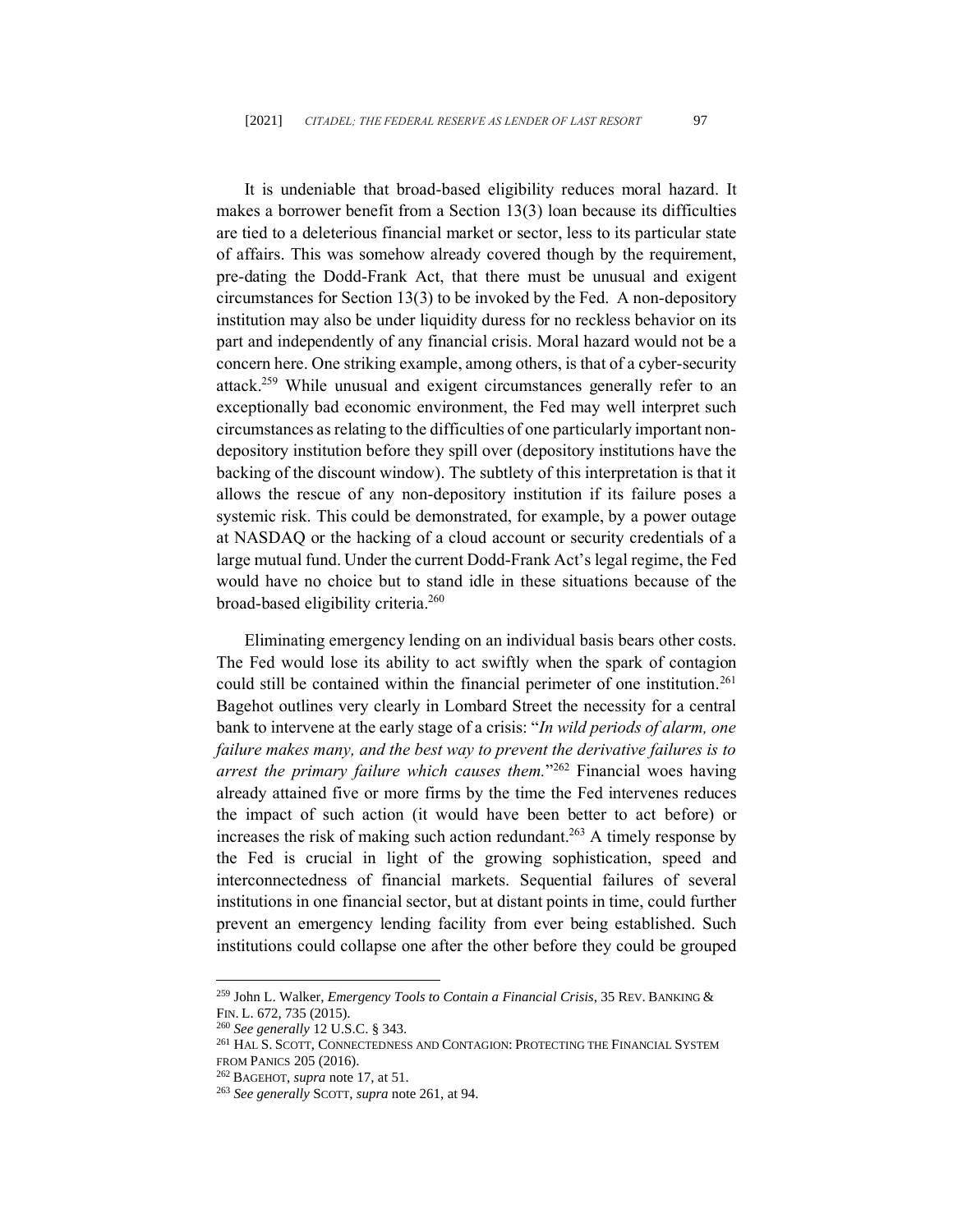into five as envisaged. By the same token, it would be unfortunate to see the hands of the Fed tied when serious financial difficulties of merely four entities hinder the proper functioning of a market.

During a financial crisis, a large number of financial institutions would most likely be under liquidity stress. The Fed may implement Section 13(3) programs to cover a panel of wide and different financial sectors or markets or draw relaxed eligibility requirements to include as many entities as possible in any Section 13(3) program. <sup>264</sup> This fairly tempers the restriction that the broad-based eligibility requirement imposes on emergency lending. Title VIII of the Dodd-Frank Act may also become handy to provide liquidity to single non-depository institutions. <sup>265</sup> The large definition of an FMU in Title VIII makes any FSOC-designated manager or operator of a central clearing system or of a "payment versus delivery" mechanism for post-trade matches eligible to receive liquidity from the Fed in unusual or exigent circumstances, even outside of a Section 13(3) program.<sup>266</sup> As such, any FSOC-designated broker-dealer may be granted liquidity under Title VIII if it incorporates an in-house central clearing department for its own financial transactions or if it owns a subsidiary that operates a clearing and settlement platform as an independent business. <sup>267</sup>

### *B. Borrower Solvency*

In *Lombard Street*, Bagehot alludes to a borrower's solvency via the quality of its collateral. For Bagehot, the refusal to lend to a borrower with good collateral fuels a crisis. <sup>268</sup> Therefore, "*advances should be made on all good banking securities, and as largely as the public ask for them.*" 269 Bagehot adds that because "*bad business […] is an infinitesimally small fraction of the whole business*" and "*unsound people*" are "*a feeble minority;*" denying them lender of last resort recourse "*will not make the panic really worse.*" <sup>270</sup> Contrary to widespread academic belief, Bagehot did not recommend to lend only to solvent borrowers, but rather to as many solvent borrowers as possible. In other words, while lending to an insolvent entity would not be necessarily an error, although Bagehot contends that "*no advances [should] indeed be made by which the Bank [of England] will* 

<sup>264</sup> *Id.* at 93.

<sup>265</sup> *See* Dodd-Frank Act tit. 8.

<sup>266</sup> 12 U.S.C. § 5462.

<sup>267</sup> *See* Dodd-Frank Act tit. 8.

<sup>268</sup> BAGEHOT, *supra* note 17, at 197, 198.

<sup>269</sup> *Id.*

<sup>270</sup> *Id*.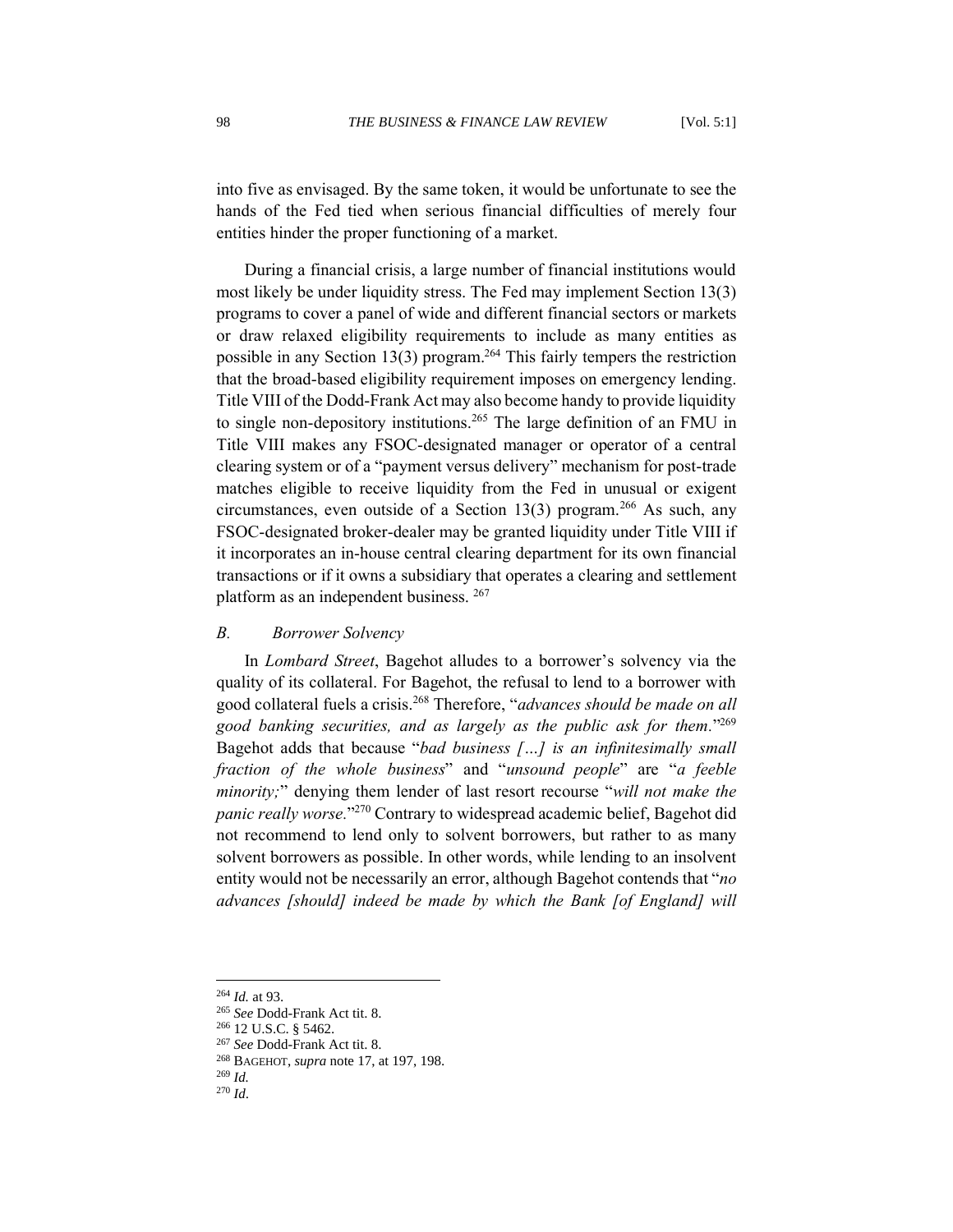*ultimately lose,*" refusing to lend to a solvent entity would clearly be a mistake.<sup>271</sup>

There is no express mention of a discount window borrower's "solvency" in either the Federal Reserve Act or Regulation  $A^{272}$  But the Fed traditionally lends under its discount window programs pursuant to strict eligibility criteria, CAMELS ratings and other capital adequacy requirements, all of which hinging on the financial soundness–and hence the implicit solvency–of the borrower. 273

Before the Dodd-Frank Act, there was no prescription that a Section 13(3) borrower be solvent. The Dodd-Frank Act added such prerequisite. An entity is deemed insolvent for purposes of the new Section 13(3) if it is in bankruptcy, resolution under OLA or any other federal or state insolvency proceeding, or if it is generally unable to pay its undisputed debts as they become due during a period of 90 days before the borrowing date under the relevant Section 13(3) program.<sup>274</sup> The Final Rule added to the foregoing statutory insolvency cases a final qualifying criterion that caters for unanticipated situations: <sup>275</sup> an entity may also be deemed insolvent at the sole determination of the Fed. 276

The Fed considers the borrower's solvency requirement fulfilled by relying on a written certification from an authorized officer, 277 "*recent audited financial statements*," <sup>278</sup> or other relevant information of the borrower. <sup>279</sup> In the case of a written certification, the compliance weight and probative value put on the officer certificate as updated from time to time,<sup>280</sup> the compulsory acceleration of the borrower's outstanding Section 13(3) loans,<sup>281</sup> and the threat of civil and criminal action against the borrower as well as the certifying officer if there is a "*knowing material misrepresentation*" in the certified document<sup>282</sup> impose additional but

https://www.frbdiscountwindow.org/pages/general-

<sup>271</sup> *Id*.

<sup>272</sup> Federal Reserve Act, Pub. L. No. 63-43, 38 Stat. 251; Regulation A; 12 C.F.R. § 201.4(a) (2021); *see also The Discount Window*, FED. RSRV.,

information/the%20discount%20window (last update Nov. 19, 2020).

<sup>273</sup> 12 C.F.R. § 201.4(a) (2021); *see also The Discount Window*, FED. RSRV., *supra* note 272.

<sup>274</sup> Dodd-Frank Act § 1101(a)(6)(B)(ii)-(iii); 12 C.F.R. § 201.4(d)(5)(iii)(A)-(B) (2021).

<sup>275</sup> *See* Extensions of Credit by Federal Reserve Banks, 80 Fed. Reg. 78,961 (Dec. 18,

<sup>2015).</sup>

<sup>276</sup> 12 C.F.R. § 201.4(d)(5)(iii)(C) (2021).

<sup>&</sup>lt;sup>277</sup> 12 C.F.R. § 201.4(d)(5)(iv)(A) (2021).

<sup>&</sup>lt;sup>278</sup> 12 C.F.R. § 201.4(d)(5)(iv)(B) (2021).

<sup>279</sup> 12 C.F.R. § 201.4(d)(5)(iv)(C) (2021).

<sup>280</sup> 12 C.F.R. § 201.4(d)(5)(v) (2021).

 $281$  12 C.F.R. § 201.4(d)(5)(vii) (2021).

<sup>282</sup> *Id*.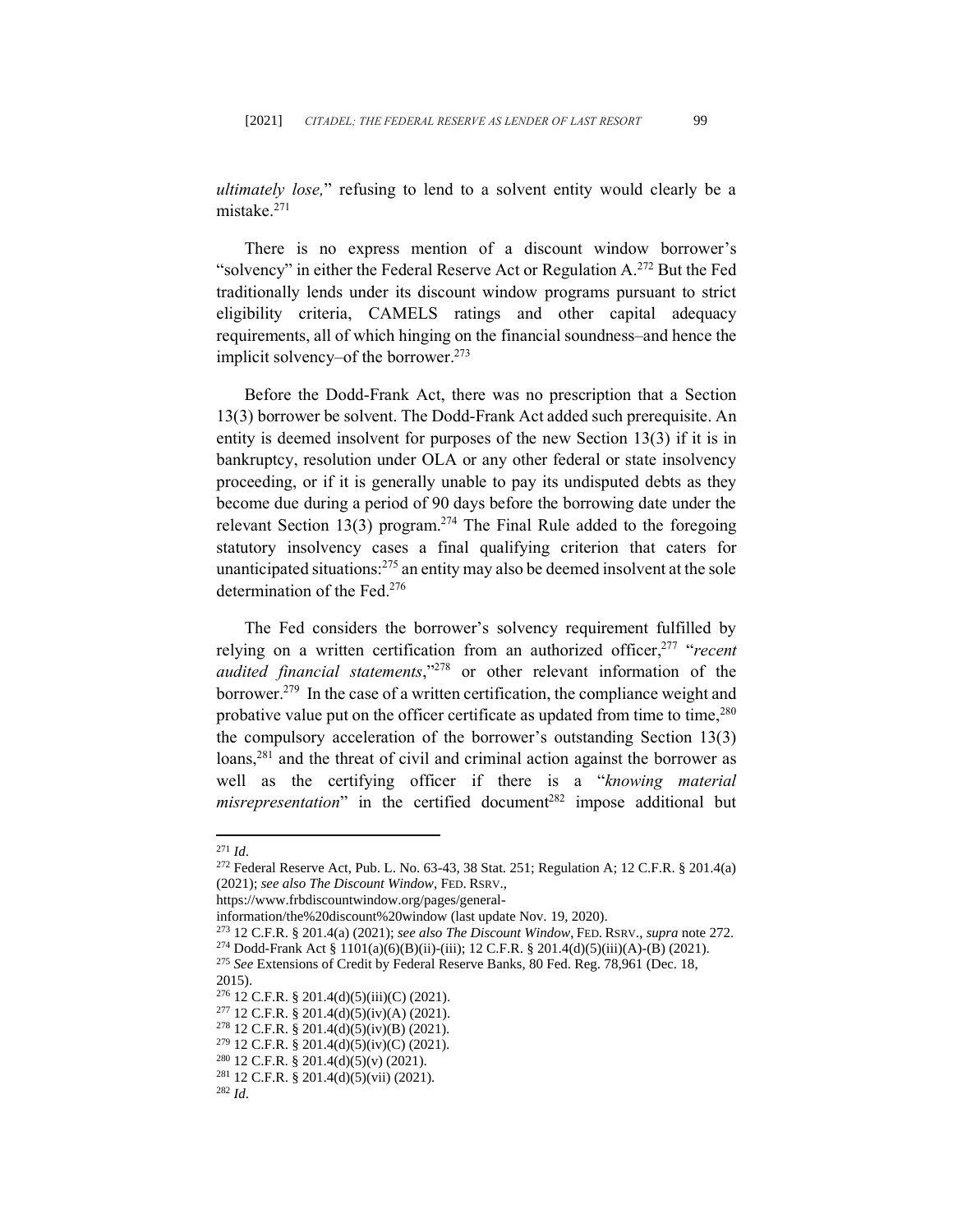legitimate pressure on the borrower's management when applying for a Section 13(3) loan. Self-certification saves the Fed time and spares it the administrative hassle of due diligence on each potential Section 13(3) borrower. Without it, the Fed could not have deployed funds as quickly to small borrowers under the PPPLF or the Main Street Lending Program nor to larger borrowers under other Section 13(3) programs during the Global Pandemic.

This situation is much clearer when an entity enters into bankruptcy, orderly liquidation or other insolvency proceedings. There is also relative visibility in the event an entity generally has not paid its undisputed debts as they become due 90 days before borrowing under a Section 13(3) program.<sup>283</sup> The adverb "generally" most likely means that there ought to be some leeway when determining that the entity has failed to pay its undisputed and due debts.<sup>284</sup> Non-substantial amounts of unpaid debt would probably be disregarded.<sup>285</sup> However, this penalizes entities that are solvent, with longterm assets exceeding long-term liabilities, but which are not able to honor their current debts during the 90-day period because of strains on liquidity.

The Final Rule's aforementioned addition to the definition of an "insolvent entity" gives the Fed a wide discretion in determining other cases of insolvency, including on the basis of an applicant's balance sheet.<sup>286</sup> A potential borrower may be under no bankruptcy proceedings or may have no current late payments, but may show a "deep hole" in its financials. 287 Like AIG before its rescue, a beleaguered entity could still be contesting payment claims despite a somber outlook. <sup>288</sup> Such discretion makes the definition of an "insolvent entity" very broad and could be interpreted as weakening the Fed's resolve as lender of last resort for fear of committing outright illegality if a Section 13(3) borrower turns out to be balance sheet insolvent after the fact. Another reading suggests that, as long as the Fed retains some range in the analysis of a potential Section 13(3) borrower's financial statements and in the valuation of its assets, it should not be dissuaded from intervening.<sup>289</sup>

<sup>283</sup> *See* 12 C.F.R. § 201.4 (d)(5)(iii)(B) (2021).

<sup>284</sup> *Id.*

<sup>285</sup> *See* Ernie Patrikis, *Federal Reserve Board Limits Emergency Lending*, WHITE AND CASE LLP (Dec. 2, 2015), https://www.jdsupra.com/legalnews/federal-reserve-board-limitsemergency-16584/.

<sup>286</sup> *See* 80 Fed. Reg. 78,961 (Dec. 18, 2015), see *supra* note 275.

<sup>287</sup> James B. Stewart & Peter Eavis, *Revisiting the Lehman Brothers Bailout that Never Was*, N. Y. TIMES (Sept. 29, 2014), https://www.nytimes.com/2014/09/30/business/revisiting-thelehman-brothers-bailout-that-never-was.html.

<sup>288</sup> *See* Peter Eavis, *New Fed Rule Limits Emergency Lending Power*, N. Y. TIMES (Nov. 30, 2015), https://www.nytimes.com/2015/12/01/business/dealbook/new-fed-rule-limitsemergency-lending-power.html.

<sup>289</sup> *See* SCOTT, *supra* note 261, at 94.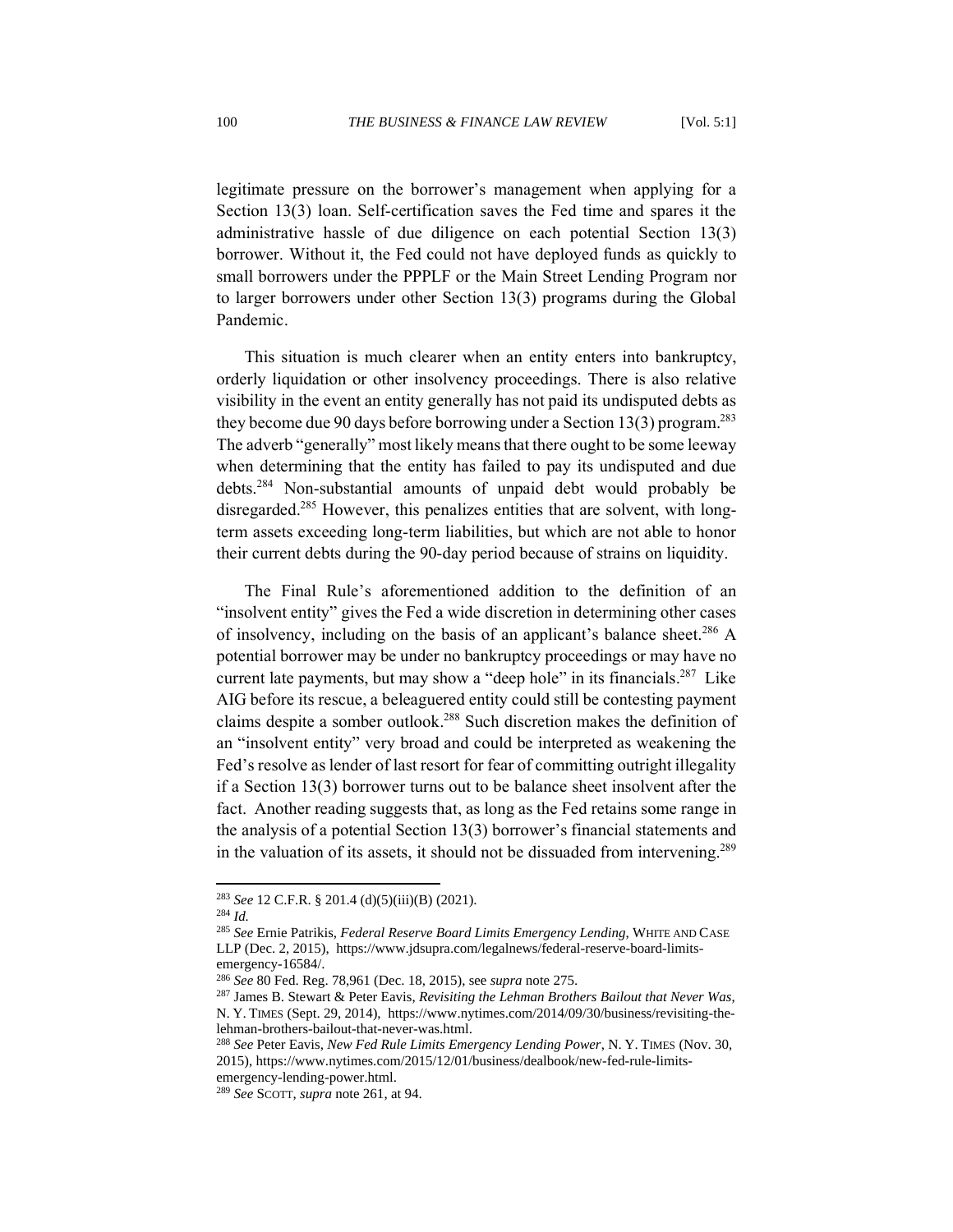Quite the reverse: it would have ample opportunity to clarify its position on contentious Section 13(3) loans afterwards or explain why certain Section 13(3) loan applications passed muster and other did not.

Dire liquidity circumstances could make it very difficult to conclude whether a potential Section 13(3) borrower is balance sheet solvent or not. Up until the very last hours of Lehman Brothers, there were still disagreements on the firm's valuation.<sup>290</sup> An ancillary query is whether to assess the creditworthiness of a borrower in real time or, should the crisis ebb, giving the borrower's assets a chance to regain in value if possible. <sup>291</sup> A solvency determination during a crisis is an approximation exercise at best, yielding more estimates than proper counting. <sup>292</sup> But valuing financial institutions under crisis circumstances based solely on the probability of distress and fire sale assumptions would most probably leave the Fed with very few "solvent" financial institutions to save. Bagehot refers in *Lombard Street* to a borrower's collateralized assets as valued "in ordinary times," that is, outside of crisis conditions.<sup>293</sup> A reasonable solvency determination by the Fed should value a potential Section 13(3) borrower's assets fairly indifferently from their crisis environment and discount any future cash flow at historic reference rates.<sup>294</sup> The Fed had specifically taken this approach in its Main Street Lending Program by considering the financial soundness of borrowers "*prior to the onset of the Global [P]andemic*" and with a view to allowing these borrowers to "*maintain their operations and payroll until conditions normalize*." <sup>295</sup> Eligible borrowers, under each of the Main Street Facilities, must have had an internal risk rating for any of their outstanding loans with eligible lenders that was equivalent to a "pass" in the Federal Financial Institutions Examination Council's supervisory rating system as of December 31, 2019, a date realistically close enough to the start of the

2021).

<sup>290</sup> ANDREW ROSS SORKIN, TOO BIG TO FAIL 323 (2009). *See* Michael Grunwald, *The Real Truth About the Wall Street Bailouts*, TIME (Sept. 30, 2014), https://time.com/3450110/aiglehman. *See also* James B. Stewart, *Solvency, Lost in the Fog at the Fed*, N. Y. TIMES (Nov. 7, 2014), https://www.nytimes.com/11/08/business/the-feds-ambiguous-definition-ofsolvency.html.

<sup>291</sup> *See* Cardiff Garcia, *What Bagehot Said…*, FIN. TIMES (May 23, 2012),

https://www.ft.com/content/0c8aad5a-6dd2-35e2-99eb-275288dd8aef. <sup>292</sup> *See* SCOTT, *supra* note 261, at 103.

<sup>293</sup> BAGEHOT, *supra* note 17, at 198. *See also* J. Bradford DeLong, *This Time, It Is Not Different: The Persistent Concerns of Financial Macroeconomics*, WASH. CTR. FOR EQUITABLE GROWTH (Apr. 2012), https://equitablegrowth.org/j-bradford-delong-2012-thistime-it-is-not-different-the-persistent-concerns-of-financial-macroeconomics/. <sup>294</sup> *See* William R. Cline & Joseph E. Gagnon, *Lehman Died, Bagehot Lives: Why Did the Fed and Treasury Let a Major Wall Street Bank Fail?*, PETERSON INST. FOR INT'L ECON., https://www.piie.com/sites/default/files/publications/pb/pb13-21.pdf (last visited Oct. 17,

<sup>295</sup> *See Main Street Lending Program For-Profit Businesses FAQs, supra* note 252.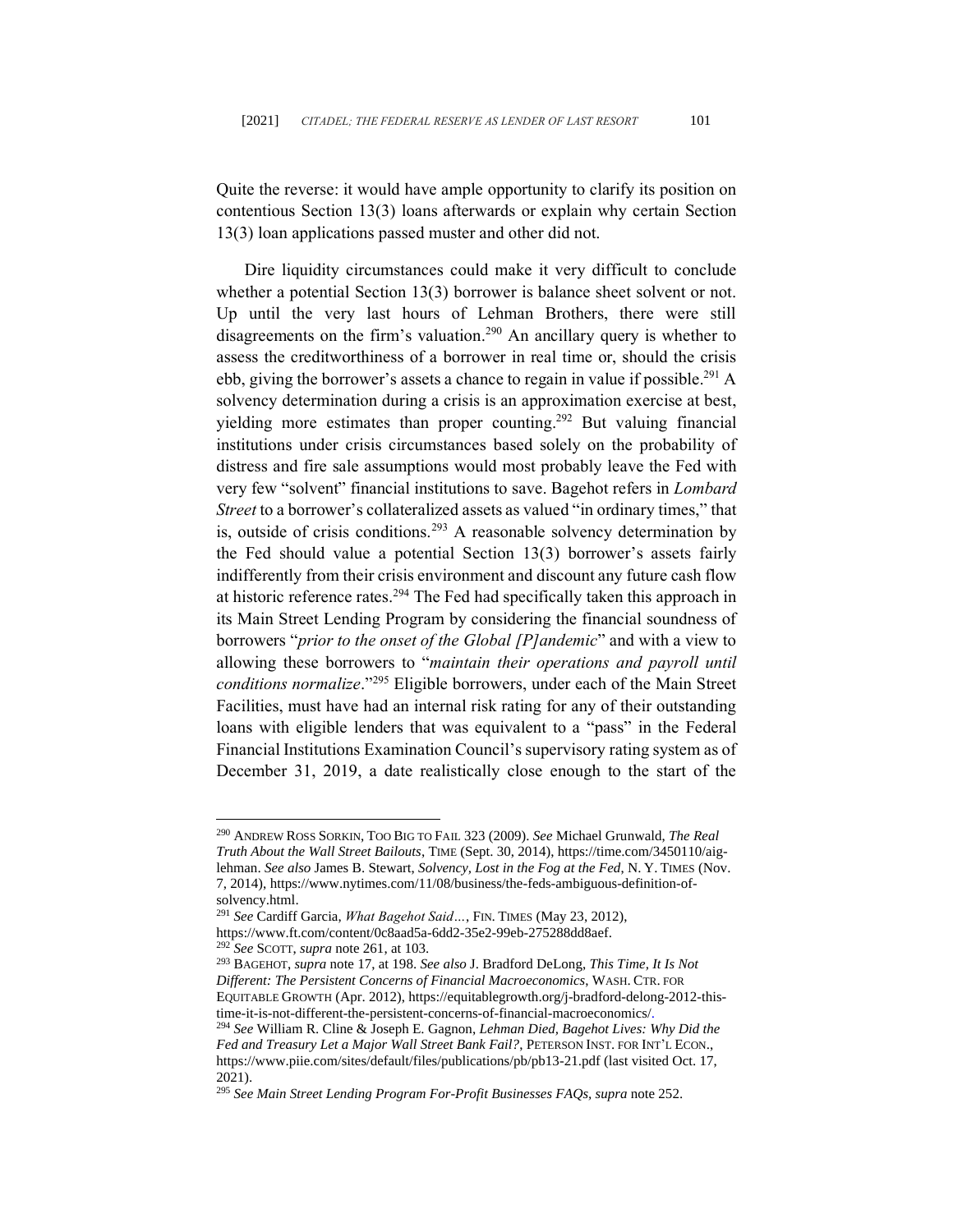economic meltdown due to the Global Pandemic.<sup>296</sup> The MMLF permitted amortized cost as an acceptable collateral valuation method, along with fair value.<sup>297</sup> This gave MMLF valuations some detachment from the crisis context during which they were made.

Nothing prevents the Fed from imposing stricter requirements regarding the solvency of a borrower other than those already applied. In each of the Main Street Facilities, a borrower had to certify that it had a reasonable basis to believe in its ability to meet its financial obligations and did not expect to file for bankruptcy for at least 90 days following the origination of its loan under the relevant facility.<sup>298</sup> In the MMLF, a borrower had to certify that both it and the money market mutual fund from which the collateral was purchased were not insolvent.<sup>299</sup>

The Dodd-Frank Act attempted a definition of solvency. It judiciously did not do the same with liquidity. Liquidity is commonly thought of as the ability of a borrower to pay for its current liabilities with its current assets. Under general accounting principles, the epithet "current" means that the relevant balance sheet item is owed by or to the borrower within less than a year.<sup>300</sup> A loan should henceforth have a short-term maturity or else it would lose its liquidity funding trait. Applying a strict accounting approach to the concept of liquidity would, however, not be practical in connection with the Fed's emergency lending whose main termini are not necessarily short-term funding markets. Certain financial markets have liquidity needs beyond a fiscal year. During the Financial Crisis, the TALF made five-year loans for the purchase of MBS and three-year loans in respect of other asset-backed securities.<sup>301</sup> During the Global Pandemic, the TALF 2020 had a three-year

<sup>296</sup> *Id.*

<sup>297</sup> *See Money Market Mutual Fund Liquidity Facility* (Mar. 18, 2020), BD. OF GOVERNORS OF THE FED. RSRV. SYS.,

https://www.federalreserve.gov/newsevents/pressreleases/files/monetary20200318a1.pdf. <sup>298</sup> *MSNLF Term Sheet* (Dec. 29, 2020), BD. OF GOVERNORS OF THE FED. RSRV. SYS., https://www.federalreserve.gov/newsevents/pressreleases/files/monetary20201229a1.pdf; *MSPLF Term Sheet* (Dec. 29, 2020), BD. OF GOVERNORS OF THE FED. RSRV. SYS., https://www.federalreserve.gov/newsevents/pressreleases/files/monetary20201229a2.pdf; *MSELF Term Sheet* (Dec. 29, 2020), BD. OF GOVERNORS OF THE FED. RSRV. SYS., https://www.federalreserve.gov/newsevents/pressreleases/files/monetary20201229a3.pdf. <sup>299</sup> *See Money Market Mutual Fund Liquidity Facility FAQs,* BD. OF GOVERNORS OF THE FED. RSRV. SYS., https://www.federalreserve.gov/monetarypolicy/files/mmlf-faqs.pdf (last update May 26, 2020).

<sup>300</sup> *See* HAROLD A. BIERMAN JR., AN INTRODUCTION TO ACCOUNTING AND MANAGERIAL FINANCE: A MERGER OF EQUALS, 16, 18 (2009).

<sup>301</sup> *Term Asset-Backed Securities Loan Facility: Terms and Conditions*, FED. RSRV. BANK OF N.Y. (Nov. 13, 2009), https://www.newyorkfed.org/markets/TALF\_Terms\_print.html.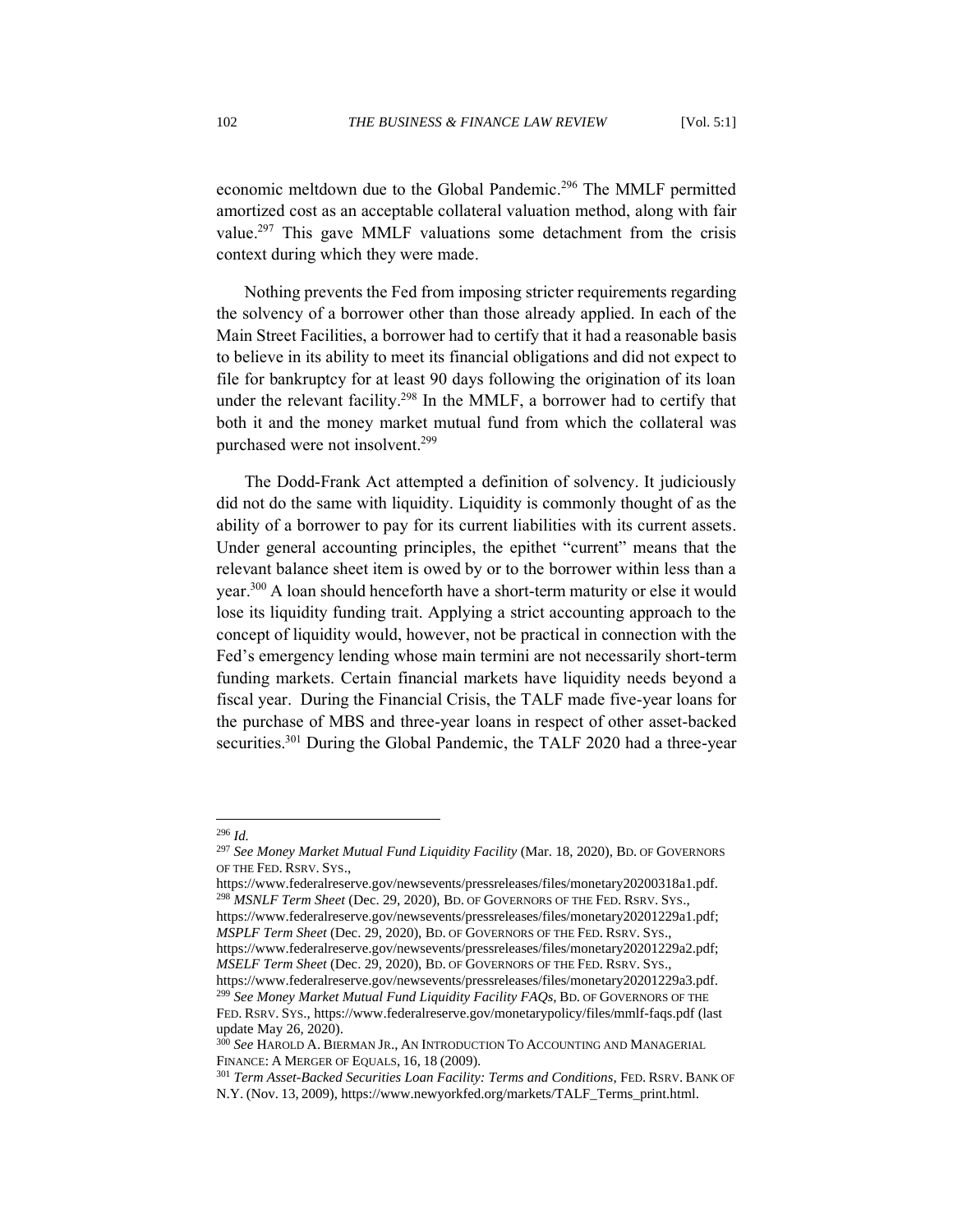calendar for its facilities.<sup>302</sup> To be eligible for purchase under the MLF, a note had to mature within two years. <sup>303</sup> Corporate bonds qualifying for the PMCCF and the SMCCF had maturities of less than four and five years, respectively.<sup>304</sup> The Main Street Facilities had five year-terms.<sup>305</sup>

The Fed is also free to quantify the principal of its Section 13(3) loans as it sees appropriate. During the Global Pandemic, loans under the Main Street Facilities, for example, ranged from \$100 thousand to \$300 million.<sup>306</sup> In the CPFF 2020, the applicable maximum purchase limit depended on the credit rating of the issuer at a given time and was either the greatest amount of commercial paper outstanding any day during the preceding one year period $307$  or the amount of commercial paper outstanding the day before a downgrade. <sup>308</sup> The MLF had a limit for purchased notes per State, city and county, up to an aggregate amount of 20 percent of the general revenue from own sources and utility revenue of the relevant State, city or county in 2017. 309

The Dodd-Frank Act's legal regime has not imprisoned emergency lending in any timeframe. Nor has it framed the amount of liquidity to be given thereunder. It did however hint at the extent of such liquidity in its broad-based eligibility requirement: a Section 13(3) liquidity provision should not aid failing financial companies or save them from bankruptcy.<sup>310</sup> This tends to negate the idea of a lender of last resort whose role is nothing less but to aid failing financial companies or to save them from imminent bankruptcy. The contrasting ability of the Fed to extend longer-term

[https://www.federalreserve.gov/newsevents/pressreleases/files/monetary20200811a1.pdf.](https://www.federalreserve.gov/newsevents/pressreleases/files/monetary20200811a1.pdf) <sup>304</sup> *Primary Market Corporate Credit Facility Term Sheet*, FED. RSRV. (July 28, 2020), https://www.federalreserve.gov/newsevents/pressreleases/files/monetary20200728a9.pdf; *Secondary Market Corporate Credit Facility Term Sheet*, FED. RSRV. (July 28, 2020), https://www.federalreserve.gov/newsevents/pressreleases/files/monetary20200728a1.pdf. <sup>305</sup> *See* Policy Tools*, Main Street Lending Program, supra* note 120.

<sup>307</sup> *See FAQs: Commercial Paper Funding Facility*, FED. RSRV. BANK OF N.Y. (Nov. 30, 2020), https://www.newyorkfed.org/markets/commercial-paper-funding-

facility/commercial-paper-funding-facility-faq. For issuers rated A1/P1/F1, the maximum purchase limit was the greatest amount of U.S. dollar commercial paper outstanding any day between March 16, 2019 and March 16, 2020.

<sup>302</sup> *Term Asset-Backed Securities Loan Facility*, FED. RSRV. (July 28, 2020),

https://www.federalreserve.gov/newsevents/pressreleases/files/monetary20200728a6.pdf. <sup>303</sup> *Municipal Liquidity Facility Term Sheet*, FED. RSRV. (Aug. 11, 2020),

<sup>306</sup> *See Main Street Lending Program For-Profit Businesses FAQs, supra* note 252.

<sup>308</sup> *Id.* For issuers rated A2/P2/F2 or A1/P1/F1 on March 17, 2020, the maximum purchase limit was the amount of U.S. dollar commercial paper outstanding the day before downgrade.

<sup>309</sup> *See Municipal Liquidity Facility Term Sheet* (Aug. 11, 2020), BD. OF GOVERNORS OF THE FED. RSRV. SYS.,

https://www.federalreserve.gov/newsevents/pressreleases/files/monetary20200811a1.pdf. <sup>310</sup> 12 U.S.C. § 343(B)(i)-(iii).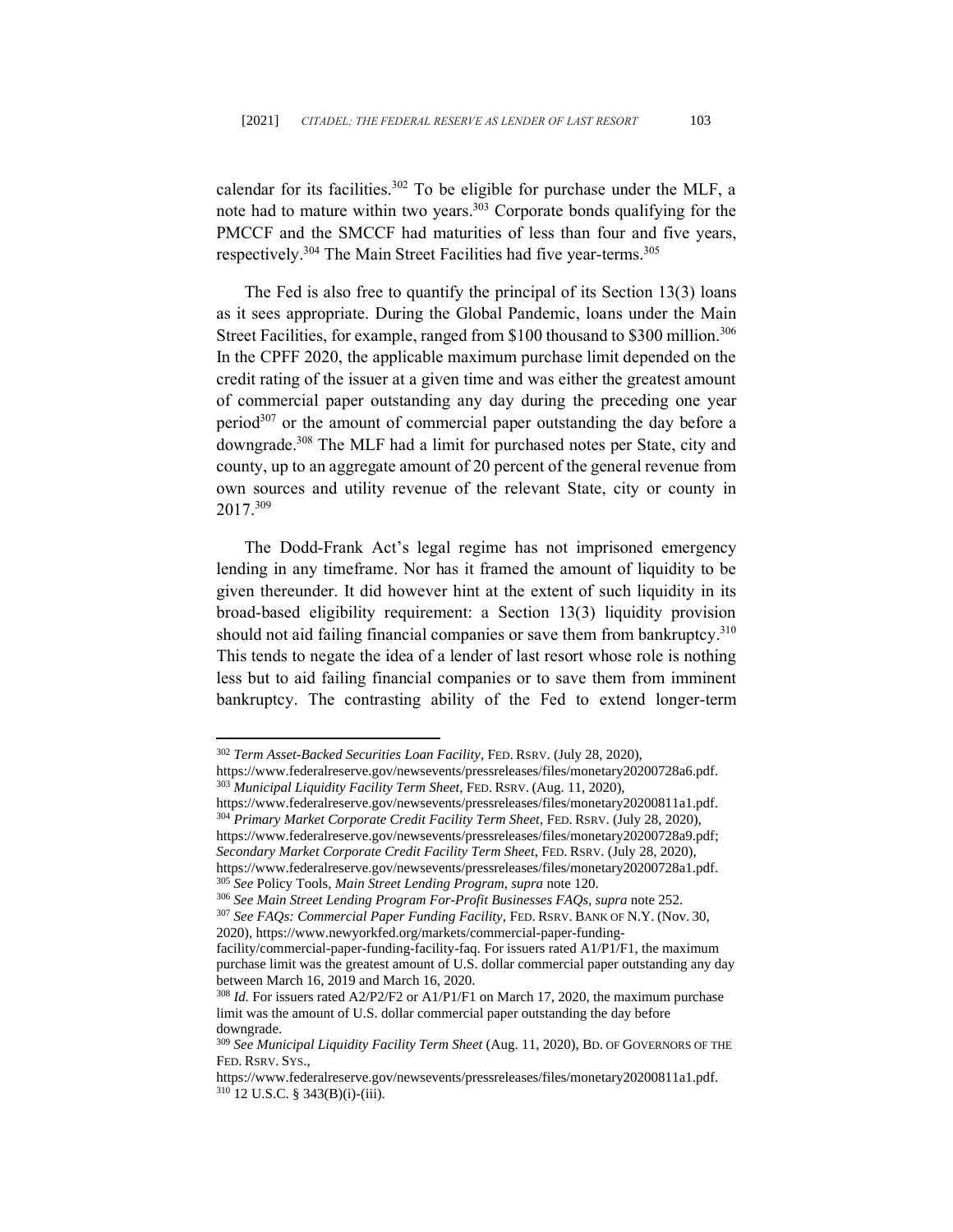secondary credit under its discount window to depository institutions, if such credit would facilitate the "*orderly resolution of serious financial difficulties*," also suggests that depository institutions may have a more favorable treatment than non-depository institutions in this regard.<sup>311</sup> Another interpretation may, however, regard the wording of the broad-based eligibility requirement as equipping the Fed with enough flexibility to determine the depth and size of the liquidity it provides. There is no neat legal delimitation to where liquidity ends. Nor is there, outside of bankruptcy and a cessation of payments within 90 days of borrowing, a clear delineation as to where solvency starts.<sup>312</sup> The distinction between the point where a liquidity provision ends and the point where a solvency lifeline begins may thus move over a distending interval. A Section 13(3) liquidity provision can be stretched, in time and in amount, as long as it does not aid a failing financial company or make it evade bankruptcy. This serves two purposes. A liquidity provision is elastic and abundant enough to be efficient. At the same time, it should not, in all good faith, go beyond what is reasonable, let alone resurrect the dead by turning net worth from negative to positive. Last resort lending would be seen less as an implicit governmental insurance against bankruptcy and cease to be vilified as challenging free market principles. Moral hazard would attenuate.

## *C. Exhaustion of Private Remedies*

A prospective Section 13(3) borrower was required prior to the Dodd-Frank Act to bring evidence that it was "*unable to secure adequate credit accommodations from other banking institutions*." <sup>313</sup> The Dodd-Frank Act kept the wording as is and reproduced it for liquidity extensions to FMUs under Title VIII.<sup>314</sup> The phrase most underlines the lender of last resort character of Section 13(3) as it commands the exhaustion by the potential borrower of all private remedies prior to turning to the Fed.

Such a "nail in the coffin" requirement poses an unnecessary difficulty though. Market liquidity would likely have dried up in any event by the time the Fed finds unusual and exigent circumstances. It is unwieldy to ask an ailing entity, in borrowing need at that time, to substantiate that all private doors were pessimistically closed to it before it could apply for a Section 13(3) loan.

The Final Rule brought an ingenious attenuation to this condition by permitting evidence of its fulfillment based on the very socioeconomic

<sup>311</sup> 12 C.F.R. § 201.4(b) (2021).

<sup>312</sup> *See* 12 C.F.R. § 201.4(d)(5)(iii)(A)-(B) (2021).

<sup>313</sup> 12 U.S.C. § 343(3)(A).

<sup>314</sup> Dodd-Frank Act § 806(b).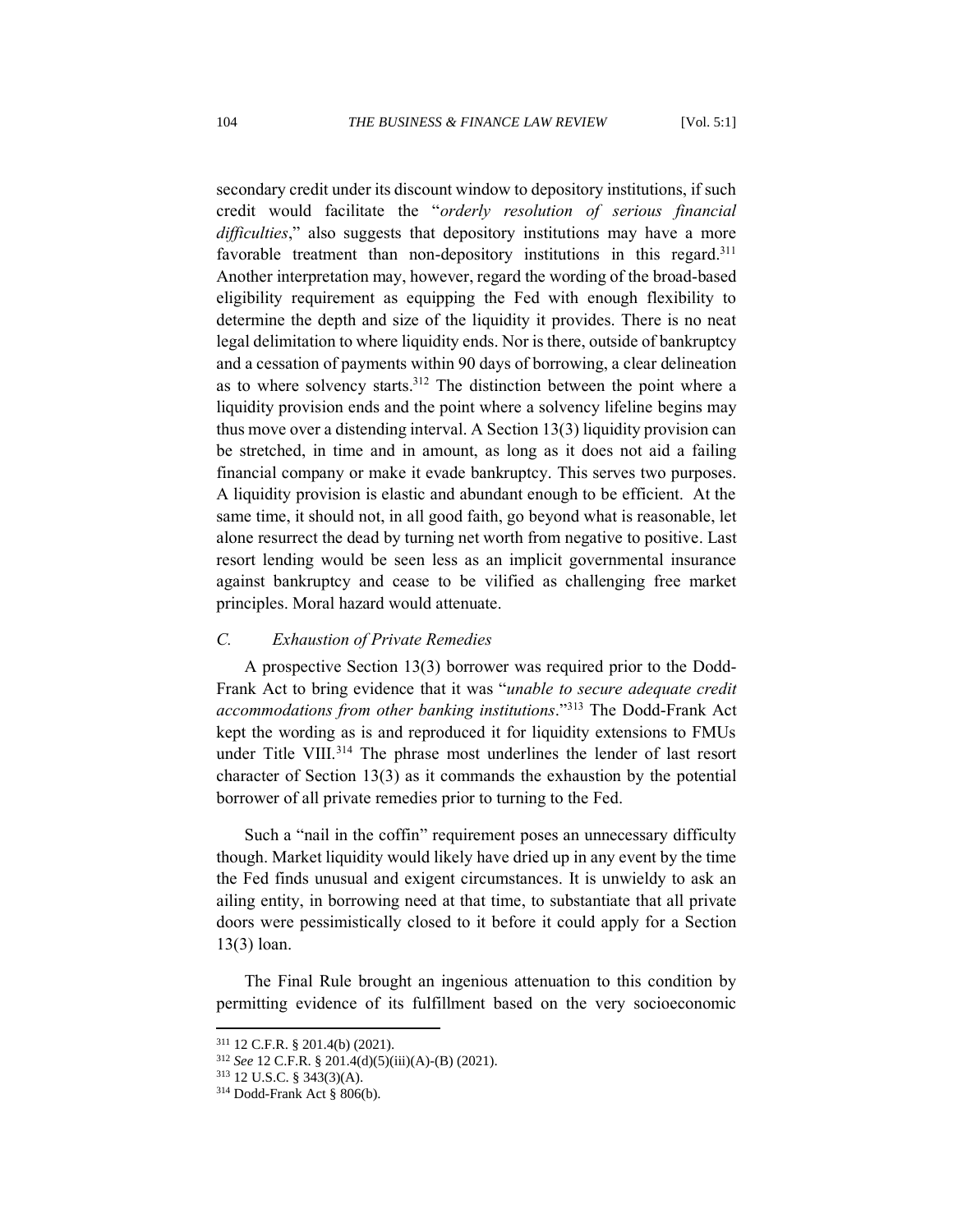adversity that the emergency lending intends to address.<sup>315</sup> In 2020, putting law into action, the Fed relied on economic and market conditions, "*including conditions related to the availability and price of credit available to small businesses in light of the Global Pandemic*," to justify lending to small borrowers under Section  $13(3)$ .<sup>316</sup> The Fed also indicated, as part of several Section 13(3) programs during the Global Pandemic that the lack of adequate credit "*does not mean that no credit from other sources is available to the borrower*" but "*that the amount, price, or terms of credit available from other sources are inadequate for the borrower's needs during the current unusual and exigent circumstances*" <sup>317</sup> or are "*inconsistent with a normal, well-functioning market*,"<sup>318</sup> or that borrowing under a Section 13(3) program is more adequate because of, for example, a more beneficial capital treatment for the underlying loan. In connection with the Main Street Facilities, a borrower was not "*required to demonstrate that applications for credit had been denied by other lenders or otherwise document that the amount, price, or terms available elsewhere [were] inadequate*."<sup>319</sup> The Final Rule actually equated the condition of exhausting private remedies with that of unusual and exigent circumstances. $320$ 

Given this pragmatic approach, it seems likely that the Fed would take a similar stance when the opportunity arises with respect to the evidence requirement under Title VIII that adequate credit accommodation be unavailable. 321

#### *D. Independence*

The Fed's impressive deployment of Section 13(3) programs during the Financial Crisis worked to its detriment, despite the success of such programs, and ultimately led to its emergency lending powers being placed under the sway of the Treasury. <sup>322</sup> The Dodd-Frank Act required that the establishment of Section 13(3) programs and their renewals obtain the prior approval of the Treasury, $323$  a decision-making process bearing resemblance

<sup>315</sup> 12 C.F.R. § 201.4(d)(8)(ii) (2021).

<sup>316</sup> *See Paycheck Protection Program Liquidity Facility (PPPLF) Historical List of Frequently Asked Questions, supra* note 251.

<sup>317</sup> *See Main Street Lending Program For-Profit Businesses FAQs*, *supra* note 252.

<sup>318</sup> *FAQs: Primary Market Corporate Credit Facility and Secondary Market Corporate Credit Facility*, FED. RSRV. BANK OF N.Y. (Dec. 4, 2020),

https://www.newyorkfed.org/markets/primary-and-secondary-market-faq/archive/corporatecredit-facility-faq-201204. *See also FAQs: Commercial Paper Funding Facility*,*supra* note 307. *See also FAQs: Municipal Liquidity Facility*, *supra* note 248.

<sup>319</sup> *See Main Street Lending Program For-Profit Businesses FAQs, supra* note 252.

<sup>320</sup> *See* Dodd-Frank Act tit. 8.

<sup>321</sup> *Id*.

<sup>322</sup> 12 U.S.C. § 343(3)(B)(iv).

<sup>323</sup> 12 C.F.R. §§ 201.4(d)(2), 201.4(d)(9) (2021).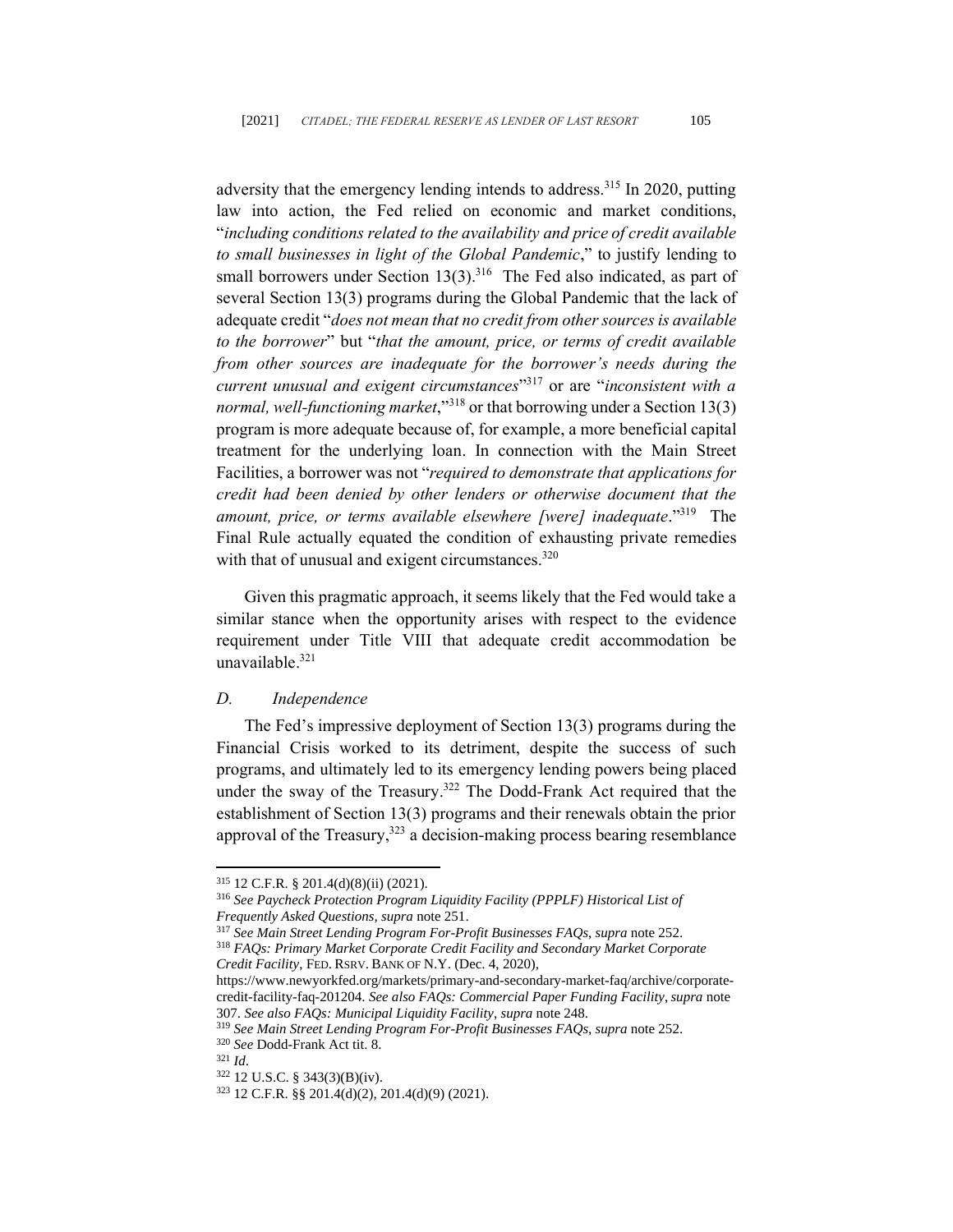to that followed by the Bank of England, which has primary responsibility over the management of financial crises but should defer to the Chancellor and HM Treasury for any decision in this respect involving public wherewithal. 324

In the waning months of the Financial Crisis, both then president of the Federal Reserve Bank of New York Timothy Geithner and Fed Chair Ben Bernanke were rewarded for their actions to stave off the collapse of the financial system: the first took office as Secretary of the Treasury in the Obama administration,<sup>325</sup> and the second was reappointed for a second term at the head of the Fed.<sup>326</sup> It is yet unfathomable why the reward of the Fed, as the institutional lender of last resort, came in the form of a demotion. A Section 13(3) program that must be approved by the Treasury means that the Fed has partially lost its lender of last resort status to the Treasury.<sup>327</sup>

The legitimacy of non-elected technocrats and the extent of powers entrusted to purportedly independent governmental agencies have long raised doubts and skeptical reservations in liberal democracies. The puzzling question of the scope of central banking authority is no exception. In a democratic system resting on power checks and balances, accountability serves agency independence better because the public and their representatives would view an accountable agency as both valuable and legitimate and would be less disposed to resist it or seek to reduce its powers. A central bank's independence does not go unchecked. The Fed's monetary policy statutory mandate subjects it to Congress oversight. Its government delegate status and administration of key federal banking and consumer protection laws make it accountable to the executive branch on certain supervisory accounts. More generally, it is not immune to judicial review.

Nonetheless, the Fed still enjoys the highest degree of agency independence. Its unique self-funding ability guarantees a complete financial autonomy from the federal government, unlike any other executive

<sup>324</sup> *See Memorandum of Understanding on Resolution Planning and Financial Crisis Management*, HM TREASURY, https://www.bankofengland.co.uk/-

<sup>/</sup>media/boe/files/memoranda-of-understanding/resolution-planning-and-financial-crisismanagement.pdf (last visited Oct. 17, 2021).

<sup>325</sup> Jackie Calmes, *Senate Confirms Geithner For Treasury*, N.Y. TIMES (Jan. 26, 2009) https://www.nytimes.com/2009/01/27/us/politics/27geithner.html.

<sup>326</sup> See Michael Grunwald, *Why Obama reappointed Bernanke to the Fed*, TIME (Aug. 25 2009), http://content.time.com/time/politics/article/0,8599,1918422,00.html; *see also* Andrew Clark, *Ben Bernanke Given Second Term At Federal Reserve*, THE GUARDIAN (Jan. 28, 2010), [https://www.theguardian.com/business/2010/jan/28/ben-bernanke-wins](https://www.theguardian.com/business/2010/jan/28/ben-bernanke-wins-reelection)[reelection.](https://www.theguardian.com/business/2010/jan/28/ben-bernanke-wins-reelection)

<sup>327</sup> *See* 12 U.S.C. § 343(3)(B)(iv).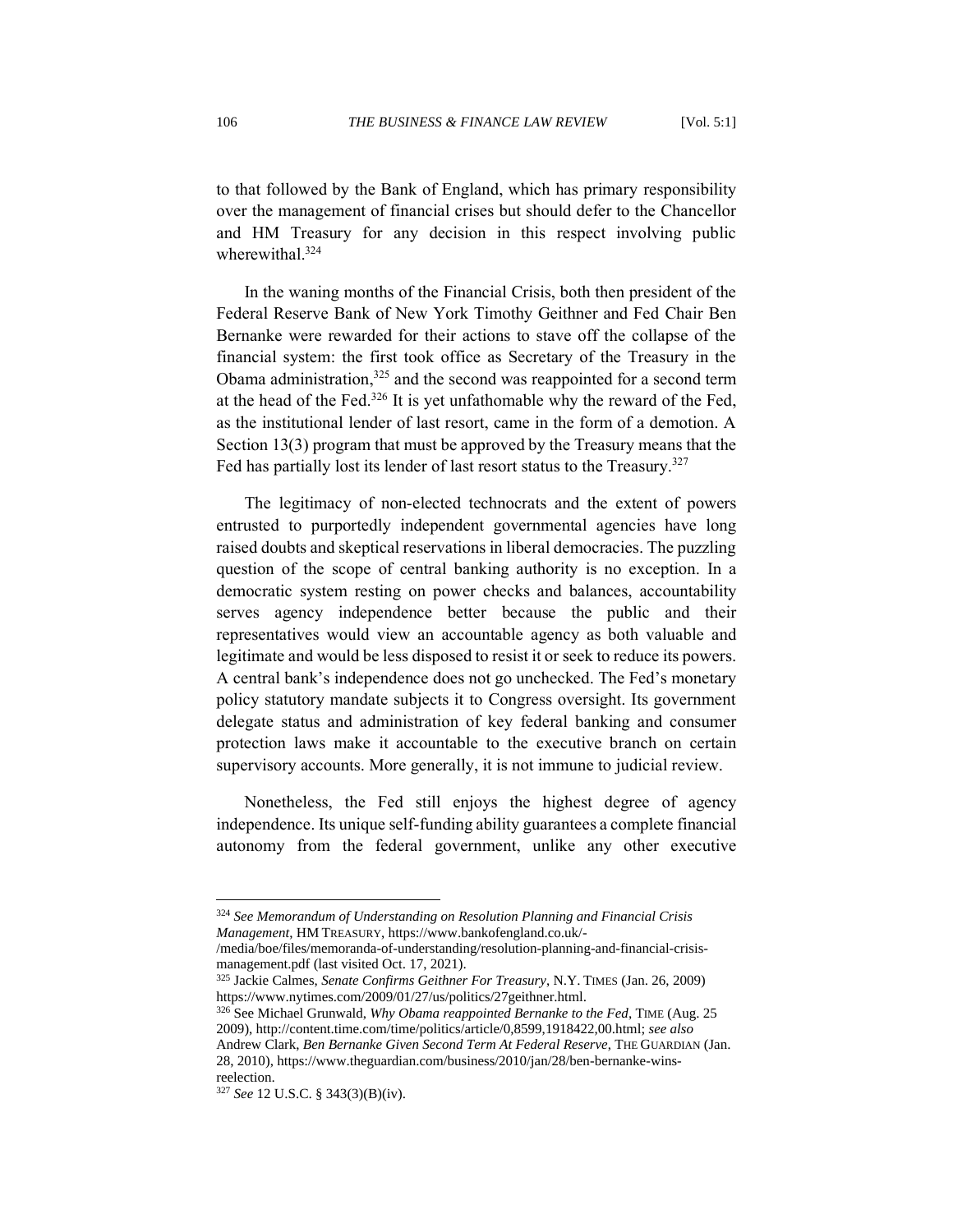agency.<sup>328</sup> Its monetary policy independence is entrenched in both black letter and soft law. The assigned geographical and career background diversity of the Fed's Governors,<sup>329</sup> their appointment on a staggered basis and for long tenures,  $330$  the statutory preclusion to remove any of them for no cause, and the "conventional" presidential self-restraint against removing the chairman of the Fed<sup>331</sup> are all assurances of the Board of Governors' imperviousness to political interference and the Governors' exercise of their "duty of ungratefulness"<sup>332</sup> towards their nominating and confirming authorities.

Monetary policy independence ensures that the long-term future goals of the Fed are not contingent upon the realization of present - and often differing - political gains. Direct last resort lending to depositary institutions in normal times is ensured through the discount window and falls within the realm of monetary policy. Emergency lending is the Fed's hat for last resort lending to financial markets or sectors in extraordinary times. Fundamentally different from monetary policy, in that its aim is not to control the money supply, such role nonetheless draws on the Fed's monetary operations to be available and should therefore incidentally benefit from the independence granted for the carrying out of monetary policy.

Emergency lending is not unconditional. It is strictly regulated and further bound by the implicit adherence of the Fed to "soft norms" such as the Bagehot dictum.<sup>333</sup> Other factors among which the Fed's search for consistency in its decisions, the Fed Chair's reputational concern, <sup>334</sup> and the statutory collegiality of the Fed's decisions through its Board of Governors<sup>335</sup> are additional deterrents against arbitrary actions.

<sup>328</sup> *Where does the Federal Reserve get the money to fund its operations?*, FED. RSRV. BANK OF S.F., https://www.frbsf.org/education/publications/doctor-econ/2006/may/federalreserve-funding/ (last visited Oct. 17, 2021).

<sup>329</sup> 12 U.S.C. § 241.

<sup>330</sup> 12 U.S.C. §§ 241- 242.

<sup>331</sup> *See* Peter Conti-Brown, *The Institutions of Federal Reserve Independence*, 32 YALE J. REGUL. 257 (2015); *see also* Adrian Vermeule, *Conventions of Agency Independence*, 113 Colum. L. Rev. 1168 (2013).

<sup>332</sup> The expression in French, "*le devoir d'ingratitude,*" belongs to former French Minister of Justice, Robert Badinter. *See* M. Robert Etien, *Faut-il Réformer le Contrôle de la Constitutionnalité de la Loi en France?*, SENAT,

https://www.senat.fr/colloques/office\_du\_juge/office\_du\_juge38.html (last visited Nov. 2, 2021).

<sup>333</sup> *See* Kathryn Judge, *The Federal Reserve: A Study in Soft Constraints*, 78 LAW & CONTEMP. PROBS. 65, 66 (2015).

<sup>334</sup> *Id.* at 67.

<sup>335</sup> On the governance of the Fed, *see* Peter Conti-Brown & Simon Johnson, *Governing the Federal Reserve System after the Dodd-Frank Act*, PETERSON INST. INT'L ECON., PB 13-25, 2013.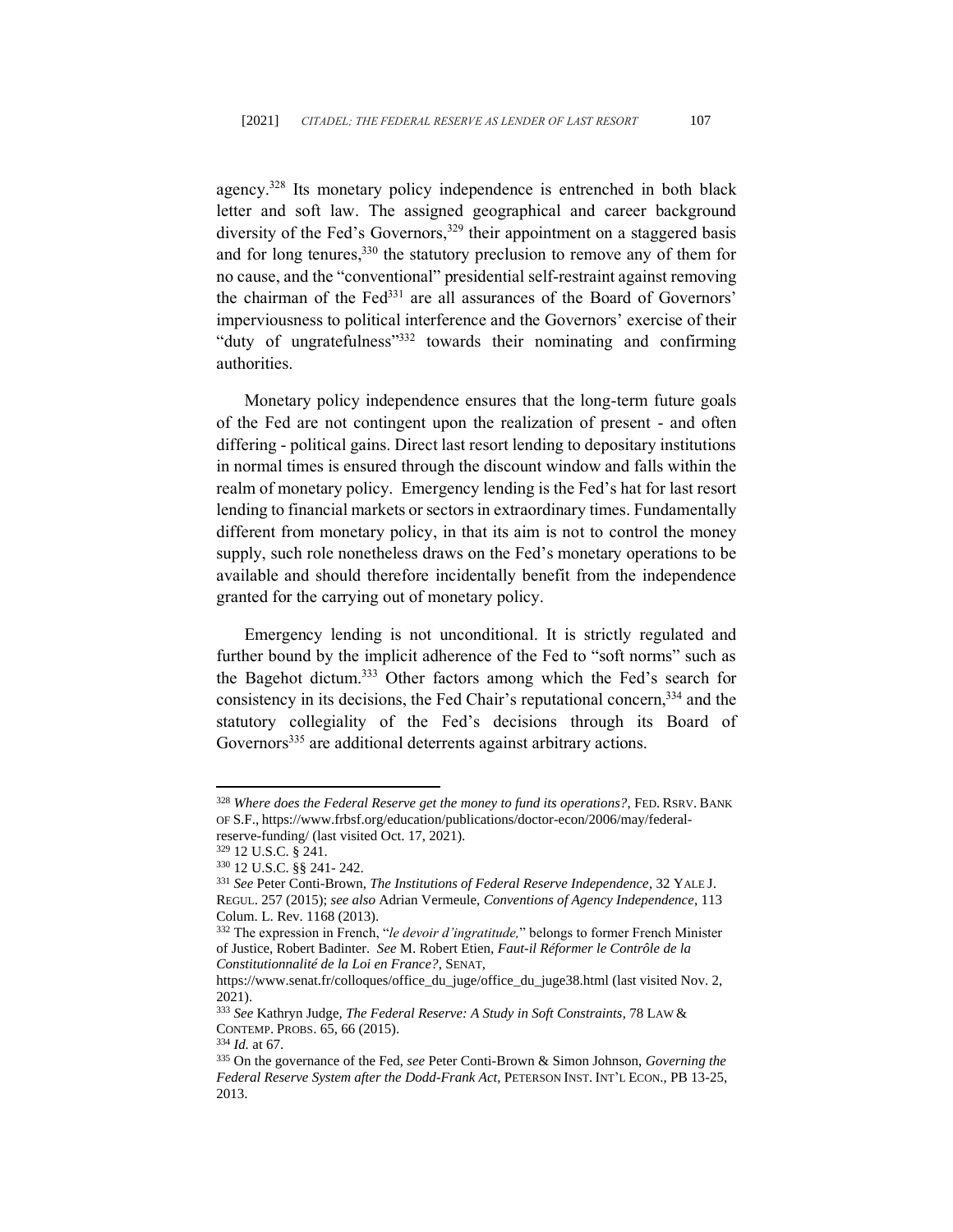The Fed may temporarily operate with negative capital. But such capacity to carry forward losses by recording them as deferred assets is not open ended. Just as the United States' debt cannot increase infinitely. Ultimately, the Fed's losses are citizens' losses. If worse comes to worst, it would be up to the Treasury to re-capitalize the Fed. Further than numbers, a profitable Fed is therefore also a matter of institutional independence.

A constant concern for its independence made the Fed seek the political support of the Treasury for its emergency lending during the Financial Crisis and the Global Pandemic. It worked hand in hand with the Treasury throughout 2008-09 and made it a point to receive its blessing on most critical accounts, including the rescue of Bear Stearns and AIG.<sup>336</sup> Apprehensive that the then enormous size of its emergency lending could put its autonomy at risk, the Fed not only took shelter under the legitimacy umbrella of the Treasury, but demanded Congress action and played an active role in crafting the indispensable fiscal responses and building Congressional support around the Troubled Asset Relief Program ("TARP") in October 2008.<sup>337</sup> Pursuant to TARP, an equity purchase program allowed for financial institutions to be recapitalized with Treasury funding. During the Global Pandemic, the violins of the Fed and the Treasury similarly worked in equal temperament concerning the implementation of Section 13(3) programs. The Treasury's input was an integral part of each of these programs, except for the PDCF 2020.<sup>338</sup> Equity participations by the Treasury in Fed-created SPVs meant that the Treasury would mitigate the Fed's credit risk by taking the first losses, if any, on the relevant programs. They mutually benefited the Fed and the Treasury. The former would lend more boldly while risking less jeopardizing its independence. The latter would rely on the Fed's already-tested crisis toolkit and swift-moving capabilities and would fund the economy with the multiplication advantage of leverage.<sup>339</sup> For example, the PMCCF and the SMCFF leveraged each U.S. dollar of Treasury's equity by 7 or 10, depending on the corporate bond or asset purchased. 340

<sup>336</sup> *See* DAVID WESSEL, IN FED WE TRUST, BEN BERNANKE'S WAR ON THE GREAT PANIC (2009).

<sup>337</sup> Emergency Economic Stabilization Act[, Pub. L. 110-343,](https://en.wikipedia.org/wiki/Public_Law_110-343) 122 Stat. 3765 (2008).

<sup>338</sup> *See* Press Release, *Federal Reserve Board announces establishment of a Primary Dealer Credit Facility (PDCF) to support the credit needs of households and businesses*, *supra* note 113.

<sup>339</sup> Jeanna Smialek, *How the Fed's Magic Money Machine Will Turn \$454 Billion Into \$4 Trillion*, N. Y. TIMES (Mar. 26, 2020)

https://www.nytimes.com/2020/03/26/business/economy/fed-coronavirus-stimulus.html. <sup>340</sup> *See Primary Market Corporate Credit Facility Term Sheet*, *supra* note 304; *see also Secondary Market Corporate Credit Facility Term Sheet*, *supra* note 304.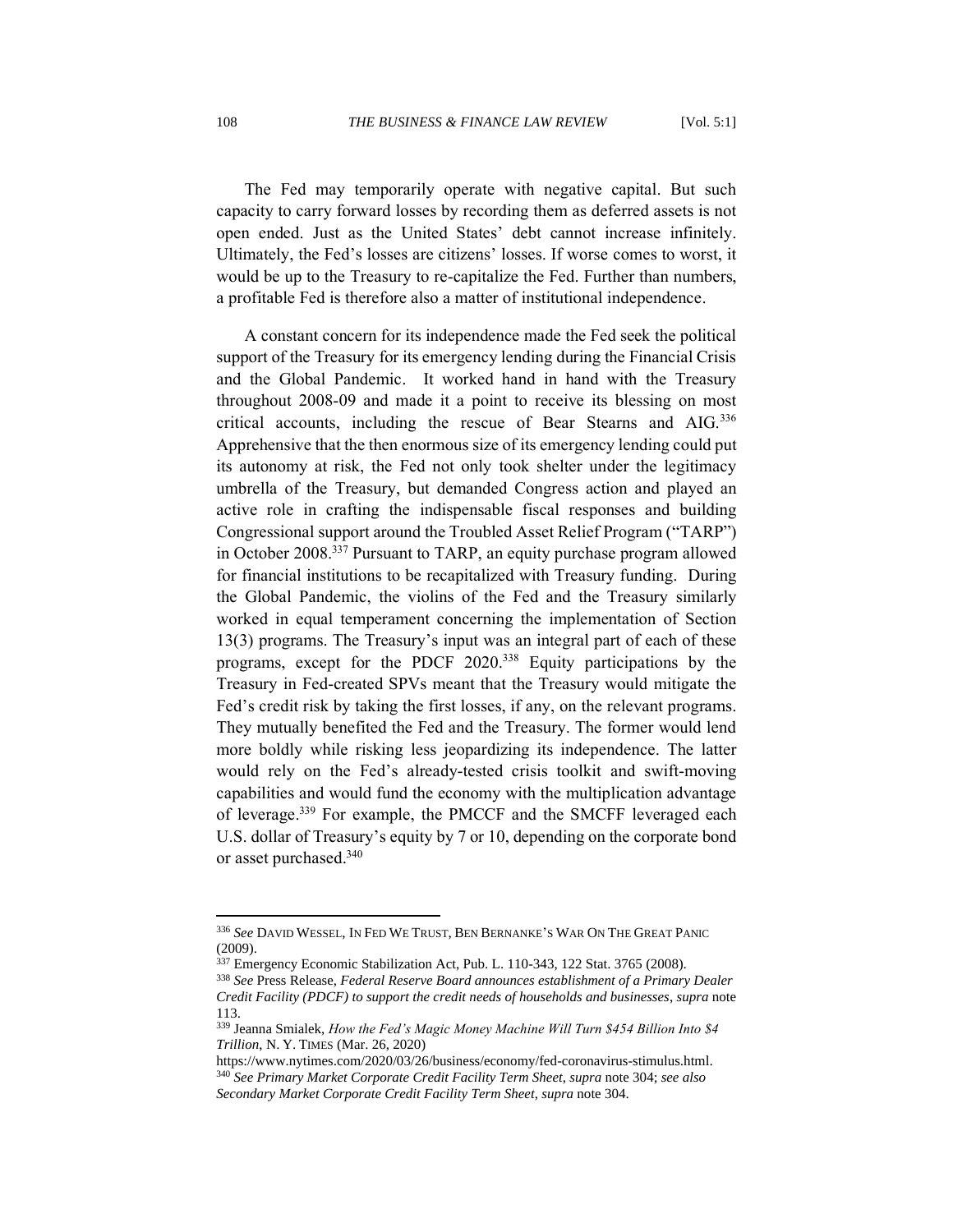One thing is nevertheless having the Treasury back the Fed and that both agencies work in collaboration but within the boundaries of their respective authorities, another thing is the deference, as in the Dodd-Frank Act, of the Fed's emergency lending to the consent of the Secretary of the Treasury, a member of the President's Cabinet. In the long and winding path towards the Fed's independence<sup>341</sup> and seventy-five years after ending the Secretary of the Treasury's chairmanship of the Fed, $342$  such a severe check by the executive is a setback.

While the Dodd-Frank Act relinquished consent to the Treasury with respect to emergency lending, it kept the initiative of launching and structuring Section 13(3) programs and facilities with the Fed. The CARES Act allowed the Treasury to make a more profound dilution of the Fed's lending of last resort competences. Congress gives no appropriations to the Fed.<sup>343</sup> The CARES Act made funds available to the Treasury for investments in connection with Section 13(3) programs or facilities. It neither obliged the Treasury to pursue, nor the Fed to accept, these investments. <sup>344</sup> Such Congressional appropriation of funds is unprecedented. It is however most perplexing that the CARES Act gave the Treasury, a minority stakeholder in Section 13(3) programs and facilities during the Global Pandemic, the authority to determine the form, terms and conditions, including interest rates, of such programs and facilities. <sup>345</sup> Other conditions as to share redemptions, dividend payments and management bonuses in the Main Street Lending Program could be waived in the sole discretion of the Treasury.<sup>346</sup> The same terms could have been reached through the cooperation of the Fed and the Treasury without expressly giving the Treasury structuring powers in Section 13(3) programs or facilities. There is a fine line between sovereignly warranting the emergency lending of the Fed and treating the Fed as the financing arm of the fiscal authority. A hands-on micromanagement by the Treasury of Section 13(3) programs and facilities may sound punitive. It is also not a matter of optics only. It could nurture the

<sup>341</sup> 1 ALLAN H. MELTZER, A HISTORY OF THE FEDERAL RESERVE, 1913-1951 (2003), and 2 ALLAN H. MELTZER, A HISTORY OF THE FEDERAL RESERVE, 1951-1969 (2010).

<sup>&</sup>lt;sup>342</sup> The Banking Act of 1935 terminated the Secretary of the Treasury's chairmanship of the Board of Governors of the Fed and the Comptroller of the Currency's membership with the Board of Governors of the Fed, effective as of February 1, 1936. *See Banking Act of 1935*, FED. RSRV. HIST. (Nov. 22, 2013), https://www.federalreservehistory.org/essays/bankingact-of-1935.

<sup>343</sup> *See* CARES Act § 4003.

<sup>344</sup> *See* Peter Conti-Brown, *Explaining The New Fed-Treasury Emergency Fund*, Online Report, Series on Financial Markets and Regulation, Brookings Center on Regulation and Markets, Apr. 3, 2020, https://www.brookings.edu/research/explaining-the-new-fedtreasury-emergency-fund/.

<sup>345</sup> CARES Act § 4003(c)(1)(A).

<sup>346</sup> CARES Act § 4003(c)(3)(A)(iii).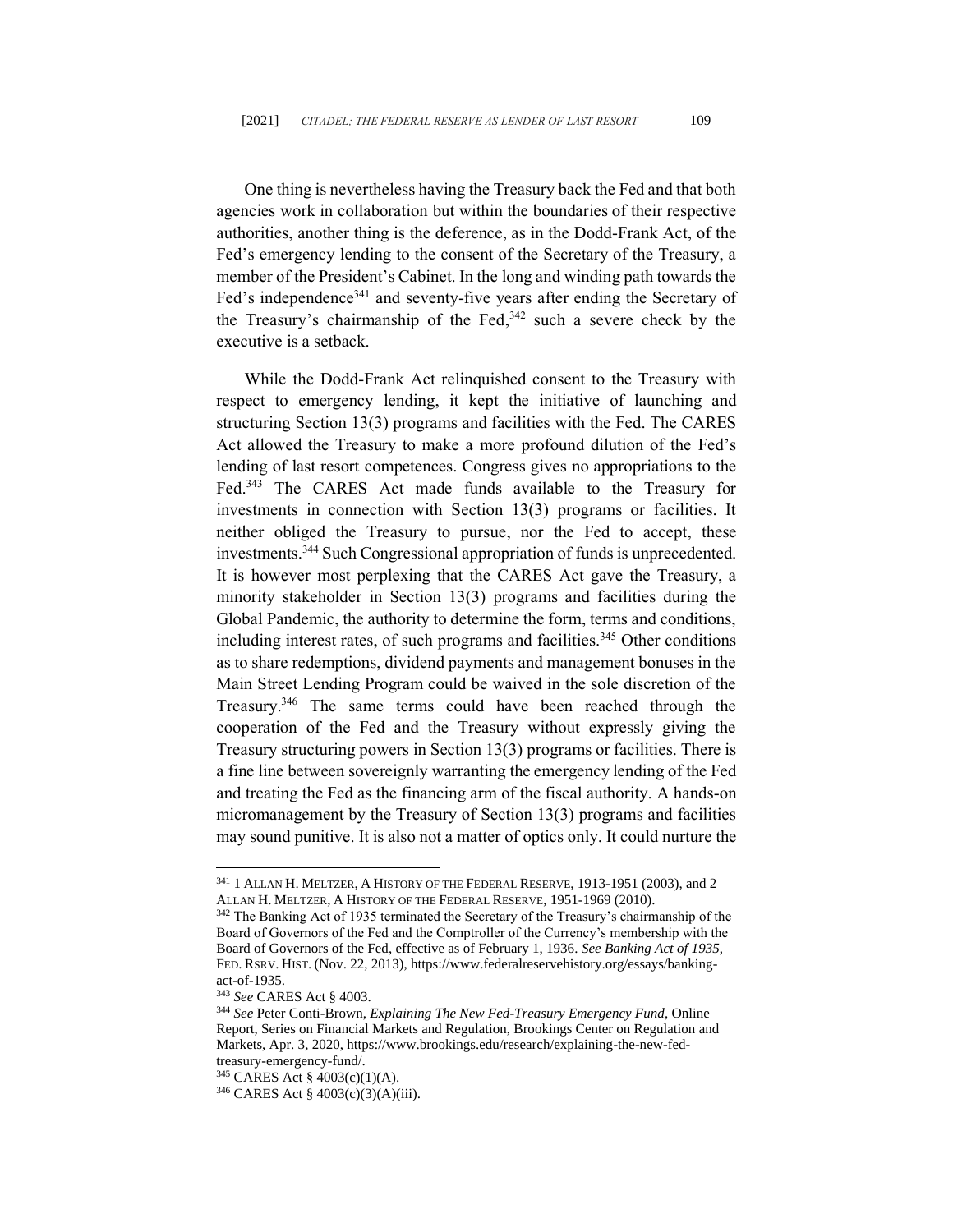Fed in organizational complacency about its profitability. Any losses would be imputed in the end to the institution holding the reins. It could cause the Fed to take less ownership of its decisions and incidentally make it less protective of its budget autonomy.

The Government's dithering about its objectives regarding Lehman Brothers, during the final stretch of a presidential electoral year and before the investment bank's fateful weekend in September 2008, stands as a reminder that financial decisions of that importance cannot be totally insulated from their political environment. It was long claimed that the Fed lacked the legal authority to save Lehman Brothers,<sup>347</sup> although the Fed did not show such legality scruples when it rescued Bear Stearns or AIG, the solvency of which was as questionable as Lehman Brothers'.<sup>348</sup> In fact, the Fed yielded to the Treasury's pressure not to save single entities after the Bear Stearns rescue,<sup>349</sup> before reversing its decision in the wake of the Lehman Brothers debacle. Some scholars advocate a deeper involvement of the fiscal authority in emergency lending. <sup>350</sup> One fair opinion is that "*[i]f the issue becomes politicized, as is highly likely, the Treasury, not the central bank, should be available to take most of the political heat - even if the central bank provides most of the money.*" <sup>351</sup> In the Lehman Brothers' case however, the exact opposite happened, despite the absence then of any decisional hierarchy between the Treasury and the Fed. The Treasury passed the heat onto the Fed and shared with it its political vicissitudes. Cutting decisional ties between the Fed and the Treasury in connection with emergency lending would better dilute any public and political pressure on

<sup>347</sup> *See e.g.,* Ben S. Bernanke, Chairman of the Federal Reserve, *Federal Reserve Policies in the Financial Crisis*, Speech at the Greater Austin Chamber of Commerce, Austin Texas, Dec. 1, 2008, https://www.federalreserve.gov/newsevents/speech/bernanke20081201a.htm ("*The Federal Reserve is authorized to lend to nondepositories under unusual and exigent circumstances, but such loans must be backed by collateral sufficient to provide reasonable assurance that they will be repaid; if such collateral is not available, the Fed cannot lend*."). *See also* BERNANKE, *supra* note 133, at 181 and 252. *See also* HENRY M. PAULSON,JR., ON THE BRINK, INSIDE THE RACE TO STOP THE COLLAPSE OF THE GLOBAL FINANCIAL SYSTEM 208 (2010).

<sup>348</sup> *See* WILLIAM R. CLINE & JOSEPH E GAGNON, *Lehman Died, Bagehot Lives: Why Did the Fed and Treasury Let a Major Wall Street Bank Fail?*, PETERSON INST. INT'L ECON., PB13- 21, 2013. In this article, the authors arrived at the conclusion that Bear Stearns was "*solvent at the time of its emergency loan, but that its capital had been eroded by more than 90 percent.*"

 $^{349}$  LAURENCE M. BALL, THE FED AND LEHMAN BROTHERS: SETTING THE RECORD STRAIGHT ON A FINANCIAL DISASTER 195-96 (2018).

<sup>350</sup> Saule T. Omarova, *The People's Ledger: How to Democratize Money and Finance the Economy*, 74 VANDERBILT LAW REVIEW 1231, 1268-82 (2021).

<sup>351</sup> Charles I. Plosser, former President of the Fed. Reserve Bank of Philadelphia, *The Federal Reserve System: Balancing Independence and Accountability*, Speech at the World Affairs Council of Philadelphia, Feb. 17, 2010, https://www.philadelphiafed.org/- /media/frbp/assets/institutional/speeches/plosser/2010/02-17-10\_world-affairs-council.pdf.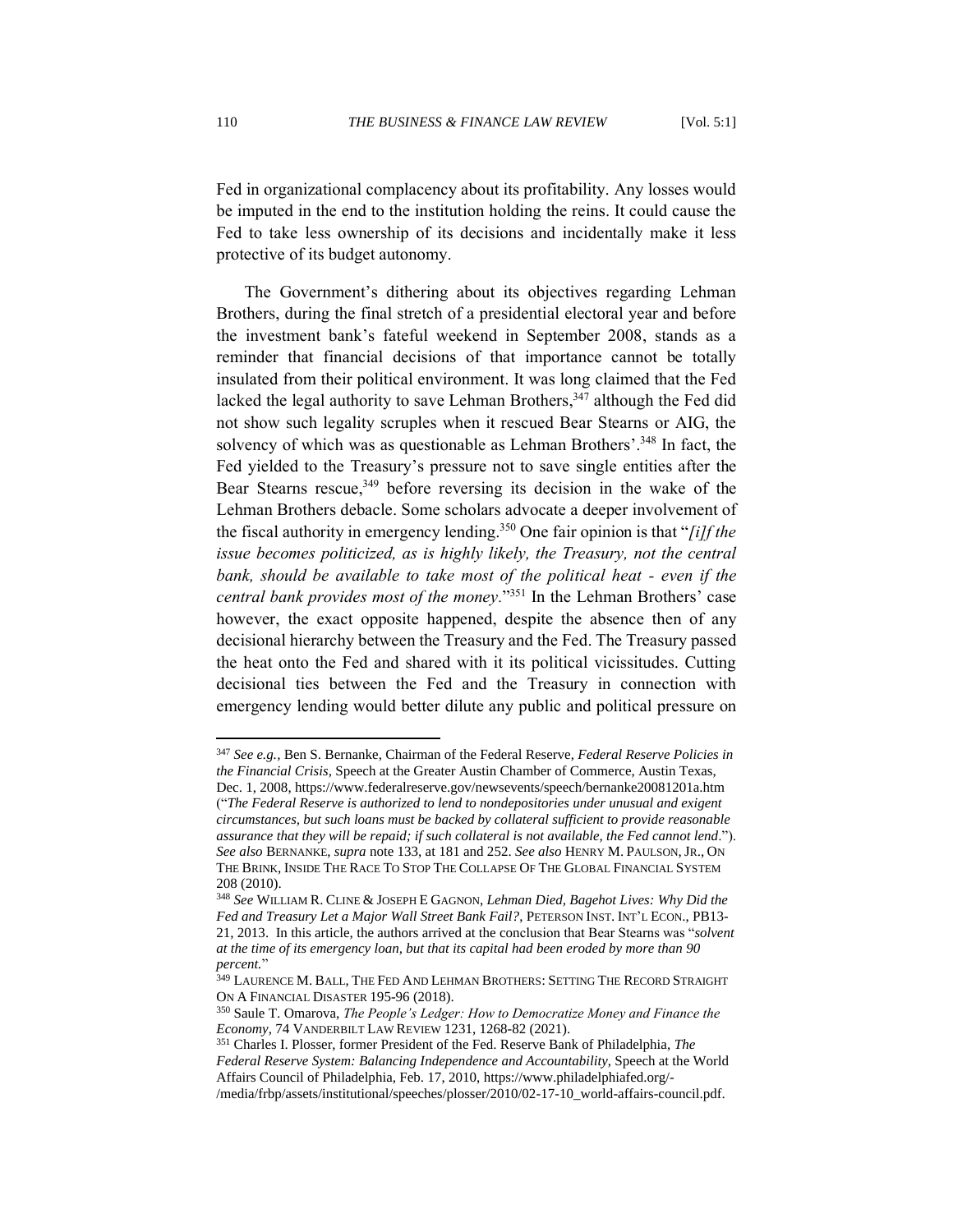both the Fed and the Treasury. With no procedural circuit, there is no need to give the Treasury the semblance of a fuse.

During the period of transition to the Biden administration in November 2020, the Treasury stunned the Fed with a unilateral demand for a return by the end of 2020 of unused CARES Act funds allocated to Section 13(3) programs. <sup>352</sup> The relevant programs were in any event initially set to expire on December 31, 2020. What was disturbing though in the Treasury's decision is less the claw back of Congressional funds than the reminder of the extent to which the Treasury in fact controls the calendar of the Fed's emergency lending programs and its predisposition to tie it bluntly to the political agenda. Less than half of the \$454 billion appropriated by the CARES Act to Section 13(3) programs had been approved for investment by the time the Treasury clawed back these funds.<sup>353</sup> The Global Pandemic had not even abated yet. In the Secretary of the Treasury's own words, "*portions of the economy [were] still severely impacted*."<sup>354</sup> It was widely expected that the Treasury would prolong the Fed's use of CARES Act funds in Section 13(3) programs and that all such programs would be renewed. The Treasury's decision sounded like an ultimatum to which the Fed had no choice but to surrender. In an unprecedented statement nonetheless, the Fed voiced its disapproval with the Treasury's decision.<sup>355</sup> As with monetary policy, freeing the Fed's emergency lending from the tutelage of the Treasury would make central banking management of financial crises less politicized. A solution would be to follow what Title VIII of the Dodd-Frank Act requires the Fed to do before extending liquidity to an FMU in unusual or exigent circumstances; a consultation of the Treasury only, no formal approval would be sought.<sup>356</sup>

Time gave the Fed a sweet perceptional revenge. Ten years after the passage of the Dodd-Frank Act, it was pressed from all sides during the

[https://www.federalreserve.gov/foia/letter-from-chair-powell-to-secretary-mnuchin-](https://www.federalreserve.gov/foia/letter-from-chair-powell-to-secretary-mnuchin-20201120.htm)[20201120.htm](https://www.federalreserve.gov/foia/letter-from-chair-powell-to-secretary-mnuchin-20201120.htm). *See also* Jeanna Smialek and Alan Rappeport, *Mnuchin to End Key Fed Emergency Programs, Limiting Biden*, N.Y. TIMES (Nov. 19, 2020),

https://www.nytimes.com/2020/11/19/business/economy/mnuchin-fed-emergencyprograms.html.

<sup>352</sup> U.S. DEP'T OF THE TREASURY, Secretary of the Treasury, Steven T. Mnuchin, *Letter to Fed Chair Jerome Powell*, Nov. 19, 2020,

https://home.treasury.gov/system/files/136/letter11192020.pdf.

<sup>353</sup> *See* JAY B. SYKES, CONG. RSCH. SERV., SECTION 4029 OF THE CORONAVIRUS AID, RELIEF, AND ECONOMIC SECURITY (CARES) ACT AND THE EXTENSION OF THE FEDERAL RESERVE'S EMERGENCY-LENDING PROGRAMS (2020).

<sup>354</sup> U.S. DEP'T OF THE TREASURY*, supra* note 352.

<sup>355</sup> BD. OF GOVERNORS OF THE FED. RSRV. SYS., FOIA, *Letter from Chair Powell to Secretary Mnuchin regarding emergency lending facilities*, Nov. 20, 2020,

 $356$  12 U.S.C. § 5465(b).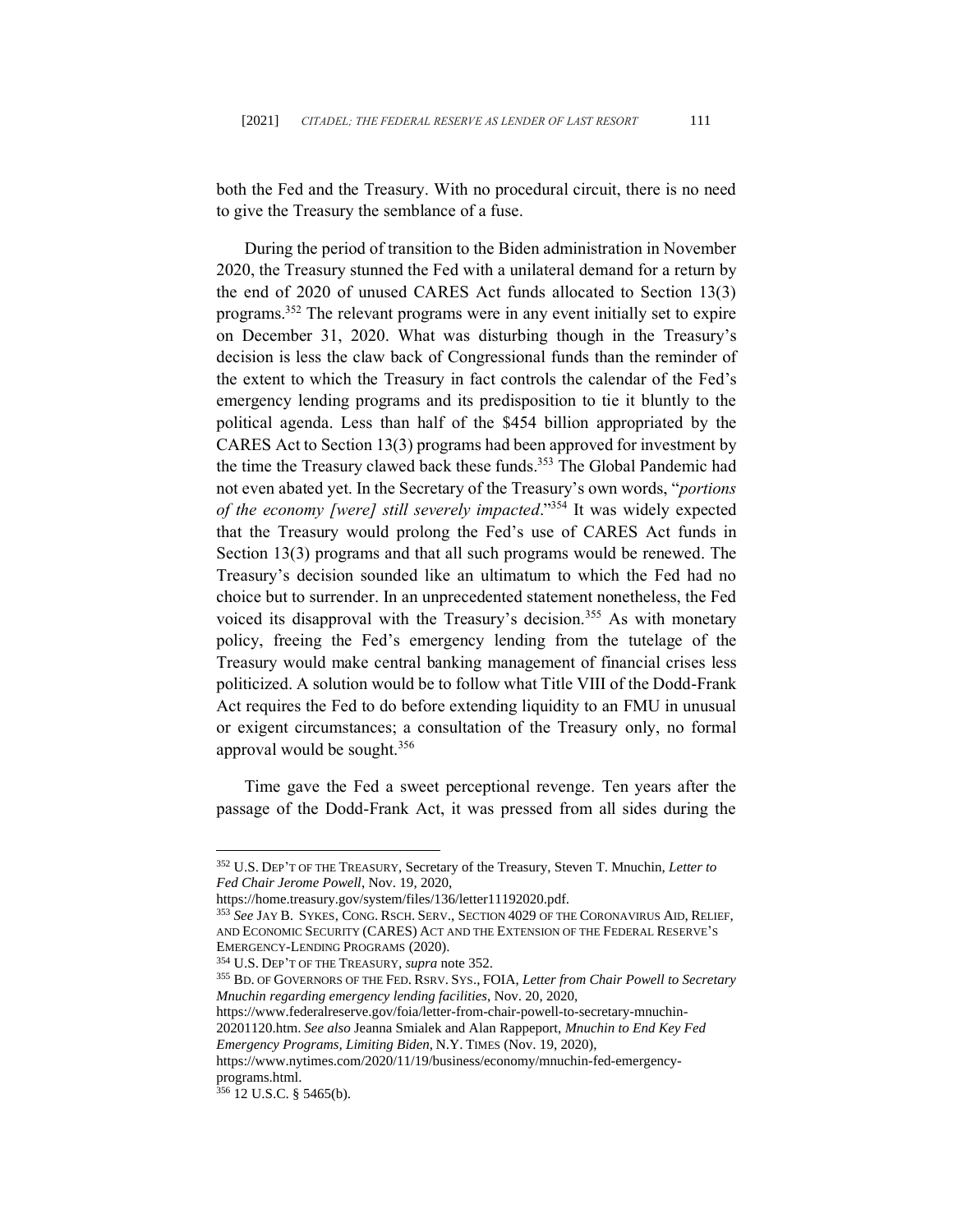Global Pandemic to pursue the same wide intervention that cost it its independent decision-making power in relation to emergency lending. Some of the Section 13(3) programs that were previously described as stretching the limits of the Fed's authority, such as the CPPP and the PDCF, oddly were better accepted - and even called for - during the Global Pandemic.<sup>357</sup> However, perceptional revenge is not enough. Congress should give back the Fed its full independence.

#### *E. Accountability and Disclosure*

At the core of democratic accountability resides transparency, which yields additional benefits. It brings competency and credibility to a governmental agency, denounces misconduct, gives the public occasions to engage, improves the sincerity and efficiency of the decision-making process, and bolsters productivity. Transparency should not be an end by itself though. Instead, it should be balanced with the efficiency and ultimate goal of government.

The Fed already is subject to heightened scrutiny.<sup>358</sup> Its comprehensive balance sheet is disclosed every week. Its annual financial statements are reviewed by independent internal and external auditors before their release. Minutes of the Federal Open Market Committee meetings are published with a three-week lag. The GAO investigates in detail the Fed's operations outside of monetary policy and makes its findings available online, including with respect to last resort lending. The Fed Chair testifies twice a year before Congress on all Fed matters. Other Fed Governors also give congressional testimony now and then. Votes on actions taken, rules and regulations proposed, and matters examined and decided by the Board of Governors of the Fed are made public. <sup>359</sup> Meetings of the Board of Governors of the Fed are held in accordance with the Government in the Sunshine Act of 1976, and, subject to a few exceptions, are open to the public.<sup>360</sup>

However, the Fed's refusal to share emergency lending records with Bloomberg and other news networks during the Financial Crisis pursuant to

<sup>357</sup> Eric A. Posner, *What Legal Authority Does the Fed Need During a Financial Crisis?*, 101 Minn. Law Rev. 1529, 1548 (2017).

<sup>358</sup> *FAQs, Is the Federal Reserve accountable to anyone?*, BD. OF GOVERNORS OF THE FED. RSRV. SYS., https://www.federalreserve.gov/faqs/about\_12798.htm (last update Sept., 4, 2019).

<sup>359</sup> Board Votes, BD. OF GOVERNORS OF THE FED. RSRV. SYS.,

https://www.federalreserve.gov/aboutthefed/boardvotes.htm.

<sup>360</sup> Pub. L. No. [94–409,](http://legislink.org/us/pl-94-409) 90 [Stat.](https://en.wikipedia.org/wiki/United_States_Statutes_at_Large) [1241;](http://legislink.org/us/stat-90-1241) 5 [U.S.C.](https://en.wikipedia.org/wiki/Title_5_of_the_United_States_Code) § [552b.](https://www.law.cornell.edu/uscode/text/5/552b) *See also* Fed. Rsrv., Government in the Sunshine Meeting Memorandum, https://www.federalreserve.gov/aboutthefed/boardmeeting-sunshine.htm (last update June 27, 2013).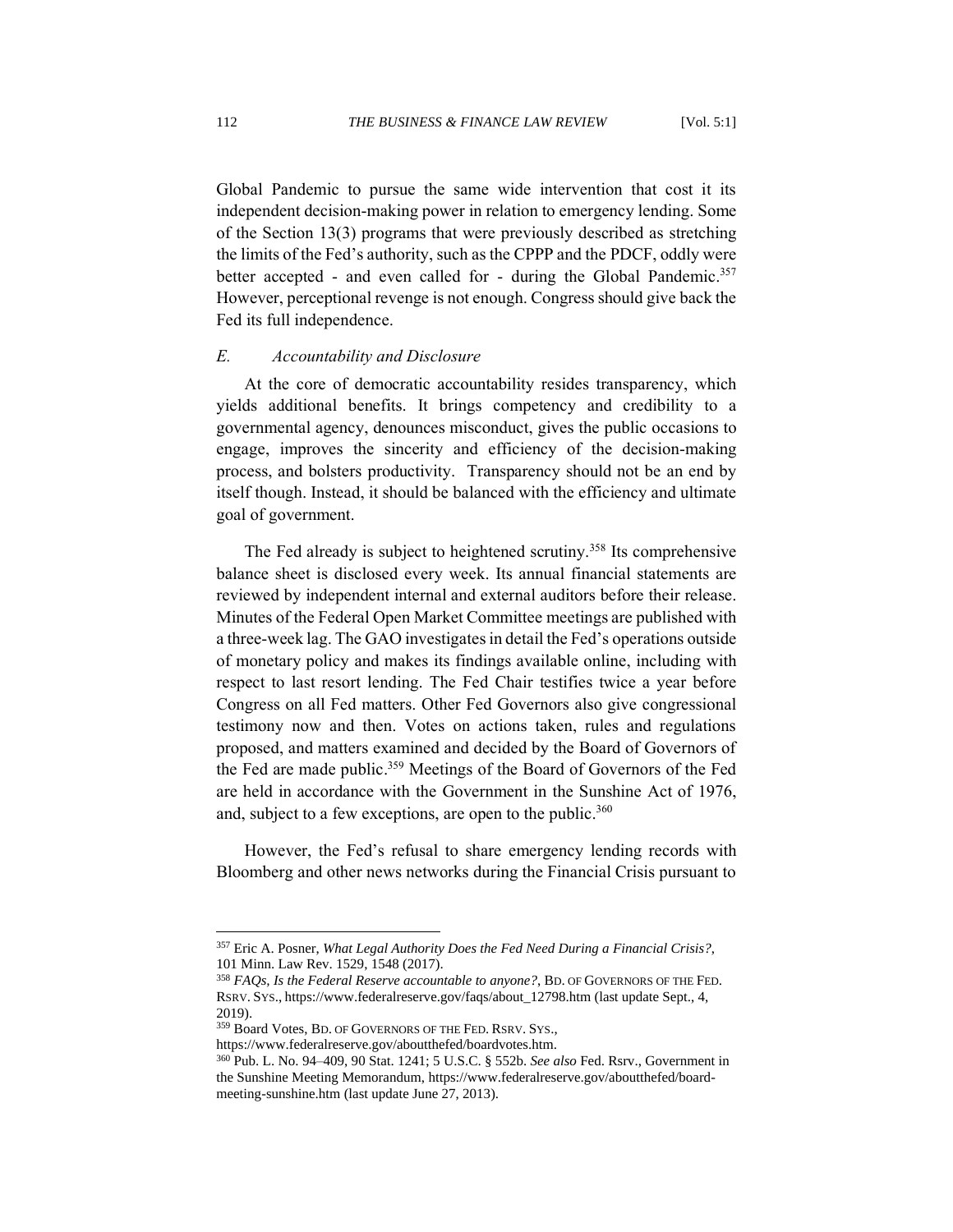requests under the Freedom of Information Act of 1996<sup>361</sup> ("FOIA") made it seem secretive and gave rise to suspicions about its actions in the public eye. Its compelling to do so in March 2010 by the Court of Appeals for the Second District was a rebuke to its argument that a release of emergency lending data, including the identities of borrowers, would undermine the effectiveness of Section 13(3) programs.<sup>362</sup> The Court of Appeals, quoting a Supreme Court jurisprudence on the subject, reminded "*Congress' repeated rejection of any interpretation of the FOIA which would allow an agency to withhold information on the basis of some vague* "*public interest*" *standard,*" <sup>363</sup> and then stated that "*[i]f the [Fed's] Board believes such an exemption would better serve the national interest, it should ask Congress to*  amend the statute."<sup>364</sup> This is what Congress did, but without the Fed asking, and in a manner that married well the accountability and transparency imperatives of the Fed with the efficiency of emergency lending.

The Dodd-Frank Act's legal regime indeed required the Fed to describe to the public and two Congressional committees, within seven days of commencing a Section 13(3) program (or facility), the unusual and exigent circumstances justifying the program, the market or sector concerned by the program, and the material terms, intended effect, expected taxpayers' costs, and eligibility conditions of the program. <sup>365</sup> More specific information related to the identity of the participants in the program, the amounts borrowed and explicit details concerning the assets used or the collateral held in connection with the program, may be given the seal of confidentiality if so requested by the Fed, in which case such information would be made available only to the chairpersons or ranking members of the abovementioned Congressional committees. <sup>366</sup> But the Fed must disclose to the public under the Dodd-Frank Act, one year after the effective termination of the program, all detailed information of the program, including borrowers'

https://www.courthousenews.com/bloomberg-wins-access-to-fed-reserve-loan-records/. <sup>362</sup> *See* Bloomberg, Lp v. Board of Governors of the Fed. Res., 601 F.3d 143, 147 (2d Cir. 2010); and Fox News Network, LLC v. Board of Governors of the Fed. Res., 601 F.3d 158, 159 (2d Cir. 2010). The Supreme Court rejected the Fed's petition for a further review of the Court of Appeals for the Second District's decisions on March 21, 2011. On March 31, 2011, the Fed released information related to the borrowers under its discount window and emergency lending facilities for the period from August 8, 2007 to March 1, 2010.

<sup>361</sup> Pub. L. No. 104-231, 110 STAT. 3048; *see* Annie Youderian, *Bloomberg Wins Access to Fed Reserve Loan* Records, COURTHOUSE NEWS SERVICE (Aug. 25, 2009),

<sup>363</sup> Fed. Open Market Comm. of Fed. Rsrv Sys. v. Merrill[, 443 U.S. 340,](https://www.courtlistener.com/opinion/110139/federal-open-market-committee-v-merrill/) 354[, 99 S. Ct.](https://www.courtlistener.com/opinion/110139/federal-open-market-committee-v-merrill/)  [2800, 61 L. Ed. 2d 587](https://www.courtlistener.com/opinion/110139/federal-open-market-committee-v-merrill/) (1979).

<sup>364</sup> Bloomberg, Lp v. Board of Governors of the Fed. Rsrv., 601 F.3d 143, 150 (2d Cir. 2010).

<sup>365</sup> Dodd-Frank Act § 1101(a)(6); 12 U.S.C. § 343(C); 12 C.F.R. § 201.4(d)(3) (2021); 12 C.F.R. § 201.4(d)(9)(iii) (2021).

<sup>366</sup> Dodd-Frank Act § 1101(a)(6); 12 U.S.C. § 343(D).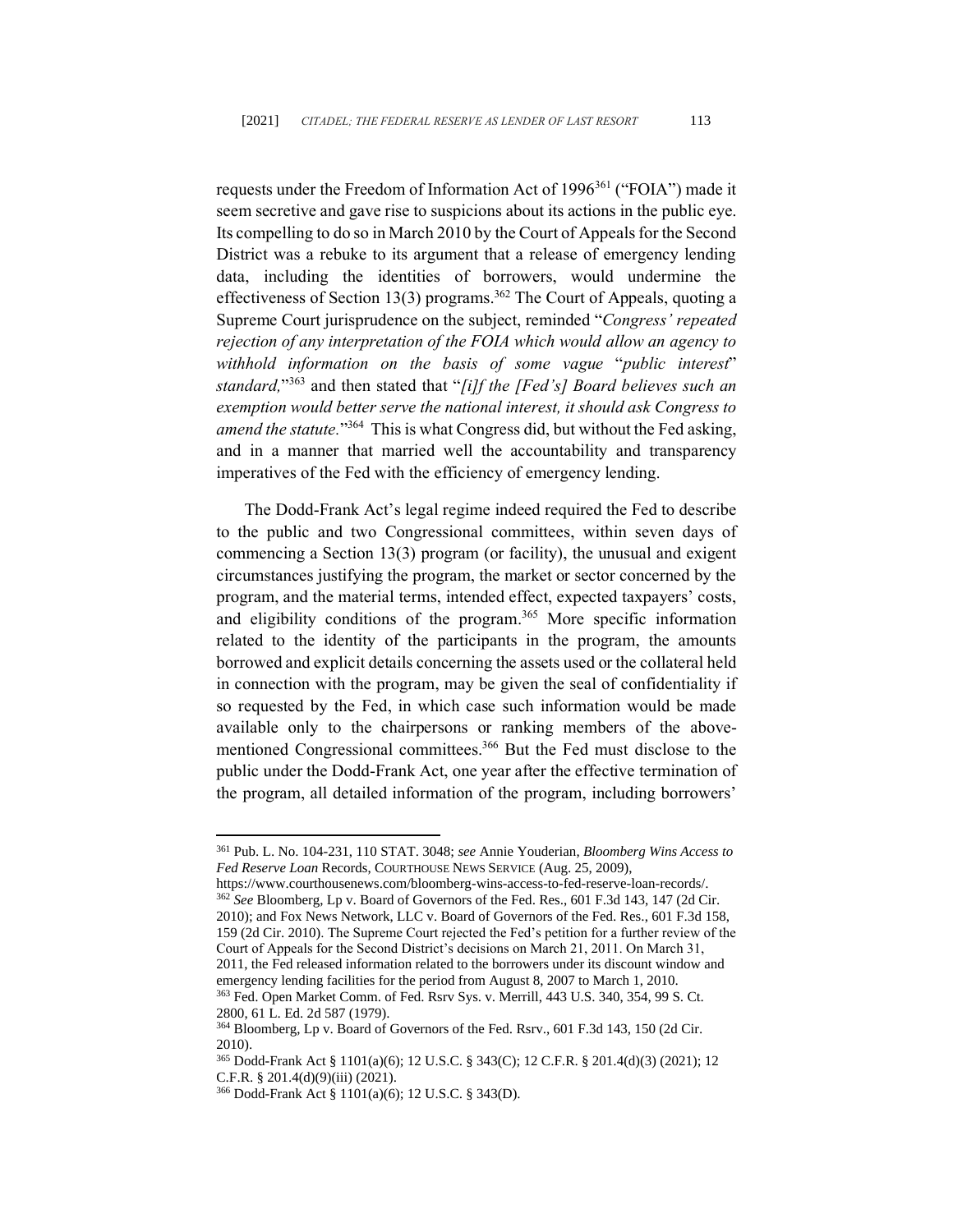identities. <sup>367</sup> The immediate submission of emergency lending information to Congressional committees, subject to confidentiality treatment if need be, succeeded by a one year delay in the disclosure to the public of borrowers' particulars and other sensitive information, was thought of as a fair balance between accountability and transparency on the one hand and efficiency on the other hand. Congress' oversight in this case does not entail any sort of ratification or active control on its behalf. It is mere examination for future legislative improvements. Practical wisdom seemed to have inhibited any counterproductive intrusion by the legislature in the Fed's work while it is actually being performed.

Before the Dodd-Frank Act, discount window borrowing used to be disclosed in weekly statistical releases<sup>368</sup> on a no-name basis. Financial analysts could however guess discount window borrowers' identities by cross-checking with other financial and market data. In Federal Reserve districts outside of New York, fluctuations in discount window borrowing, synchronized with interbank lending activity, could pinpoint specific borrowers. As a result, commercial banks have historically shied away from the discount window as borrowing thereunder would give the market a perception of weakness; a phenomenon known as "stigma."<sup>369</sup> The discount window's stigma problem carries with it economic costs. Commercial banks short on liquidity could turn to more expensive funding venues. This may worsen their financial state, as well as general market conditions. It may also result in erroneous information being collated on the actual borrowing needs of the economy and prevent the discount window from working properly as a monetary policy "safety valve." During the Financial Crisis, the discount window's stigma did not lessen despite liquidity problems becoming so pervasive that nearly all commercial banks were impacted.<sup>370</sup> Counterintuitively, the market continued to single out frail entities. Stigma

https://www.federalreserve.gov/releases/h41/20200319/.

<sup>367</sup> Dodd-Frank Act § 1103. For disclosed information on Section 13(3) programs established during the Financial Crisis, *see* REGULATORY REFORM, *Usage of Federal Reserve Credit and Liquidity Facilities*, BD. OF GOVERNORS OF THE FED. RSRV. SYS., https://www.federalreserve.gov/newsevents/reform\_transaction.htm (last update Dec. 9, 2013).

<sup>368</sup> *See* FED. RSRV. STAT. RELEASE, *Factors Affecting Reserve Balances - H.4.1* (Mar. 19, 2020), BD. OF GOVERNORS OF THE FED. RSRV. SYS.,

<sup>369</sup> *See* Renee Courtois Haltom, *Stigma and the Discount Window*, FED. RSRV. BANK OF RICH., 15 Econ Focus 6, 6 (2011). *See also* Olivier Armantier et al., *Discount Window Stigma during the 2007-2008 Financial Crisis*, FED. RSRV. BANK OF N.Y., Staff Report No. 483, 1-4, 9-15 (2015). *See also* Joao Santos & Stavros Peristiani, *Why Do Central Banks Have Discount Windows?*, FED. RSRV. BANK OF N.Y., Liberty Streets Econ. No. 20110330, Mar. 30, 2011. *See also* Stephen G. Cecchetti, *Crisis and Responses: The Federal Reserve in the Early Stages of the Financial Crisis*, 23 J. Econ. Perspect. 51, 55-57 (2009). <sup>370</sup> FIN. CRISIS INQUIRY COMM'N, *supra* note 19, at 274-276.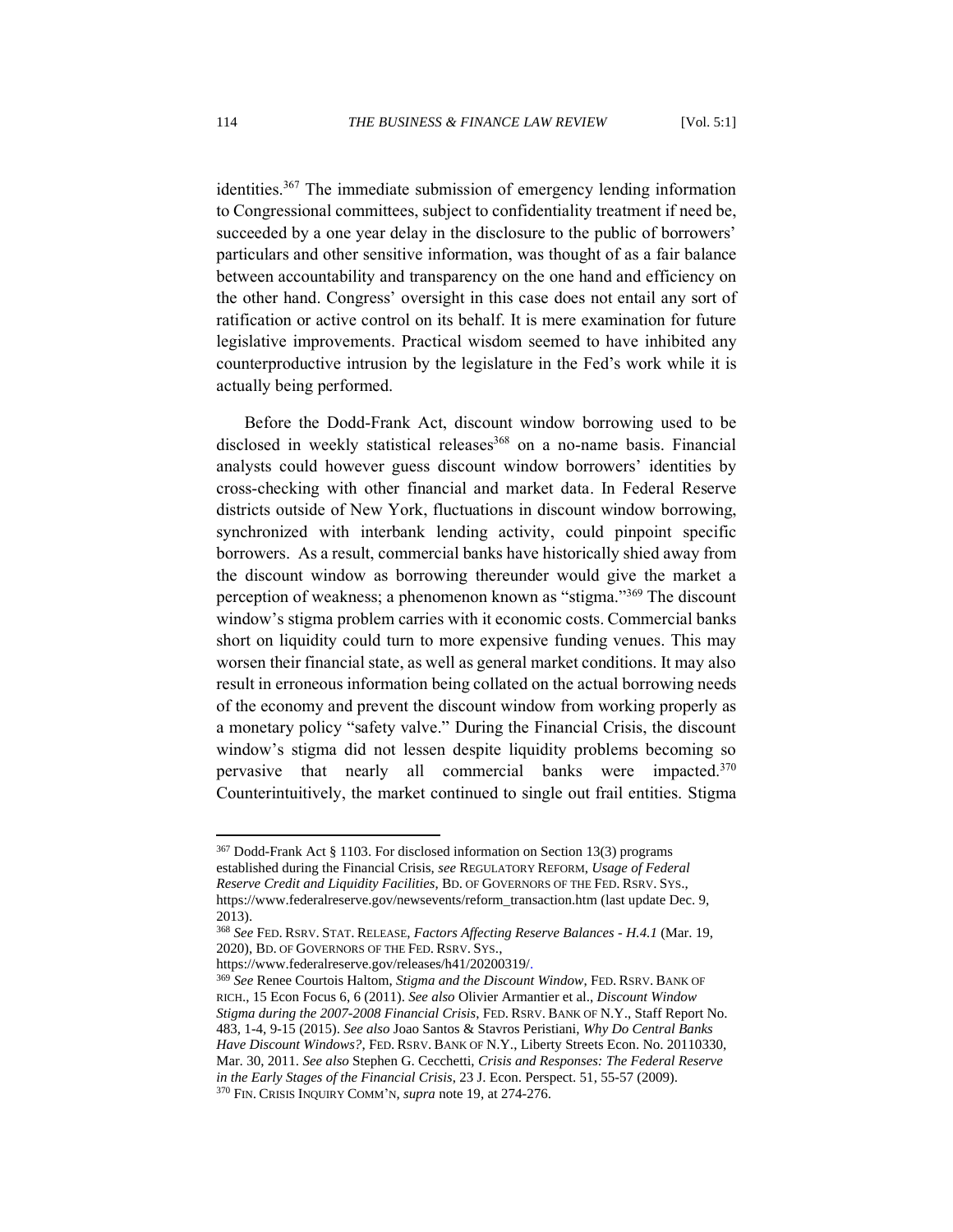has indeed a snowball effect; the more financial troubles intensify, the more eager healthier commercial banks become to throw the anathema against competitors suspected to have borrowed from the discount window.<sup>371</sup>

To counter the discount window's stigma problem, the Dodd-Frank Act changed the publication pattern of discount window borrowing from a weekly release of statistically aggregative and supposedly anonymous information to a quarterly disclosure of more specific data, including borrowers' identities, but with a two-year lag.<sup>372</sup> During the Global Pandemic, the Fed further modified its statistical release practice such that published data no longer disclosed the proportion of discount window loans made by regional Reserve Banks to the Fed's total amount of such loans.<sup>373</sup> The changes in the Fed's discount window release policy stopped any borrower identity-guessing by the time discount window loans were made. It is yet to be seen whether these changes would end the sticky problem of discount window's stigma if maintained in the future. In March 2020, the Fed encouraged depository institutions to tap the discount window more.<sup>374</sup> Discount window loans peaked at around \$50 billion in weekly average daily balance in early April 2020,<sup>375</sup> when a few States began lifting their first sanitary lockdowns.<sup>376</sup> Such figures should however be analyzed with caution. Historically, the discount window has not shown signs of stigma when dire borrowing conditions were due to exogenous shocks. Discount window loans soared in the aftermath of September 11, 2001, and the Northeast blackout of 2003. 377

<sup>371</sup> *See* Mark Carlson and Jonathan D. Rose, *Stigma and the Discount Window*, FEDS Notes (Dec. 19, 2017), BD. OF GOVERNORS OF THE FED. RSRV. SYS.,

https://www.federalreserve.gov/econres/notes/feds-notes/stigma-and-the-discount-window-20171219.htm.

<sup>372</sup> Dodd-Frank Act § 1103(b); 12 U.S.C § 248(s).

<sup>373</sup> *See* FED. RSRV. STAT. RELEASE, *Factors Affecting Reserve Balances - H.4.1, supra* note 368; *see also* David Henry, *U.S. banks borrow at discount window after Fed offers stigma relief*, REUTERS (Mar. 26, 2020), https://www.reuters.com/article/us-health-coronavirus-fedbanks/u-s-banks-borrow-at-discount-window-after-fed-offers-stigma-reliefidUSKBN21D3JA.

<sup>374</sup> Press Release, *Federal Reserve Actions to Support the Flow of Credit to Households and Businesses*, *supra* note 105.

<sup>375</sup> FED. RSRV. STAT. RELEASE, *Factors Affecting Reserve Balances - H.4.1*. (May 7, 2020), BD. OF GOVERNORS OF THE FED. RSRV. SYS.,

https://www.federalreserve.gov/releases/h41/20200507/.

<sup>&</sup>lt;sup>376</sup> BD. OF GOVERNORS OF THE FED. RSRV. SYS., SUPERVISION AND REGULATION REPORT 9 (2020), https://www.federalreserve.gov/publications/files/202005-supervision-andregulation-report.pdf.

<sup>377</sup> FED. RSRV. STAT. RELEASE, *Factors Affecting Reserve Balances - H.4.1*. (September 20, 2001 through October 31, 2001 and August 7, 2003 through September 25, 2003), BD. OF GOVERNORS OF THE FED. RSRV. SYS., https://www.federalreserve.gov/releases/h41/.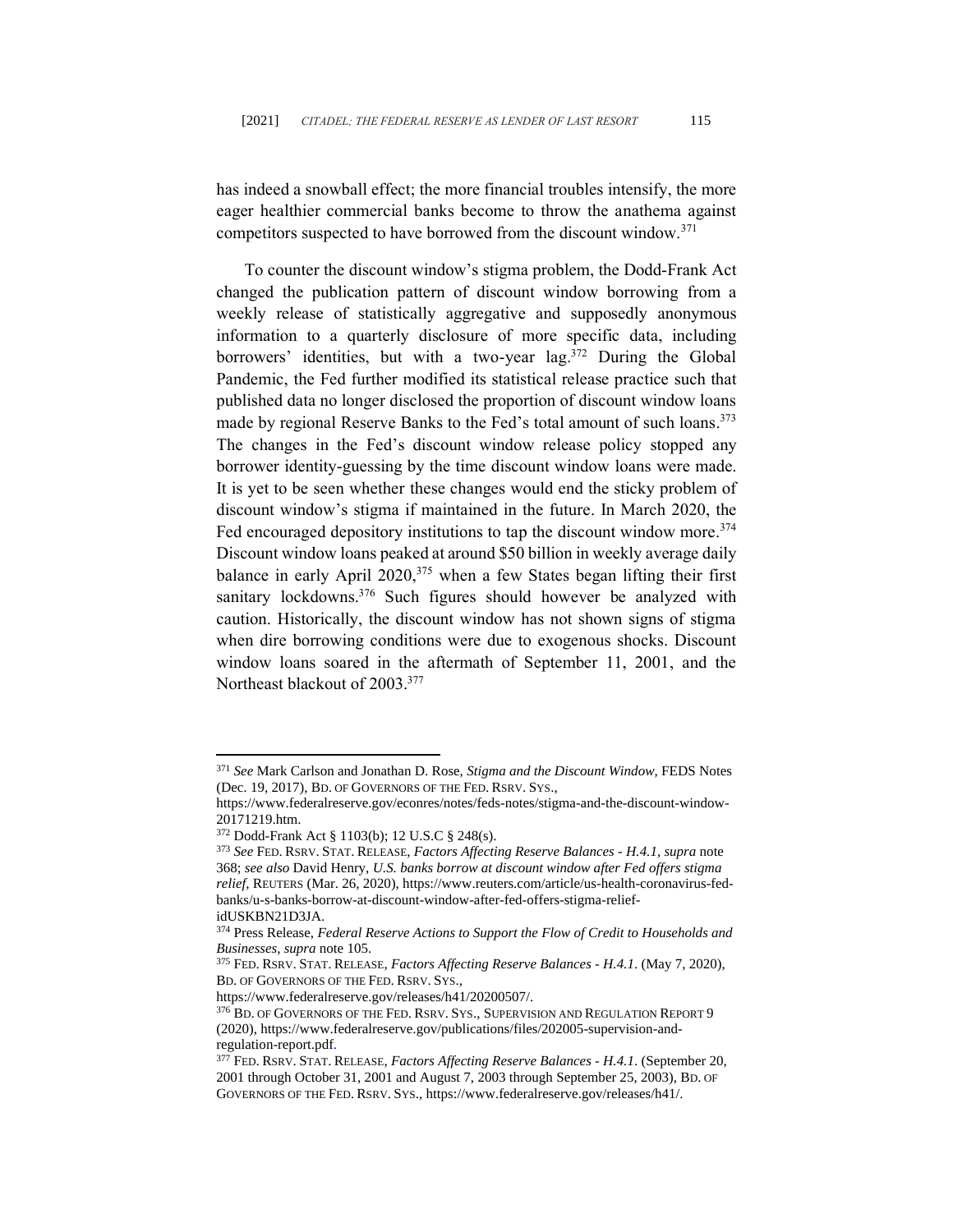Emergency lending programs may also be subject to stigma. Such was the case for the PDCF during the Financial Crisis.<sup>378</sup> However, the success of the Supervisory Capital Assessment Program (SCAP) conducted by the Fed, the FDIC and the OCC in the spring of 2009, and the extensive disclosure of information about Section 13(3) programs during the Global Pandemic shed the light on a novel approach to tackle the emergency lending's stigma problem.<sup>379</sup>

The SCAP was considered as the turning point in the Financial Crisis' resolution. It dissipated the fog of uncertainty by publicly gauging the extent of capitalization of the largest bank holding companies. The different optimistic and pessimistic scenarios and the numerous assumptions for key economic metrics envisaged in the commonly known "Geithner stress tests" were reflected into hypothetical profit and loss statements and other pro forma tables. They contributed in halting the panic by giving the market a clear understanding of the financial system's situation.<sup>380</sup> Transparency was conducive to rebuilding confidence and durable recovery. Today, the Fed publishes annually its Comprehensive Capital Analysis and Review ("CCAR") of the capital adequacy of the largest bank holding companies and U.S. intermediate holding companies of foreign banking organizations, which incorporates the supervisory and company-run stress tests performed as a part of the Fed's other Dodd-Frank Act stress tests ("DFAST").<sup>381</sup>

During the Global Pandemic, the Fed took upon itself the responsibility of divulging extensive and timely information on its emergency lending, more than what the Dodd-Frank Act actually prescribes. In particular, the Fed informed the public on a monthly basis of its emergency lending, including the names and details of participants in each program, the amounts borrowed, and interest rates and costs charged.<sup>382</sup> The substantial amount of

https://www.federalreserve.gov/bankinforeg/bcreg20090424a1.pdf.

<sup>378</sup> FIN. CRISIS INQUIRY COMM'N, *supra* note 19, at 295.

<sup>379</sup> *See* BD. OF GOVERNORS OF THE FED. RSRV. SYS., *The Supervisory Capital Assessment Program: Design and Implementation* (Apr. 24, 2009),

<sup>380</sup> *See* Donald P. Morgan et al., *The Information Value of the Stress Test and Bank Opacity*, FED. RSRV. BANK OF N.Y., Staff Report No. 460 (2010), https://www.newyorkfed

https://www.federalreserve.gov/bankinforeg/bcreg20090424a1.pdf.org/medialibrary/media/r esearch/staff\_reports/sr460.pdf.

<sup>381</sup> BD. OF GOVERNORS OF THE FED. RSRV. SYS., *Stress Tests and Capital Planning* (Aug 5, 2021), https://www.federalreserve.gov/supervisionreg/stress-tests-capital-planning.htm. <sup>382</sup> Press Release, *Federal Reserve Board outlines the extensive and timely public* 

*information it will make available regarding its programs to support the flow of credit to households and businesses and thereby foster economic recovery* (Apr. 23, 2020), BD. OF GOVERNORS OF THE FED. RSRV. SYS.,

https://www.federalreserve.gov/newsevents/pressreleases/monetary20200423a.htm.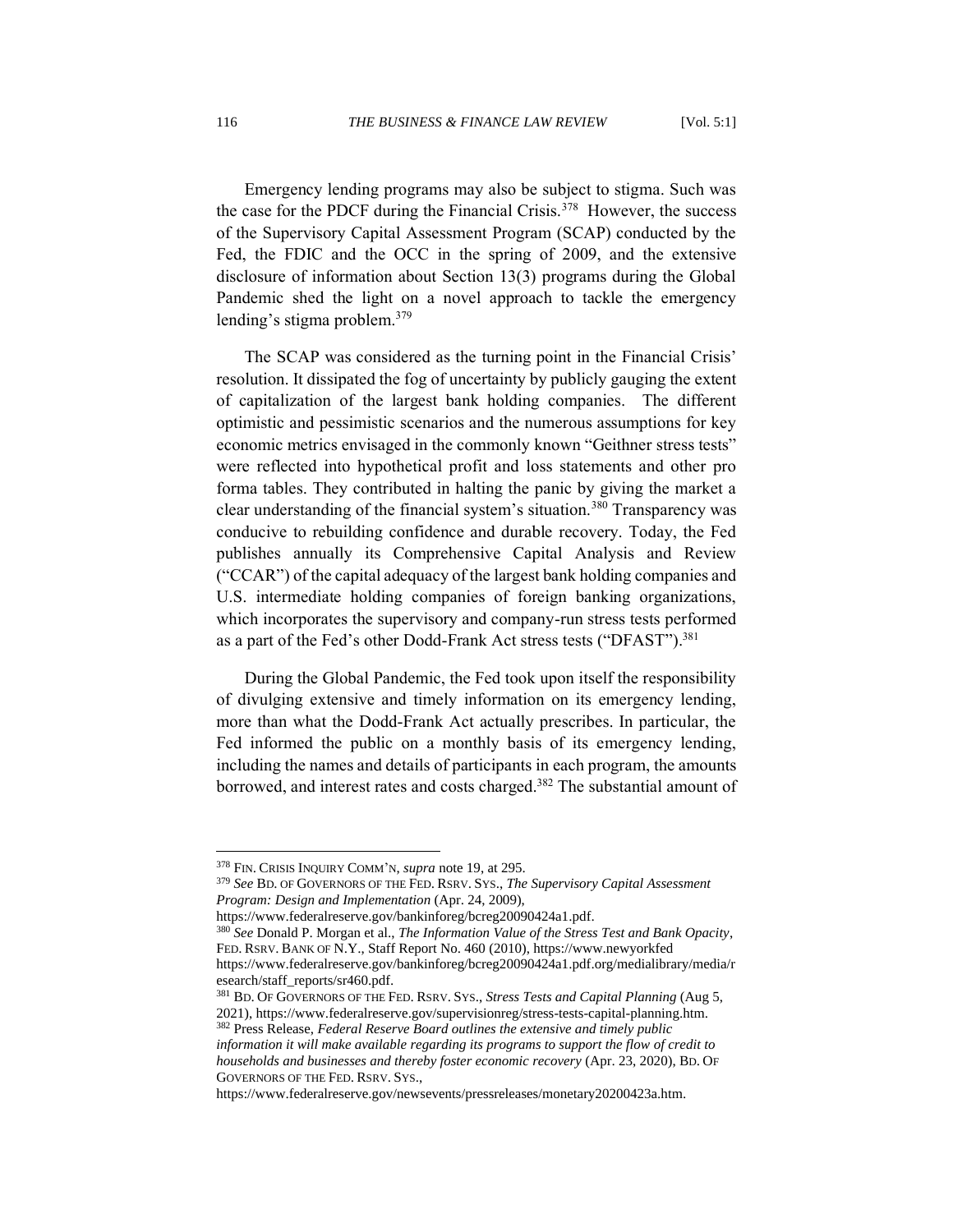non-redacted information reported every 30 days or otherwise by the Fed has not adversely impacted the efficiency of its emergency lending.

When divulging information on certain Section 13(3) programs during the Global Pandemic, the Fed also has not departed from usual disclosure market practice and legal requirements. For SPV purchases of eligible notes under the MMLF through a competitive sale process, the issuer was required to provide the same level of disclosure typically found in a public offering of notes.<sup>383</sup> If no competitive sale was involved, the Fed would review the issuer's information on its website or on the Municipal Securities Rulemaking Board's Electronic Municipal Market Access system.<sup>384</sup> Each issuer under the MMLF was required to provide continuing disclosure pursuant to federal securities regulations regardless of the method of sale.<sup>385</sup>

The Fed's contrasting moves towards outright transparency in emergency lending and increased opaqueness for its discount window lending during the Global Pandemic conveys that the Fed's strategy towards the stigma problem generally associated with its bilateral liquidity assistance remains unsettled. The problem could well be solved through more prompt transparency rather than with the temporary hiding of borrowers' identities for fear of investor runs on the weakest discovered institutions. The certainty that some financial institutions are weak but backed by the Fed proved to be more reassuring than the uncertainty of guessing financial institutions' soundness by crossing information or obtaining data by artifice.

Quality reporting is one of the main pillars of financial stability and market discipline.<sup>386</sup> Stigma is less relevant when borrowing entities are nonfinancial companies. In the financial world, addressing the stigma problem is all about managing market expectations. A monthly or quarterly disclosure of Federal Reserve lending usually do not destabilize a borrower if other disclosed figures bode well for the future of the borrower or, at least, confirm what analysts had anticipated.

The Fed should therefore focus its informational and pedagogical effort on desacralizing discount window lending in the market's perception. Borrowers from the discount window's predominant primary credit line are indeed typically in strong financial condition.<sup>387</sup> A depository institution may

<sup>383</sup> *See FAQs: Municipal Liquidity Facility*, *supra* note 248.

<sup>384</sup> *Id.*

<sup>385</sup> *Id.*

<sup>386</sup> Viral Acharya & Stephen G. Ryan, *Banks' Financial Reporting and Financial System Stability*, 54 J. ACCT. RSCH. 277, 277, 280 (2016).

<sup>387</sup> *See* Felix P. Ackon & Huberto M. Ennis, *The Fed's Discount Window: An Overview of Recent Data*, FED. RSRV. BANK OF RICH., 103 Econ. Q. 37, 37 (2017).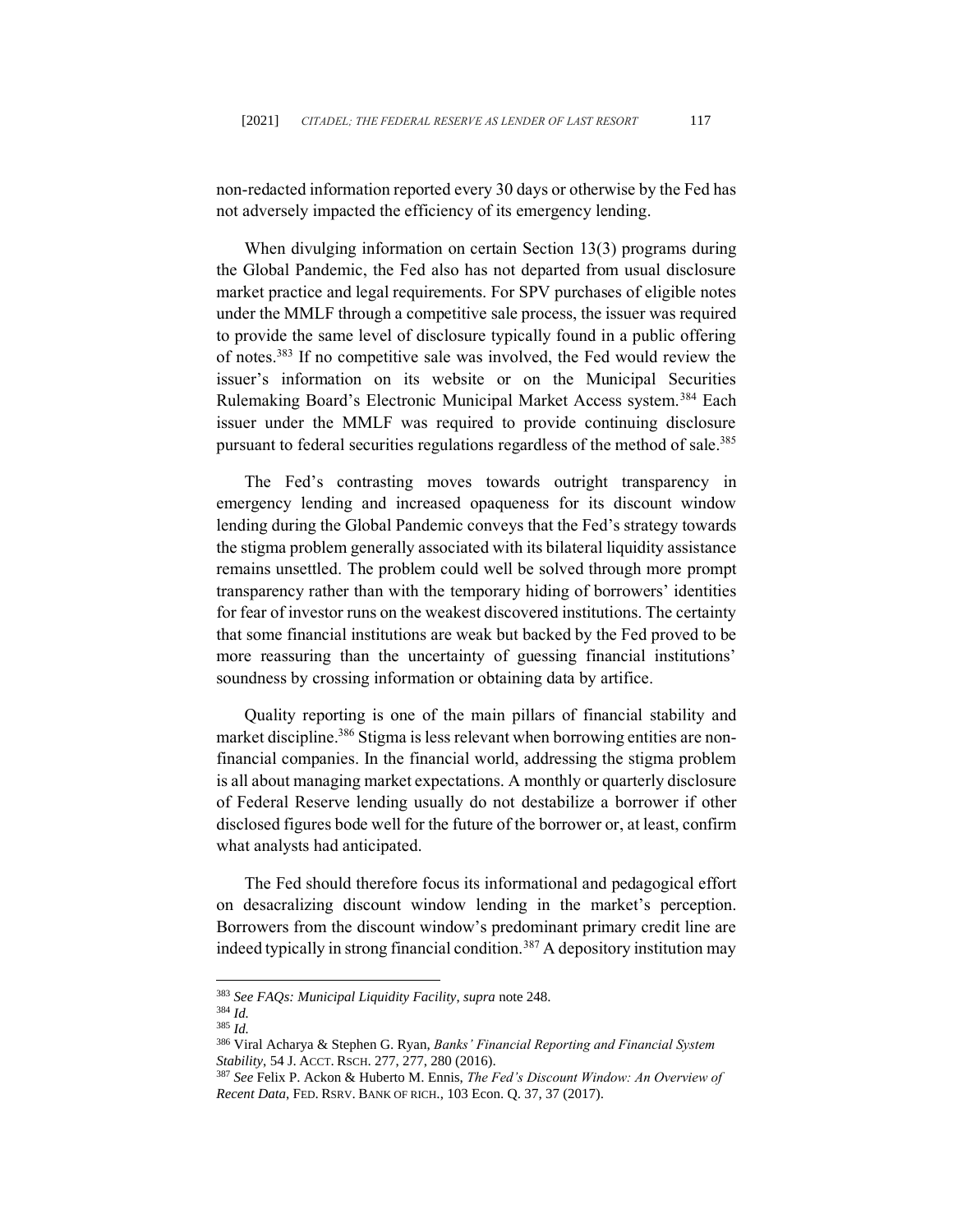also borrow from the discount window for reasons unrelated to its financial condition. <sup>388</sup> Entities that regularly borrow from the discount window in their ordinary course of business should not be sanctioned by the market if they stick to such practice during economic downturns.

Empirical evidence shows that financial institutions would not hesitate to draw on any liquidity source that does not adversely expose them to the market. During the Financial Crisis, commercial banks relied heavily on an unexpected liquidity provider, the Federal Home Loan Banks system, as an alternative to the then ill-performing discount window.<sup>389</sup> They also sustained a frequent utilization of the TAF which operated as a single-price auction in which competing bids would corrode any perception of stigma.<sup>390</sup> The majority of commercial banks having made borrowing requests under the TAF even did so by bidding rates that were more onerous than discount window rates, especially during the "brink" period of September 2008.<sup>391</sup> Likewise, the auction feature of the TSLF<sup>392</sup> rendered it far more effective during the Financial Crisis than its PDCF counterpart, which worked as a standing facility with Fed pre-determined rates.<sup>393</sup> Encouraging Federal Reserve lending through an auction process thus seems to be an efficient stigma mitigating factor.

# *F. Collateral*

A responsible collateral policy applied to discount window and emergency lending contributes to the Fed's accountability and buttresses its independence. It reduces the risk of taxpayers' loss as well as any fiscal implication on the Fed's balance sheet by further protecting the flow of the Fed's remittances to the Treasury.

Regulation A provides with respect to discount window lending an extensive list of asset classes considered as acceptable collateral, the value and enforcement of which are determined according to published margin

<sup>392</sup> *See* Michael J. Fleming et al., *The Term Securities Lending Facility: Origins, Design and Effects*, FED. RSRV. BANK OF N.Y., 15 Current Issues in Econ. and Fin. 1 (2009).

<sup>388</sup> *See* Haltom, *supra* note 369.

<sup>389</sup> *See* Adam B. Ashcraft et al., *The Federal Home Loan Bank System: The Lender of Next to Last Resort?*, FED. RSRV. BANK OF N.Y., Staff Report No. 357, 2-3 (2008). *See also* Kathryn Judge, *Three Discount Windows*, 99 CORNELL L. REV. 795, 814-16 (2014). <sup>390</sup> FIN. CRISIS INQUIRY COMM'N, *supra* note 19, at 275. *See also* Efraim Benmelech, *An Empirical Analysis of the Fed's Term Auction Facility* (Nat'l Bureau of Econ. Rsch, Working Paper No. 18304, 2012).

<sup>391</sup> *See* Olivier Armantier et al., *The Federal Reserve's Term Auction Facility*, FED. RSRV. BANK OF N.Y., 14 Current Issues in Econ. and Fin. 8 (2008). *See also* Allen N. Berger et al., *The Federal Reserve's Discount Window and TAF Programs:* "*Pushing on a String?*" (Univ. of PA, Wharton Sch., Weiss Ctr 8-9, Working Paper No. 14-06 , 2014).

<sup>393</sup> *See* Viral V. Acharya et al., *Dealer Financial Conditions and Lender-of-Last Resort Facilities*, FED. RSRV. BANK OF N.Y., Staff Report No. 673, 10, 20 (2014).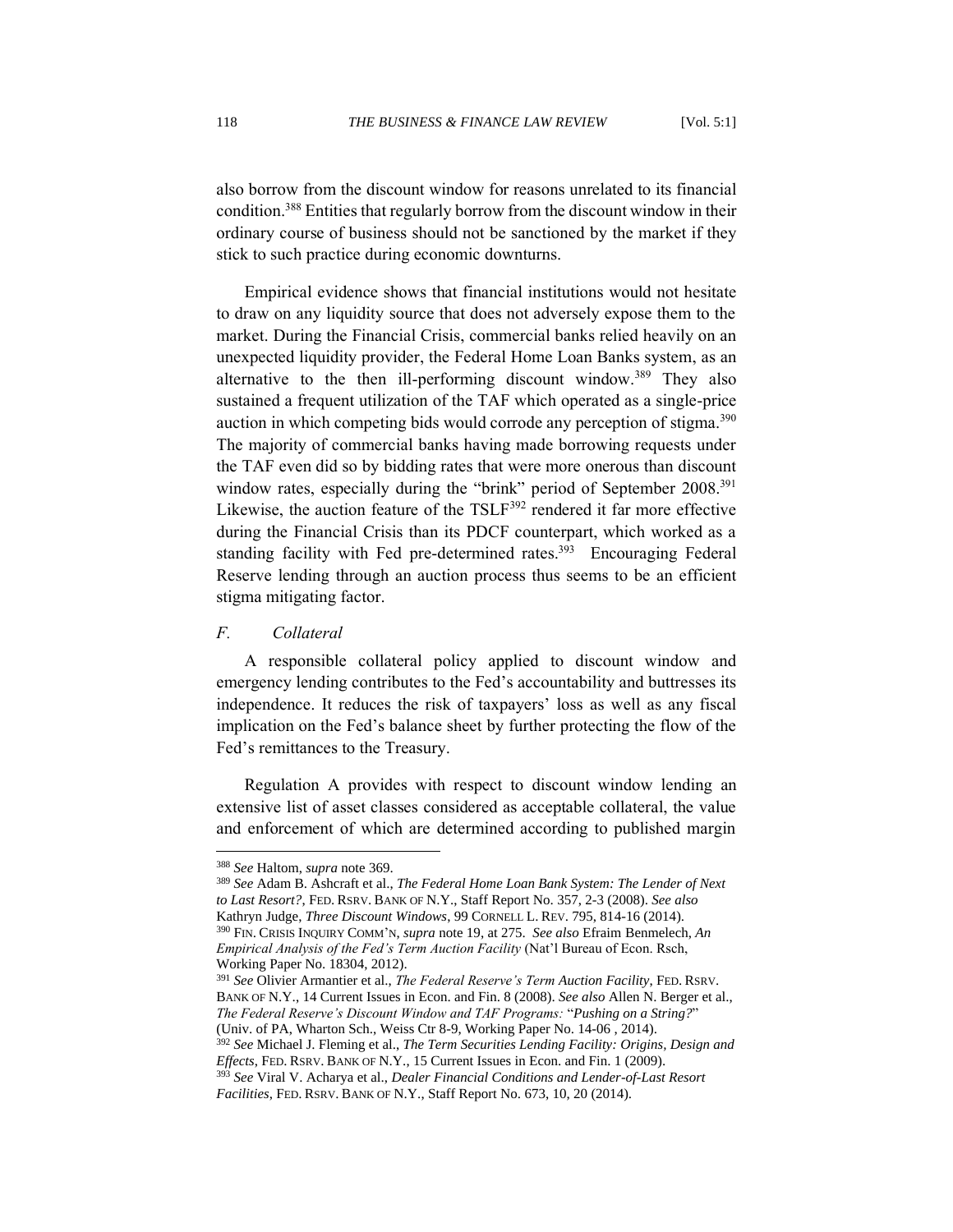tables and guidelines and pledging procedures usually granting the Fed a priority ranking.<sup>394</sup> Any asset posted as collateral in connection with discount window lending is assigned a lendable value, being the maximum amount that the Fed could lend against the collateral and determined by deducting a "haircut" amount from the value of the collateral, such that the amount of the loan remains less than the collateral. This accounts for additional protection against any partial or total defaults on discount window loans.<sup>395</sup>

Prior to the Dodd-Frank Act, a Section 13(3) loan only had to be "*indorsed or otherwise secured to the satisfaction of the Fed,*" a wide discretion practically allowing the Fed to lend against any type of collateral.<sup>396</sup> Could the Fed make unsecured emergency lending if no collateral whatsoever was deemed necessary? A wide interpretation of pre-2010 Section 13(3) admitted the possibility that the Fed could extend uncollateralized Section 13(3) loans. <sup>397</sup> Another less liberal construction of former Section 13(3) insisted that there must be a collateral of some sort, but that the Fed was free to accept a weaker collateral.<sup>398</sup>

The Fed was reproached for its lax collateral policy during the Financial Crisis.<sup>399</sup> The PDCF accepted Caa/CCC-rated and even unrated collateral.<sup>400</sup> The CPFF authorized the purchase of unsecured commercial paper.<sup>401</sup> The Fed would have had no recourse over the assets of AMLF intermediaries had the pledged collateral by ultimate borrowers been insufficient for loan recovery. Neither the CPFF nor the AMLF applied haircuts to pledged collateral. In defense of the Fed however, the facts proved it right. All of the Section 13(3) programs during the Financial Crisis were profitable; principal was reimbursed with interests. <sup>402</sup> Related collateral terms were not that imprudent after all. PDCF loans were made with recourse and had total collateral-to-loan value exceeding 100%.<sup>403</sup> They generally used government securities and investment grade corporate, mortgage-backed and assetbacked securities as collateral.<sup>404</sup> Commercial paper sold to the CPFF had to be rated at least A-1/P-1/F-1. Issuers of unsecured commercial paper paid a

<sup>394</sup> 12 C.F.R. § 201 (2021).

<sup>395</sup> FED. RSRV., THE FEDERAL RESERVE SYSTEM PURPOSES & FUNCTIONS, *supra* note 42, at 43.

<sup>396</sup> 12 U.S.C. §343 (2010).

<sup>397</sup> *See* HAL S. SCOTT, THE GLOBAL FINANCIAL CRISIS 42 (FOUNDATION PRESS 2009).

<sup>398</sup> *See* Posner, *supra* note 357, at 1539.

<sup>399</sup> *See* Thomas M. Humphrey, *Lender of Last Resort: What It Is, Whence It Came, and Why The Fed Isn't It*, 30 Cato J. 333 (2010).

<sup>400</sup> *See* REGULATORY REFORM*, Primary Dealer Credit Facility*, *supra* note 79.

<sup>401</sup> U.S. GOV'T ACCOUNTABILITY OFFICE (GAO), *supra* note 87, at 90. <sup>402</sup> *Id.* at 99.

<sup>403</sup> *See* REGULATORY REFORM*, Primary Dealer Credit Facility*, *supra* note 79. <sup>404</sup> *Id.*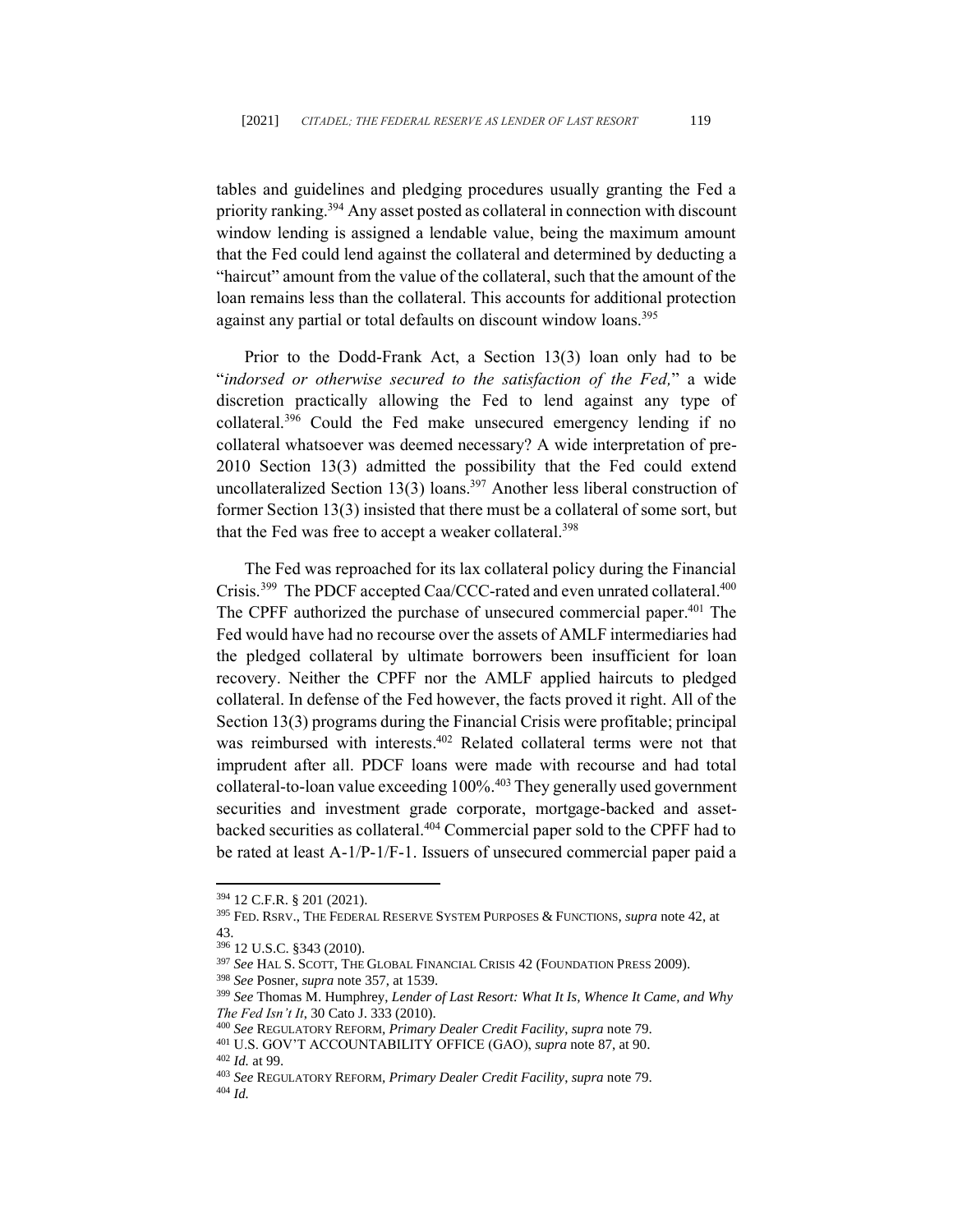credit surcharge to account for any probable losses or guaranteed their paper by the FDIC.<sup>405</sup> A maximum purchase amount per single commercial paper issuer and a registration fee as insurance premium mitigated credit risk. 406 Asset-backed commercial paper that were rated A-1/P-1/F-1 with a negative watch were not purchased through the AMLF.<sup>407</sup> TAF loans were made with recourse and collateralized using discount window haircut procedures.<sup>408</sup> TSLF loans were auction-based and imposed haircuts on pledged collateral.<sup>409</sup>

The Dodd-Frank Act's legal regime required the Fed, with respect to any Section 13(3) program or facility, to "*assign a lendable value to all collateral for the program or facility, consistent with sound risk management practices and to ensure protection for the taxpayer.*" <sup>410</sup> As a result of this lendable value condition, it now requires more collateral for the same amount of loan and further protects taxpayers' money. It clears any ambiguity as to whether the Fed could extend uncollateralized Section 13(3) loans - it cannot. It also preserves the Fed's ability to choose among a wide range of collateral. It is a good judgment that the Fed resisted calls for limiting, in its Final Rule, the types of collateral eligible in connection with emergency lending and deferred only to its already established collateral valuation procedures pursuant to Regulation A.<sup>411</sup> Highly protective collateral in normal times may rapidly deteriorate under strained liquidity circumstances due to the strong correlation among similar assets and the entanglement of financial institutions. They may also prove insufficient in guaranteeing the Fed against potential losses in connection with emergency lending and would therefore require the backing of lesser quality collateral. The loss of confidence in the market increases information sensitivity. Without adequate information providing clarity as to which specific asset or collateral is bad, the perception that all assets or collateral are equally deplorable becomes prevalent. It is

<sup>405</sup> *Commercial Paper Funding Facility: Program Terms and Conditions*, FED. RSRV. BANK OF N.Y. (June 25, 2009), https://www.newyorkfed.org/markets/CPFF\_Terms. <sup>406</sup> *Id.*

<sup>407</sup> *See Asset Backed Commercial Paper (ABCP) Money Market Mutual Fund (MMMF) Liquidity Facility Terms and Conditions*, FED. RSRV.,

https://www.frbdiscountwindow.org/Archive/Asset-Backed-Commercial-Paper-ABCP-Money-Market-Mutual-Fund-MMMF-Liquidity-Facility-Terms-and-Conditions (last update Feb. 5, 2010).

<sup>408</sup> *See* Term Auction Facility Questions and Answers, BD. OF GOVERNORS OF THE FED. RSRV. SYS., https://www.federalreserve.gov/monetarypolicy/taffaq.htm (last update Jan. 12, 2009).

<sup>409</sup> *See* Credit and Liquidity Programs and the Balance Sheet*, Collateral Eligibility, Valuation, and Haircuts by Program*, BD. OF GOVERNORS OF THE FED. RSRV. SYS., https://www.federalreserve.gov/monetarypolicy/bst\_ratesetting.htm (last update Nov. 9, 2016).

 $410$  12 C.F.R. § 201.4(d)(6)(ii) (2021).

<sup>411</sup> 80 Fed. Reg. 78,962 (Dec. 18, 2015).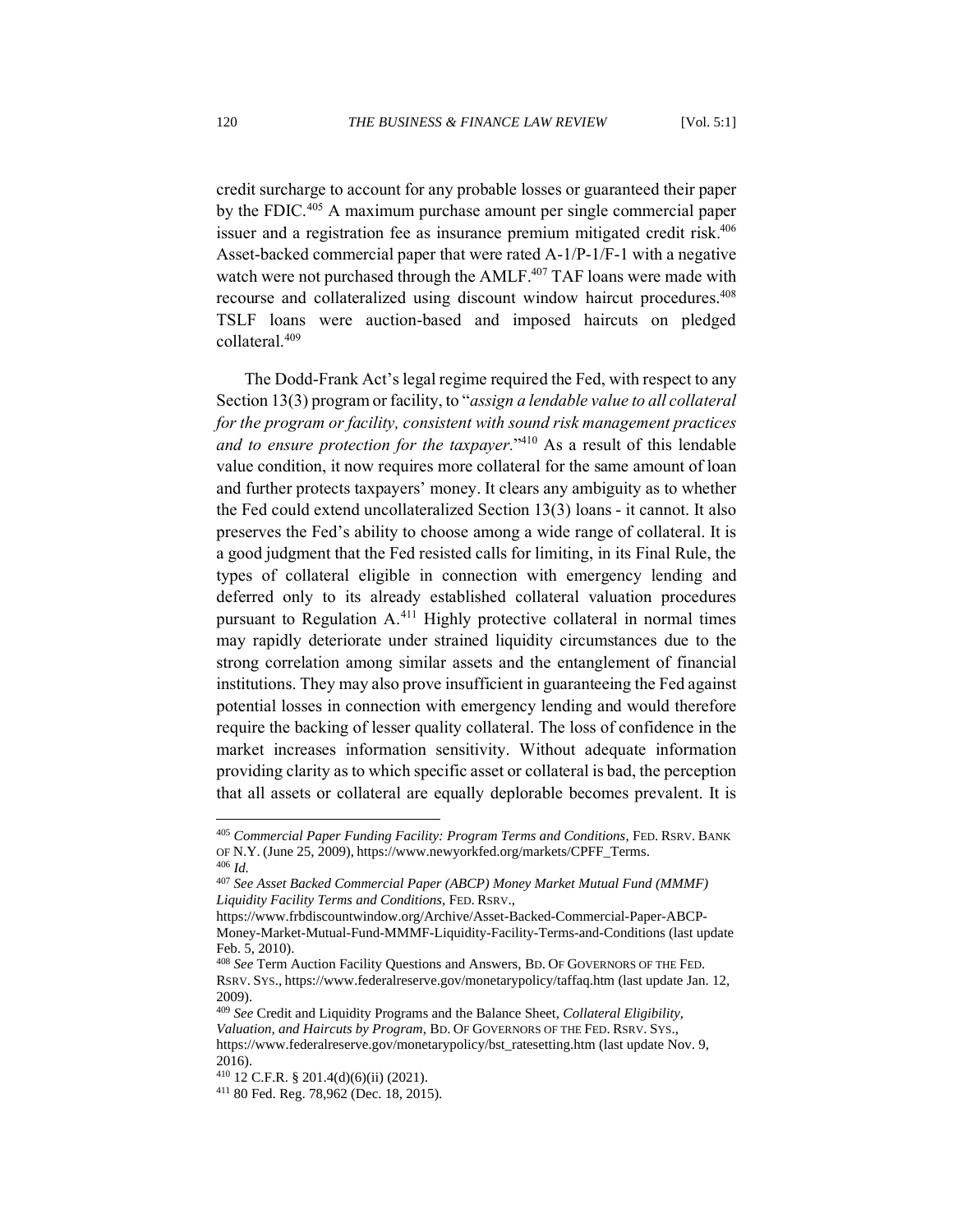therefore important that the Fed maintains a certain flexibility in deciding over its collateral policy as part of its emergency lending.

The additional taxpayer protection obligation imposed by the Dodd-Frank Act on the Fed in its determination whether an extension of a Section  $13(3)$  credit is secured to its satisfaction<sup>412</sup> only memorializes in the law what some had interpreted as an implied covenant of good faith in the former version of Section 13(3) and fortifies the Fed's independence.<sup>413</sup>

Section 13(3) programs created for the first time during the Global Pandemic, in addition to those re-launched from the Financial Crisis, had generally good collateral and protection policy. The PMCCF and the SMCCF only purchased investment grade bonds. Bonds were callable at par, providing further flexibility for the Fed to terminate the facilities.<sup>414</sup> Qualified lenders' retention percentage of loan participations in the Main Street Facilities lessened the credit risk exposure of the Fed.<sup>415</sup> PPP loans originated under the PPPLF were pledged as collateral at face value.<sup>416</sup>

#### *G. Penalty Rate*

The Fed unjustly caught flack for not having charged so-called penalty rates on its Section 13(3) loans during the Financial Crisis. At that time, the Fed had a wide discretion in setting its emergency lending rates. The only requirement was that these rates be fixed "*with a view of accommodating commerce and business*" and "*[…] every fourteen days, or oftener if deemed necessary by the [Fed].*" <sup>417</sup> Lombard Street prescribed that emergency loans "*be made at a very high rate of interest.*" <sup>418</sup> In Bagehot's mind, this "*heavy fine*" sanctions the unreasonable, keeps at bay those that do not need emergency lending or those that apply for it "*out of idle precaution without paying well for it,*" and preserves central banking reserves as far as possible. <sup>419</sup> A so-called penalty rate also attenuates moral hazard as it communicates to the public that emergency lending is not free money. Bagehot never wrote however that rates should be high above current market rates. If prevailing market conditions become excessive, it would be

<sup>412</sup> 12 U.S.C. §343(B)(i).

<sup>413</sup> *See* Posner, *supra* note 357, at 1541-42.

<sup>414</sup> *See Primary Market Corporate Credit Facility Term Sheet*, *supra* note 304; *see also Secondary Market Corporate Credit Facility Term Sheet*, *supra* note 304.

<sup>415</sup> Policy Tools, *Main Street Lending Program, supra* note 120.

<sup>416</sup> *See Paycheck Protection Program Liquidity Facility Term Sheet* (June 25, 2021), BD. OF GOVERNORS OF THE FED. RSRV. SYS.,

https://www.federalreserve.gov/newsevents/pressreleases/files/monetary20210625a1.pdf.

<sup>417</sup> 12 U.S.C. §357 (2021).

<sup>418</sup> BAGEHOT, *supra* note 17, at 187.

<sup>419</sup> *Id*. at 187-88.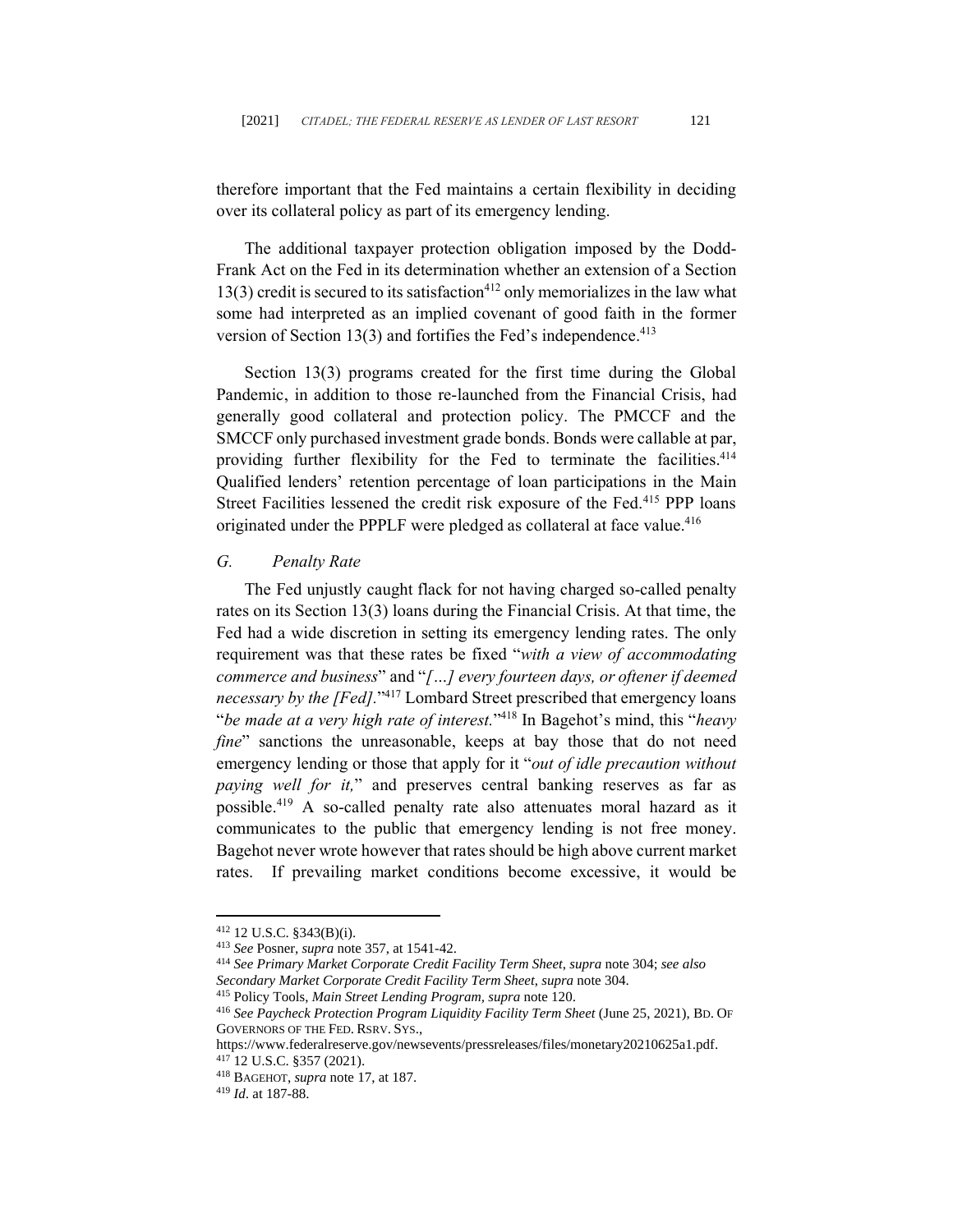counterproductive to charge more on emergency lending, at least beyond what is required to compensate for any potential taxpayer loss. This could further augment the stigma problem. Participants in Section 13(3) programs would give the impression that they need the funds at any cost.<sup>420</sup>

The Fed reasonably priced its Section 13(3) programs during the Financial Crisis. Interest rates on PDCF and AMLF loans were only low in absolute terms. In fact, they tracked the then discount window's primary credit rate, set at a minimum record of zero-to-25 basis points over the target rate.<sup>421</sup> Depending on their unsecured or asset-backed feature, commercial paper sold to the CPFF had an all-in-cost of 200 or 300 basis points above the daily 3-month overnight index swap ("OIS") rate that denotes market anticipations of the Fed's target rate.<sup>422</sup> The auction formats of the TAF and the TSLF made their rates more dependable on challenging bids, and accordingly market forces. TALF loans were made with markups above the effective federal funds rate or LIBOR.<sup>423</sup> The initial LIBOR plus 8.5 percent rate of the revolving credit facility to AIG was reduced in November 2008 to LIBOR plus 3 percent and a 0.75% fee was imposed on undrawn amounts.<sup>424</sup> The Fed feared that the first rate would be too excessive and could put into question the viability of the AIG deal. The revised rate was significantly below then offered yields on distressed debt but was definitely not inexpensive in a normally functioning market. In sum, each rate set for a Section 13(3) program or facility during the Financial Crisis was above market under normal circumstances.<sup>425</sup>

The penalty rate of a Section 13(3) program or facility under the Dodd-Frank Act's legal regime "*is a premium to the market rate in normal circumstances; affords liquidity in unusual and exigent circumstances; and encourages repayment of the credit and discourages use of the program or facility as the unusual and exigent circumstances […] recede.*<sup>2426</sup> Such criteria give the Fed a fair steering compass for pricing its Section 13(3) programs and facilities. Interest rates would be set separately from their crisis environment and at levels that would not defeat the liquidity provision

<sup>420</sup> *See* LABONTE, CONG. RSCH. SERV., *supra* note 64, at 28.

<sup>421</sup> *See* BAIRD WEBEL & MARC LABONTE, CONG. RSCH. SERV., R41073, GOVERNMENT INTERVENTIONS IN RESPONSE TO FINANCIAL TURMOIL 17 (2010).

<sup>422</sup> *See Commercial Paper Funding Facility 2020: Program Terms and Conditions* (March 17, 2020), BD. OF GOVERNORS OF THE FED. RSRV. SYS.,

https://www.federalreserve.gov/newsevents/pressreleases/files/monetary20200317a1.pdf. <sup>423</sup> *See* U.S. GOV'T ACCOUNTABILITY OFFICE (GAO), *supra* note 87, at 90, 224.

<sup>424</sup> *See Id.* at 167-68.

<sup>425</sup> *See* 80 Fed. Reg. 78,963 (Dec. 18, 2015).

 $426$  12 C.F.R. § 201.4(d)(7)(ii) (2021).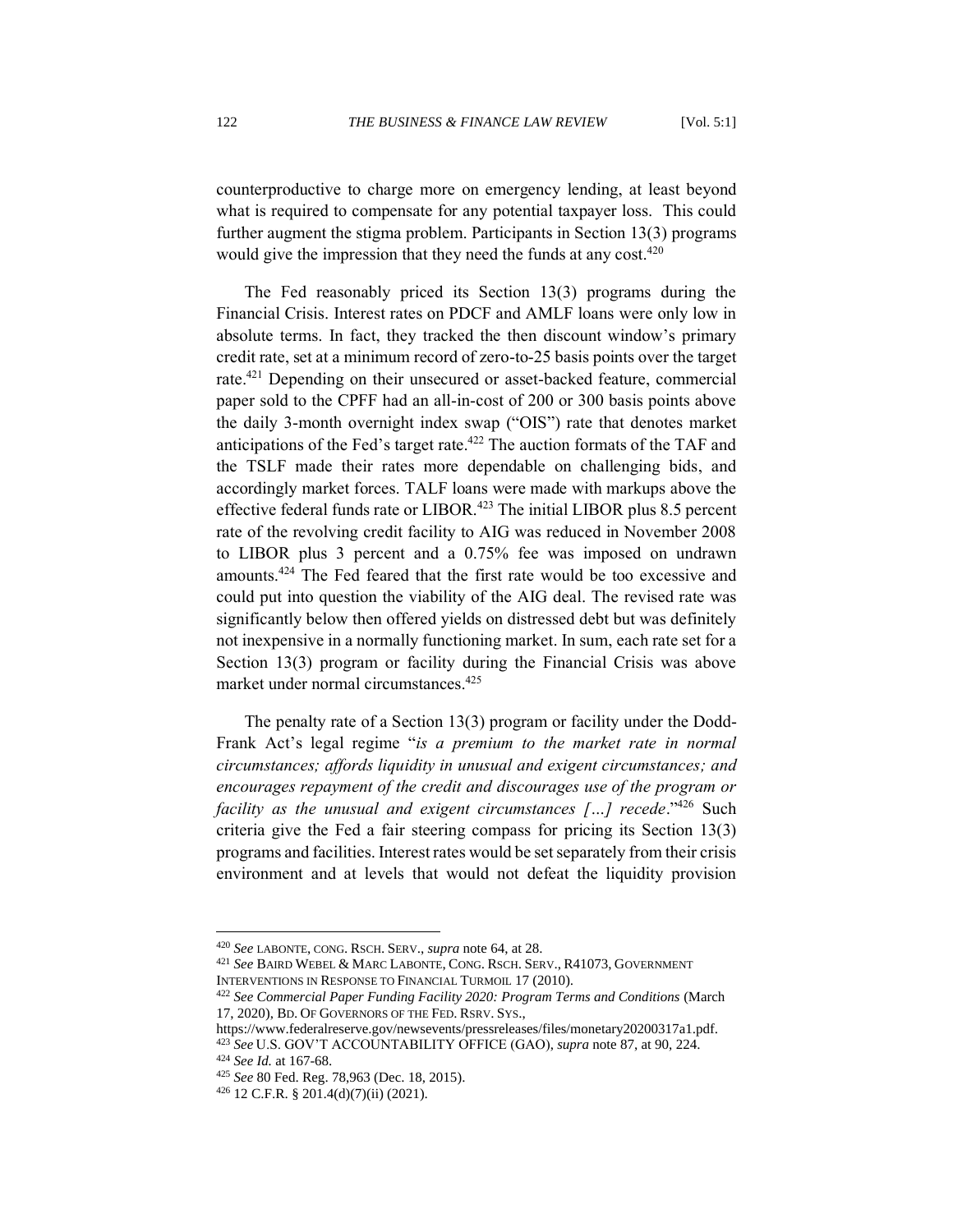purposes of the underlying loans by aggravating the borrowers' financial conditions.

In its determination of an emergency lending rate, the Fed is also invited under the Dodd-Frank Act's legal regime to consider general market conditions, historical rates and maturities for analogous loans in normal times, in addition to the amount, duration, purpose, repayment risk, and collateral of the credit, as well as any other factor compensating for taxpayer risk. 427 This non-exhaustive list of criteria and factors, together with the ability of the Fed to organize auction rate facilities,<sup>428</sup> provides the Fed further flexibility than Congress-proposed bills having brusquely urged a single penalty rate for all Section  $13(3)$  programs.<sup>429</sup> Borrowers under any one Section 13(3) program during the Financial Crisis were treated equally. They paid interest and posted collateral pursuant to the same eligibility requirements. Any differentiation among them was objectively founded and applied consistently in sub-categories of borrowers. Applying a single penalty rate across all Section 13(3) programs, regardless of their respective purposes, the circumstances surrounding each of them, and far ahead of their establishment, would be grossly unfair, impractical at best.

The Fed had to be ingenuously versatile in setting up its emergency lending rates during the Global Pandemic so that the relevant Section 13(3) programs could reach their innumerable destinations. Rates varied not only between programs but also within certain programs according to multiple factors. Rates on bonds issued to the PMCCF or the SMCCF would hinge on the terms of the primary offerings or on fair market value in the secondary market. Rates on loans under the TALF 2020 would vary depending on the asset-backed securities involved and would be over either the average secured overnight financing rate (SOFR), the OIS rate, or the top of the Fed's target rate range.<sup>430</sup> Rates on loans under the MMLF would hang on the collateral securing the loans and would range from the primary credit rate to

 $427$  12 C.F.R. § 201.4(d)(7)(iii) (2021).

<sup>428</sup> 12 C.F.R. § 201.4(d)(7)(i) (2021).

<sup>&</sup>lt;sup>429</sup> See Bailout Prevention Act of 2015, 114<sup>th</sup> Cong. (2015-2016); Bailout Prevention Act of 2015, H.R.2625, 114th Cong. (2015-2016). The bill of the Bailout Prevention Act of 2015 proposed a single interest rate on any emergency lending program of at least 500 basis points over referenced Treasury securities. *See also* Fed Oversight Reform and Modernization Act of 2015, H.R. 3189, 114th Cong. (2015). This bill proposed applying a single minimum interest rate for all emergency lending programs that is the sum of (a) the most recent 90-day average of the secondary discount rate of all Federal Reserve Banks, and (b) the most recent 90-day average of the difference between a distressed corporate bond yield index and a Treasury yield.

<sup>430</sup> *See Term Asset-Backed Securities Loan Facility*, *supra* note 302.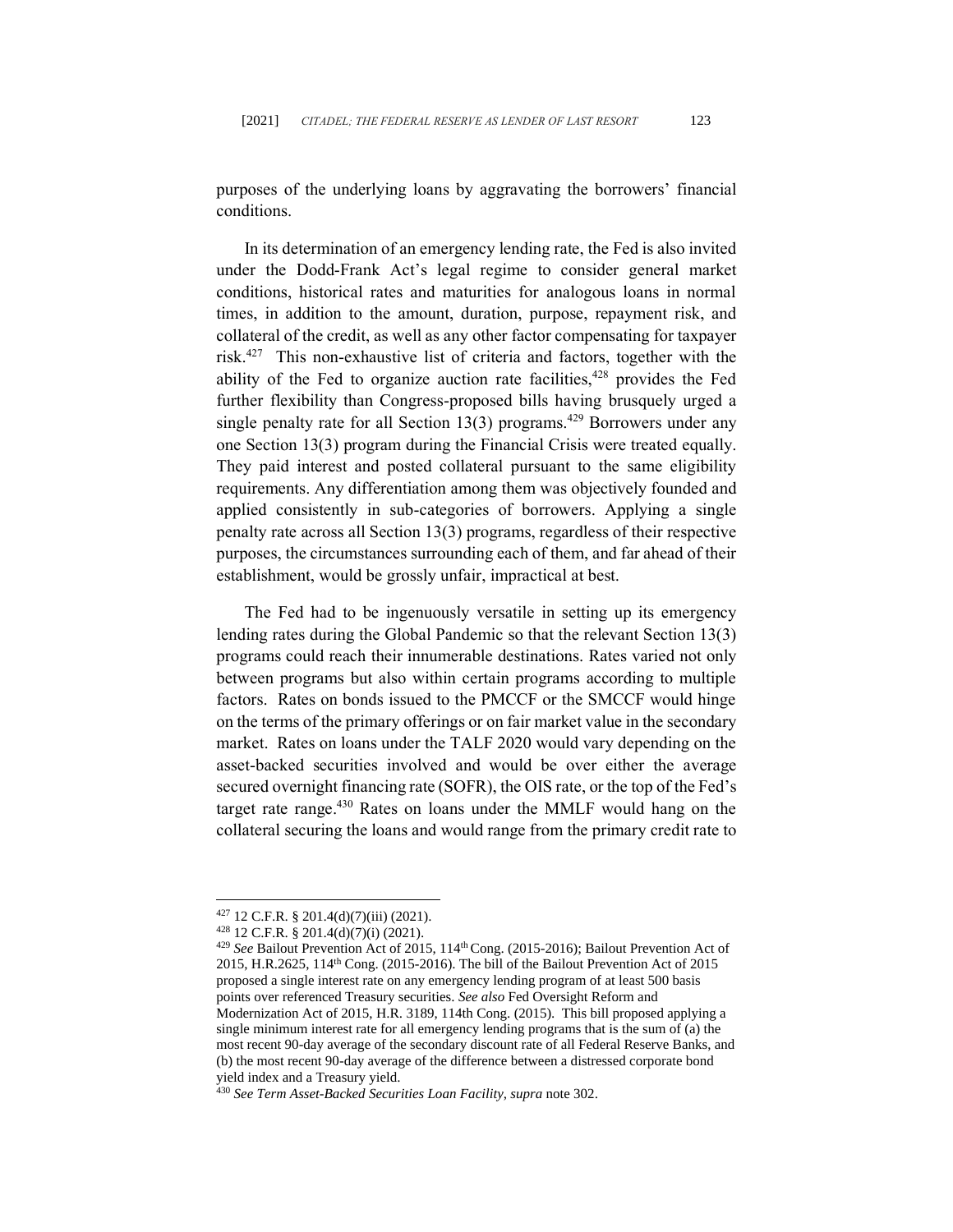100 basis points above that rate.<sup>431</sup> Extension of credit under the PPPLF would be made at 35 basis points.<sup>432</sup> Under the CPFF 2020, commercial paper rated A1/P1/F1 would be priced based on the then-current 3-month OIS rate plus 110 basis points, and commercial paper of lesser quality would be priced on the same OIS rate plus 200 basis points.<sup>433</sup> The Fed was therefore right in its rejection in the Final Rule of a single rate policy for emergency lending.<sup>434</sup>

# *H. Backdoor Channeling of Discount Window Loans to Non-Commercial Banks*

The stage for Federal Reserve lending dividing between commercial and non-commercial banks has not changed since 1932. Commercial banks could tap the discount window at any time and upon their own initiative, subject to capitalization standards and maturity limitations. Discount window's interest rates and collateral policy would be known in advance. Non-commercial banks have no access to the discount window in ordinary times and could only hope that a frantic need for liquidity, in unusual and exigent circumstances, would be satisfied by the Fed's emergency lending. The Fed would decide the eligibility, financial and collateral terms of its Section 13(3) programs on an *ad hoc* basis.

It is worth mentioning that the Fed rigorously respected the discount window's earmark for depository institutions during the Financial Crisis and the Global Pandemic. It made sure the AMLF was authorized pursuant to Section 13(3), in addition to Section 10B, to direct discount window funds to the money market via bank holding companies, depository institutions, and broker-dealer subsidiaries thereof.<sup>435</sup> Purchases of loans from depository institutions to fund borrowers of all kinds were authorized by the Main Street Lending Program under Section 13(3). The Fed further took precautions not to mingle any credit to investment banks and securities dealers with discount window funds, even when the terms of such credit were very similar to those of the discount window, such as for the PDCF and the PDCF 2020.<sup>436</sup>

<sup>431</sup> *See* Press Release, *Federal Reserve Board broadens program of support for the flow of credit to households and businesses by establishing a Money Market Mutual Fund Liquidity (MMLF)*, *supra* note 116.

<sup>432</sup> *See Paycheck Protection Program Liquidity Facility Term Sheet, supra* note 416. <sup>433</sup> Rated A2/P2/F2*.*

<sup>434</sup> *See* 80 Fed. Reg. 78,963 (Dec. 18, 2015).

<sup>435</sup> Discount Window, *Asset Backed Commercial Paper (ABCP) Money Market Mutual Fund (MMMF) Liquidity Facility Terms and Conditions*, *supra* note 407.

<sup>436</sup> FIN. CRISIS INQUIRY COMM'N, *supra* note 19, at 294. *See also FAQs: Primary Dealer Credit Facility* (May 7, 2020), FED. RSRV. BANK OF N.Y.,

https://www.newyorkfed.org/markets/primary-dealer-credit-facility/primary-dealer-creditfacility-faq.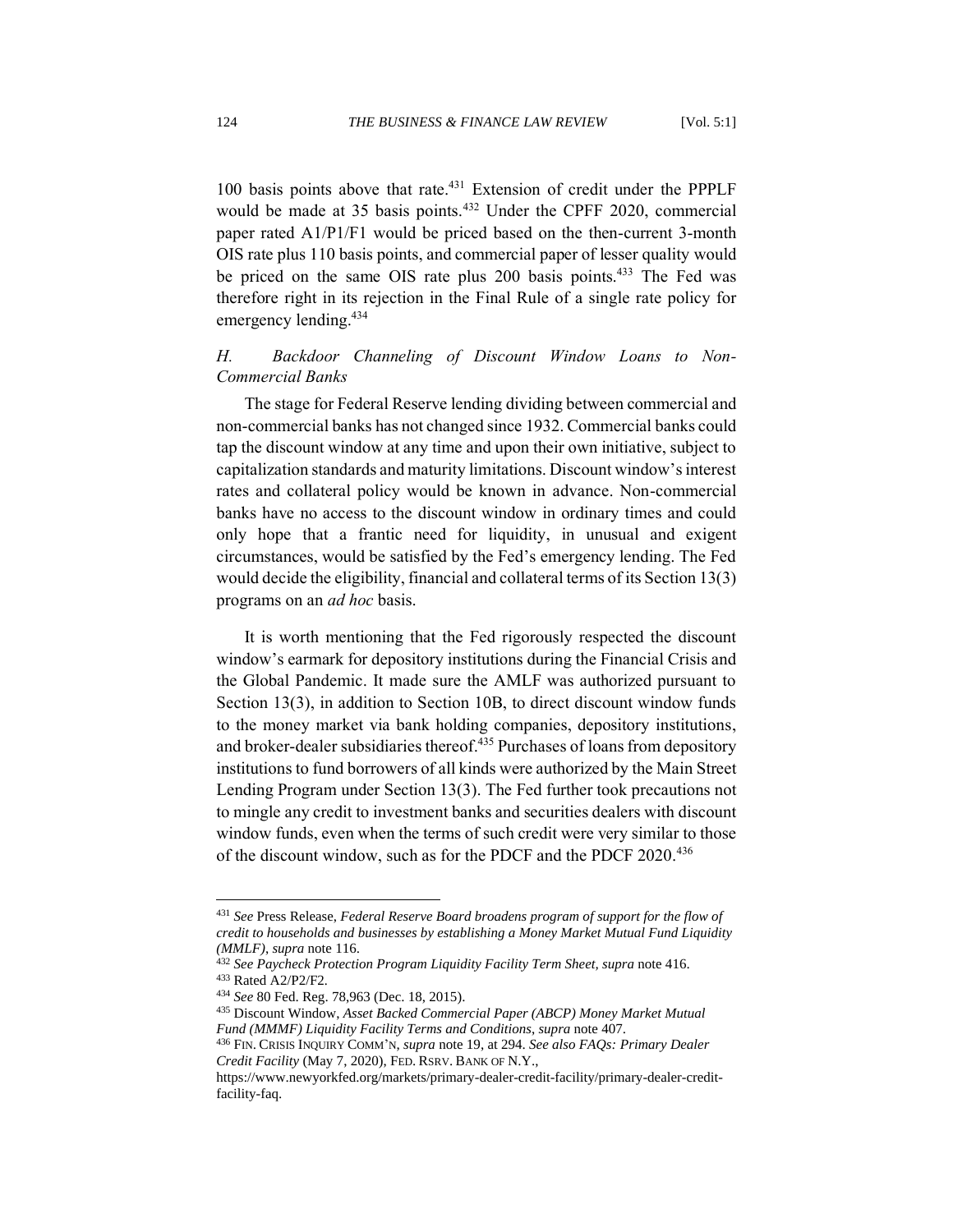Title VI of the Dodd-Frank Act deepened the vertical separation between commercial and non-commercial banks with respect to discount window lending by further restricting any indirect routing of discount window loan proceeds by commercial banks to their non-commercial bank affiliates.<sup>437</sup>

Sections 23A and 23B of the Federal Reserve Act impose limitations on certain transactions of commercial banks with their non-commercial bank affiliates, regardless of whether any such transactions have been negotiated at arm's length, are consistent with market practice, or are even to the benefit of the commercial banks.<sup>438</sup> The Dodd-Frank Act amended these sections to further restrict transactions between commercial banks and their noncommercial bank affiliates by increasing their cost, widening the scope of "covered transactions" and "affiliates," and raising collateral burdens in relation to lending transactions.<sup>439</sup> Derivative and repurchase agreements, as well as securities financing transactions between commercial banks and their non-commercial bank affiliates have consequently become more restricted. The revisions to Sections 23A and 23B of the Federal Reserve Act have been perceived as weakening the Fed's lender of last resort powers because commercial banks could not freely transmit anymore discount window funds to their broker-dealer and non-commercial bank affiliates as they used to do via repo and other transactions. 440

We understand the rationale behind the Dodd-Frank Act's amendments to Sections 23A and 23B of the Federal Reserve Act. If discount window lending is to be opened to non-commercial banks, then this should not be done via some kind of backdoor channeling of discount window funds to non-commercial banks. Instead, it should be realized through the exploration of a major reform of the Fed's lending of last resort structure by giving access to non-commercial banks to the discount window or by creating a specific standard liquidity backstop to non-commercial banks in ordinary times, subject to stringent solvency and collateral conditions to minimize moral hazard risks.

### *I. Legislative Trend*

Subjecting Section 13(3) programs to the Treasury's approval called into question the Fed's status of lender of last resort. Broad-based eligibility excluded individual Fed rescues. These two limitations to the Fed's emergency lending powers should be reversed. Other limitations of the Dodd-Frank Act to the Fed's lender of last resort powers such as borrowers'

<sup>437</sup> Federal Reserve Act §§ 23A and 23B; Dodd-Frank Act § 608; 12 U.S.C. § 371c.

<sup>438</sup> Federal Reserve Act §§ 23A and 23B; 12 U.S.C. § 371c.

<sup>439</sup> Federal Reserve Act §§ 23A, 23B; Dodd-Frank Act § 608.

<sup>440</sup> SCOTT, *supra* note 261, at 104.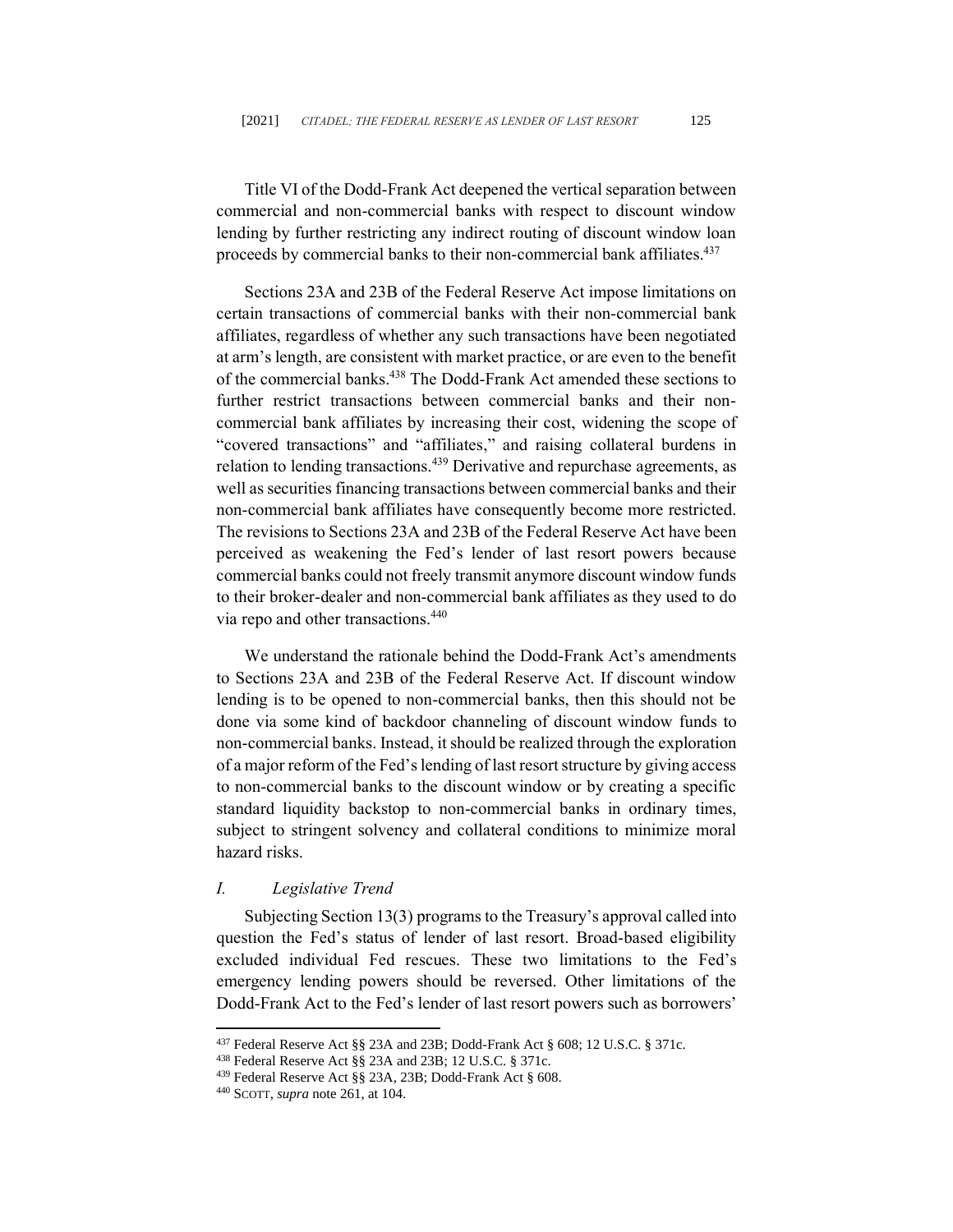solvency and the new collateral and interest rate policies are more understandable, provided there is reasonable wiggle room in their interpretation and execution.

Unfortunately, the legislative trend has leaned towards more restrictions to the Fed's emergency lending in several bills examined in Congress following the Dodd-Frank Act. The only bill to have passed one of the legislative houses, the Fed Oversight Reform and Modernization Act of 2015, almost cripples the Fed's lender of last resort role.<sup>441</sup> Unusual and exigent circumstances would be "*limited only to those circumstances posing a threat to U.S. financial stability*" and could be claimed with the affirmative vote of not less than nine presidents of Reserve Banks, in addition to the already supermajority vote of five members of the Fed's Board of Governors.<sup>442</sup> Collateral for Section 13(3) loans may not be equity securities and would be limited only to specific asset classes. A borrower solvency determination would be based solely on a certification by the Fed and the federal banking agencies with supervision powers over the borrower. Selfcertification by the borrower of its solvency would no longer be possible. Access to the lender of last resort would be restricted to "*participants that are financial institutions, excluding federal, state, and local government agencies activities.*" 443

As with the Dodd-Frank Act, the main deficiency of the recent legislative approaches to the Fed's emergency lending authority is that they reduce such authority, when in fact they should have enlarged it, at least in the manner described in Part VI. The Consolidated Appropriations Act also raised concerns about further restrictions to the Fed's emergency lending. We assess these concerns in Part V below.

## V. THE CONSOLIDATED APPROPRIATIONS ACT AND THE FED'S LENDER OF LAST RESORT ROLE

The Consolidated Appropriations Act rescinded all obligated and disbursed CARES Act funds that the Treasury has used or committed to use for Section 13(3) programs and that were not needed to meet the commitments, as of January 9, 2021, of such programs. <sup>444</sup> It suppressed, effective on January 9, 2021, all \$454 billion of CARES Act funds to be used in connection with Section  $13(3)$  programs or facilities.<sup>445</sup>

<sup>&</sup>lt;sup>441</sup>See Fed Oversight Reform and Modernization Act of 2015, H.R. 318, 114<sup>th</sup> Cong. (2015-2016) (passed by the House on November 19, 2015 but was never passed by the Senate).

<sup>442</sup> H.R. 3189 § 11.

<sup>443</sup> H.R. 3189.

<sup>&</sup>lt;sup>444</sup> Consolidated Appropriations Act, 2021, H.R. 133, 116<sup>th</sup> Cong. § 1003(a)(2)(B)(ii).

<sup>445</sup> *Id.* § 1003(b).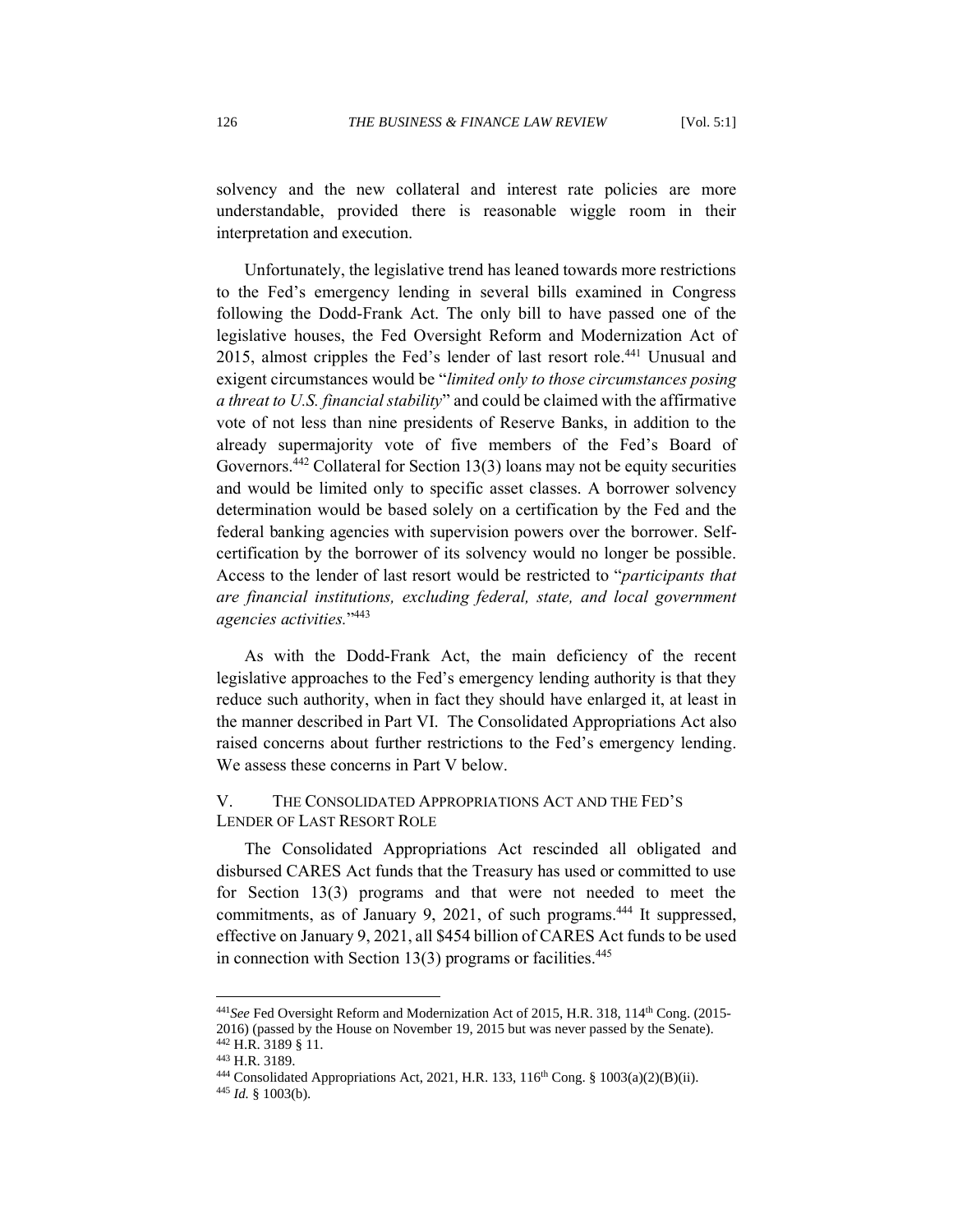The Consolidated Appropriations Act also barred the Fed, after December 31, 2020, from making any loans or purchases of any assets, obligations or interests pursuant to Section 13(3) programs in which the Treasury injected CARES Act funds, or from making any modifications to such loans or purchases, subject to a few exceptions.<sup>446</sup> Such exceptions notably included the purpose of minimizing costs to taxpayers. 447 It rendered the ESF unavailable for any future Section 13(3) program or facility that is the same as any such program or facility in which the Treasury made an investment pursuant to the CARES Act, except for the TALF 2020. 448

These restrictions appear to limit the Fed's emergency lending powers, but it is not the case. The prohibition to extend liquidity via programs that used CARES Act funds practically ended the PMCFF, the SMCFF, the TALF 2020, the MLF and the Main Street Lending Program. It does not prevent the Fed from establishing similar but unidentical programs in the future. The Fed could also still extend credit via Section 13(3) programs that did not incorporate CARES Act funds, such as the PDCF 2020 and the PPPLF, or that did not use CARES Act funds that were allocated to them such as the CPFF 2020 and the MMLF; in each case until the termination of the relevant program. Obviously, the Fed may revive these programs at any given time if the right circumstances arise. The inability to take advantage of the ESF for future Section 13(3) programs that are replicas of those which used CARES Act funds, except for the TALF 2020, does not seem too restrictive either. The ESF could still be used for Section 13(3) programs that are similar to, but not a reprise of, programs in which CARES Act funds were used, or for entirely different Section 13(3) programs. The TALF 2020 may be re-created "as is" without the Fed losing the support of the ESF. Other Treasury-sponsored funds than the ESF could evidently still be used to capitalize Section 13(3) programs. In a word, the Fed retains its freedom to create Section 13(3) programs, whether similar or not to those implemented during the Global Pandemic.<sup>449</sup>

The rule of construction in section 1006 of the Consolidated Appropriations Act partly reads as follows: "*[…] nothing in this Act shall be construed to modify or limit the authority of the Board of Governors of the [Fed] under [Section 13(3)] as of the day before the date of enactment of the* 

<sup>446</sup> *Id.* § 1005.

<sup>447</sup> *Id.*

<sup>448</sup> *Id.* 

<sup>449</sup> See Douglas Landy, *Unlucky: Do the Recent Changes to the Federal Reserve's Powers Under Section 13(3) of the Federal Reserve Act Inhibit Future Action?*, WHITE & CASE LLP (Jan. 7, 2021), https://www.whitecase.com/publications/alert/unlucky-do-recent-changesfederal-reserves-powers-under-section-133-federal.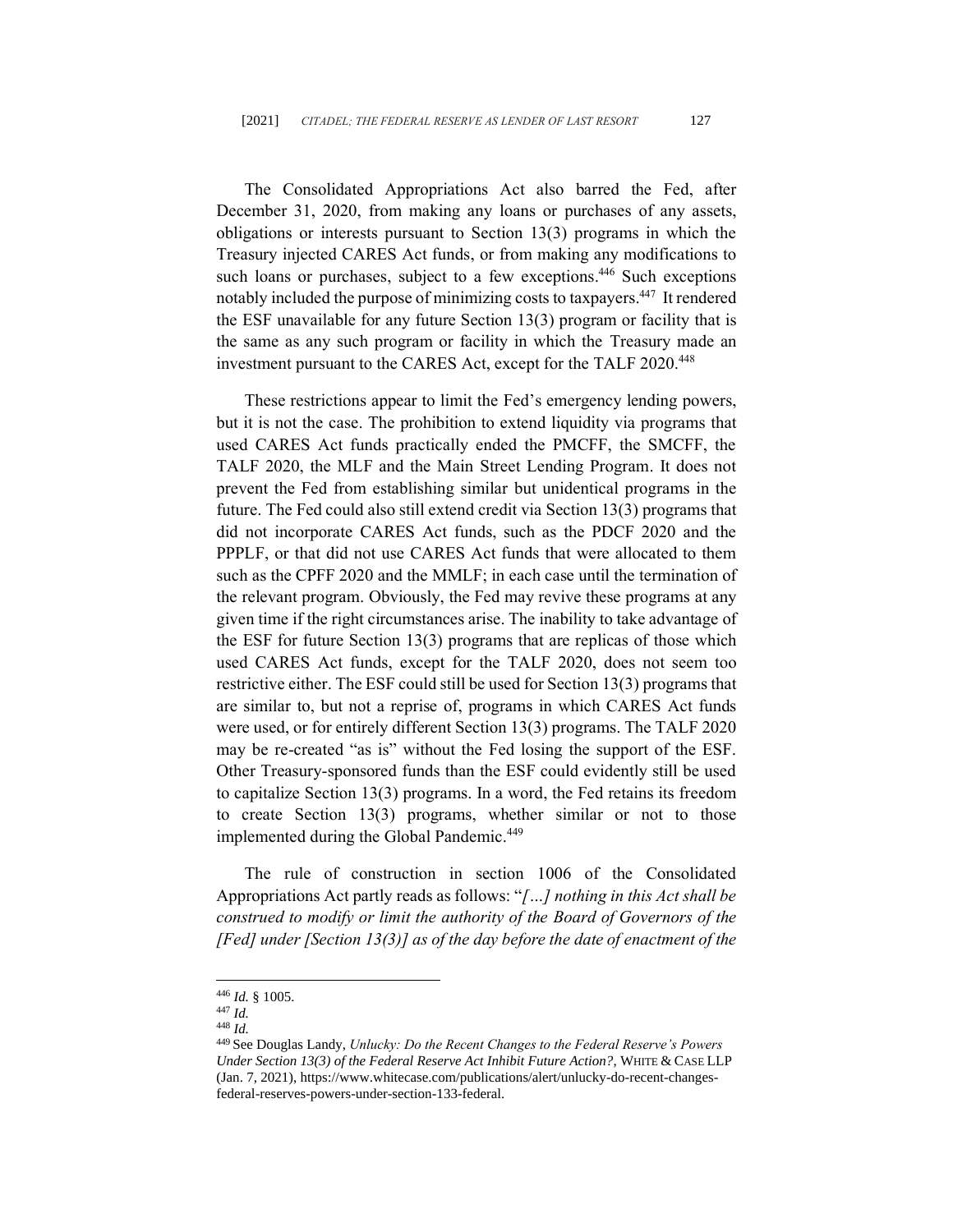CARES Act."<sup>450</sup> The formulation is rather clumsy as the CARES Act had no effect on Section 13(3). The intention was to convey that the Fed's emergency lending authority as it stands since the Dodd-Frank Act remains the same.

# VI. THE UNFINISHED REFORM; THE FED AS PURCHASER OF LAST RESORT

The Fed is allowed to purchase assets only as part of open market operations. These assets are generally debt securities issued by the U.S. government, states, municipalities, or foreign governments, or backed by the foregoing. <sup>451</sup> They may also be private debt eligible for purchase by the Fed: cable transfers, bankers' acceptances, and bills of exchange, subject to certain limitations. <sup>452</sup> The Federal Reserve Act does not expressly authorize other forms of asset purchases. It is specifically on this ground that the Fed encountered the most virulent critics during the Financial Crisis as certain of its then Section 13(3) loans were accused of disguising asset purchases that fall outside of the contours of its emergency lending powers. Committing illegality is a far more serious allegation than any of the other reproaches made to the Fed.

It was contended that the Maiden Lane loans stretched the limits of the Fed's statutory authority.<sup>453</sup> Among the conditions to obtaining a Section 13(3) loan is the evidence that the borrower has exhausted all private remedies. <sup>454</sup> The Maiden Lane companies have not attempted to receive private sector loans. It would have been bizarre for entities expressly created by the Fed for liquidity provision purposes to do so. Moreover, the urgency to attend to the credit crunch between March and December 2008, when the financial system teetered on the edge of collapse, did not lend itself to saving appearances. The clarification that the Fed gave to the exhaustion of private remedies requirement during the Global Pandemic confirms *a posteriori* that the Maiden Lane entities have not committed illegality by not pitching for private credit.

Another criticism of the Maiden Lane loans is the audacious interpretation by the Fed of Section 13(3) allowing it to form a subsidiary with no past economic reality and extend to it emergency lending, as if it

<sup>450</sup> *Id.* § 1006.

<sup>451</sup> Federal Reserve Act § 14(b)(1); 12 U.S.C. § 355.

<sup>452</sup> Federal Reserve Act §§ 13(4), 14(1), & 14(2)(c); 12 U.S.C. § 353; 12 U.S.C. § 356; 12

U.S.C. § 344. *See also* Small & Clouse, supra note 41, at 25, 26, 30.

<sup>453</sup> Emerson, *supra* note 3, at 125, 28.

<sup>454</sup> *See supra* Part IV(C).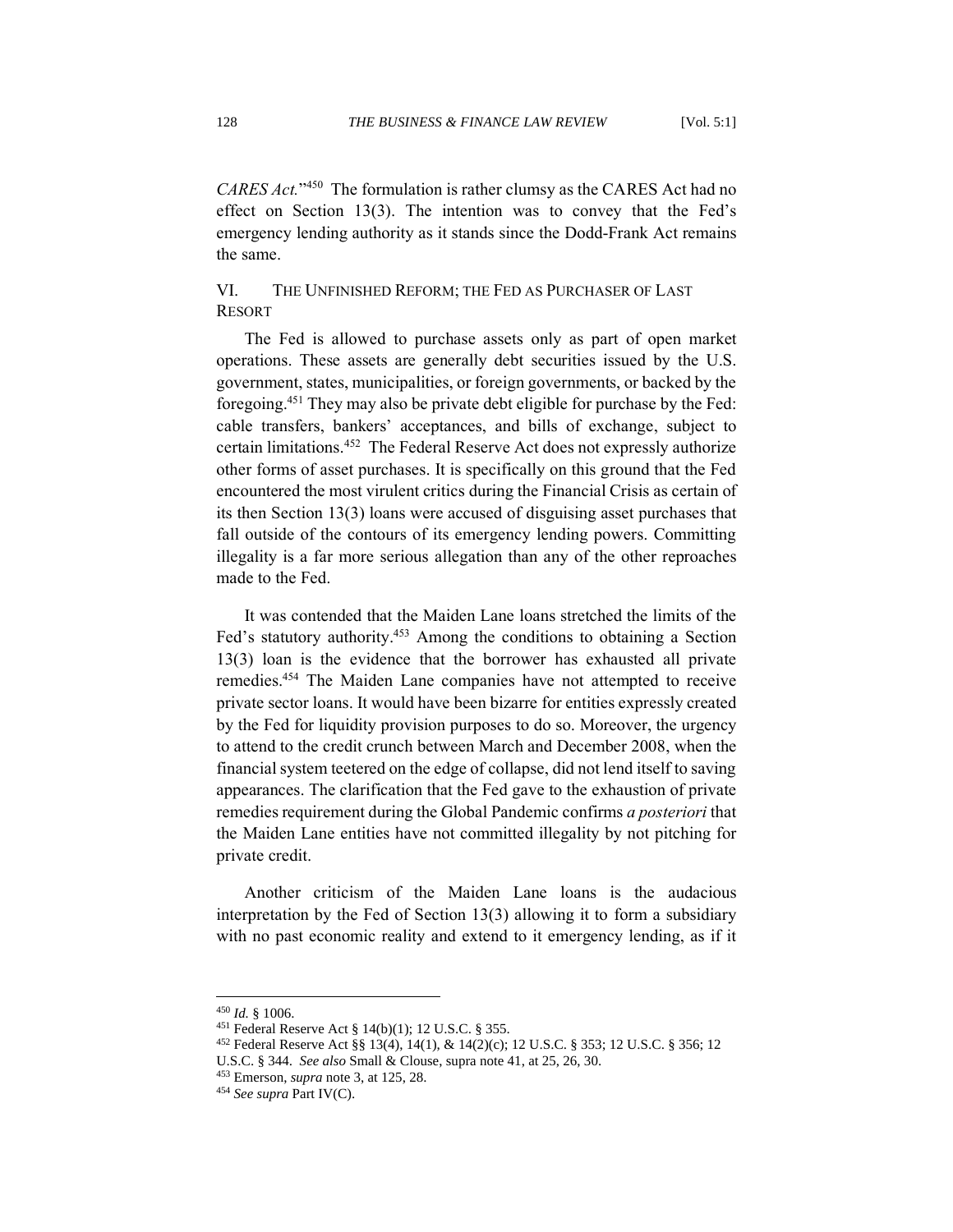were a third-party.<sup>455</sup> Technically, the Fed would be lending to itself and the assets purchased by the controlled subsidiary would be consolidated in its own balance sheet. In form, the Maiden Lane transactions were also structured as loans to SPVs, the proceeds of which were employed to purchase assets. In substance though, and looking through the legal acrobatics, the transactions were clearly purchases of assets.<sup>456</sup> However, this would not have been the first time that legal form prevails over substance. In a triangular merger, the merger between a purchaser's subsidiary with the target company covers up the mere acquisition of the target company by the purchaser. Courts would generally accept to elevate form over substance if the ensuing transaction does not contravene what the law tries to accomplish. <sup>457</sup> The purchases of assets in the Maiden Lane transactions were legally structured as loans precisely to comply with the letter of Section 13(3).<sup>458</sup> They also did not violate the spirit of the Federal Reserve Act whose ultimate policy objective in the matter of emergency lending is not the lending itself, but more fundamentally, the provision of liquidity. Through the Maiden Lane transactions, the Fed purchased illiquid MBS from Bear Stearns and AIG, as well as CDOs held by AIG's counterparties. These were in fact purchases of debt securities, which economically speaking is the equivalent of a loan. More importantly, they were instrumental in stopping the runs on the two companies. Bear Stearns lost \$16 billion of cash in just three days (between March 13 and 16, 2008)!<sup>459</sup> Any Fed direct liquidity assistance *per se* to the failing investment bank would have come too late. The Fed would be "lending into a run." The Fed's \$85 billion credit facility to AIG, despite such amount's full coverage of AIG's CDS exposure to the subprime mortgage market and other illiquid obligations, could not have saved the day either for the insurance giant.<sup>460</sup> More than cash, Bear Stearns and AIG needed to dump their holdings of toxic assets so that their counterparties could have enough confidence dealing with them again. The Fed thought it more plausible to stop the run on Bear Stearns by reinstating the confidence of the market in its ability to survive through a private takeover and the removal of the poisonous assets from its balance sheet.<sup>461</sup> A private suitor arrangement for AIG could have been possible but for the loss of whatever remaining trust in the market after Lehman Brothers went

<sup>455</sup> Emerson, *supra* note 3, at 129.

<sup>456</sup> *Id.*

<sup>457</sup> *See* WILLIAM A. KLEIN ET AL., BUSINESS ORGANIZATION AND FINANCE, LEGAL AND

ECONOMIC PRINCIPLES 120-22 (11<sup>th</sup> ed. 2010).

<sup>458</sup> FIN. CRISIS INQUIRY COMM'N, *supra* note 19, at 290.

<sup>459</sup> *Id*., at 289.

<sup>460</sup> *Id.* at 288, 289, & 350.

<sup>461</sup> *Id.* at 297, 349, & 350.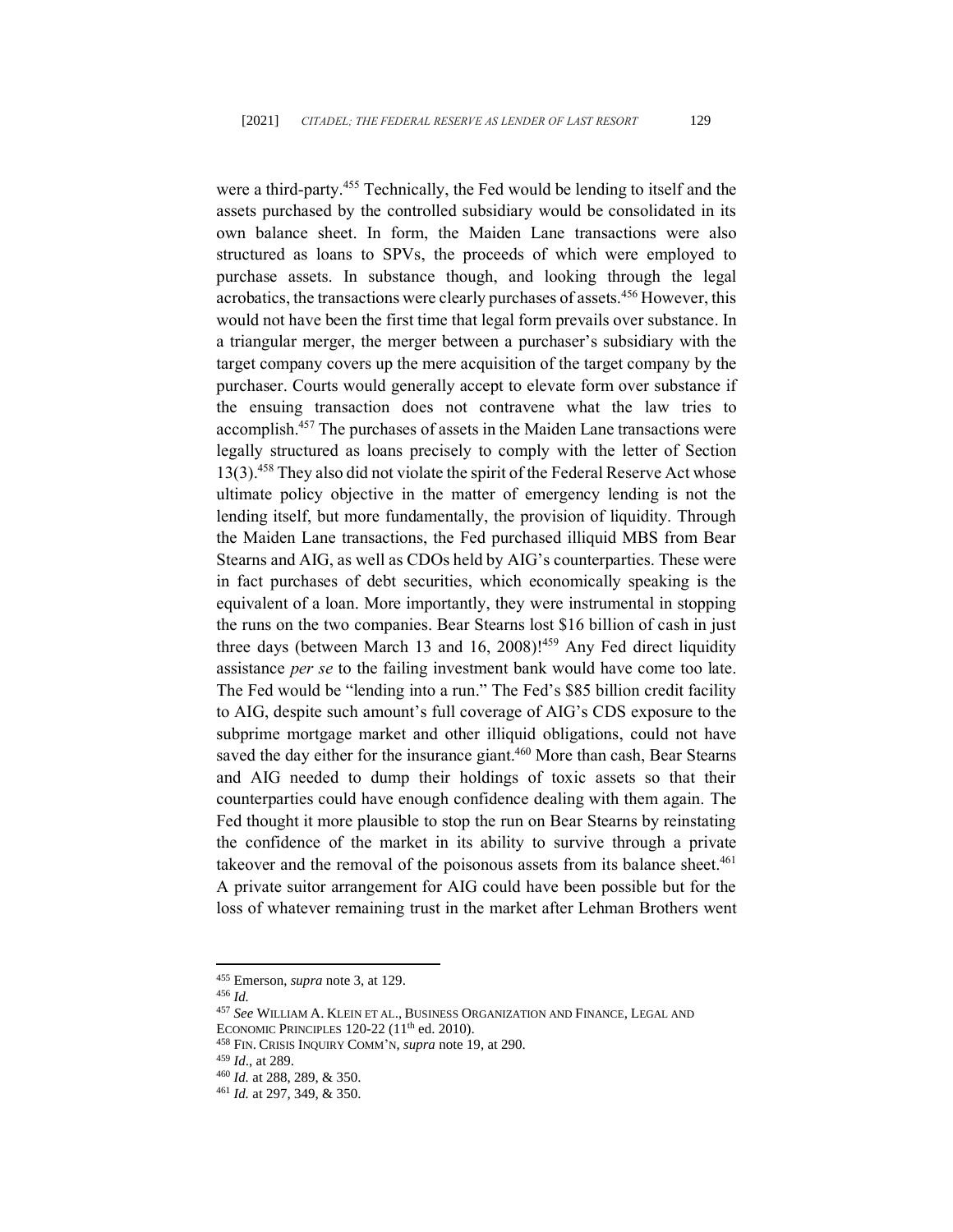under. 462 It is the isolation of MBS and other illiquid securities from AIG's books through the Maiden Lane transactions, the parallel purchase of CDOs from AIG's counterparties and the corresponding termination of related CDS that restored the lost investor trust in AIG and ended the run.

The loans by the Fed to the Maiden Lane entities allegedly had the economic attributes of equity investments as the Fed shared the downside of the losses and would receive most of the return on investment. <sup>463</sup> In fact, the loans to Maiden Lane LLC and Maiden Lane II LLC implied for the Fed that it would take losses on those loans only after Bear Stearns' and AIG's portfolios of toxic assets depreciated beyond JPMorgan's and AIG's respective subordinated loan amounts.<sup>464</sup> The Fed also was reimbursed its loan to Maiden Lane III LLC before AIG received any residual gains on its equity in the company.<sup>465</sup> Such contractual and structural subordination on the contrary confirms the "debt" aspect of the Fed's loans to the Maiden Lane entities. Also, whether the Fed's performance on these loans depended on the underlying portfolios' returns is the risk of any debt investment and is not only specific to equity. The non-recourse feature of the loans made them even less "equity-like" as the lender had no option to lay claims on the Maiden Lane entities' assets had the collateral been insufficient.<sup>466</sup>

The CPFF worked similarly to the Maiden Lane transactions but for the whole commercial paper market. It created a special purpose vehicle, the CPFF LLC, to purchase asset-backed and other qualified commercial paper from large issuers with funds borrowed from the Fed.<sup>467</sup> The selling of such assets to the CPFF by multisector issuers spanning the banking, telecommunications, automobile, and other manufacturing industries, reinvigorated a waning commercial paper market during the Financial Crisis, and general credit incidentally. This time, no financial institution in particular was at stake, but whole industries. The CPFF and its 2020 equivalent worked respectively in tandem with the AMLF and the MLF, which in passing, also used depository and non-depository institutions as conduits for the purchase of commercial paper.<sup>468</sup> During the Global Pandemic, the CPFF 2020, the PMCF, the SMCF and the Main Street Lending Program all used the same approach of purchasing debt securities

<sup>462</sup> *Id.* at 349*. See also* ALAN S. BLINDER, AFTER THE MUSIC STOPPED, THE FINANCIAL CRISIS, THE RESPONSE, AND THE WORK AHEAD 135-36 (2014).

<sup>463</sup> ERIC A. POSNER, LAST RESORT, THE FINANCIAL CRISIS AND THE FUTURE OF BAILOUTS 59- 61 (2018).

<sup>464</sup> *Id.*

<sup>465</sup> *Id.* at 84.

<sup>466</sup> *Id.* at 60-61.

<sup>467</sup> *Id.* at 62.

<sup>468</sup> LABONTE, CONG. RSCH. SERV., *supra* note 64, at 7-12.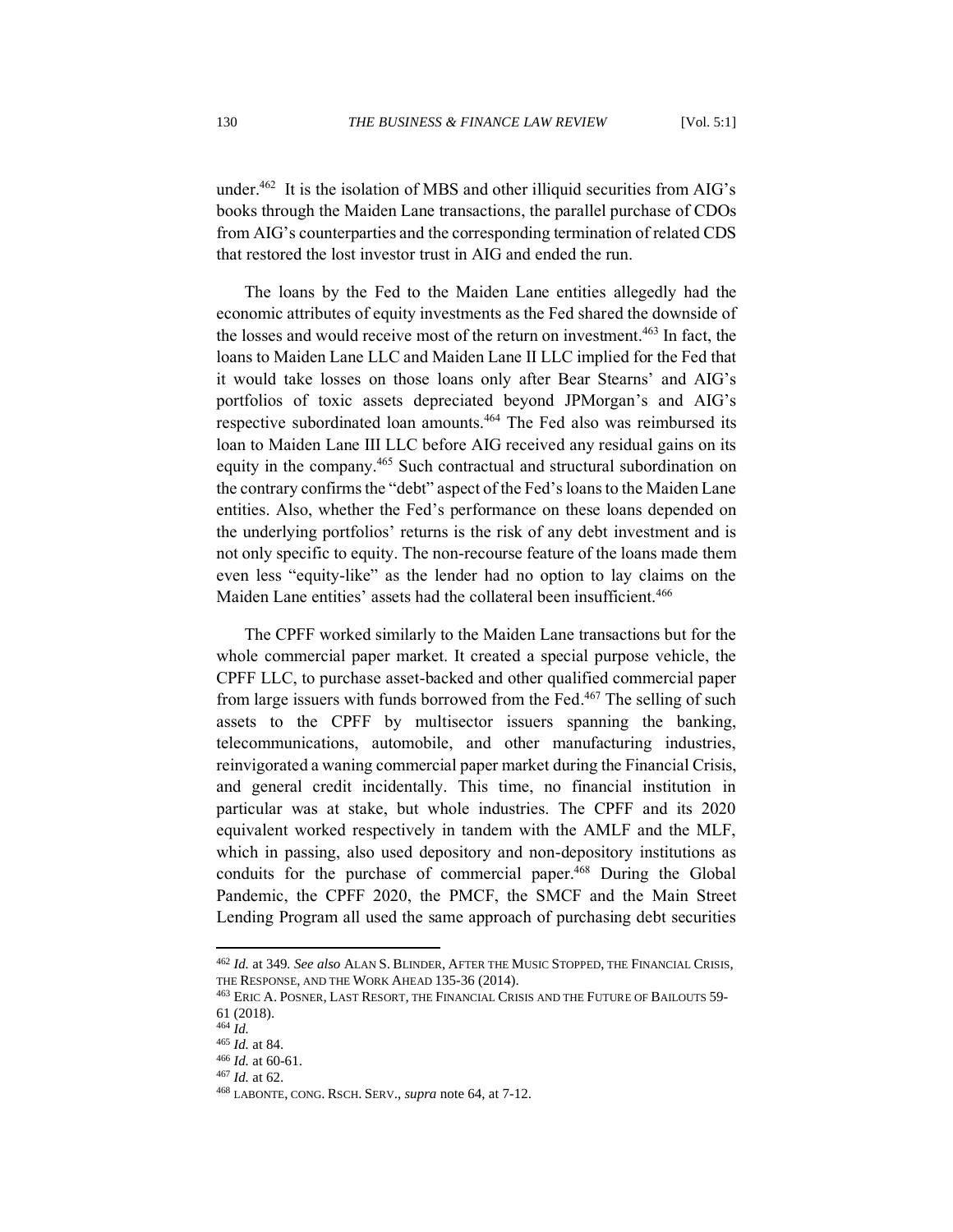or interests from governmental and private issuers or lenders through special purpose vehicles. 469

Congress should therefore reverse section 1101 of the Dodd-Frank Act that prohibits the removal of "*assets from the balance sheet of a single and*  specific company."<sup>470</sup> This ties in with our previous argument in favor of individual Fed rescues. 471 Future legislation should also weigh in amendments to the Federal Reserve Act that explicitly permit the temporary purchases by the Fed of a varied repertoire of debt securities, the issuance of which has become such popular fundraising, or even private loan interests, for purposes of soothing liquidity strains. Congress already subtly validated Section 13(3) asset purchases by referring to them in the Consolidated Appropriations Act.<sup>472</sup> Fed Chair Jerome Powell's response letter to the Treasury's return of funds request also cited Section 13(3) asset purchases.<sup>473</sup>

In a market-based system, the Fed should consider all options for promoting liquidity, by taking on the role of "market-maker of last resort," in addition to its customary role of lender of last resort. As the extension of credit alone would do little in bridging overly wide financial chasms, the Fed could "purchase its way through" and unfreeze credit markets by mediating the resumption of transactions between borrowers and lenders. This could even entail the Fed substituting itself to FMUs by purchasing from them illiquid portfolios so that the trades of the underlying securities could be matched. Confidence would be rebuilt between counterparties by eliminating elements of mistrust and uncertainty. Indirect asset purchases by the Fed during the Financial Crisis contributed in removing toxic assets from the market (90% of all MBS!), and with them, the suspicion that all transactions would be burdened by such assets.<sup>474</sup> According to economist Perry Mehrling, the Fed "*was essentially forced to bring the shadow banking system onto its own balance sheet […] until private balance sheets [were] willing to take it back*."<sup>475</sup> Indirect asset purchases by the Fed created a readily available market for securities and interests that no one wanted anymore during both the Financial Crisis and the Global Pandemic. They enhanced general liquidity and paved the way for transactions to recommence. The Fed has the luxury of time when it holds assets. It can wait

<sup>469</sup> *Id.*

<sup>470</sup> 12 U.S.C. § 343(3)(B)(iii).

<sup>471</sup> *See supra* Part IV(A).

<sup>472</sup> *See* Consolidated Appropriations Act § 1005.

<sup>473</sup> *See* BD. OF GOVERNORS OF THE FED. RSRV. SYS., FOIA, *Letter from Chair Powell to Secretary Mnuchin regarding emergency lending facilities*, *supra* note 355.

<sup>474</sup> Perry Mehrling, *Why central banking should be re-imagined* 110 (Bank for Int'l Settlements, Working Paper No. 79, 2014).

<sup>475</sup> *Id.* at 113.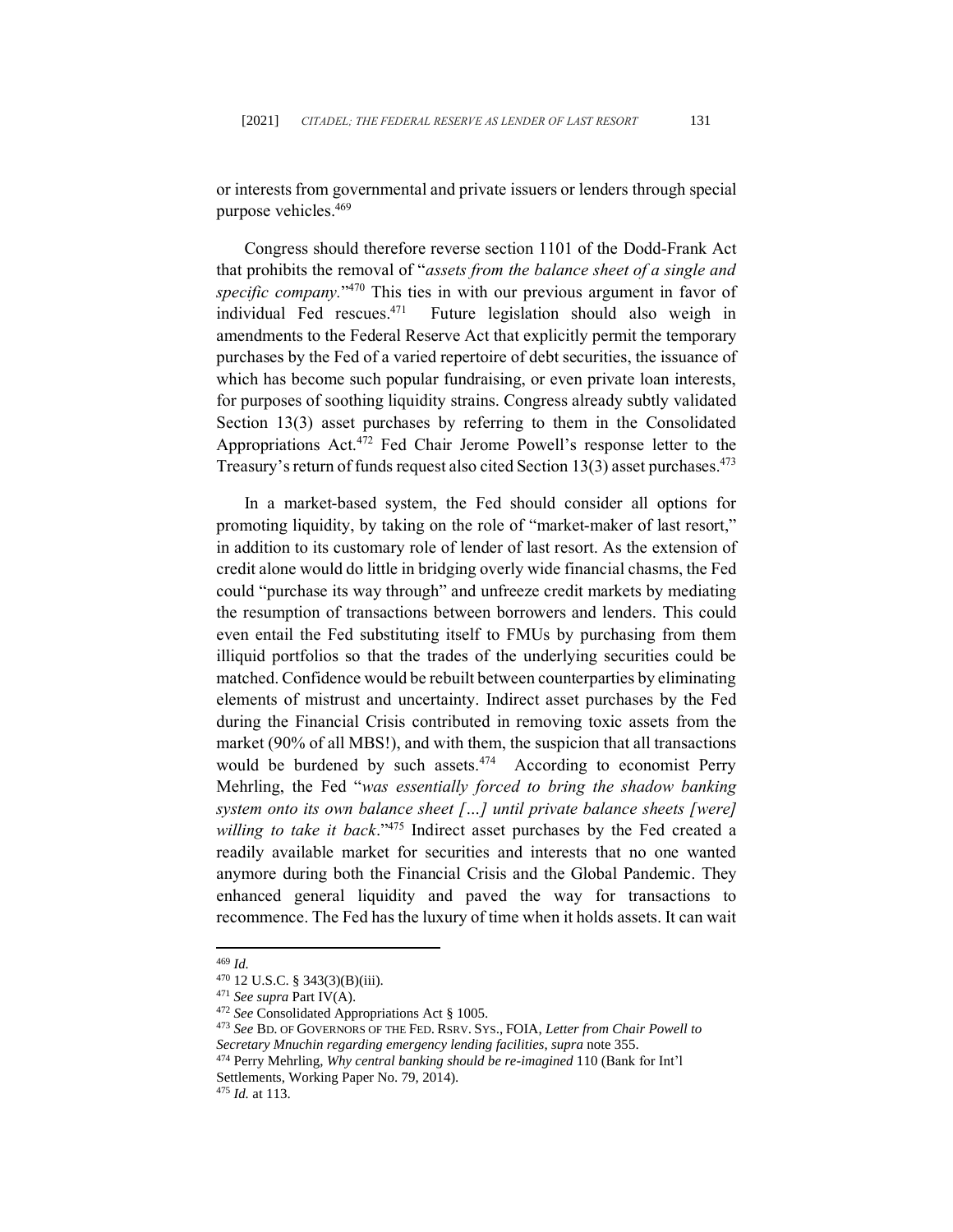longer than any private entity for its purchased assets to gain in value before selling them. When assets no longer have a market value but need to be disposed of so that liquidity regenerates, what bank, other than the central banking system, would give these assets a pricing floor or reduce the spread between their bid and ask prices? 476

An express authority for the Fed to purchase assets should be restricted however to debt instruments and their related derivatives. Such authority should not allow the purchase of equity or quasi-equity (such as warrants or convertible bonds) positions, traditionally a measure carried out by the Treasury, as was the case for the TARP's equity purchase program to recapitalize viable financial institutions<sup>477</sup> or the CARES Act's requirement that the Treasury receives warrants and equity interests in return for government loans. 478

The AIG equity acquisition by the Treasury via a Fed trust during the Financial Crisis was rightly found to be illegal exaction under the Federal Reserve Act by the Federal Claims Court in Starr International Co. v. United States. <sup>479</sup> Here, it was a direct purchase of assets, which makes it different from the Maiden Lane transactions. Furthermore, it consisted in the taking of an equity position in AIG. The Supreme Court declined to hear the Starr case.<sup>480</sup> It would have been interesting though to see the weight that the highest court in the land would have given to the merits of the case, particularly to the Government's allegation that the equity purchase in AIG was both necessary and incidental to the Fed's exercise of its emergency lending powers<sup>481</sup> because it "*provide[d] a return to adequately compensate for the significant risk of lending to AIG.*" 482

## **CONCLUSION**

The Fed saw its emergency lending powers curtailed by the Dodd-Frank Act after the Financial Crisis.<sup>483</sup> Several legislative proposals thereafter attempted to narrow the Fed's emergency lending powers even further.<sup>484</sup> The Consolidated Appropriations Act, without changing the wording or the

<sup>476</sup> *Id*. at 116.

<sup>477</sup> *See supra* Part IV(D).

<sup>478</sup> CARES Act § 4003(d).

<sup>479</sup> Starr Int'l Co. v. United States, 856 F.3d 953, 975 (Fed. Cir. 2017).

<sup>&</sup>lt;sup>480</sup> The petition for a writ of certiorari by Starr International Co. was denied by the Supreme Court on March 26, 2018.

<sup>481</sup> 12 U.S.C. § 341.

<sup>482</sup> Starr Int'l Co., 121 Fed. Cl. 428, 462 (Fed. Cl. 2015) (quoting a government expert).

<sup>483</sup> *See supra* Part IV.

<sup>484</sup> *See supra* Part IV(I).